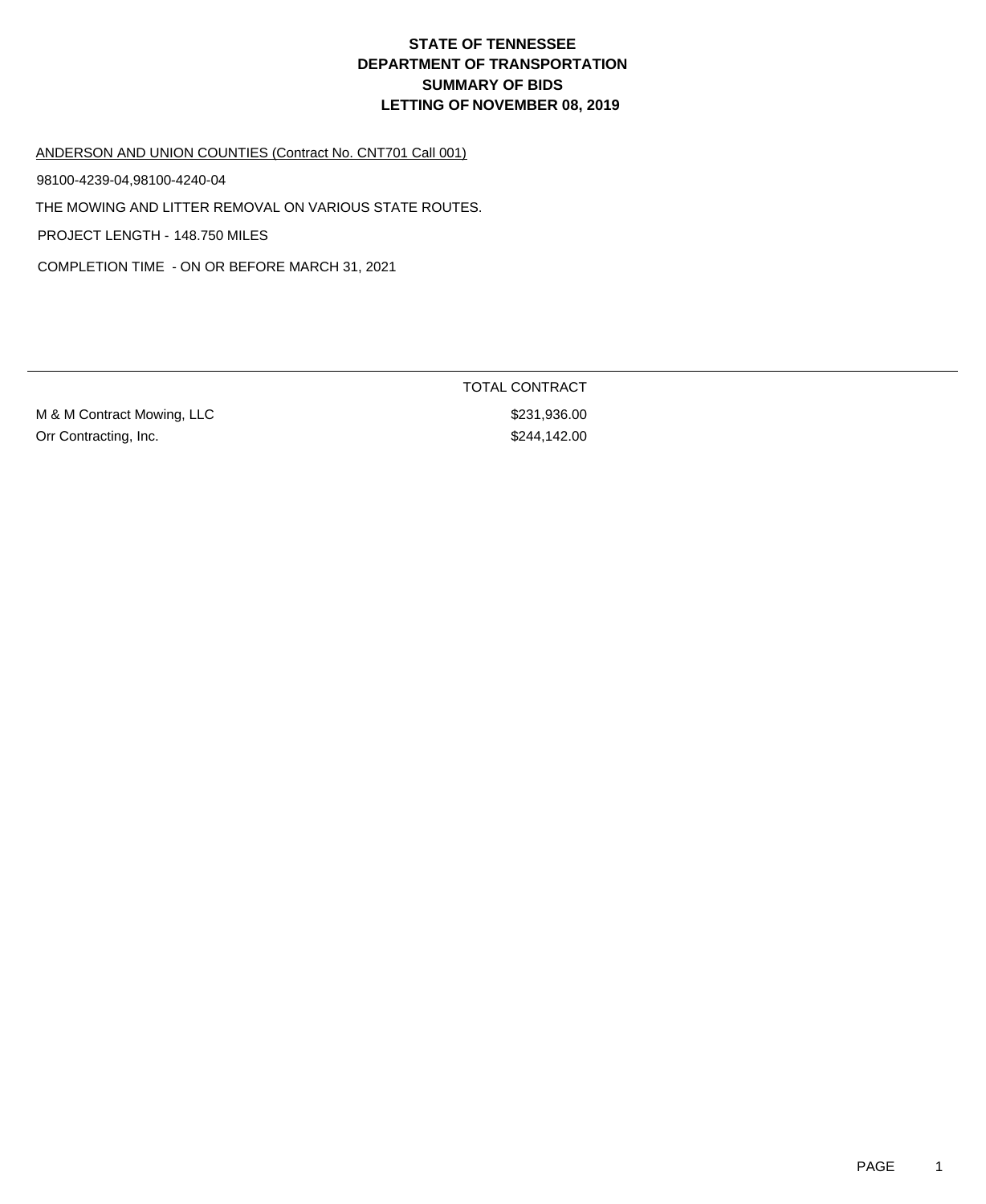|        |                                                    |                |                   | <b>CONTRACT</b> | <b>CNT701</b>    |
|--------|----------------------------------------------------|----------------|-------------------|-----------------|------------------|
|        |                                                    |                | <b>UNIT PRICE</b> |                 | <b>EXTENSION</b> |
|        | <b>MAINTENANCE CATEGORY</b>                        |                |                   |                 |                  |
|        | 717-10.01 INVOLUNTARY WORK SUSPENSION (BY THE DAY) |                |                   |                 |                  |
|        |                                                    | 6.000 DAY      |                   |                 |                  |
|        | M & M Contract Mowing, LLC                         |                | \$1.0000          |                 | \$6.00           |
|        | Orr Contracting, Inc.                              |                | \$1.0000          |                 | \$6.00           |
| 719-02 | <b>REMOVAL AND DISPOSAL OF LITTER</b>              |                |                   |                 |                  |
|        |                                                    | 744.000 L.M.   |                   |                 |                  |
|        | M & M Contract Mowing, LLC                         |                | \$150.0000        |                 | \$111,600.00     |
|        | Orr Contracting, Inc.                              |                | \$170.0000        |                 | \$126,480.00     |
| 806-01 | <b>MOWING</b>                                      |                |                   |                 |                  |
|        |                                                    | 1,337.000 ACRE |                   |                 |                  |
|        | M & M Contract Mowing, LLC                         |                | \$90.0000         |                 | \$120,330.00     |
|        | Orr Contracting, Inc.                              |                | \$88.0000         |                 | \$117,656.00     |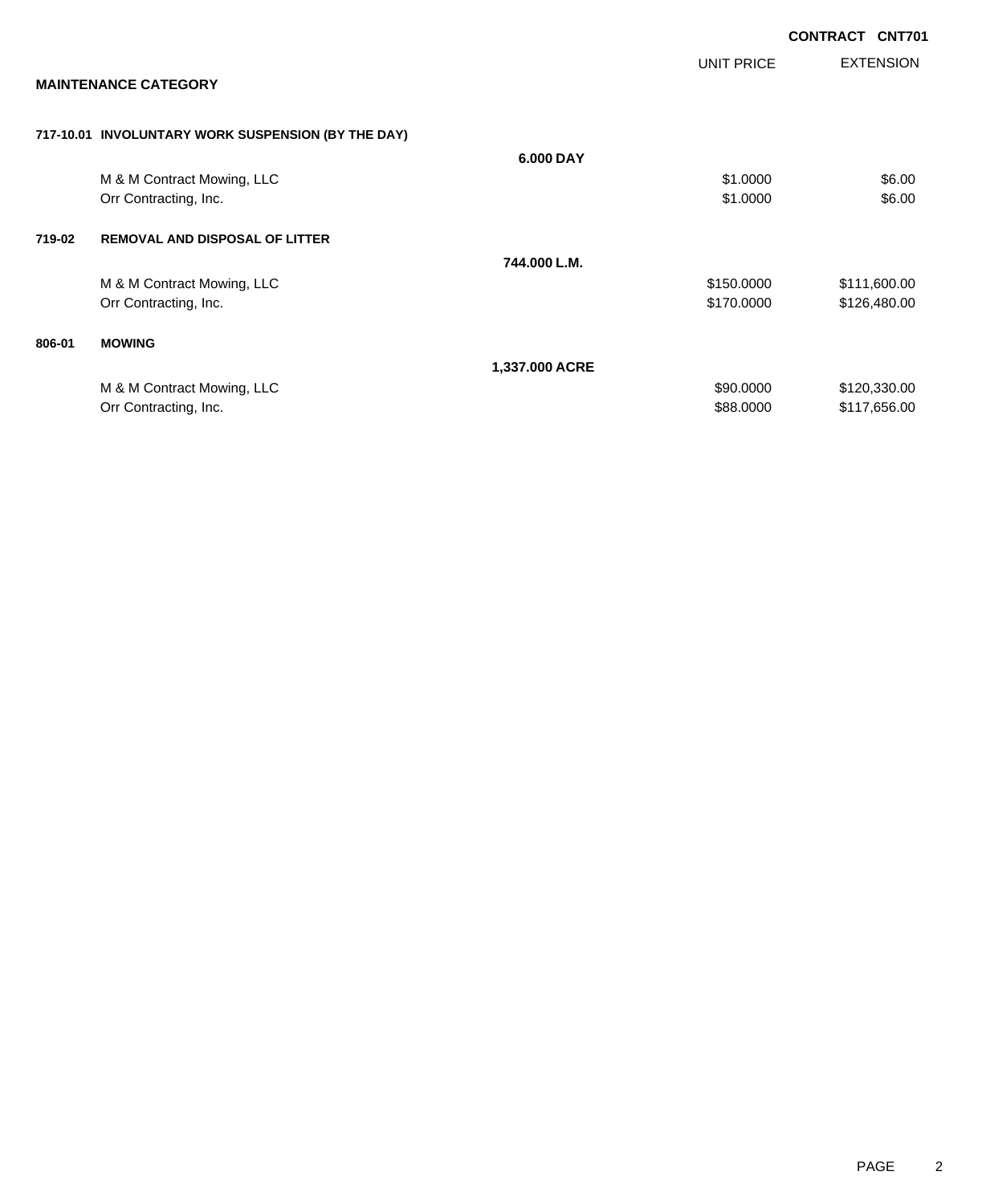M & M Contract Mowing, LLC  $$231,936.00$ Orr Contracting, Inc. \$244,142.00

### **TOTAL CONTRACT**

M & M Contract Mowing, LLC \$231,936.00 Orr Contracting, Inc. \$244,142.00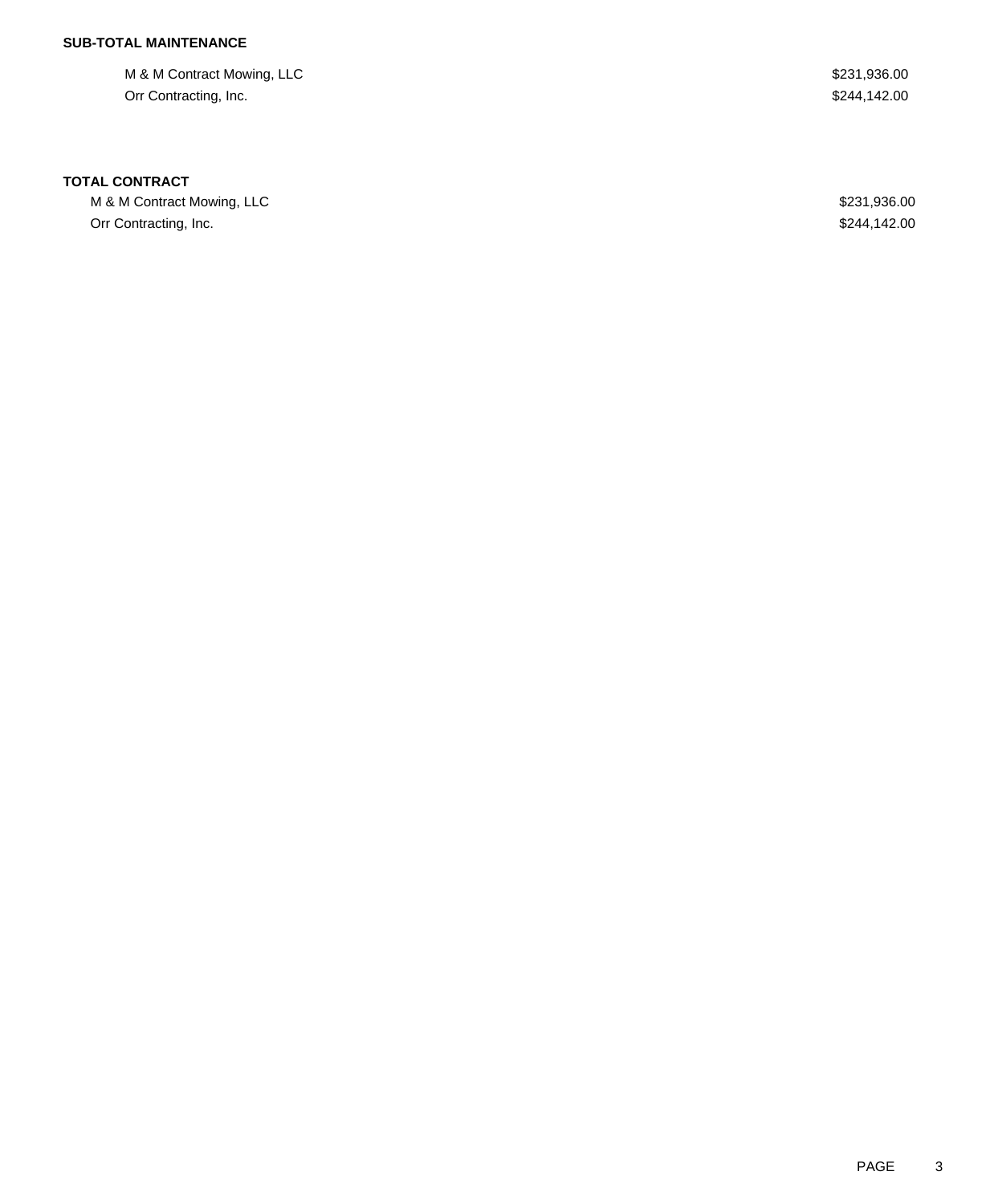COUNTIES BEDFORD, MARSHALL, MAURY, AND MOORE (Contract No. CNT702 Call 002)

98303-4252-04,98303-4253-04

THE MOWING AND LITTER REMOVAL ON VARIOUS STATE ROUTES.

PROJECT LENGTH - 287.950 MILES

COMPLETION TIME - ON OR BEFORE MARCH 31, 2021

Caudill Mowing, Inc. 600.000 and 100 and 100 and 100 and 100 and 100 and 100 and 100 and 100 and 100 and 100 and 100 and 100 and 100 and 100 and 100 and 100 and 100 and 100 and 100 and 100 and 100 and 100 and 100 and 100 a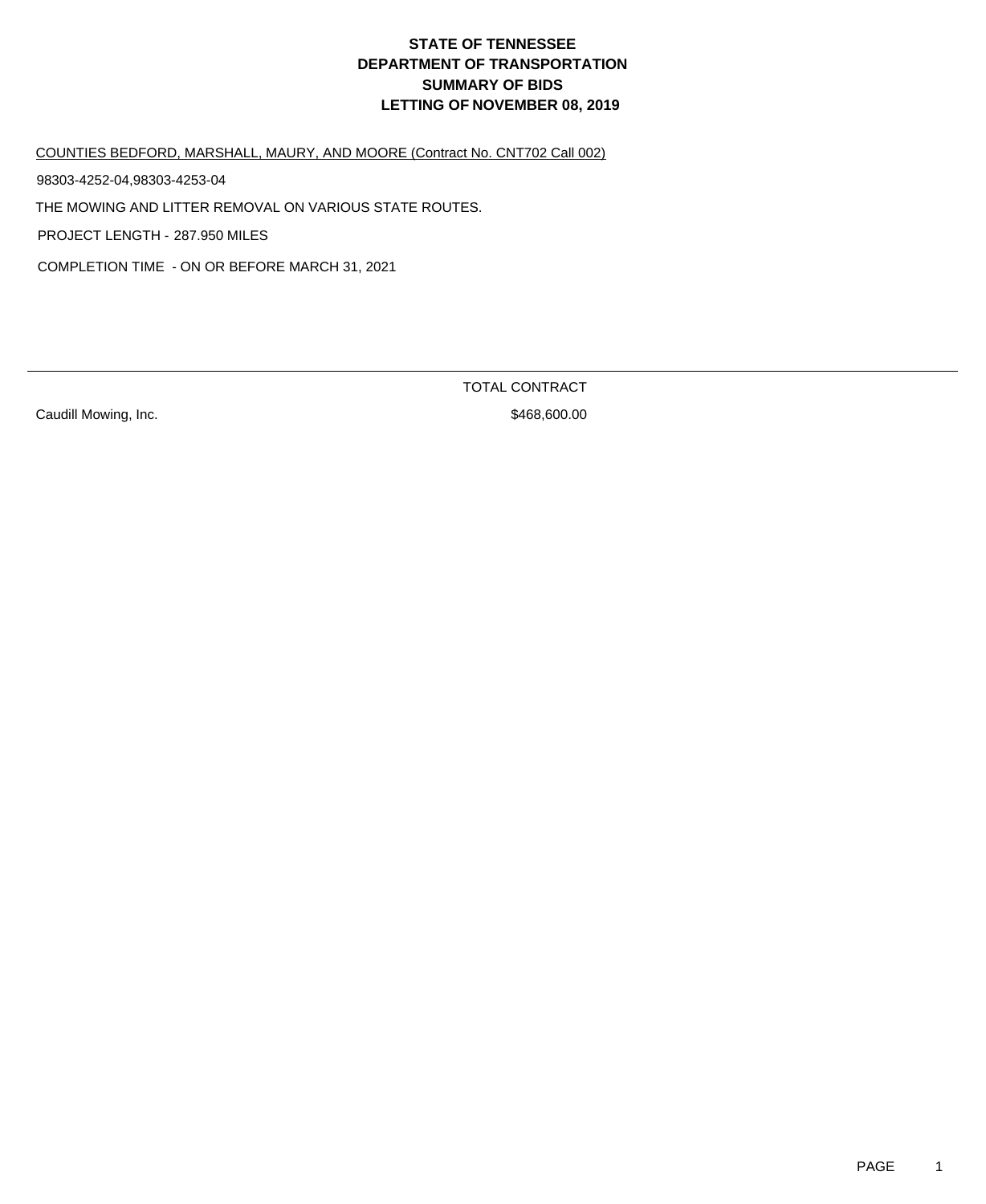|        |                                       |                |            | <b>CONTRACT CNT702</b> |
|--------|---------------------------------------|----------------|------------|------------------------|
|        | <b>MAINTENANCE CATEGORY</b>           |                | UNIT PRICE | <b>EXTENSION</b>       |
| 719-02 | <b>REMOVAL AND DISPOSAL OF LITTER</b> |                |            |                        |
|        | Caudill Mowing, Inc.                  | 1,440.000 L.M. | \$150.0000 | \$216,000.00           |
| 806-01 | <b>MOWING</b>                         | 5,052.000 ACRE |            |                        |
|        | Caudill Mowing, Inc.                  |                | \$50.0000  | \$252,600.00           |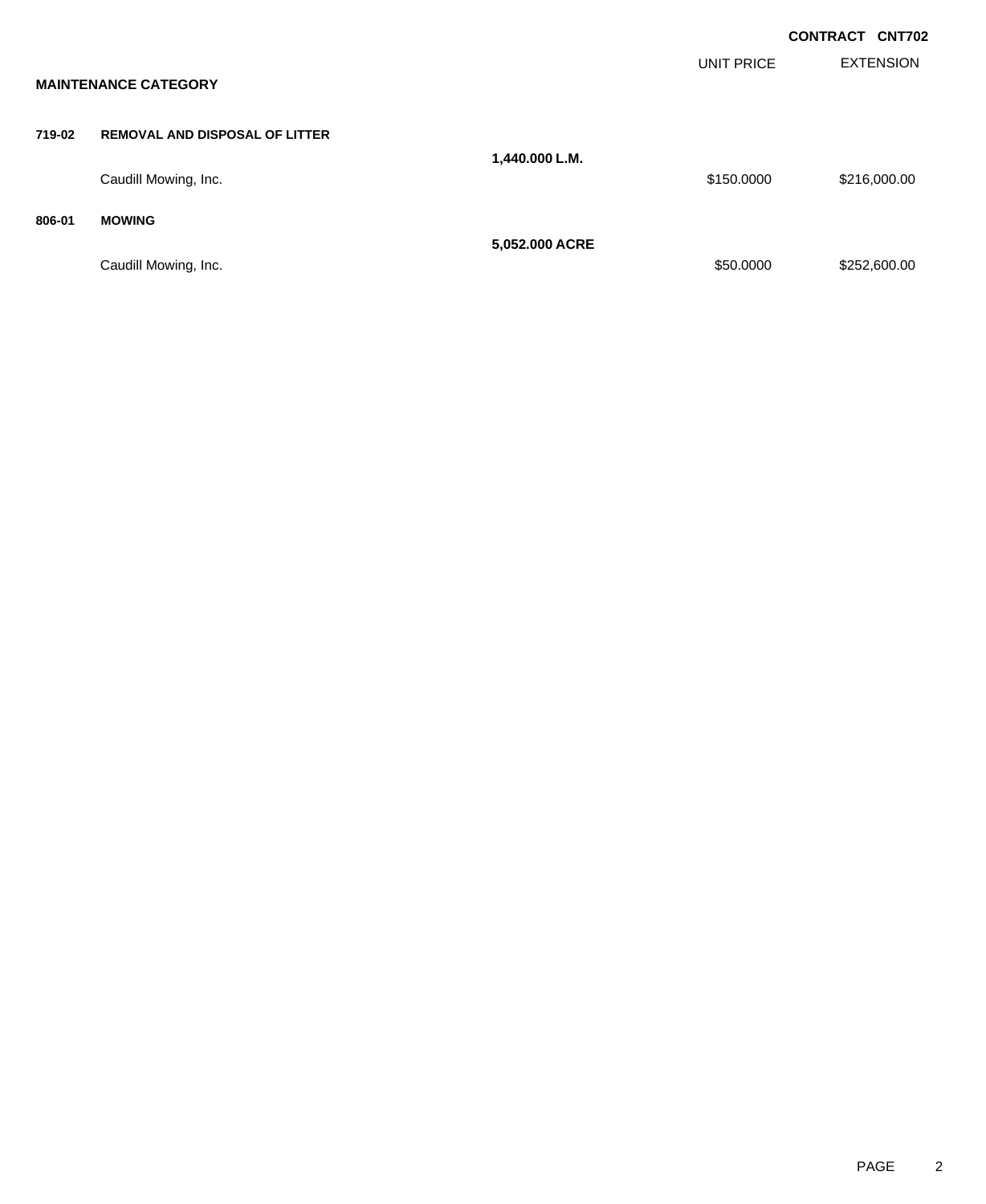Caudill Mowing, Inc. \$468,600.00

### **TOTAL CONTRACT**

Caudill Mowing, Inc. \$468,600.00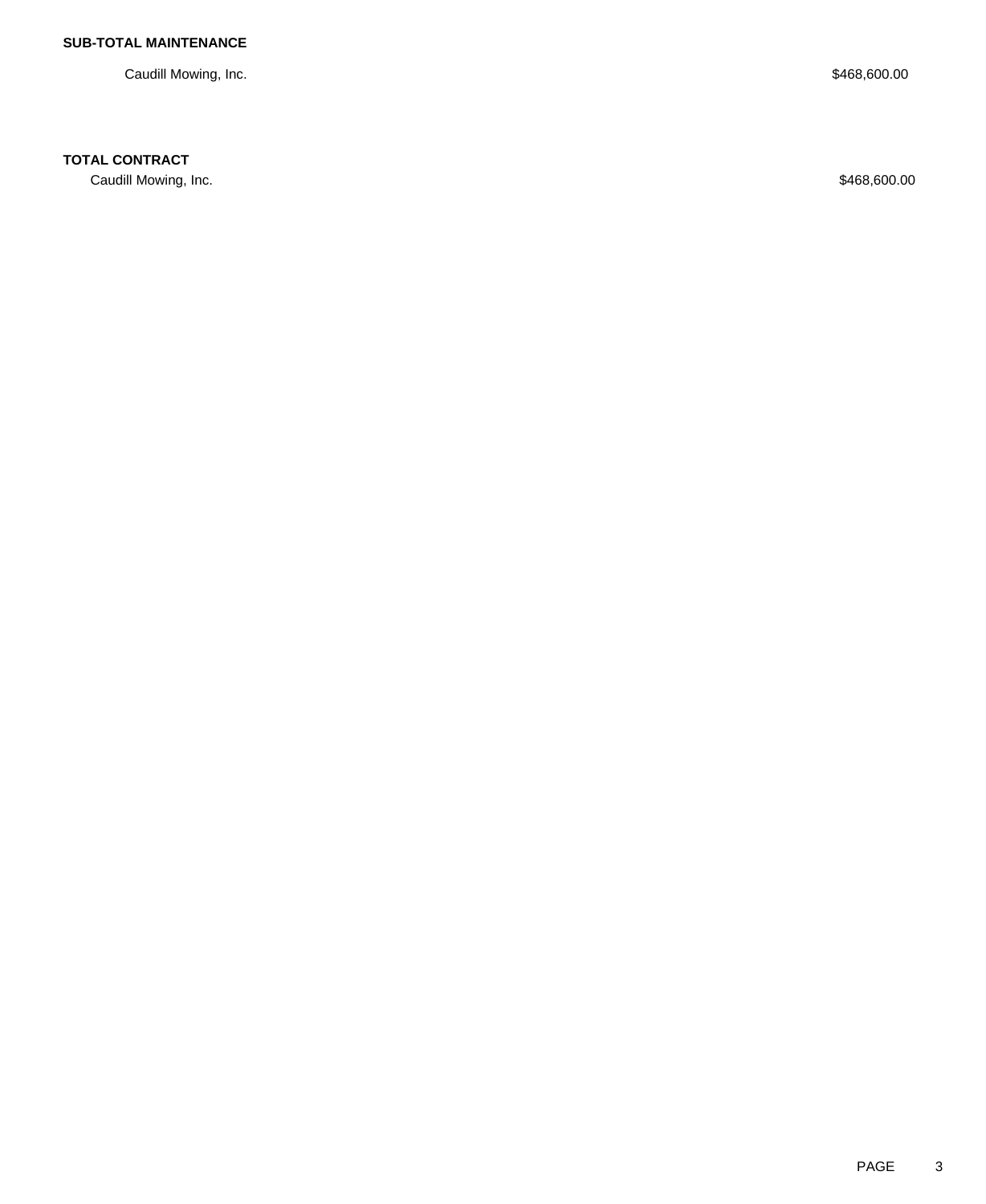COUNTIES BENTON, CARROLL, DECATUR, HENDERSON, AND MADISON (Contract No. CNT704 Call 004)

THE SWATH MOWING AND LITTER REMOVAL ON I-40. PROJECT LENGTH - 52.700 MILES 98400-4127-04,98400-4128-04

COMPLETION TIME - ON OR BEFORE MARCH 31, 2021

TOTAL CONTRACT

J. R. Farms \$190,842.97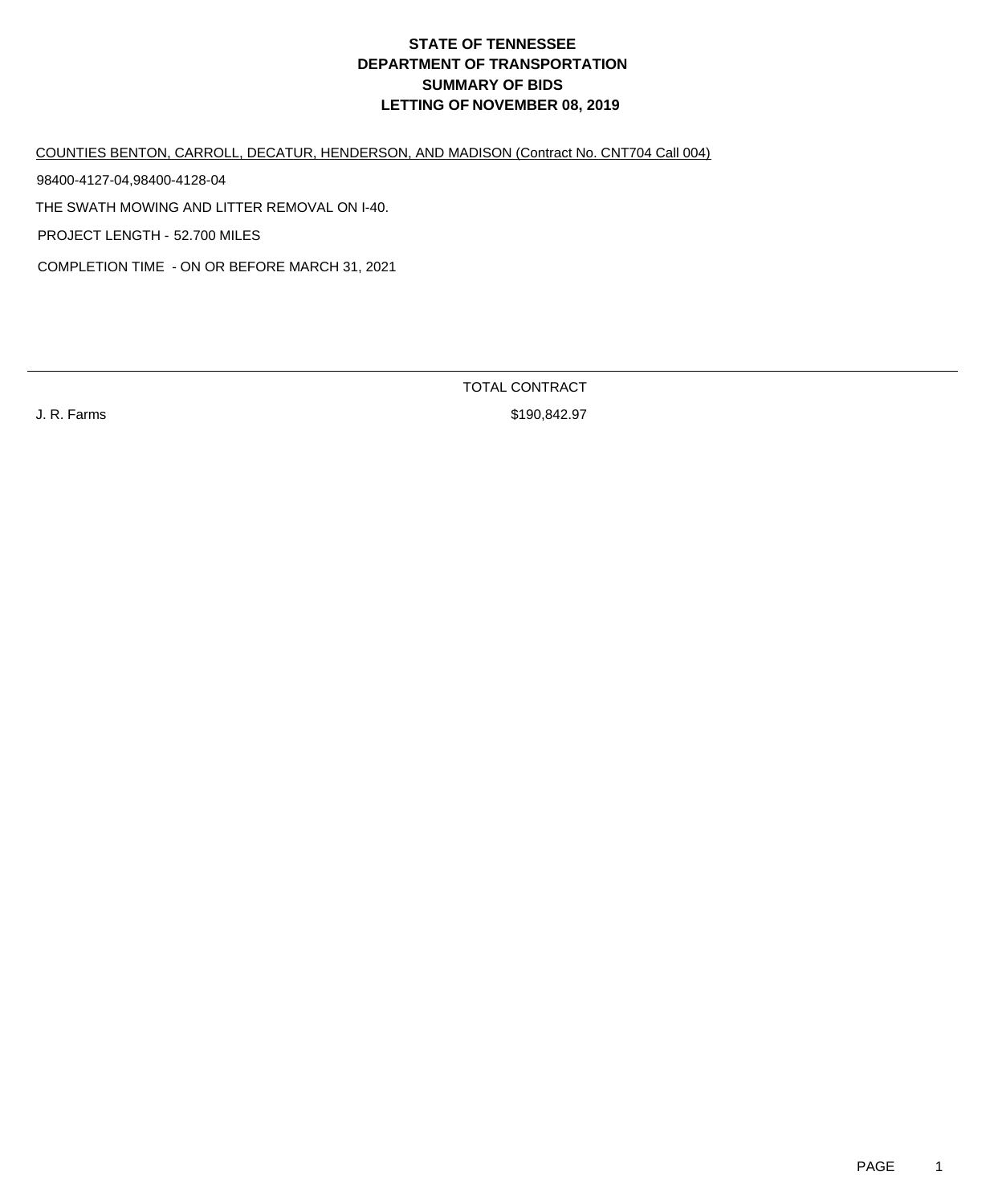|        |                                       |                |                   | <b>CONTRACT CNT704</b> |                  |
|--------|---------------------------------------|----------------|-------------------|------------------------|------------------|
|        | <b>MAINTENANCE CATEGORY</b>           |                | <b>UNIT PRICE</b> |                        | <b>EXTENSION</b> |
| 719-02 | <b>REMOVAL AND DISPOSAL OF LITTER</b> |                |                   |                        |                  |
|        | J. R. Farms                           | 317.000 L.M.   | \$194.4100        |                        | \$61,627.97      |
| 806-01 | <b>MOWING</b>                         |                |                   |                        |                  |
|        | J. R. Farms                           | 806.000 ACRE   | \$43.0000         |                        | \$34,658.00      |
|        | 806-02.13 SWATH MOWING                |                |                   |                        |                  |
|        | J. R. Farms                           | 2,199.000 ACRE | \$43.0000         |                        | \$94,557.00      |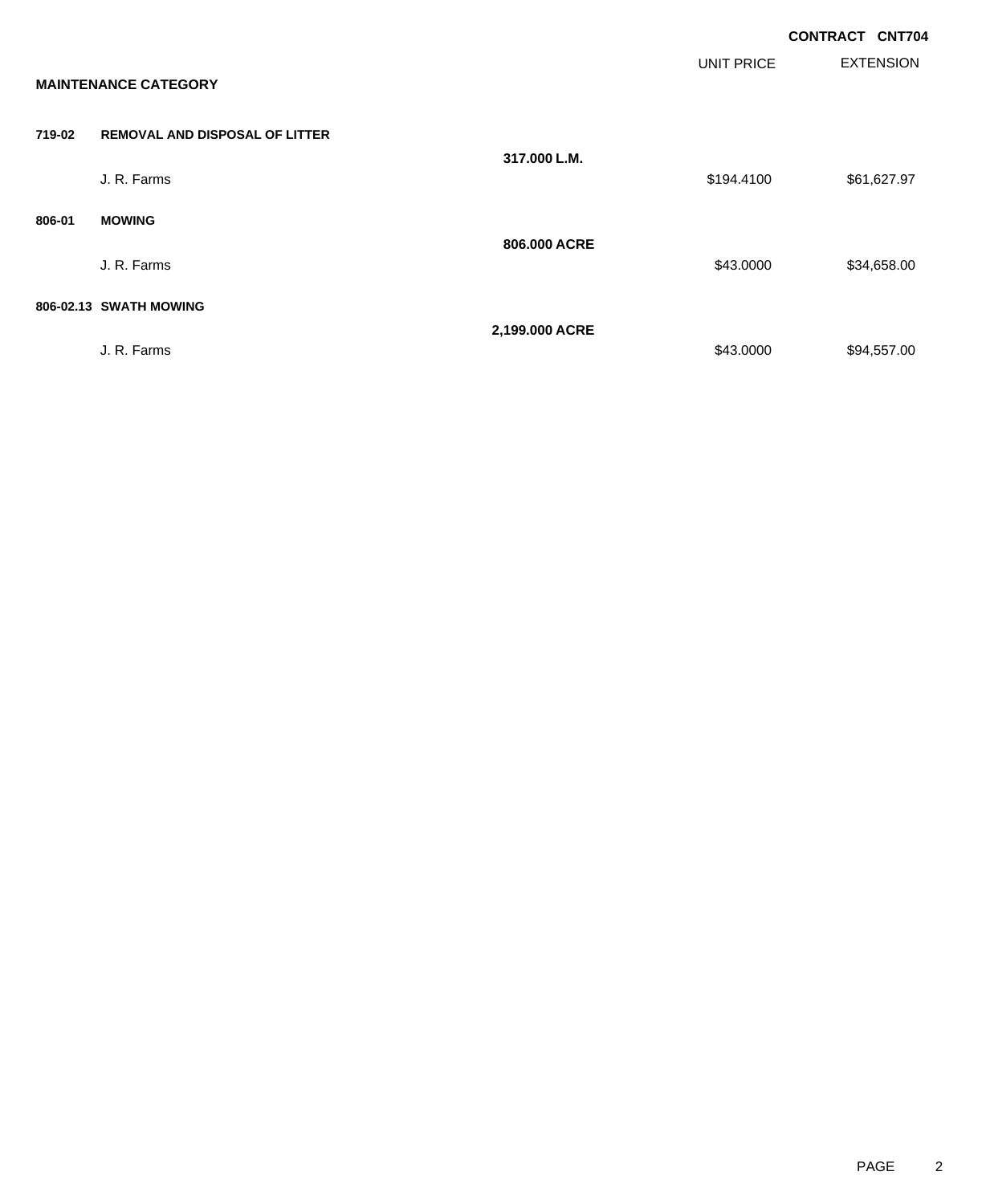### **TOTAL CONTRACT**

J. R. Farms \$190,842.97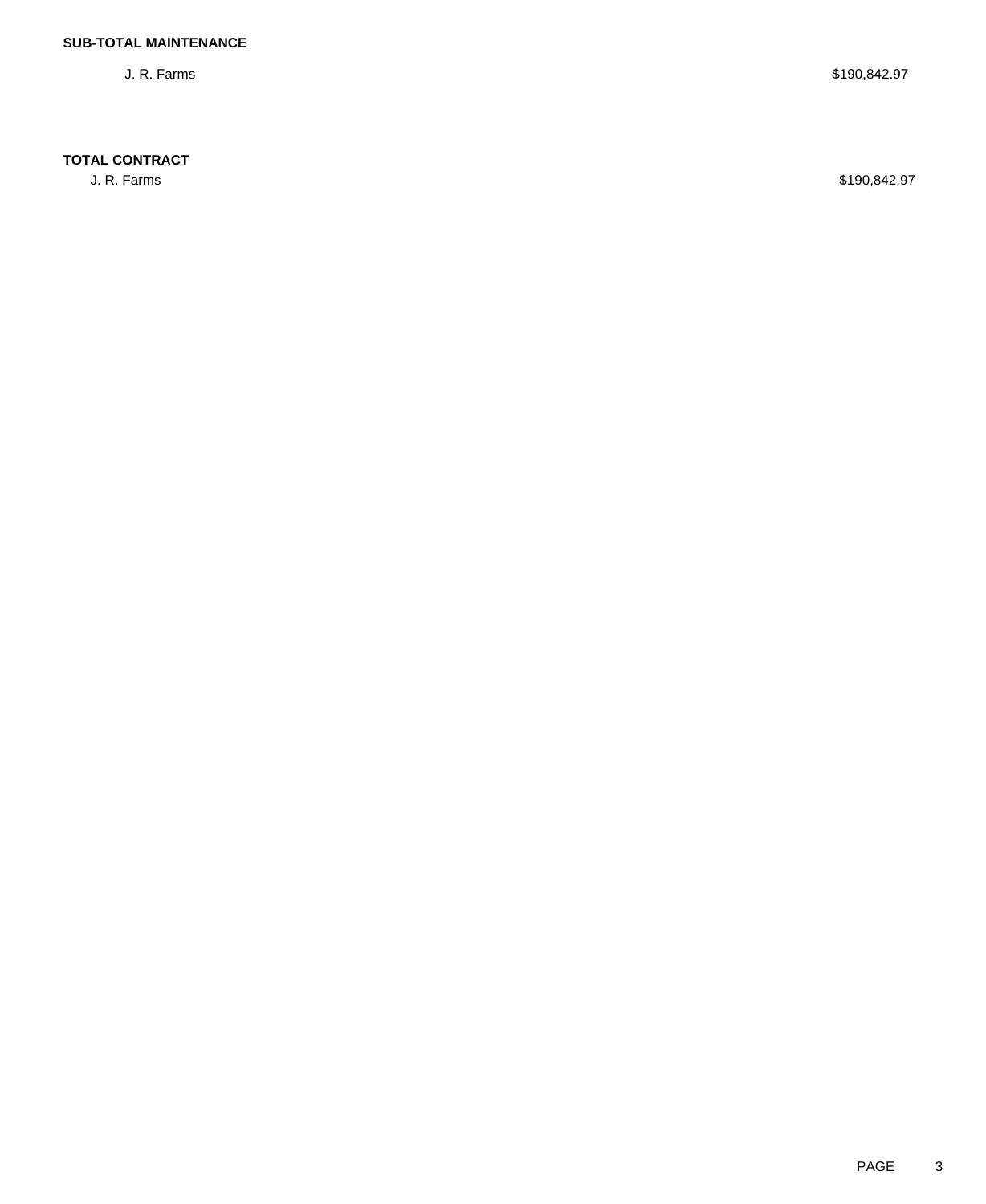#### BLOUNT AND KNOX COUNTIES (Contract No. CNT707 Call 007)

98100-4141-04,98100-4142-04

THE MOWING AND LITTER REMOVAL ON VARIOUS INTERSTATE AND STATE ROUTES.

PROJECT LENGTH - 245.850 MILES

COMPLETION TIME - ON OR BEFORE MARCH 31, 2021

Orr Contracting, Inc. 6. The Second Second Second Second Second Second Second Second Second Second Second Second Second Second Second Second Second Second Second Second Second Second Second Second Second Second Second Seco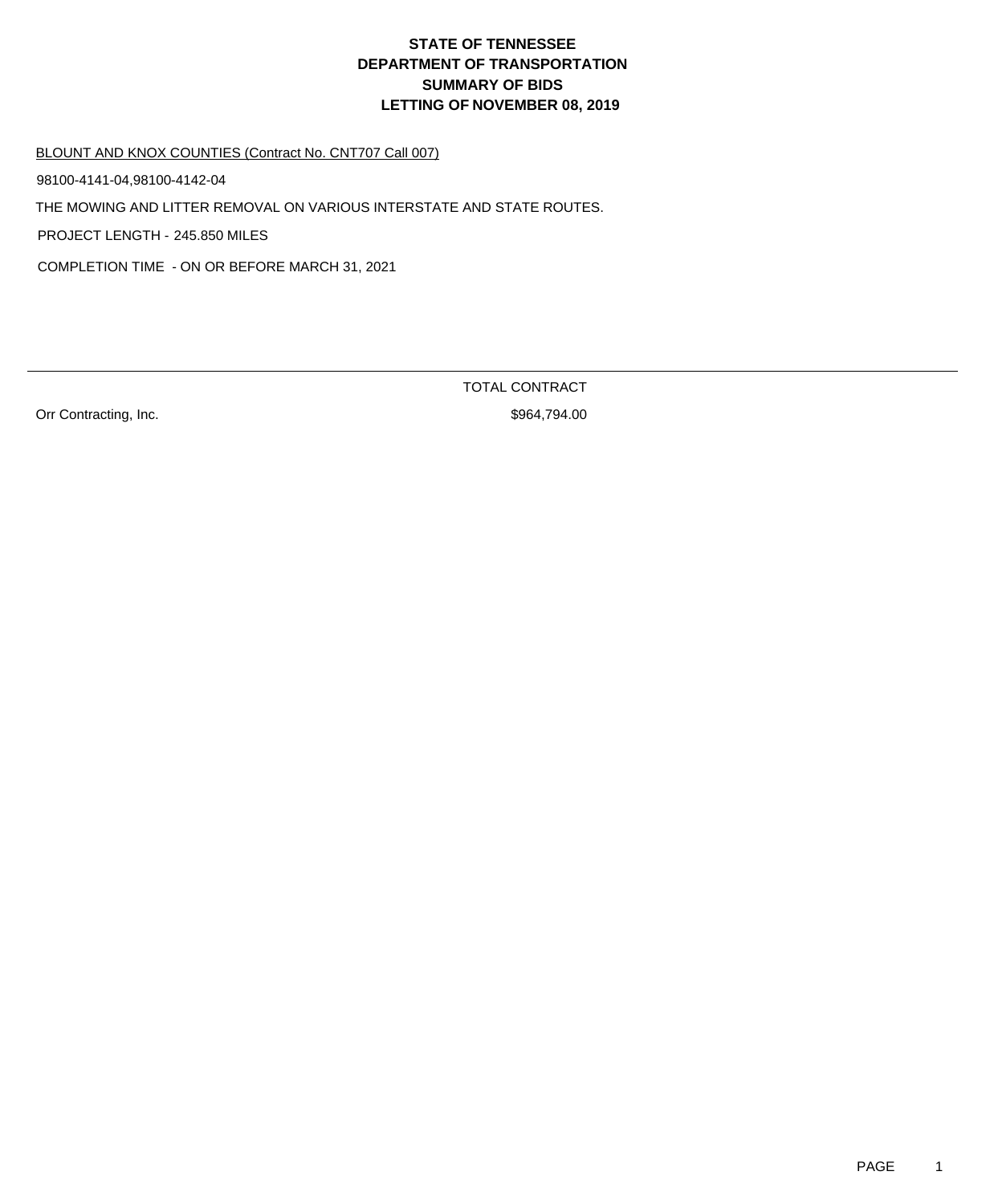|        |                                                    |                 |            | <b>CONTRACT CNT707</b> |                  |
|--------|----------------------------------------------------|-----------------|------------|------------------------|------------------|
|        | <b>MAINTENANCE CATEGORY</b>                        |                 | UNIT PRICE |                        | <b>EXTENSION</b> |
|        | 717-10.01 INVOLUNTARY WORK SUSPENSION (BY THE DAY) |                 |            |                        |                  |
|        | Orr Contracting, Inc.                              | 6.000 DAY       | \$1.0000   |                        | \$6.00           |
| 719-02 | <b>REMOVAL AND DISPOSAL OF LITTER</b>              |                 |            |                        |                  |
|        | Orr Contracting, Inc.                              | 2,744.000 L.M.  | \$145.0000 |                        | \$397,880.00     |
| 806-01 | <b>MOWING</b>                                      |                 |            |                        |                  |
|        | Orr Contracting, Inc.                              | 11,596.000 ACRE | \$48.0000  |                        | \$556,608.00     |
|        | 806-02.14 SIDEWALK FINISH MOWING                   |                 |            |                        |                  |
|        | Orr Contracting, Inc.                              | 103,000 ACRE    | \$100.0000 |                        | \$10,300.00      |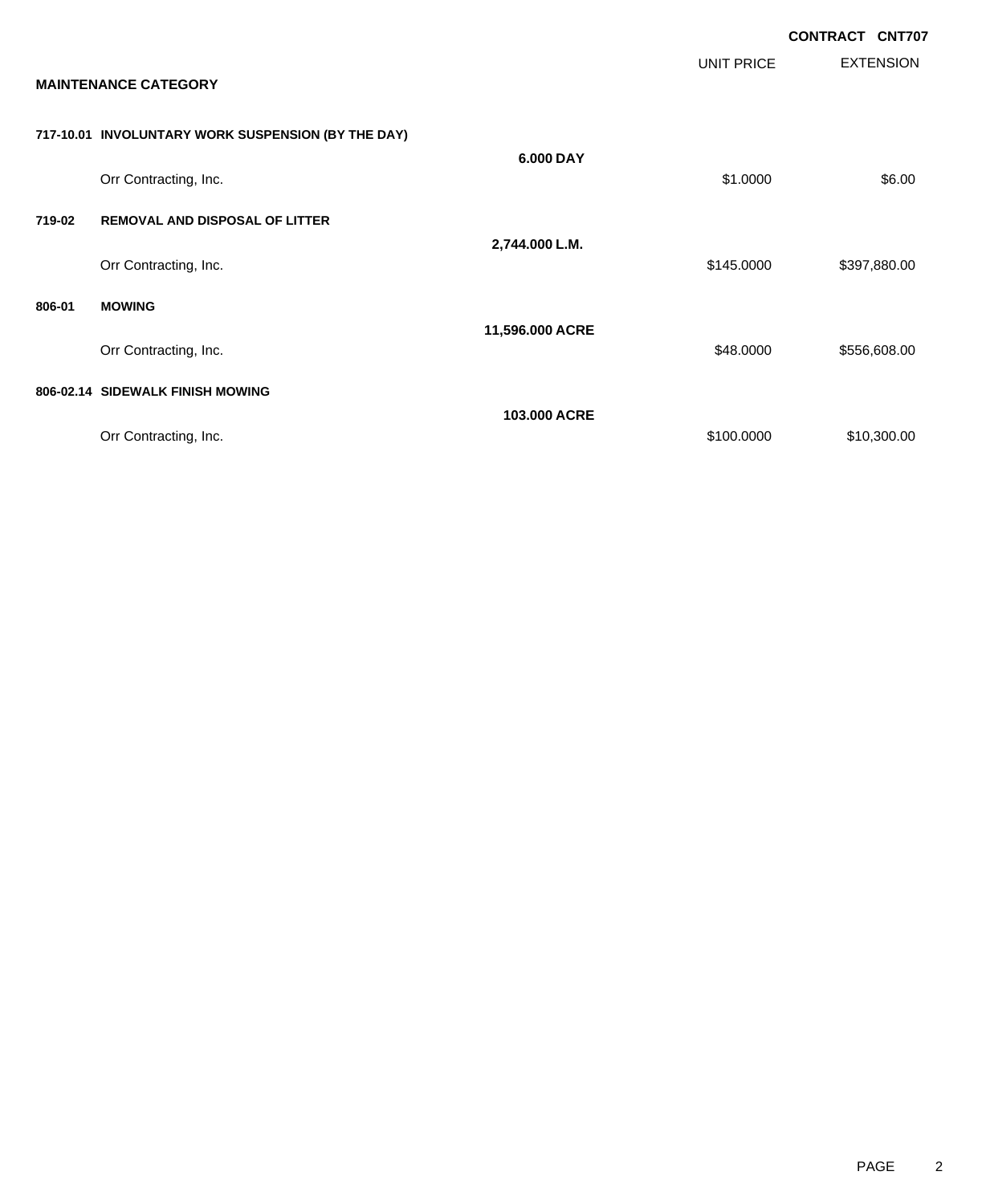Orr Contracting, Inc. \$964,794.00

## **TOTAL CONTRACT**

Orr Contracting, Inc. \$964,794.00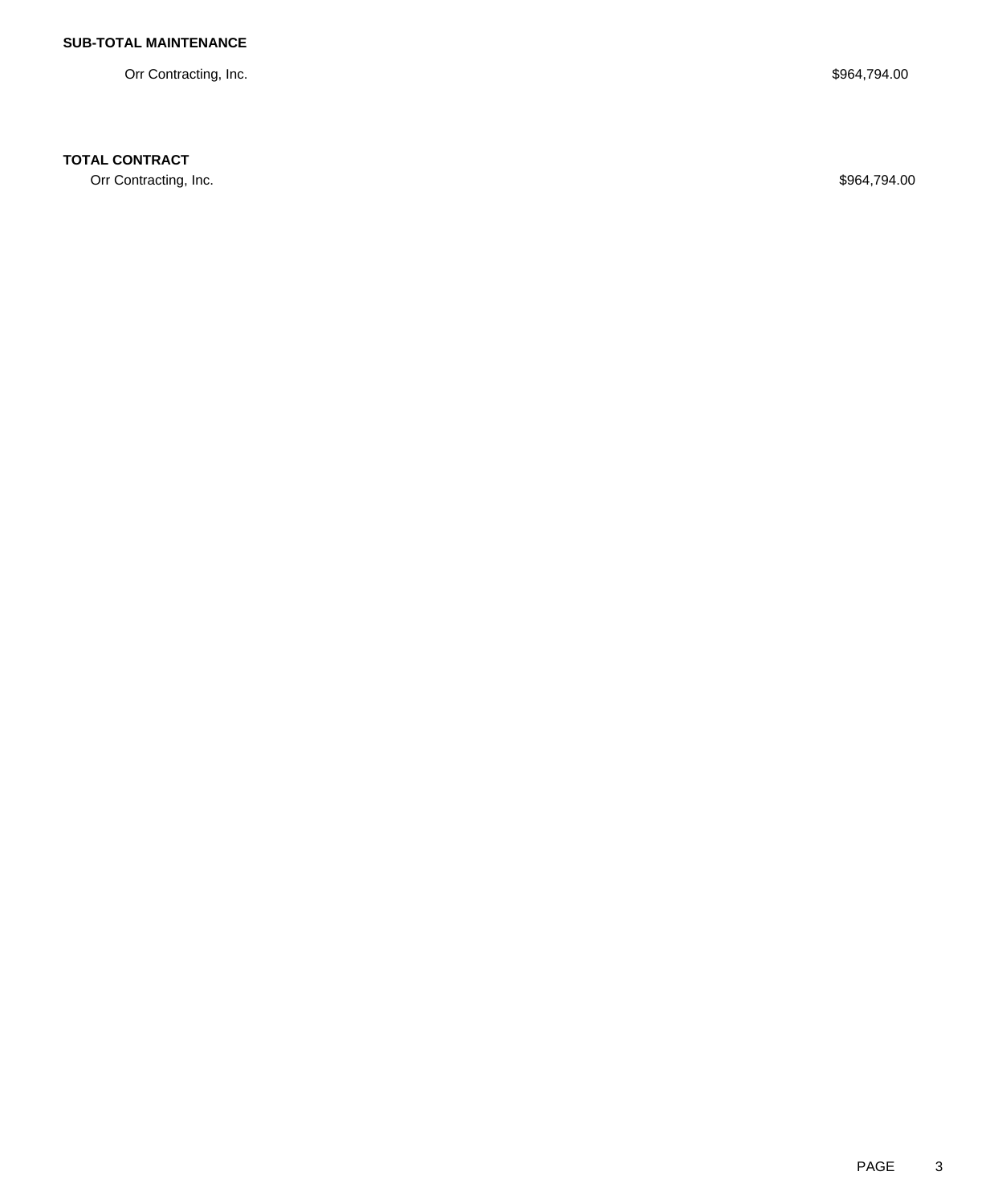COUNTIES BLOUNT, LOUDON, MONROE, AND ROANE (Contract No. CNT708 Call 008)

98100-4243-04,98100-4256-04

THE MOWING AND LITTER REMOVAL ON VARIOUS STATE ROUTES.

PROJECT LENGTH - 552.350 MILES

COMPLETION TIME - ON OR BEFORE MARCH 31, 2021

M & M Contract Mowing, LLC \$887,889.00 Orr Contracting, Inc.  $$1,156,220.00$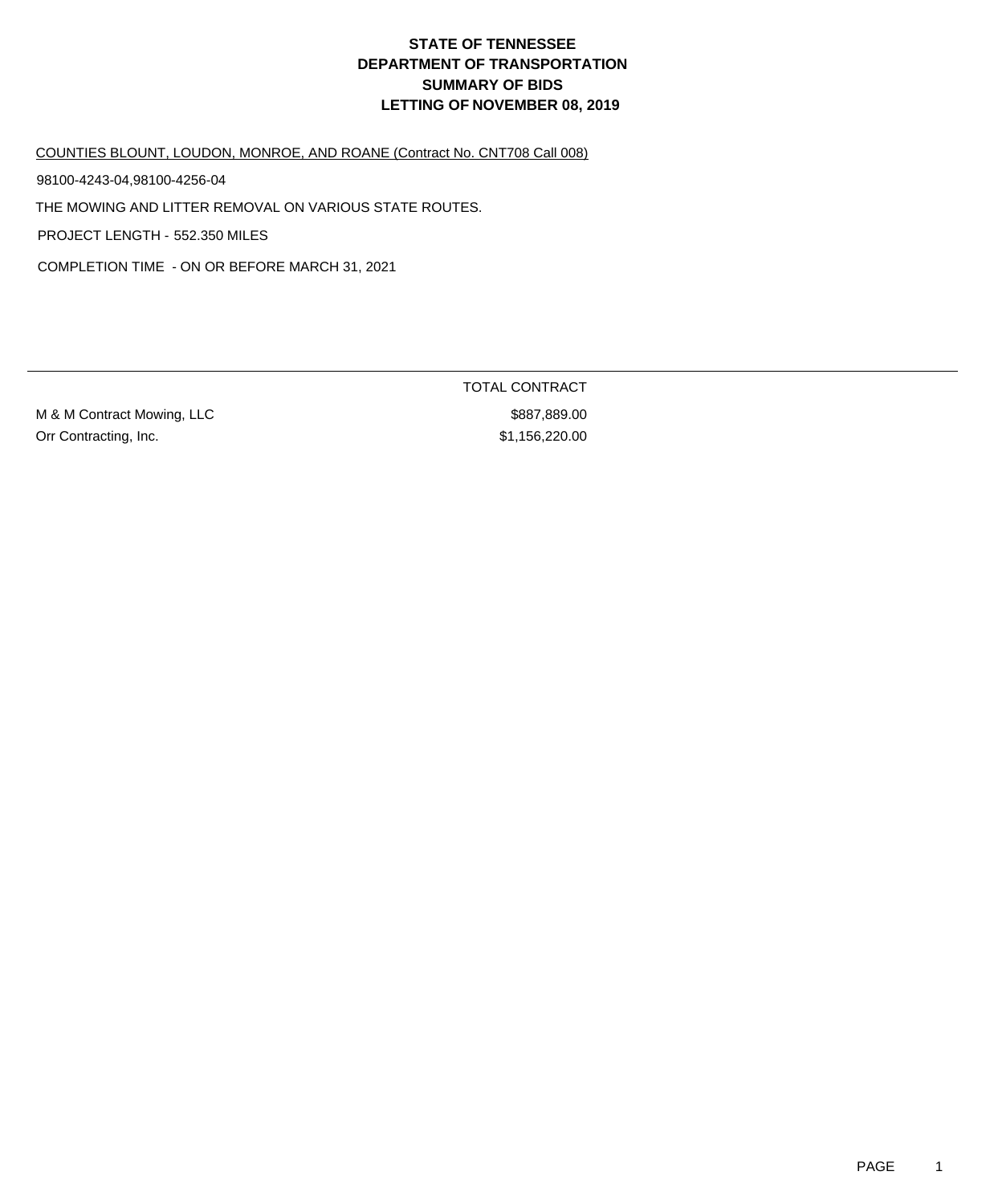|        |                                                    |                |            | <b>CONTRACT</b> | <b>CNT708</b>    |
|--------|----------------------------------------------------|----------------|------------|-----------------|------------------|
|        |                                                    |                | UNIT PRICE |                 | <b>EXTENSION</b> |
|        | <b>MAINTENANCE CATEGORY</b>                        |                |            |                 |                  |
|        | 717-10.01 INVOLUNTARY WORK SUSPENSION (BY THE DAY) |                |            |                 |                  |
|        |                                                    | 6.000 DAY      |            |                 |                  |
|        | M & M Contract Mowing, LLC                         |                | \$1.0000   |                 | \$6.00           |
|        | Orr Contracting, Inc.                              |                | \$1.0000   |                 | \$6.00           |
| 719-02 | <b>REMOVAL AND DISPOSAL OF LITTER</b>              |                |            |                 |                  |
|        |                                                    | 2,762.000 L.M. |            |                 |                  |
|        | M & M Contract Mowing, LLC                         |                | \$150.0000 |                 | \$414,300.00     |
|        | Orr Contracting, Inc.                              |                | \$235.0000 |                 | \$649,070.00     |
| 806-01 | <b>MOWING</b>                                      |                |            |                 |                  |
|        |                                                    | 7,458.000 ACRE |            |                 |                  |
|        | M & M Contract Mowing, LLC                         |                | \$63.5000  |                 | \$473,583.00     |
|        | Orr Contracting, Inc.                              |                | \$68.0000  |                 | \$507,144.00     |
|        |                                                    |                |            |                 |                  |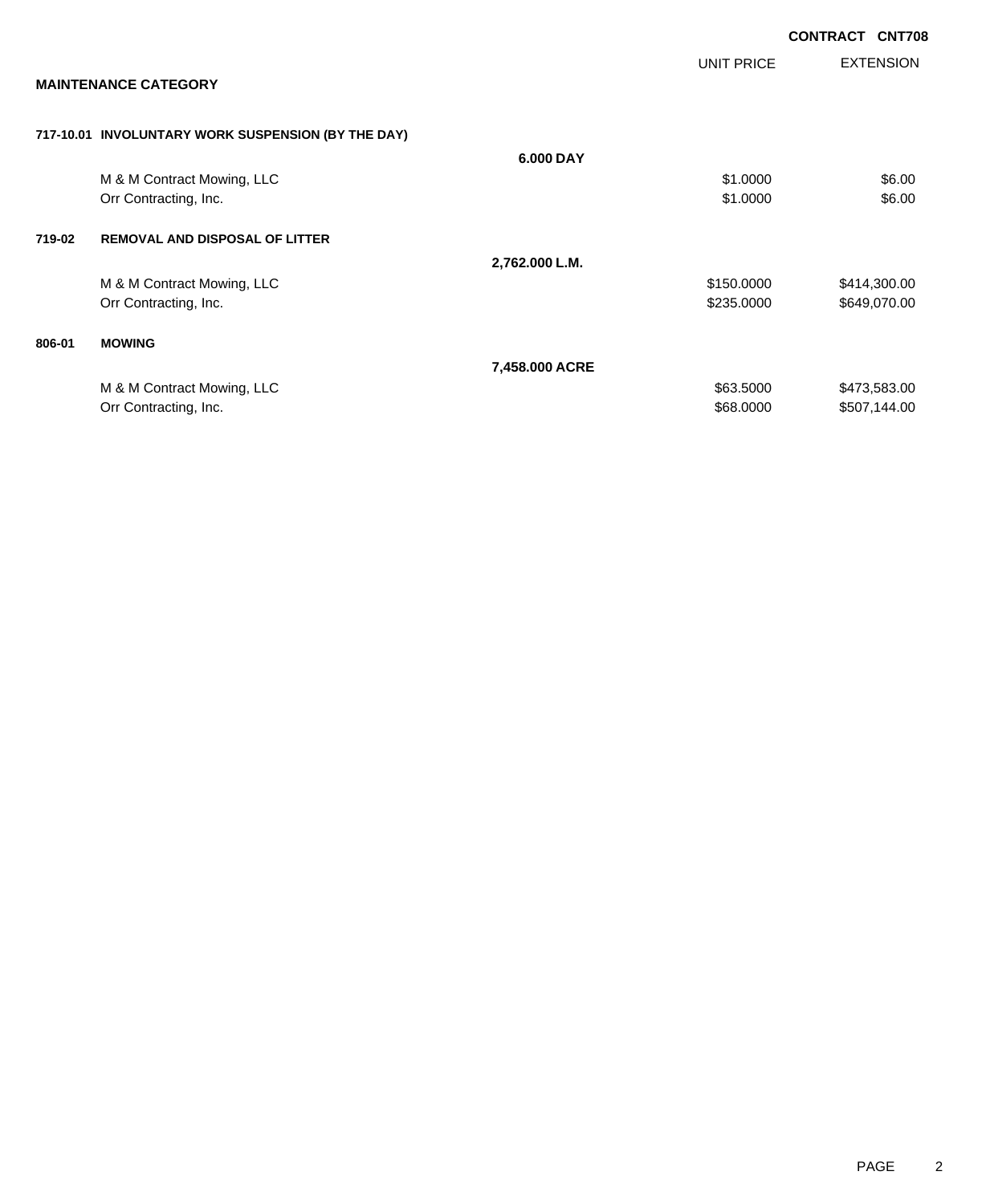M & M Contract Mowing, LLC  $$887,889.00$ Orr Contracting, Inc. \$1,156,220.00

### **TOTAL CONTRACT**

M & M Contract Mowing, LLC 600 and the Contract Mowing, LLC Orr Contracting, Inc. \$1,156,220.00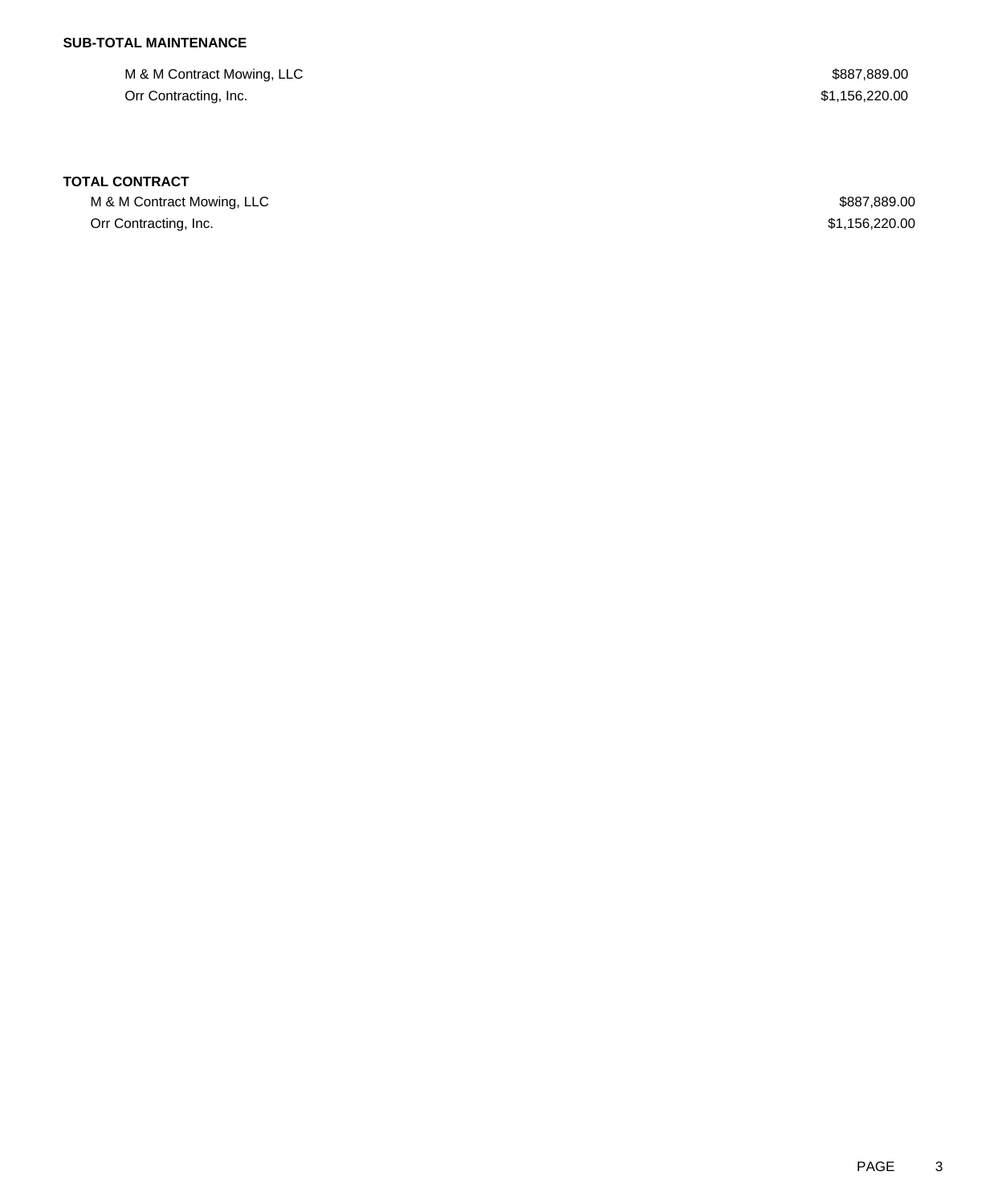COUNTIES BRADLEY, HAMILTON, MCMINN, MEIGS, POLK, AND RHEA (Contract No. CNT709 Call 009)

98200-4224-04,98200-4225-04

THE MOWING AND LITTER REMOVAL ON VARIOUS STATE ROUTES.

PROJECT LENGTH - 589.290 MILES

COMPLETION TIME - ON OR BEFORE MARCH 31, 2021

Salazar Contracting, LLC \$1,001,978.40 Orr Contracting, Inc. \$1,084,782.00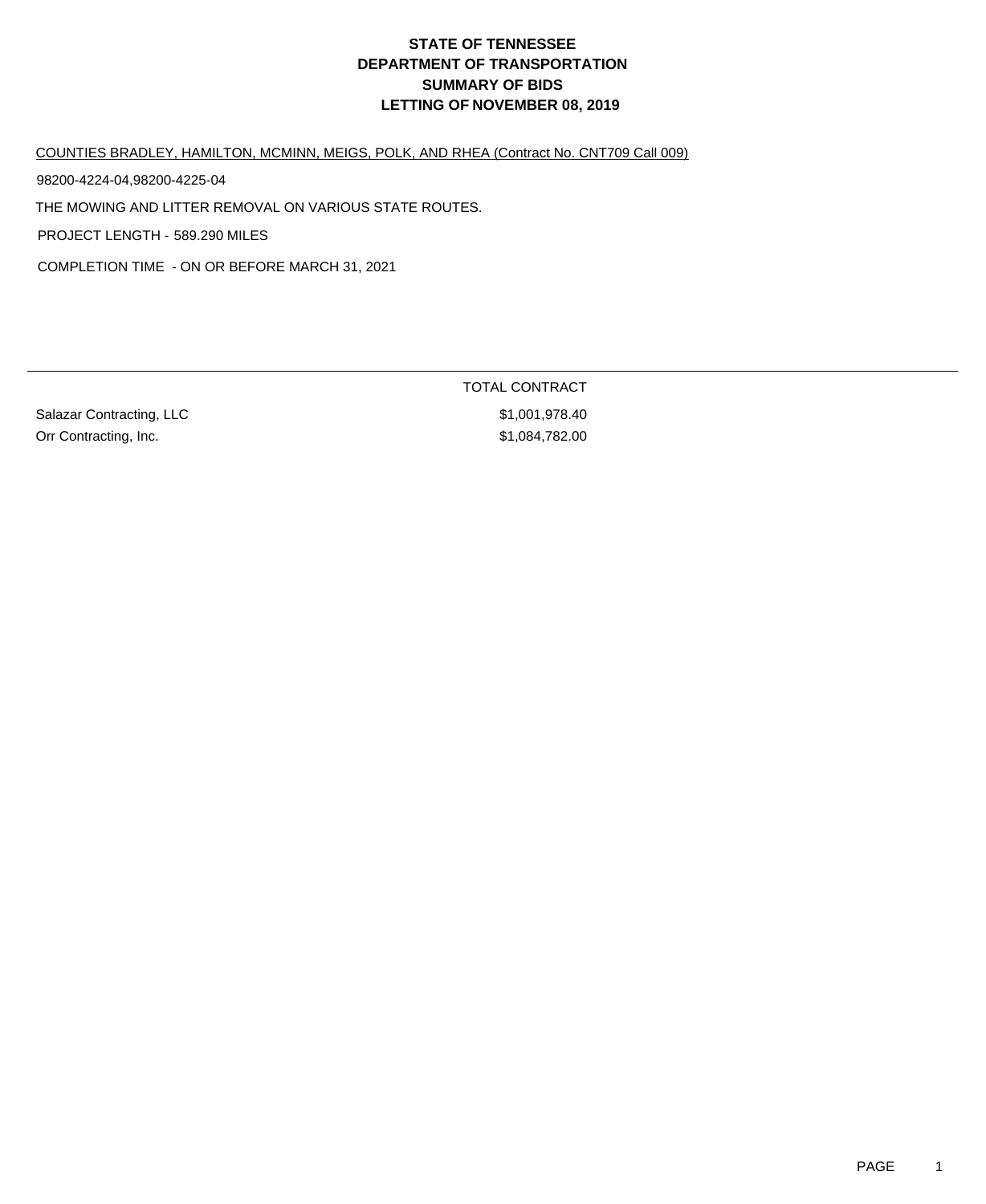|        |                                                    |                |                   | <b>CONTRACT CNT709</b> |                  |
|--------|----------------------------------------------------|----------------|-------------------|------------------------|------------------|
|        |                                                    |                | <b>UNIT PRICE</b> |                        | <b>EXTENSION</b> |
|        | <b>MAINTENANCE CATEGORY</b>                        |                |                   |                        |                  |
|        | 717-10.01 INVOLUNTARY WORK SUSPENSION (BY THE DAY) |                |                   |                        |                  |
|        |                                                    | 6.000 DAY      |                   |                        |                  |
|        | Salazar Contracting, LLC                           |                | \$1.0000          |                        | \$6.00           |
|        | Orr Contracting, Inc.                              |                | \$1.0000          |                        | \$6.00           |
| 719-02 | <b>REMOVAL AND DISPOSAL OF LITTER</b>              |                |                   |                        |                  |
|        |                                                    | 1,204.000 L.M. |                   |                        |                  |
|        | Salazar Contracting, LLC                           |                | \$248.5000        |                        | \$299,194.00     |
|        | Orr Contracting, Inc.                              |                | \$275.0000        |                        | \$331,100.00     |
| 806-01 | <b>MOWING</b>                                      |                |                   |                        |                  |
|        |                                                    | 9,788.000 ACRE |                   |                        |                  |
|        | Salazar Contracting, LLC                           |                | \$71.8000         |                        | \$702,778.40     |
|        | Orr Contracting, Inc.                              |                | \$77.0000         |                        | \$753,676.00     |
|        |                                                    |                |                   |                        |                  |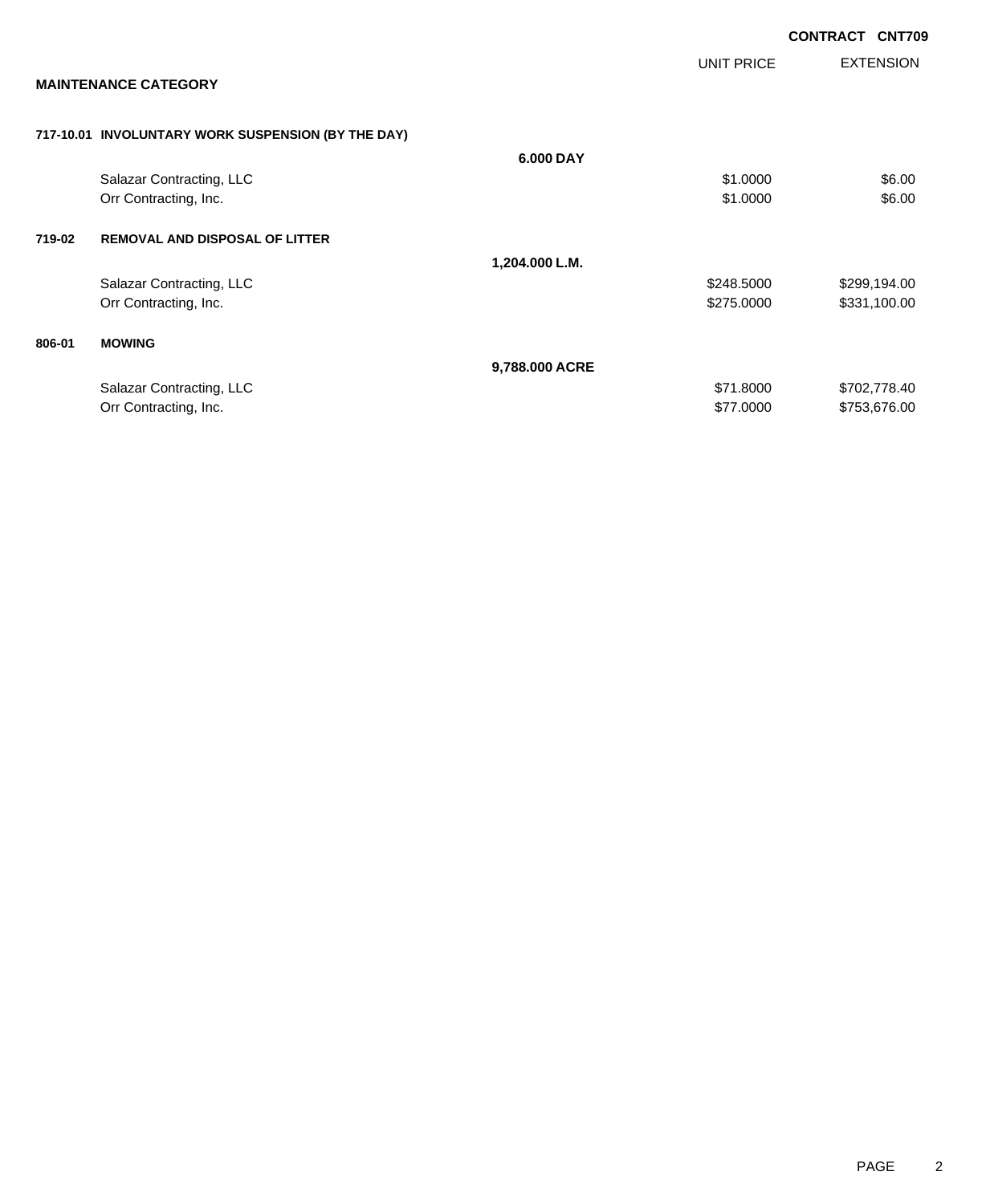Salazar Contracting, LLC \$1,001,978.40 Orr Contracting, Inc. \$1,084,782.00

### **TOTAL CONTRACT**

Salazar Contracting, LLC \$1,001,978.40 Orr Contracting, Inc. \$1,084,782.00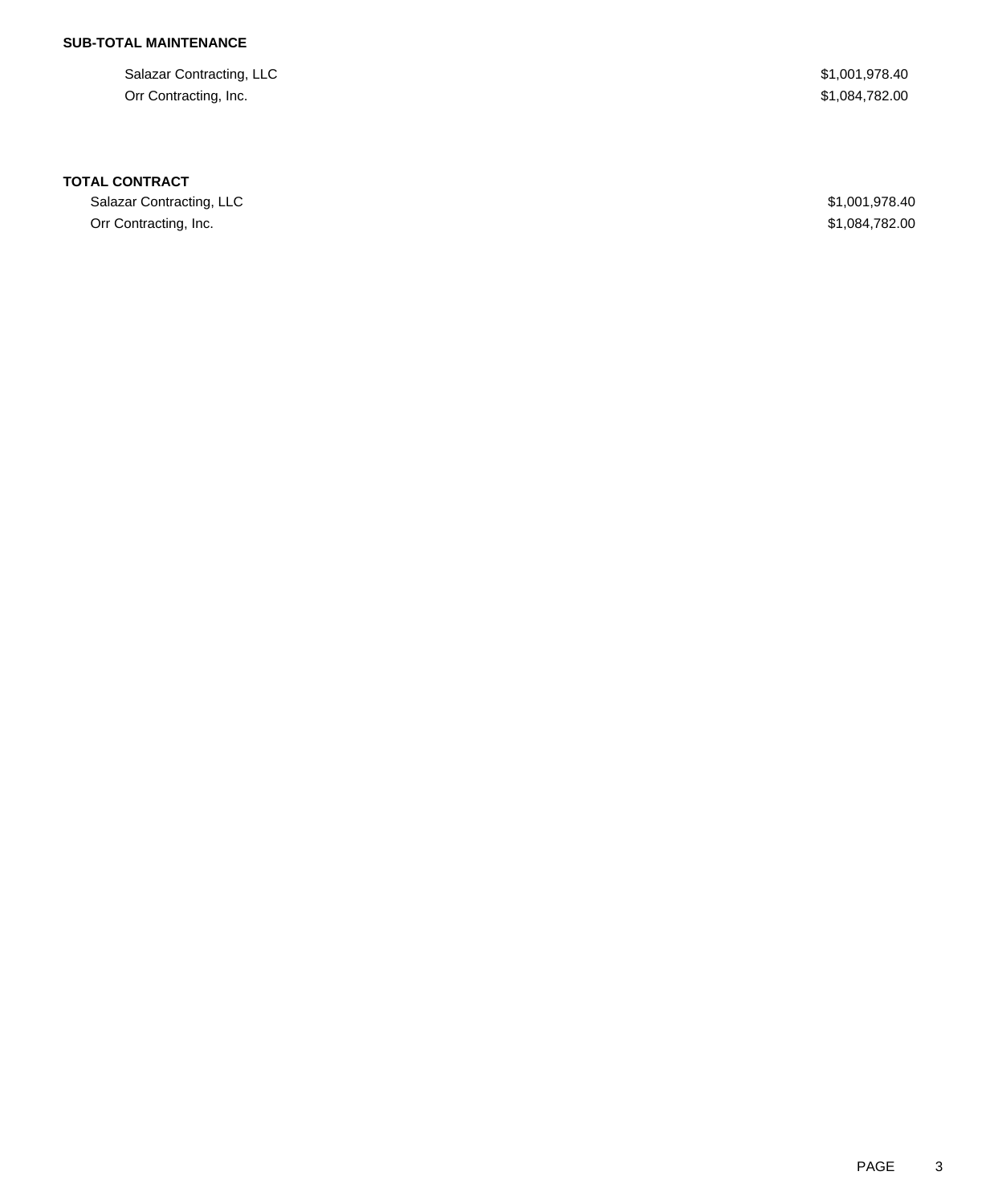COUNTIES CAMPBELL, CLAIBORNE, MORGAN, AND SCOTT (Contract No. CNT710 Call 010)

98100-4244-04,98100-4257-04

THE MOWING AND LITTER REMOVAL ON VARIOUS STATE ROUTES.

PROJECT LENGTH - 307.780 MILES

COMPLETION TIME - ON OR BEFORE MARCH 31, 2021

Orr Contracting, Inc. 67 and 2012 12:30 and 2012 12:30 and 3634,868.67 Salazar Contracting, LLC \$788,925.00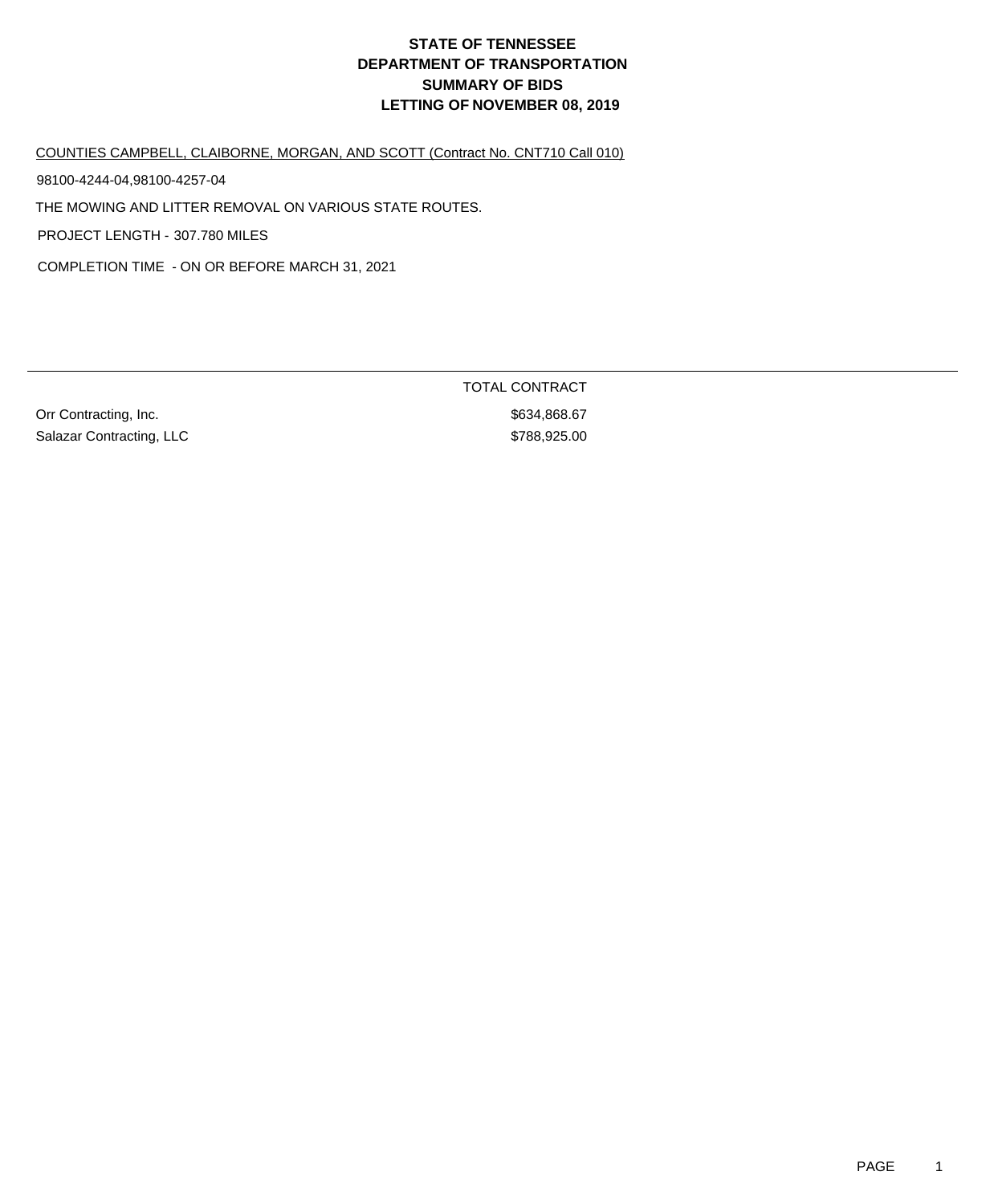|        |                                       |                |                   | <b>CONTRACT CNT710</b> |
|--------|---------------------------------------|----------------|-------------------|------------------------|
|        | <b>MAINTENANCE CATEGORY</b>           |                | <b>UNIT PRICE</b> | <b>EXTENSION</b>       |
| 719-02 | <b>REMOVAL AND DISPOSAL OF LITTER</b> |                |                   |                        |
|        |                                       | 1,482.000 L.M. |                   |                        |
|        | Orr Contracting, Inc.                 |                | \$198.0000        | \$293,436.00           |
|        | Salazar Contracting, LLC              |                | \$300.0000        | \$444,600.00           |
| 806-01 | <b>MOWING</b>                         |                |                   |                        |
|        |                                       | 4,591.000 ACRE |                   |                        |
|        | Orr Contracting, Inc.                 |                | \$74.3700         | \$341,432.67           |
|        | Salazar Contracting, LLC              |                | \$75.0000         | \$344,325.00           |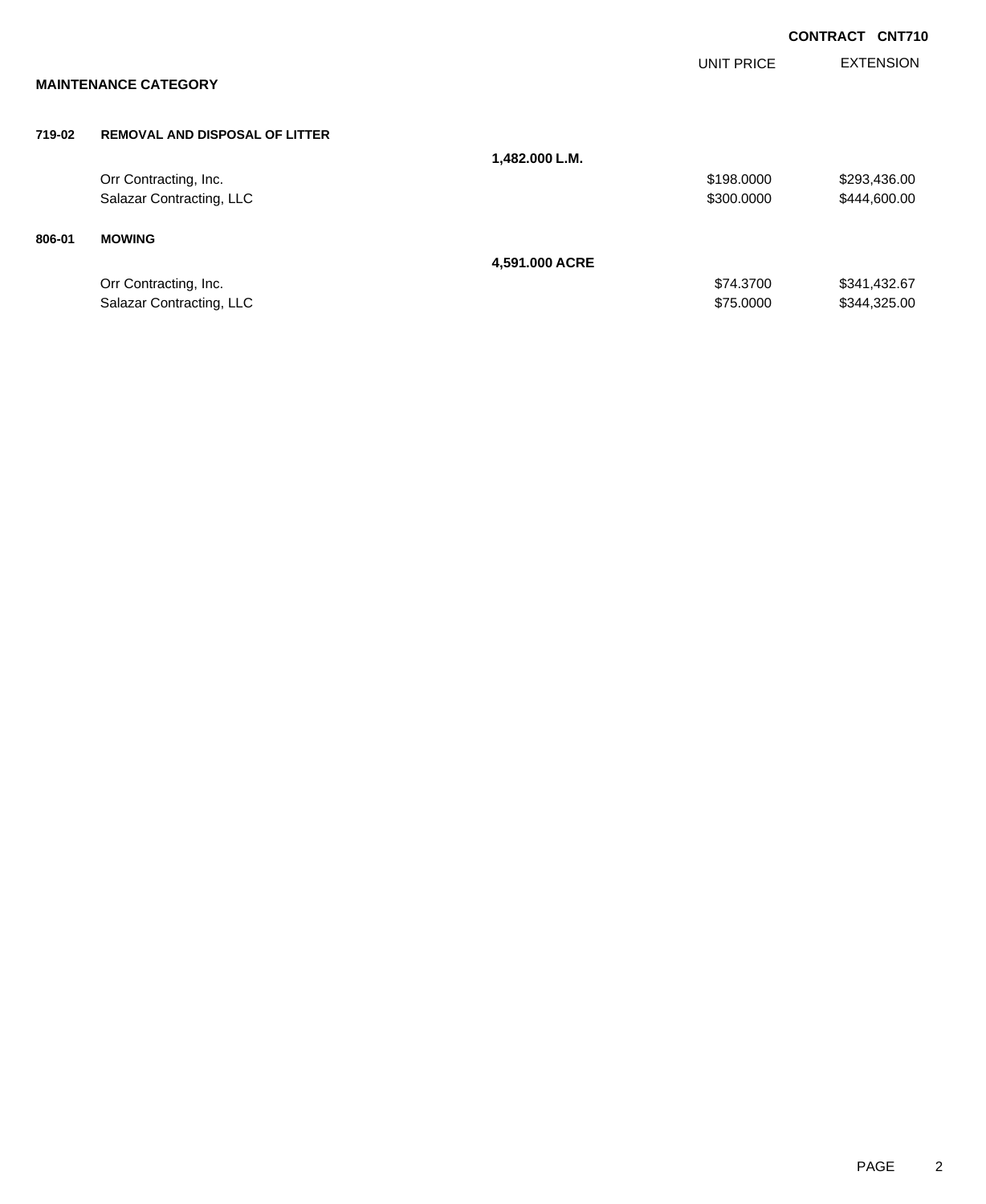Orr Contracting, Inc. \$634,868.67 Salazar Contracting, LLC \$788,925.00

#### **TOTAL CONTRACT**

Orr Contracting, Inc. \$634,868.67 Salazar Contracting, LLC \$788,925.00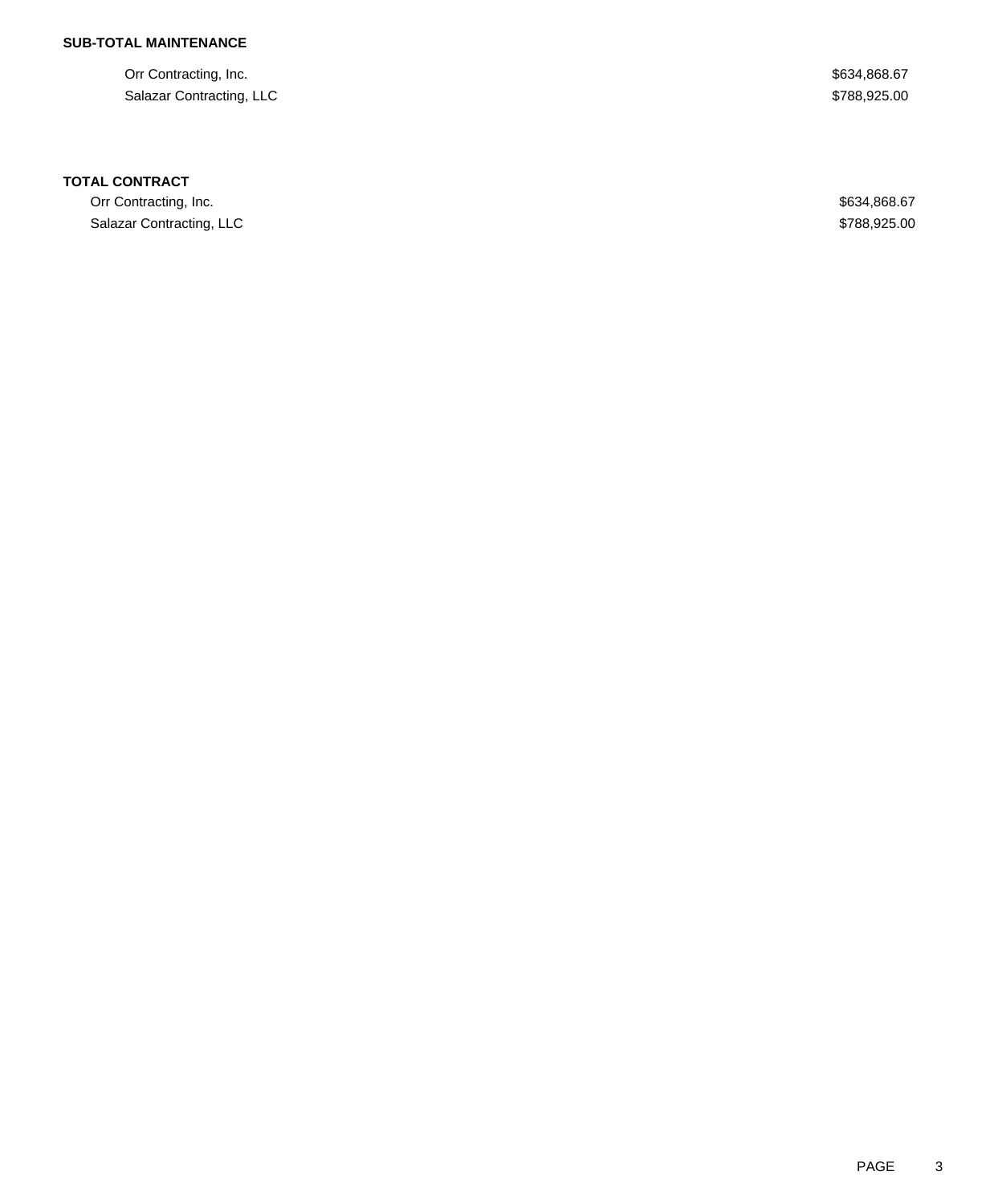COUNTIES CANNON, VAN BUREN, AND WARREN (Contract No. CNT711 Call 011)

98200-4226-04,98200-4227-04

THE MOWING AND LITTER REMOVAL ON VARIOUS STATE ROUTES.

PROJECT LENGTH - 246.770 MILES

COMPLETION TIME - ON OR BEFORE MARCH 31, 2021

Blevins Enterprises, Inc. 6. The Second State of the State of State State State State State State State State S Bumbalough's Construction  $$432,728.93$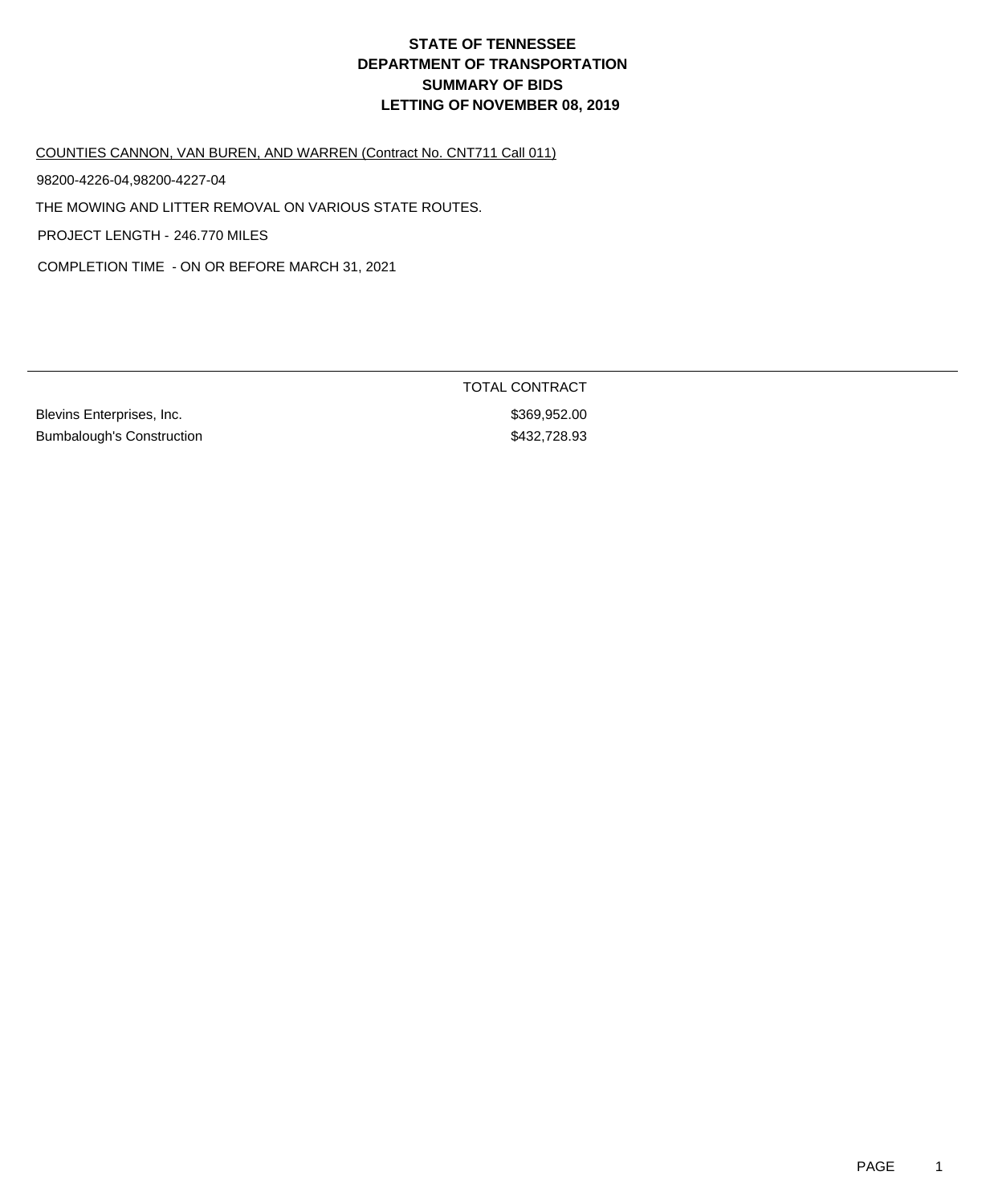|        |                                       |                |                   | <b>CONTRACT CNT711</b> |
|--------|---------------------------------------|----------------|-------------------|------------------------|
|        |                                       |                | <b>UNIT PRICE</b> | <b>EXTENSION</b>       |
|        | <b>MAINTENANCE CATEGORY</b>           |                |                   |                        |
| 719-02 | <b>REMOVAL AND DISPOSAL OF LITTER</b> |                |                   |                        |
|        |                                       | 836.000 L.M.   |                   |                        |
|        | Blevins Enterprises, Inc.             |                | \$135.0000        | \$112,860.00           |
|        | <b>Bumbalough's Construction</b>      |                | \$139.9900        | \$117,031.64           |
| 806-01 | <b>MOWING</b>                         |                |                   |                        |
|        |                                       | 5,843.000 ACRE |                   |                        |
|        | Blevins Enterprises, Inc.             |                | \$44.0000         | \$257,092.00           |
|        | <b>Bumbalough's Construction</b>      |                | \$54,0300         | \$315,697.29           |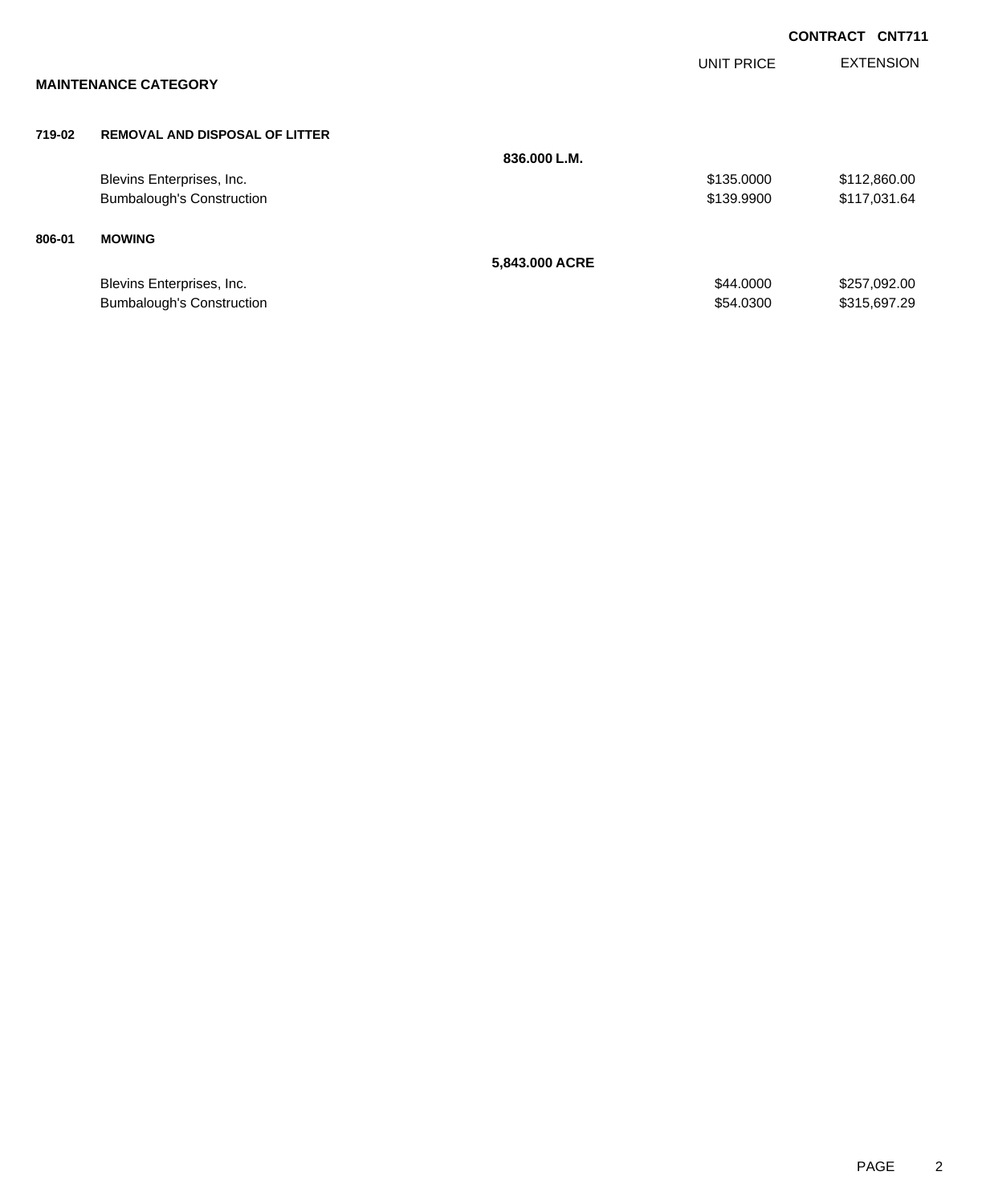Blevins Enterprises, Inc. 6. The Second Second Second Second Second Second Seconds Seconds Seconds Seconds Seconds Seconds Seconds Seconds Seconds Seconds Seconds Seconds Seconds Seconds Seconds Seconds Seconds Seconds Sec Bumbalough's Construction  $$432,728.93$ 

### **TOTAL CONTRACT**

Blevins Enterprises, Inc. \$369,952.00 Bumbalough's Construction  $$432,728.93$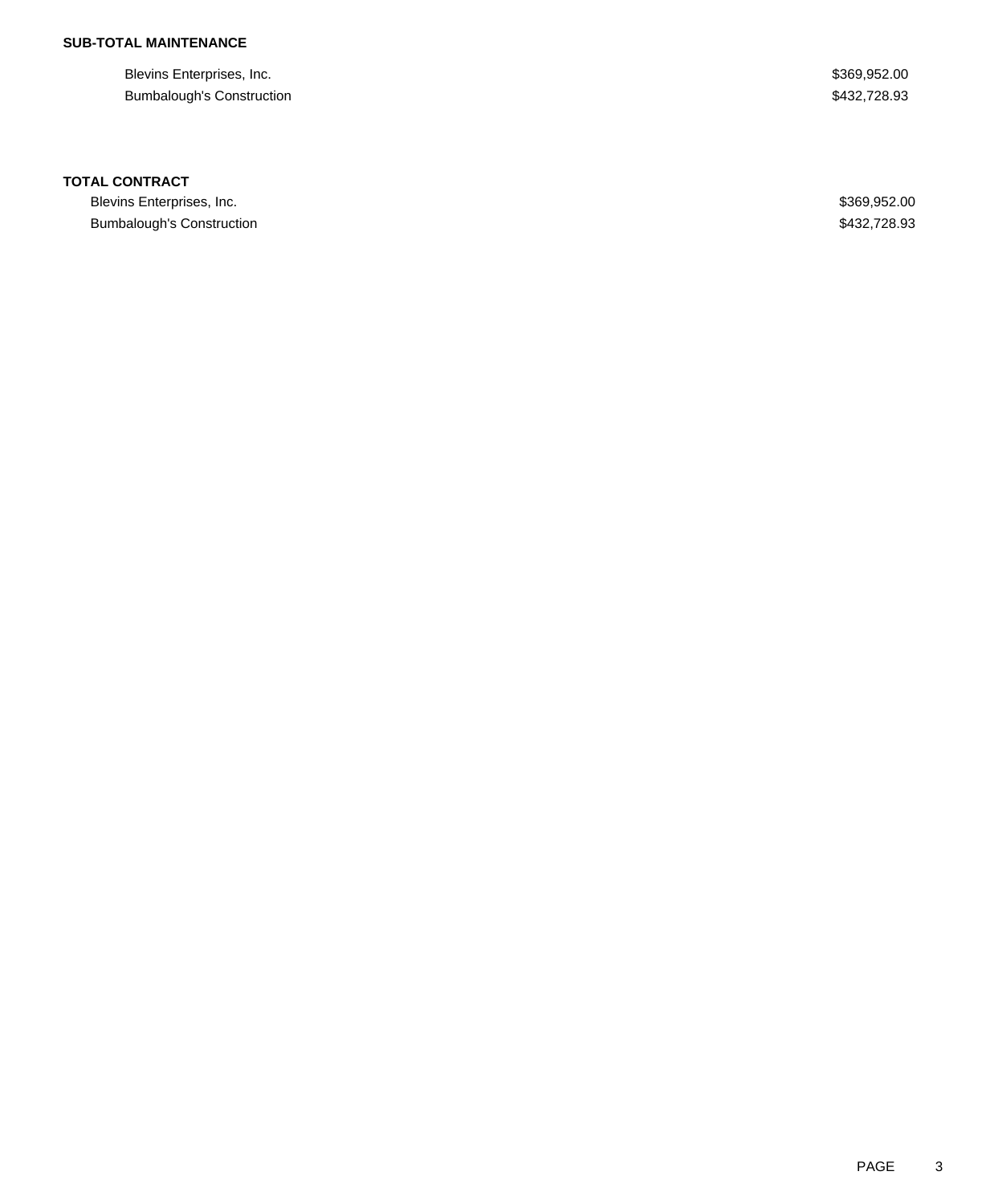COUNTIES CARTER, JOHNSON, SULLIVAN, UNICOI, AND WASHINGTON (Contract No. CNT712 Call 012)

98100-4245-04,98100-4246-04

THE MOWING AND LITTER REMOVAL ON VARIOUS STATE ROUTES.

PROJECT LENGTH - 434.340 MILES

COMPLETION TIME - ON OR BEFORE MARCH 31, 2021

South East Mowing, LLC **\$949,976.06** Orr Contracting, Inc. \$1,072,902.00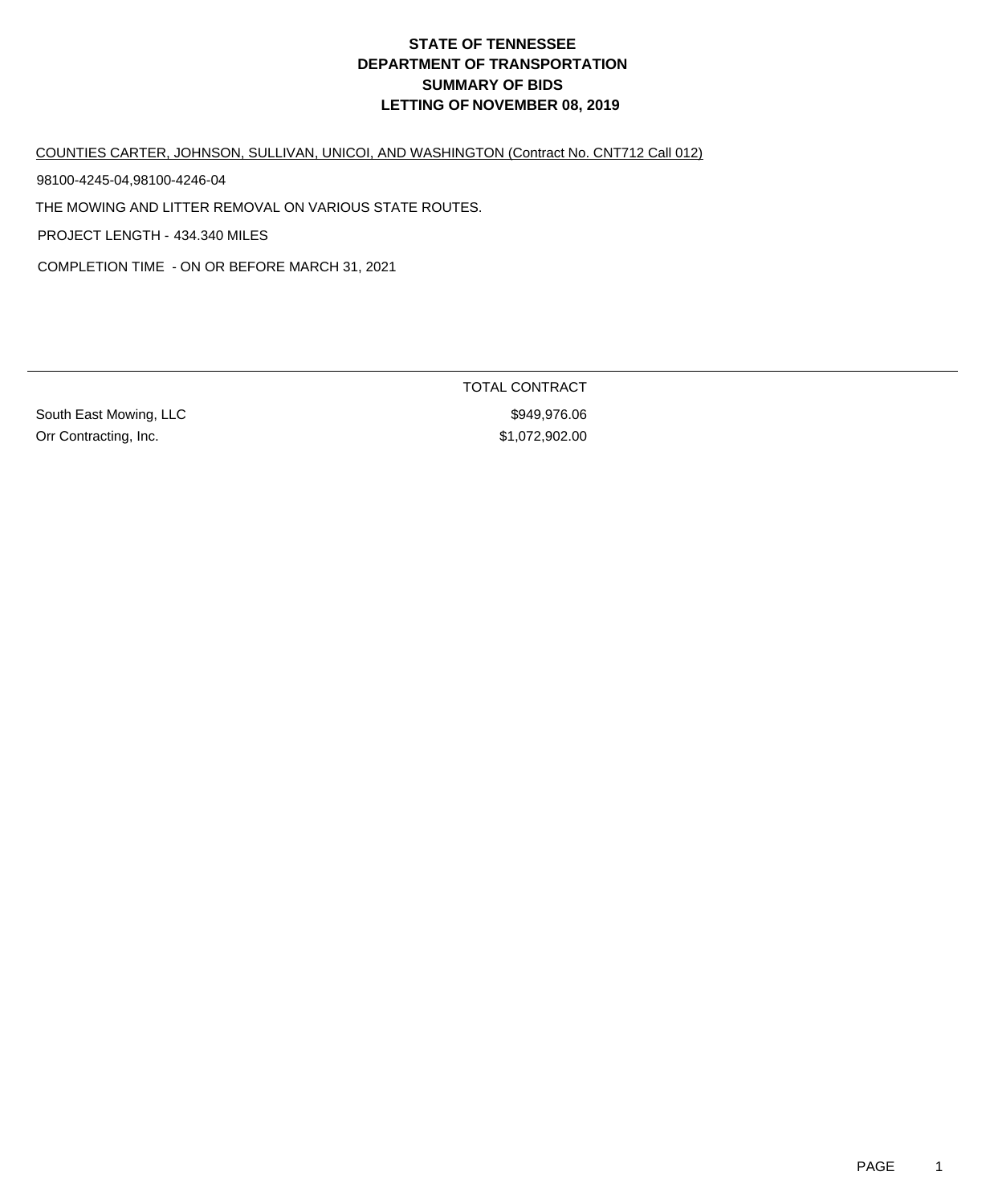|        |                                       |                |                   | <b>CONTRACT CNT712</b> |
|--------|---------------------------------------|----------------|-------------------|------------------------|
|        |                                       |                | <b>UNIT PRICE</b> | <b>EXTENSION</b>       |
|        | <b>MAINTENANCE CATEGORY</b>           |                |                   |                        |
| 719-02 | <b>REMOVAL AND DISPOSAL OF LITTER</b> |                |                   |                        |
|        |                                       | 2,173.000 L.M. |                   |                        |
|        | South East Mowing, LLC                |                | \$203.1800        | \$441,510.14           |
|        | Orr Contracting, Inc.                 |                | \$250.0000        | \$543,250.00           |
| 806-01 | <b>MOWING</b>                         |                |                   |                        |
|        |                                       | 7,789.000 ACRE |                   |                        |
|        | South East Mowing, LLC                |                | \$65.2800         | \$508,465.92           |
|        | Orr Contracting, Inc.                 |                | \$68,0000         | \$529,652.00           |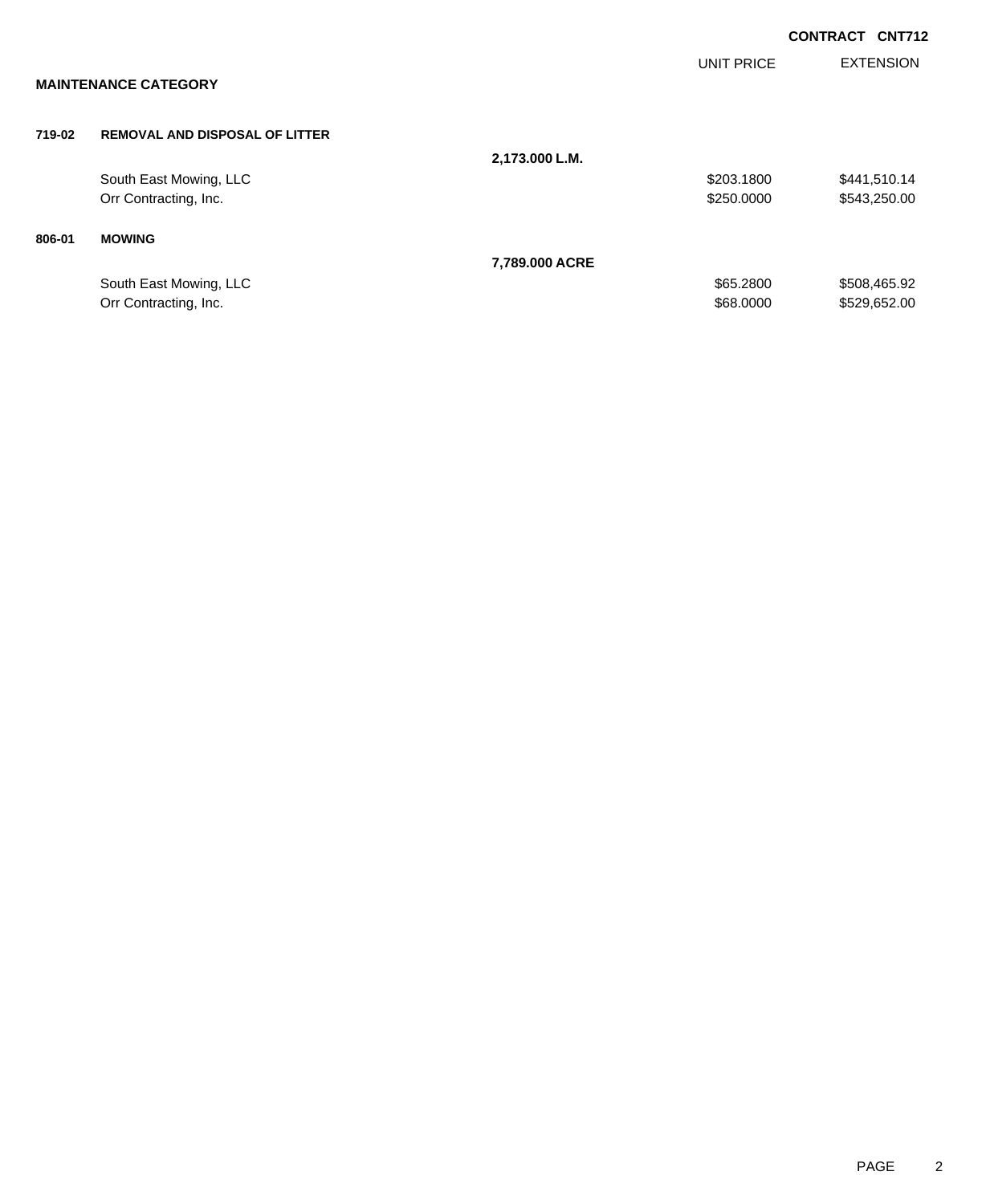South East Mowing, LLC **\$949,976.06** \$949,976.06 Orr Contracting, Inc. \$1,072,902.00

### **TOTAL CONTRACT**

South East Mowing, LLC **\$949,976.06** Orr Contracting, Inc. \$1,072,902.00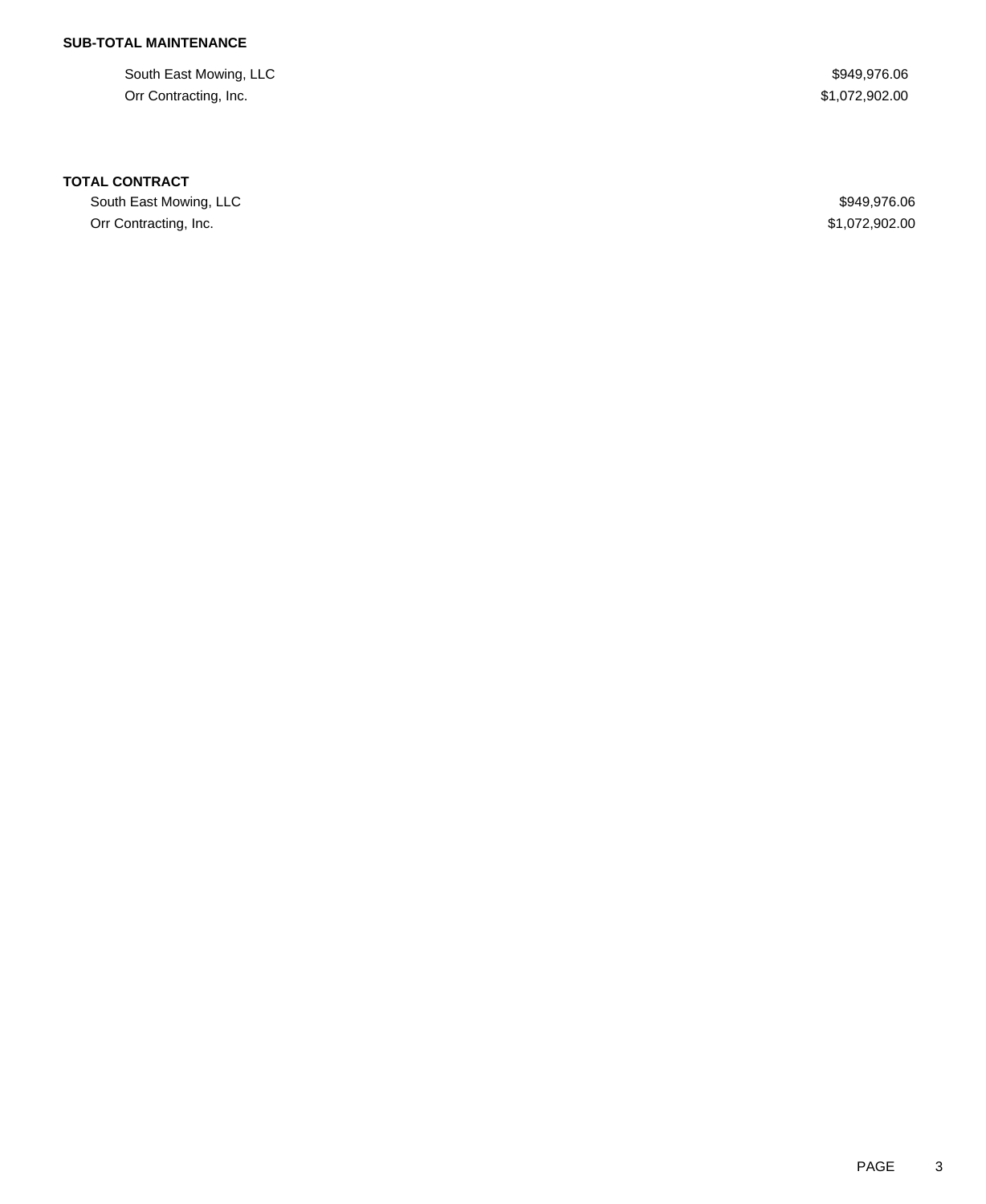#### COUNTIES CHEATHAM, MONTGOMERY, ROBERTSON, AND SUMNER (Contract No. CNT713 Call 013)

98303-4156-04,98303-4157-04

THE MOWING AND LITTER REMOVAL ON VARIOUS INTERSTATE ROUTES.

PROJECT LENGTH - 296.110 MILES

COMPLETION TIME - ON OR BEFORE MARCH 31, 2021

| Salazar Contracting, LLC        |  |
|---------------------------------|--|
| Lovin Contracting Company, Inc. |  |
| H Ray LLC                       |  |

TOTAL CONTRACT \$560,274.00  $$667,655.00$ \$744,610.00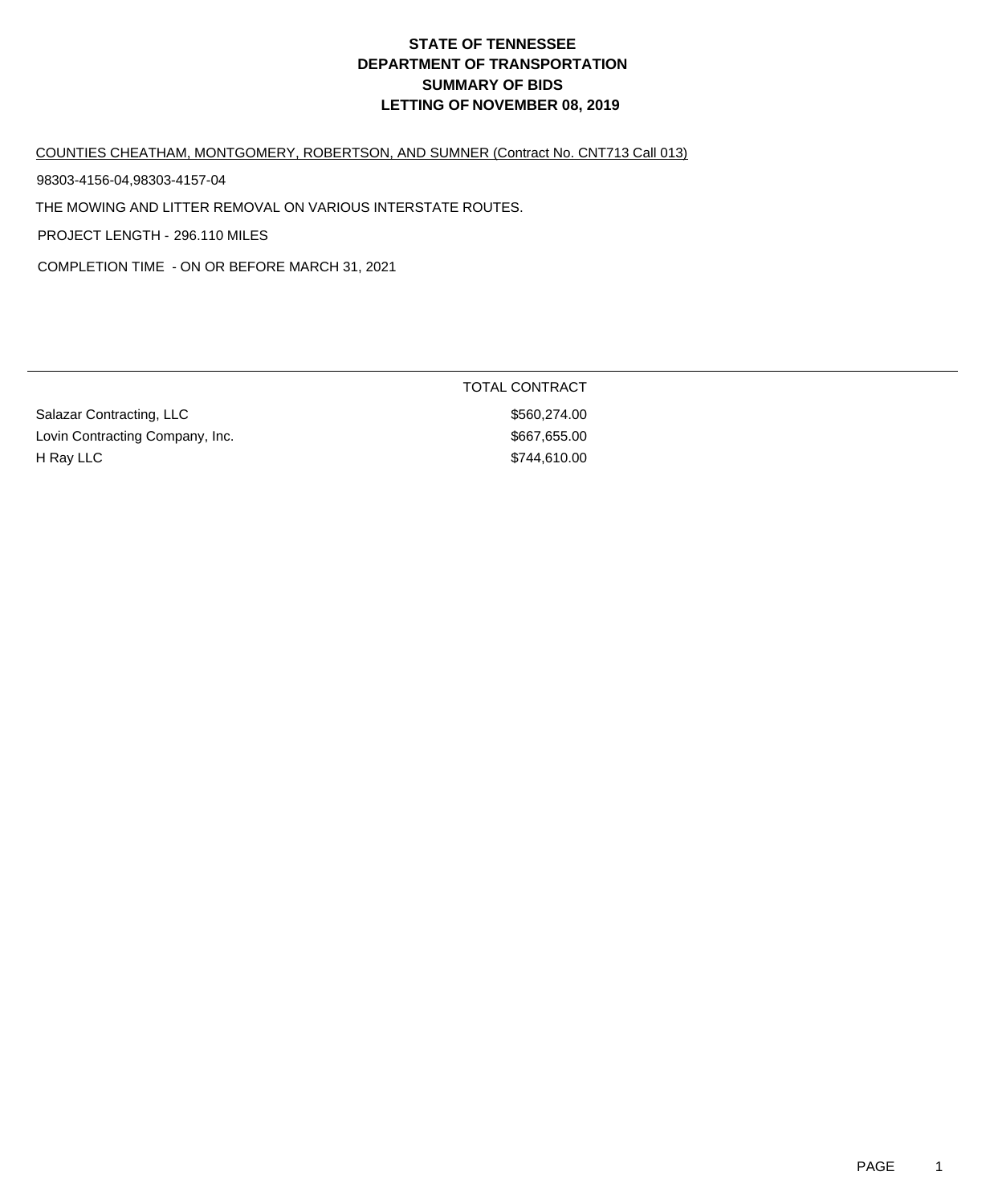EXTENSION **CONTRACT CNT713** UNIT PRICE **MAINTENANCE CATEGORY 717-10.01 INVOLUNTARY WORK SUSPENSION (BY THE DAY) 6.000 DAY** Salazar Contracting, LLC 66.000 \$6.00 Lovin Contracting Company, Inc. 6320.000 \$120.000 \$120.000 \$120.000 H Ray LLC \$2,500.0000 \$15,000.00 **719-02 REMOVAL AND DISPOSAL OF LITTER 334.000 L.M.** Salazar Contracting, LLC 688,510.00 \$88,510.00 Lovin Contracting Company, Inc. 6. The Contraction of the Same State of the State State State State State State State State State State State State State State State State State State State State State State State State St H Ray LLC \$400.0000 \$133,600.00 **806-01 MOWING 4,649.000 ACRE** Salazar Contracting, LLC 60000 \$288,238.00 Lovin Contracting Company, Inc. 6. The Contracting Company, Inc. 6. The Contracting Company, Inc. 6. The Contraction of the Contraction of the S448,675.000 \$348,675.00 H Ray LLC \$90.0000 \$418,410.00 **806-02.13 SWATH MOWING 2,960.000 ACRE** Salazar Contracting, LLC 662.000 \$183,520.00 Lovin Contracting Company, Inc. 6. The Contraction of the Contraction of the ST5.0000 \$222,000.00 H Ray LLC \$60.0000 \$177,600.00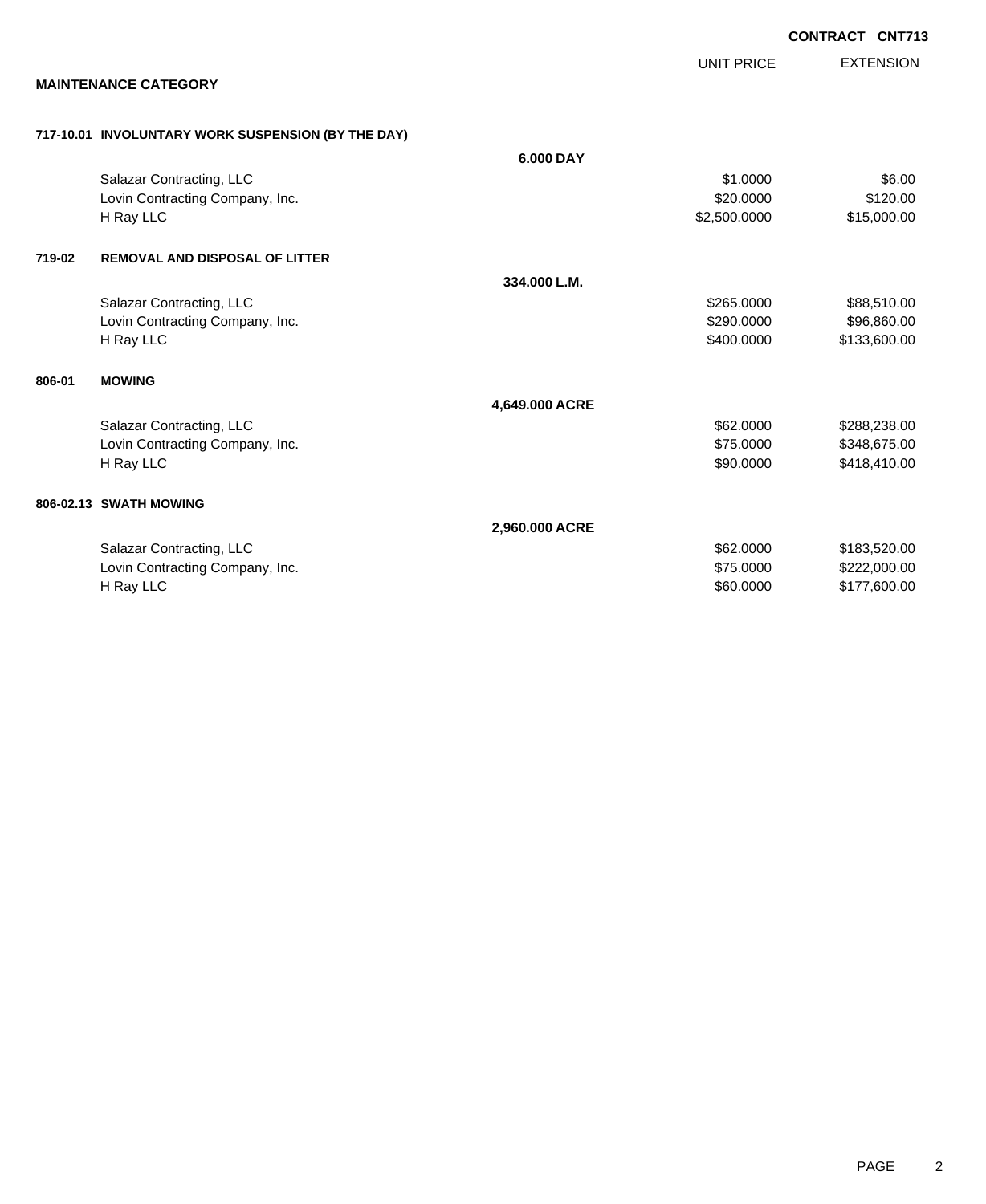| Salazar Contracting, LLC        | \$560,274,00 |
|---------------------------------|--------------|
| Lovin Contracting Company, Inc. | \$667,655.00 |
| H Rav LLC                       | \$744.610.00 |

| Salazar Contracting, LLC        | \$560,274,00 |
|---------------------------------|--------------|
| Lovin Contracting Company, Inc. | \$667,655.00 |
| H Rav LLC                       | \$744,610.00 |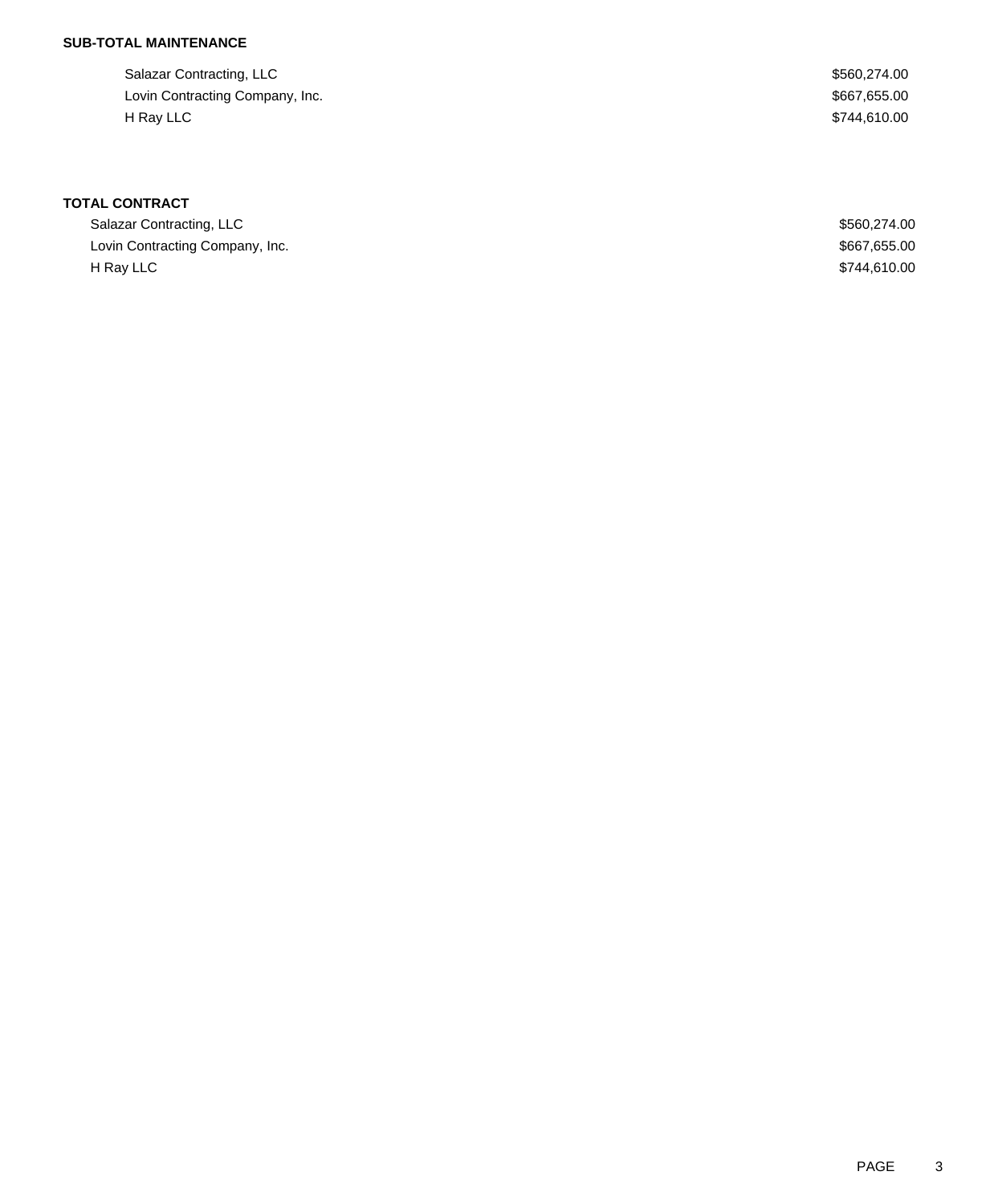COUNTIES CLAY, CUMBERLAND, FENTRESS, OVERTON, AND PICKETT (Contract No. CNT715 Call 015)

98200-4228-04,98200-4229-04

THE MOWING AND LITTER REMOVAL ON VARIOUS STATE ROUTES.

PROJECT LENGTH - 421.780 MILES

COMPLETION TIME - ON OR BEFORE MARCH 31, 2021

Orr Contracting, Inc. 6. The Contraction of the S492,518.00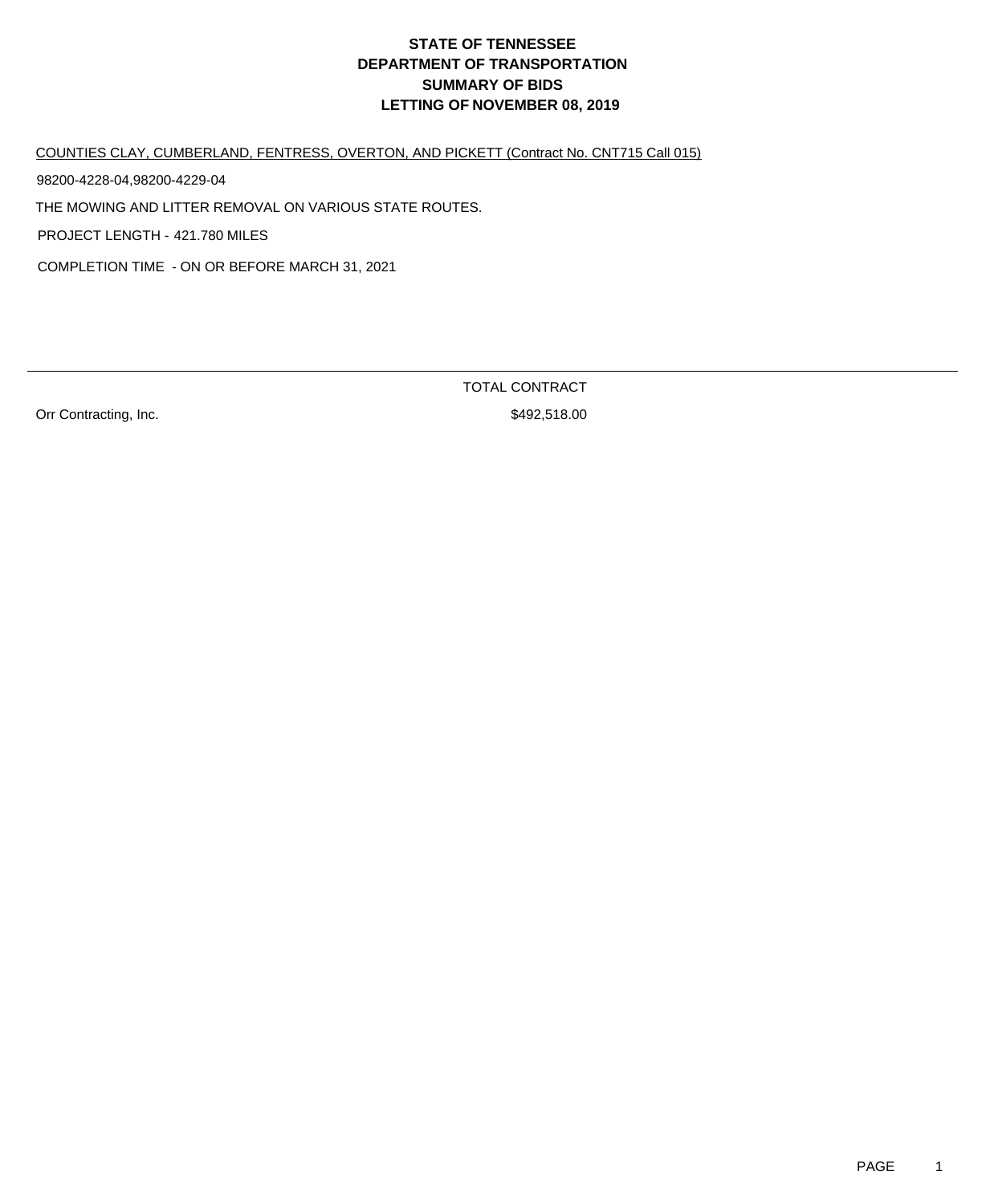|        |                                       |                |                   | <b>CONTRACT CNT715</b> |                  |
|--------|---------------------------------------|----------------|-------------------|------------------------|------------------|
|        | <b>MAINTENANCE CATEGORY</b>           |                | <b>UNIT PRICE</b> |                        | <b>EXTENSION</b> |
| 719-02 | <b>REMOVAL AND DISPOSAL OF LITTER</b> | 155,000 L.M.   |                   |                        |                  |
|        | Orr Contracting, Inc.                 |                | \$250.0000        |                        | \$38,750.00      |
| 806-01 | <b>MOWING</b>                         | 5,402.000 ACRE |                   |                        |                  |
|        | Orr Contracting, Inc.                 |                | \$84.0000         |                        | \$453,768.00     |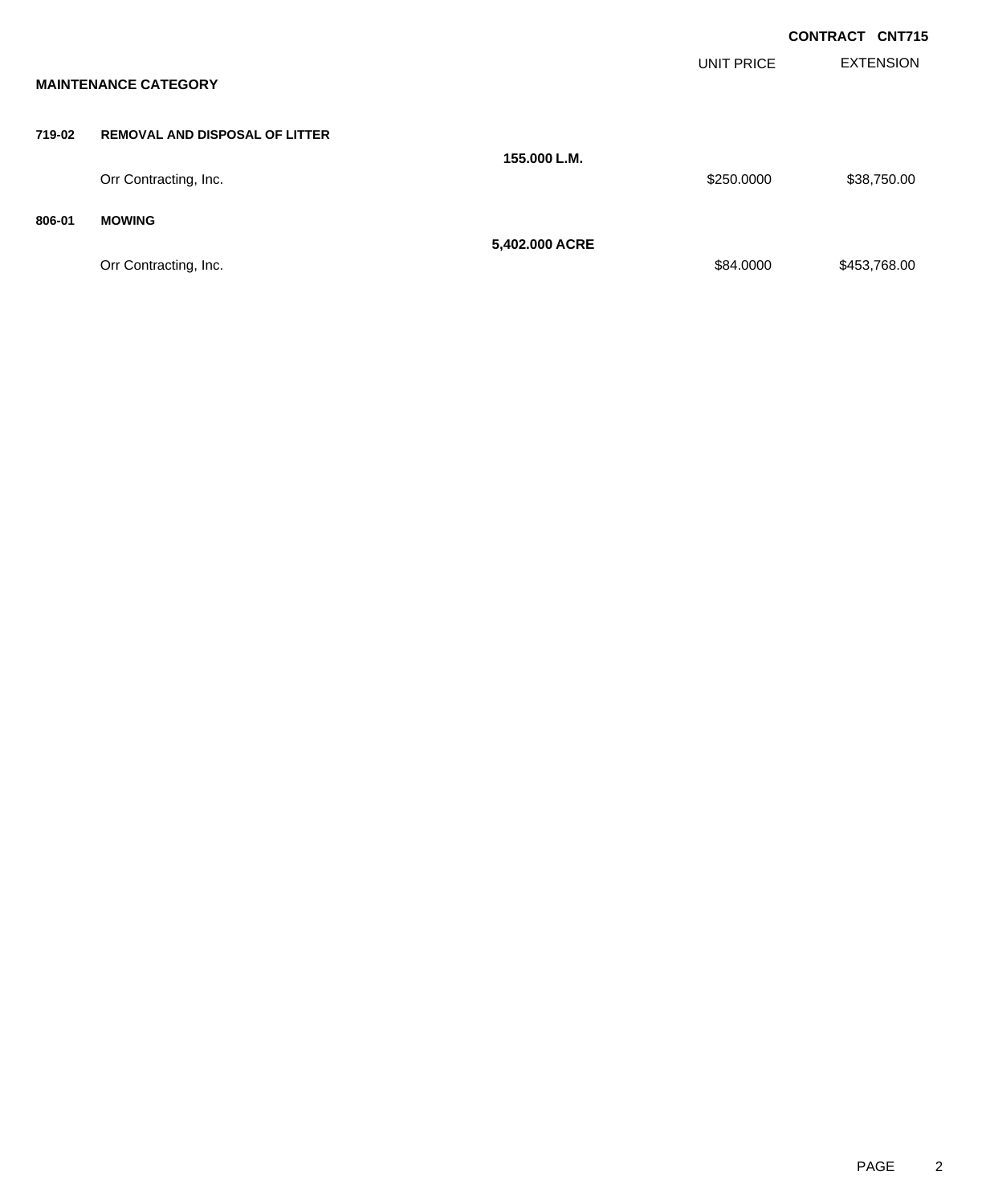Orr Contracting, Inc. \$492,518.00

## **TOTAL CONTRACT**

Orr Contracting, Inc. \$492,518.00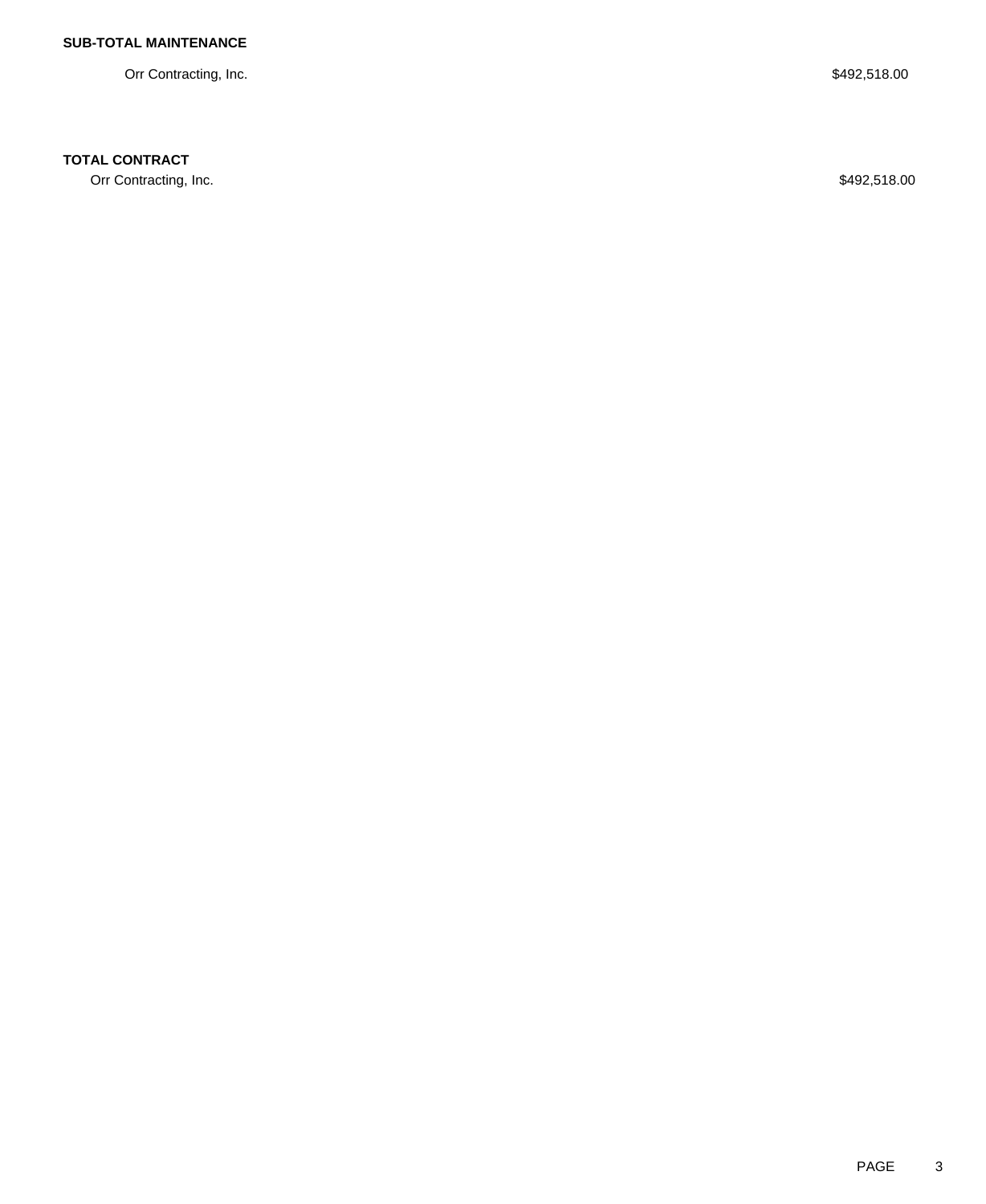# COUNTIES CLAY, DEKALB, JACKSON, OVERTON, PUTNAM, SMITH, AND WHITE (Contract No. CNT716 Call 016)

98200-4230-04

THE MOWING ON VARIOUS STATE ROUTES.

PROJECT LENGTH - 502.300 MILES

COMPLETION TIME - ON OR BEFORE DECEMBER 31, 2020

|                           | TOTAL CONTRACT |  |
|---------------------------|----------------|--|
| Bumbalough's Construction | \$393.794.46   |  |
| Salazar Contracting, LLC  | \$480.012.00   |  |
| Orr Contracting, Inc.     | \$547,706.00   |  |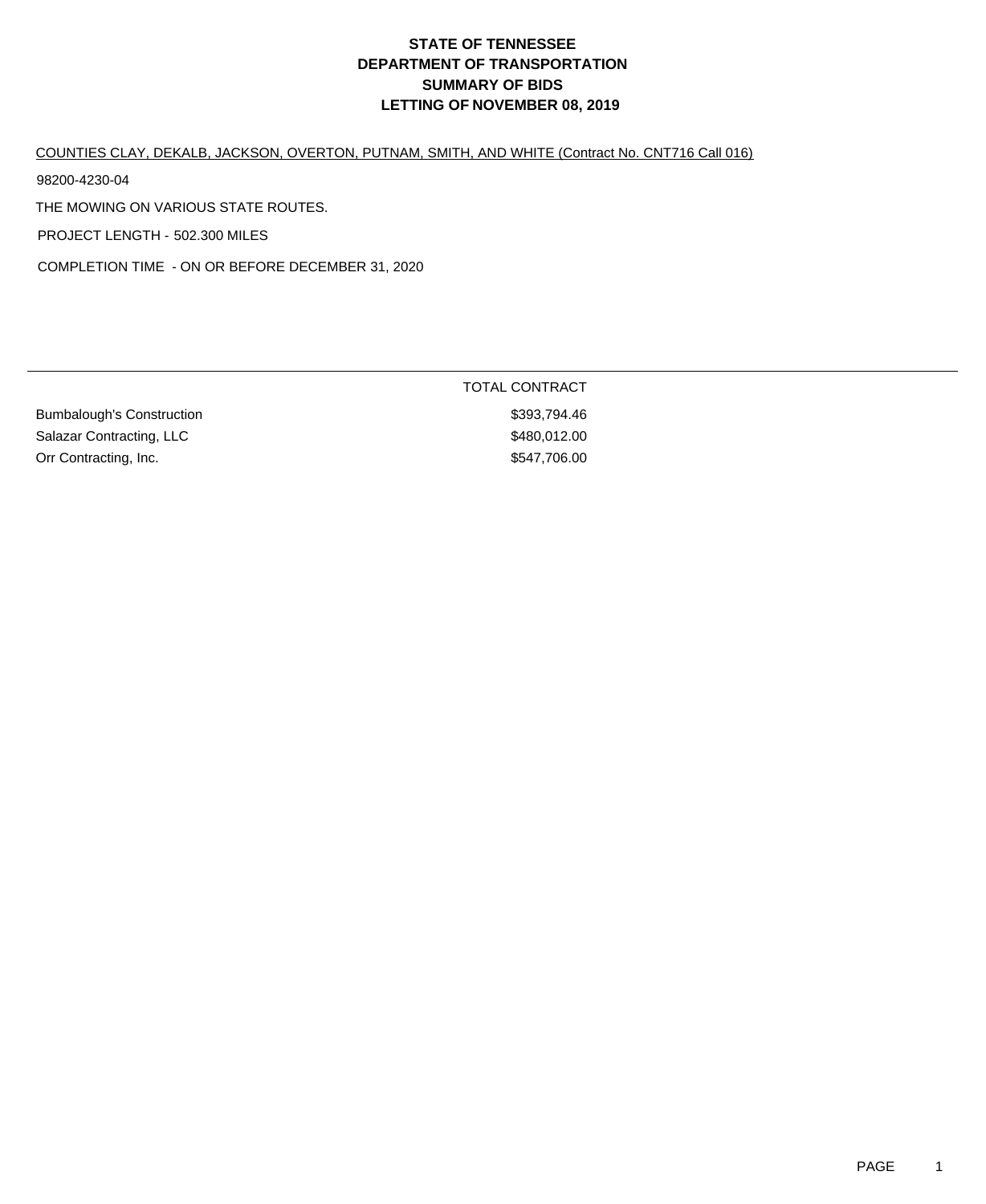|        |                                  |                   | <b>CONTRACT CNT716</b> |
|--------|----------------------------------|-------------------|------------------------|
|        |                                  | <b>UNIT PRICE</b> | <b>EXTENSION</b>       |
|        | <b>MAINTENANCE CATEGORY</b>      |                   |                        |
| 806-01 | <b>MOWING</b>                    |                   |                        |
|        |                                  | 6,154.000 ACRE    |                        |
|        | <b>Bumbalough's Construction</b> | \$63.9900         | \$393,794.46           |
|        | Salazar Contracting, LLC         | \$78.0000         | \$480,012.00           |
|        | Orr Contracting, Inc.            | \$89.0000         | \$547,706.00           |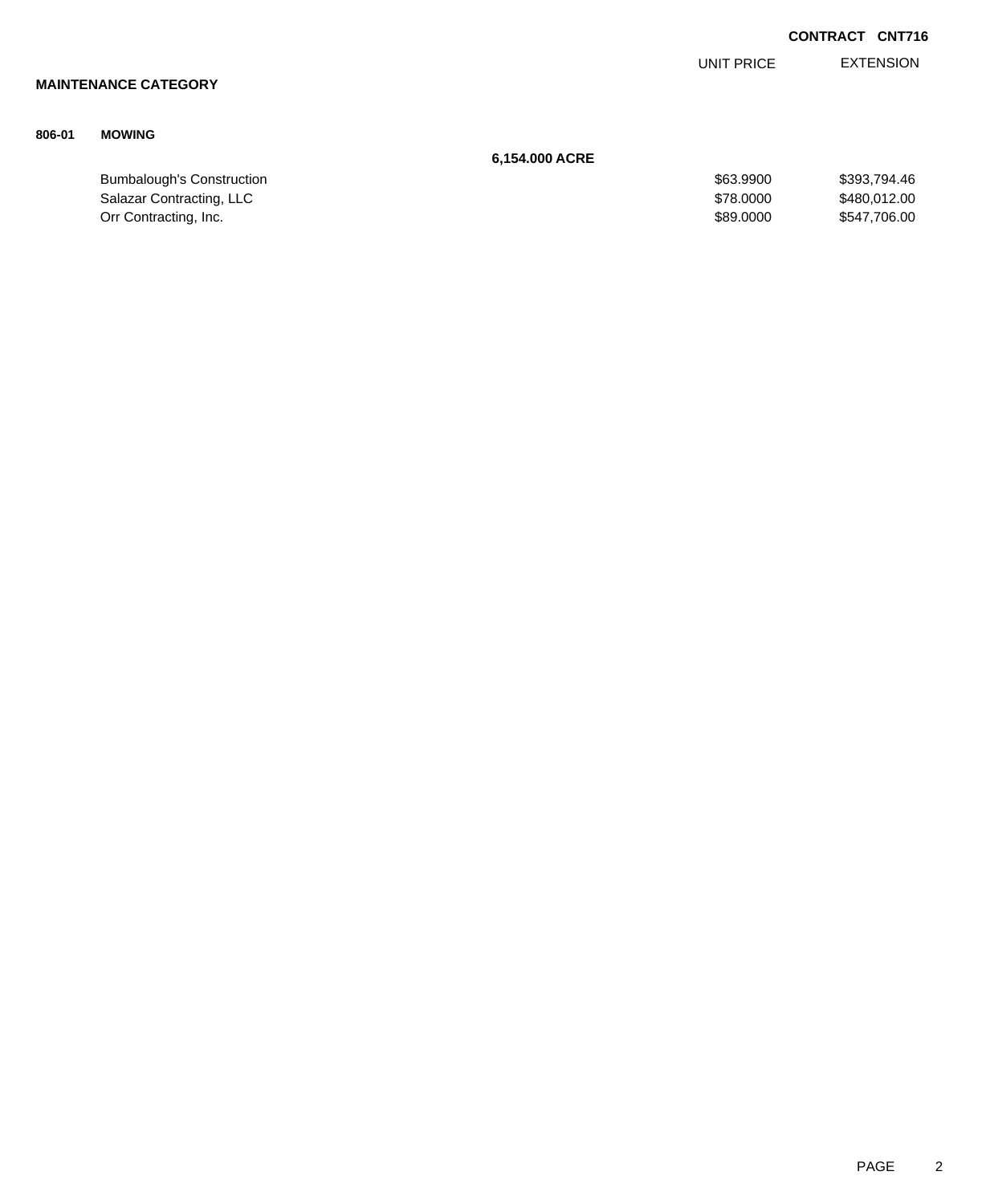| <b>Bumbalough's Construction</b> | \$393,794.46 |
|----------------------------------|--------------|
| Salazar Contracting, LLC         | \$480,012.00 |
| Orr Contracting, Inc.            | \$547,706.00 |

| Bumbalough's Construction | \$393.794.46 |
|---------------------------|--------------|
| Salazar Contracting, LLC  | \$480.012.00 |
| Orr Contracting, Inc.     | \$547.706.00 |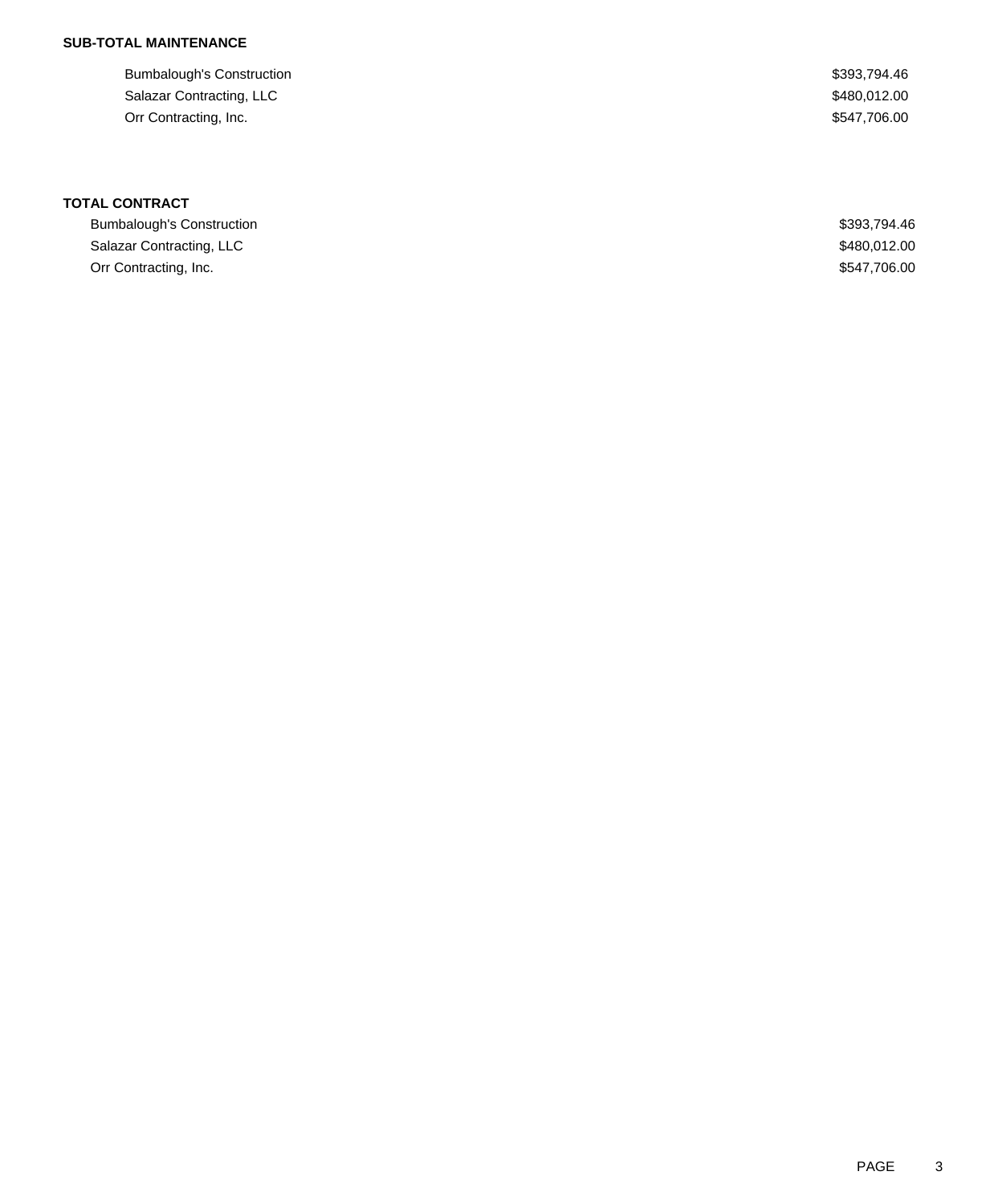COUNTIES COCKE, GRAINGER, HAMBLEN, JEFFERSON, AND SEVIER (Contract No. CNT717 Call 017)

98100-4247-04,98100-4248-04

THE MOWING AND LITTER REMOVAL ON VARIOUS STATE ROUTES.

PROJECT LENGTH - 405.580 MILES

COMPLETION TIME - ON OR BEFORE MARCH 31, 2021

Orr Contracting, Inc. 6. The Contraction of the S802,018.00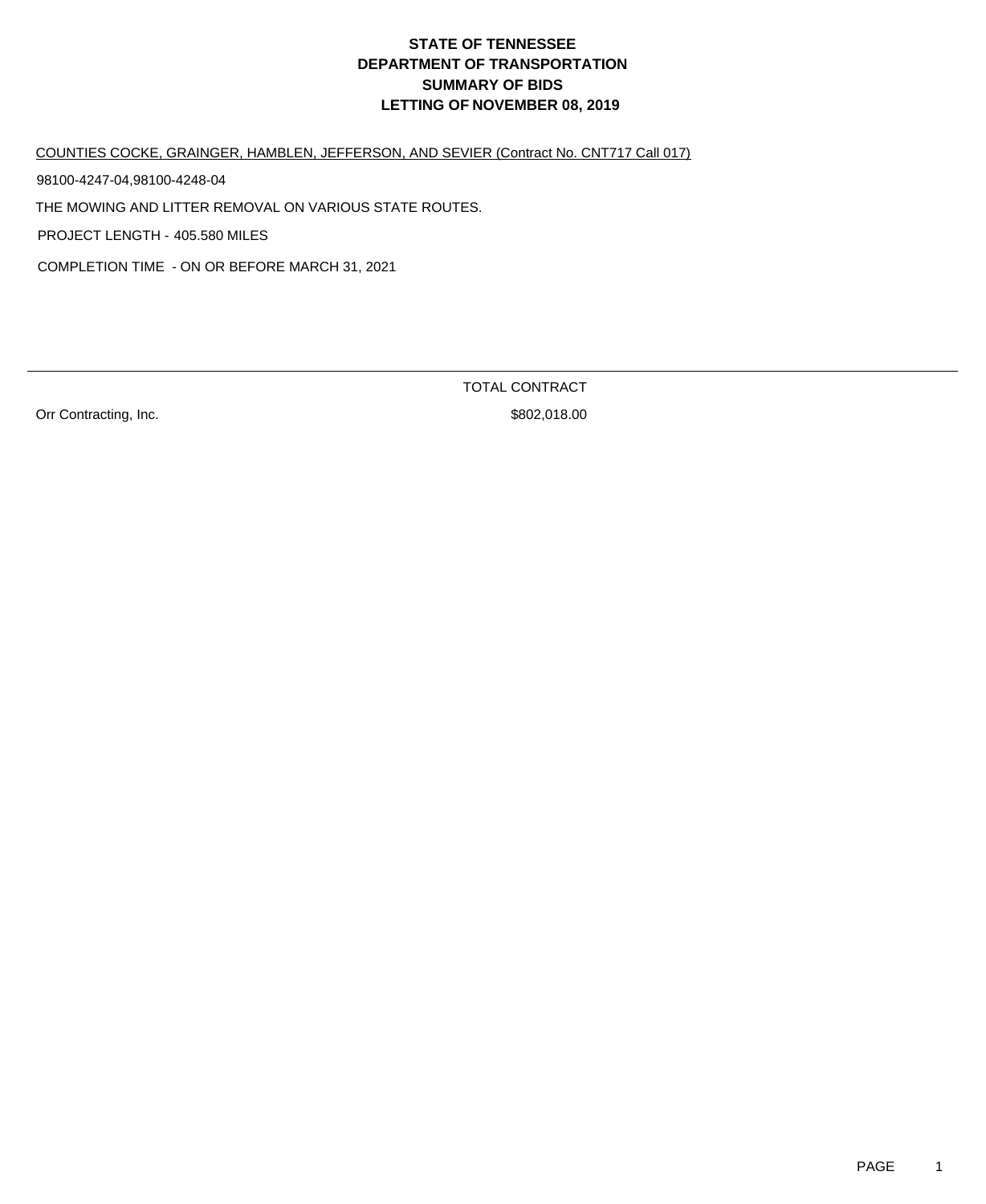|        |                                                    |                |            | <b>CONTRACT CNT717</b> |                  |
|--------|----------------------------------------------------|----------------|------------|------------------------|------------------|
|        | <b>MAINTENANCE CATEGORY</b>                        |                | UNIT PRICE |                        | <b>EXTENSION</b> |
|        | 717-10.01 INVOLUNTARY WORK SUSPENSION (BY THE DAY) |                |            |                        |                  |
|        | Orr Contracting, Inc.                              | 6.000 DAY      | \$1.0000   |                        | \$6.00           |
| 719-02 | <b>REMOVAL AND DISPOSAL OF LITTER</b>              | 2,028.000 L.M. |            |                        |                  |
|        | Orr Contracting, Inc.                              |                | \$195.0000 |                        | \$395,460.00     |
| 806-01 | <b>MOWING</b>                                      |                |            |                        |                  |
|        | Orr Contracting, Inc.                              | 4,568.000 ACRE | \$89.0000  |                        | \$406,552.00     |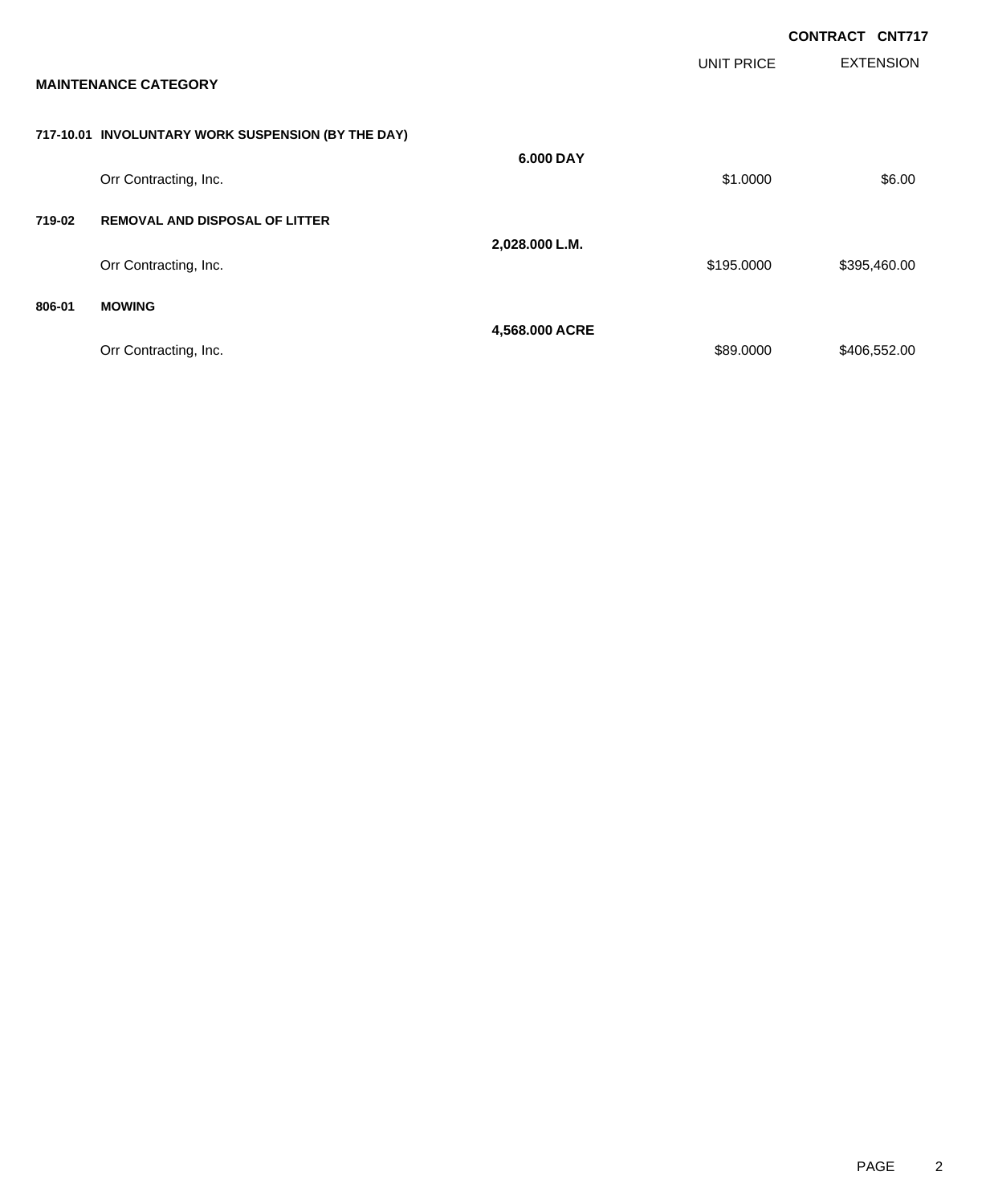Orr Contracting, Inc. \$802,018.00

### **TOTAL CONTRACT**

Orr Contracting, Inc. \$802,018.00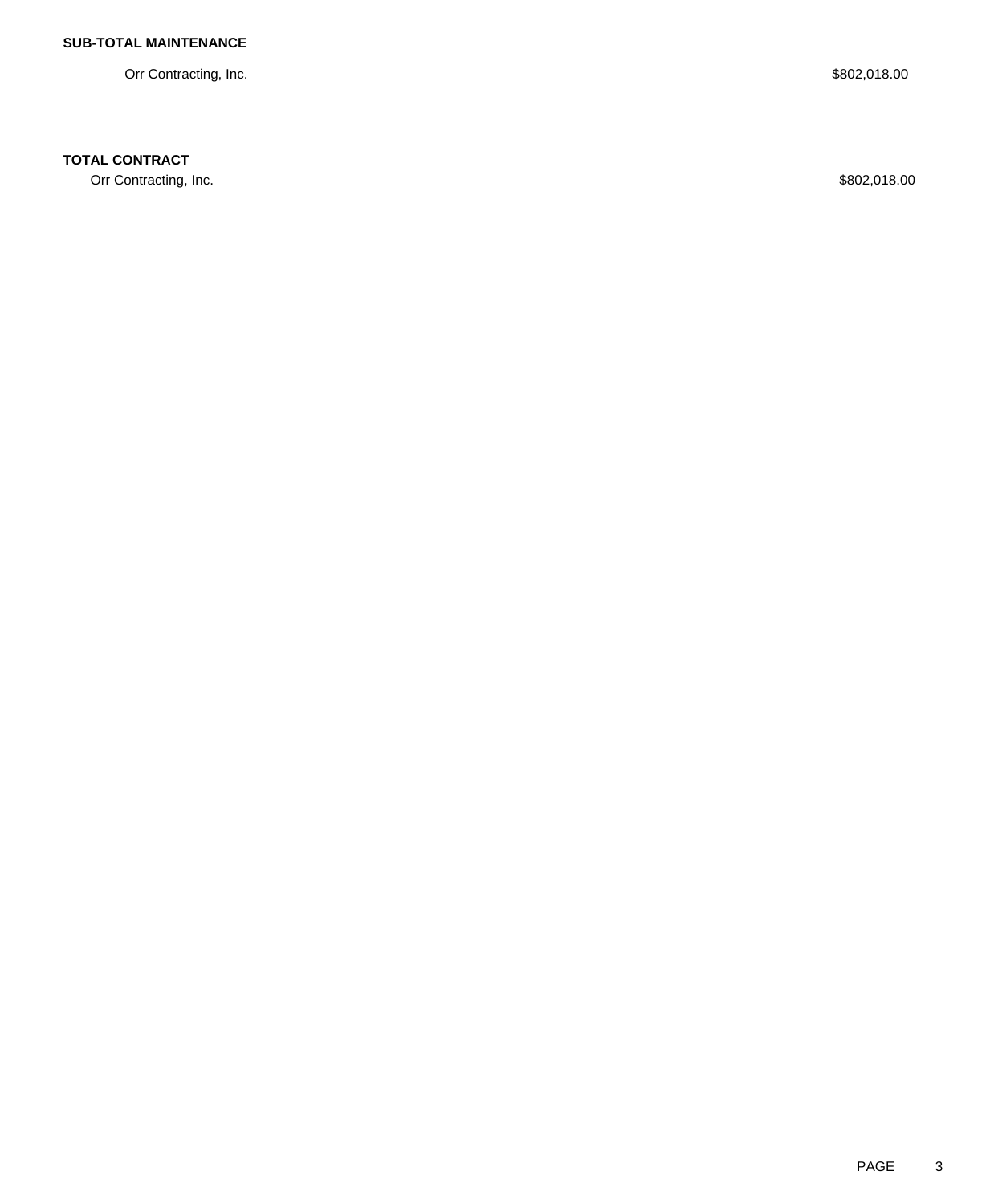#### COFFEE AND FRANKLIN COUNTIES (Contract No. CNT718 Call 018)

98200-4231-04,98200-4232-04

THE MOWING AND LITTER REMOVAL ON VARIOUS STATE ROUTES.

PROJECT LENGTH - 253.810 MILES

COMPLETION TIME - ON OR BEFORE MARCH 31, 2021

Blevins Enterprises, Inc. 6. The Same State of the Same State State State State State State State State State S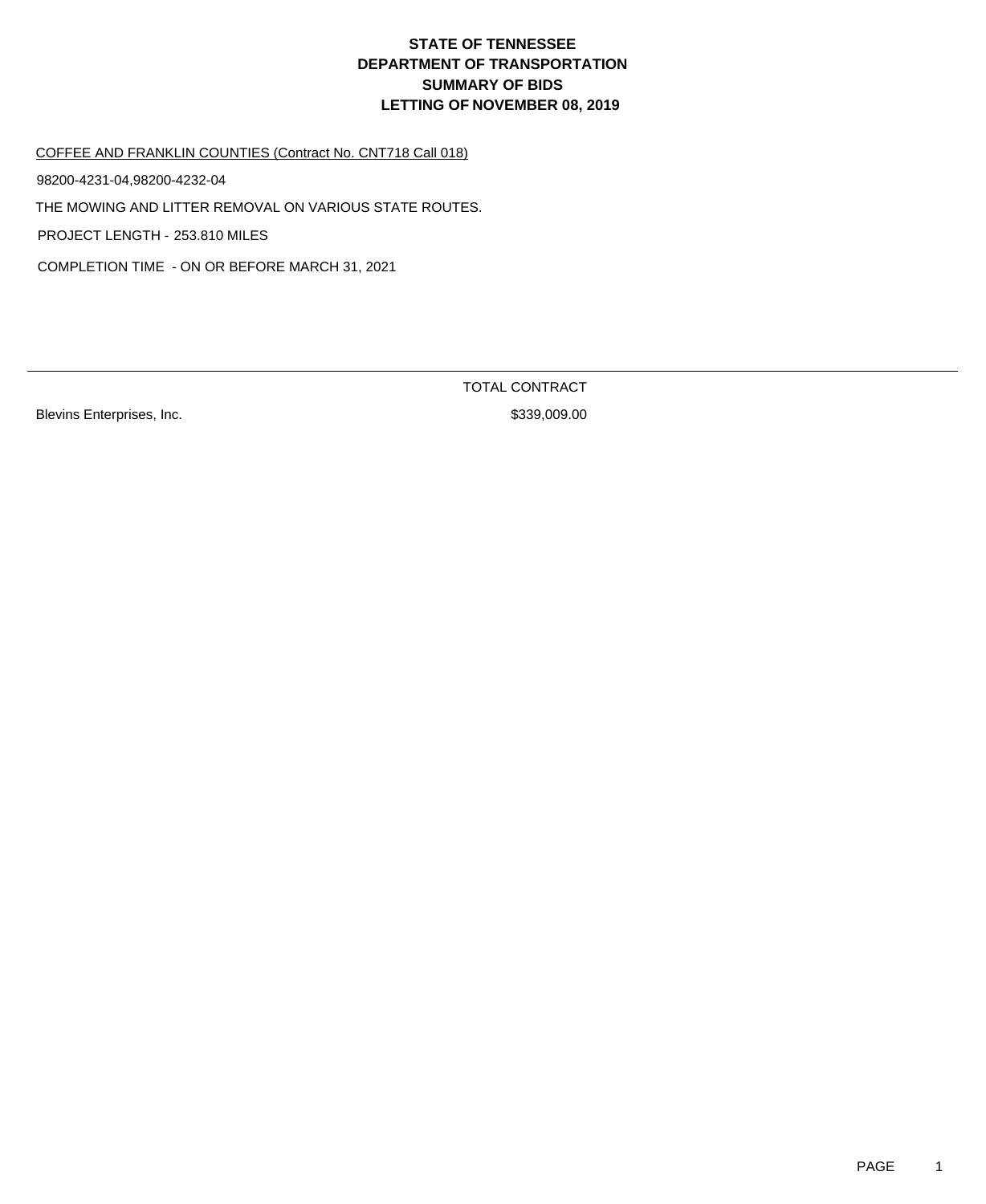|        |                                       |                |                   | <b>CONTRACT CNT718</b> |                  |
|--------|---------------------------------------|----------------|-------------------|------------------------|------------------|
|        | <b>MAINTENANCE CATEGORY</b>           |                | <b>UNIT PRICE</b> |                        | <b>EXTENSION</b> |
| 719-02 | <b>REMOVAL AND DISPOSAL OF LITTER</b> | 391.000 L.M.   |                   |                        |                  |
|        | Blevins Enterprises, Inc.             |                | \$135.0000        |                        | \$52,785.00      |
| 806-01 | <b>MOWING</b>                         |                |                   |                        |                  |
|        | Blevins Enterprises, Inc.             | 6,432.000 ACRE | \$44.5000         |                        | \$286,224.00     |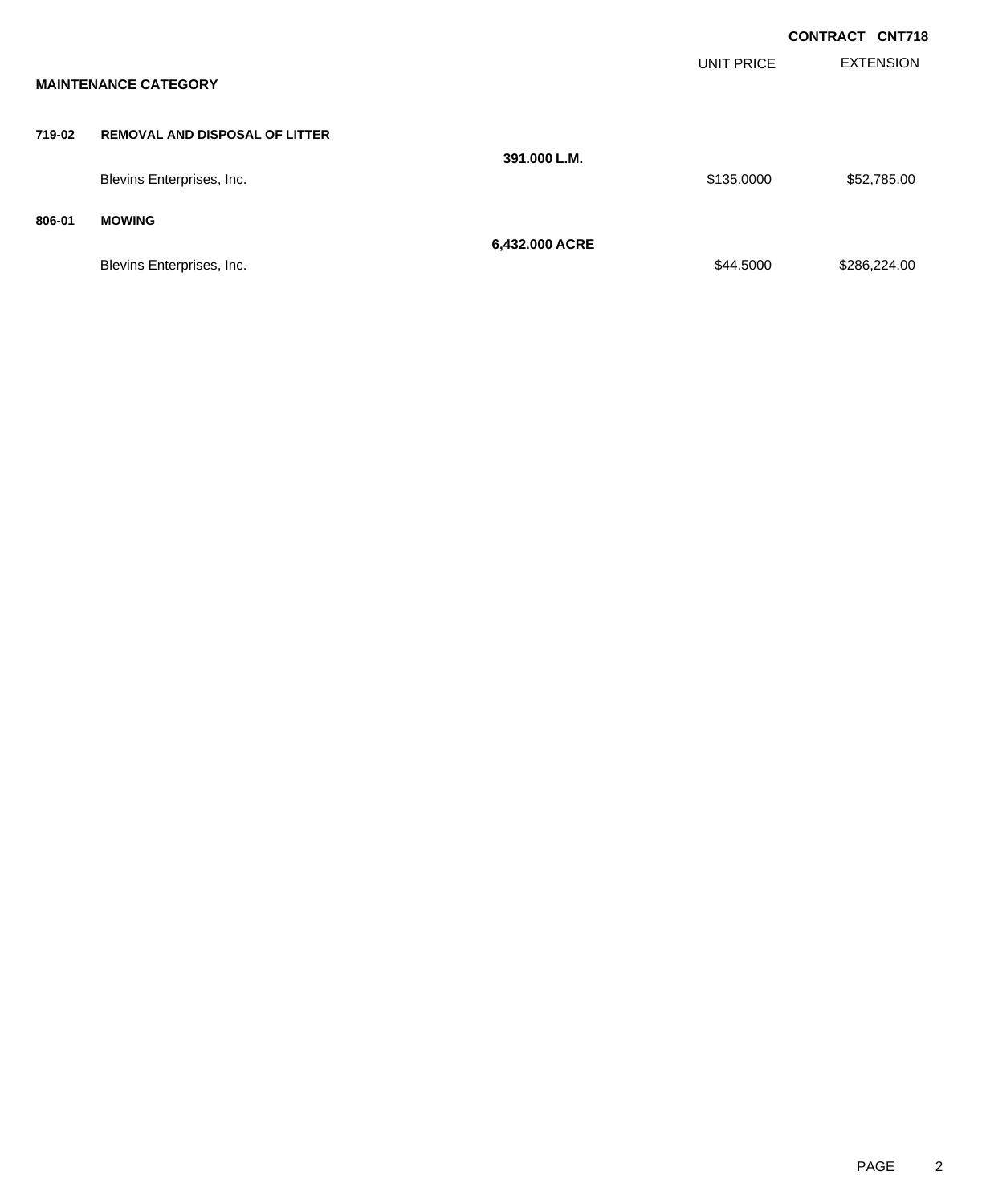Blevins Enterprises, Inc. \$339,009.00

### **TOTAL CONTRACT**

Blevins Enterprises, Inc. \$339,009.00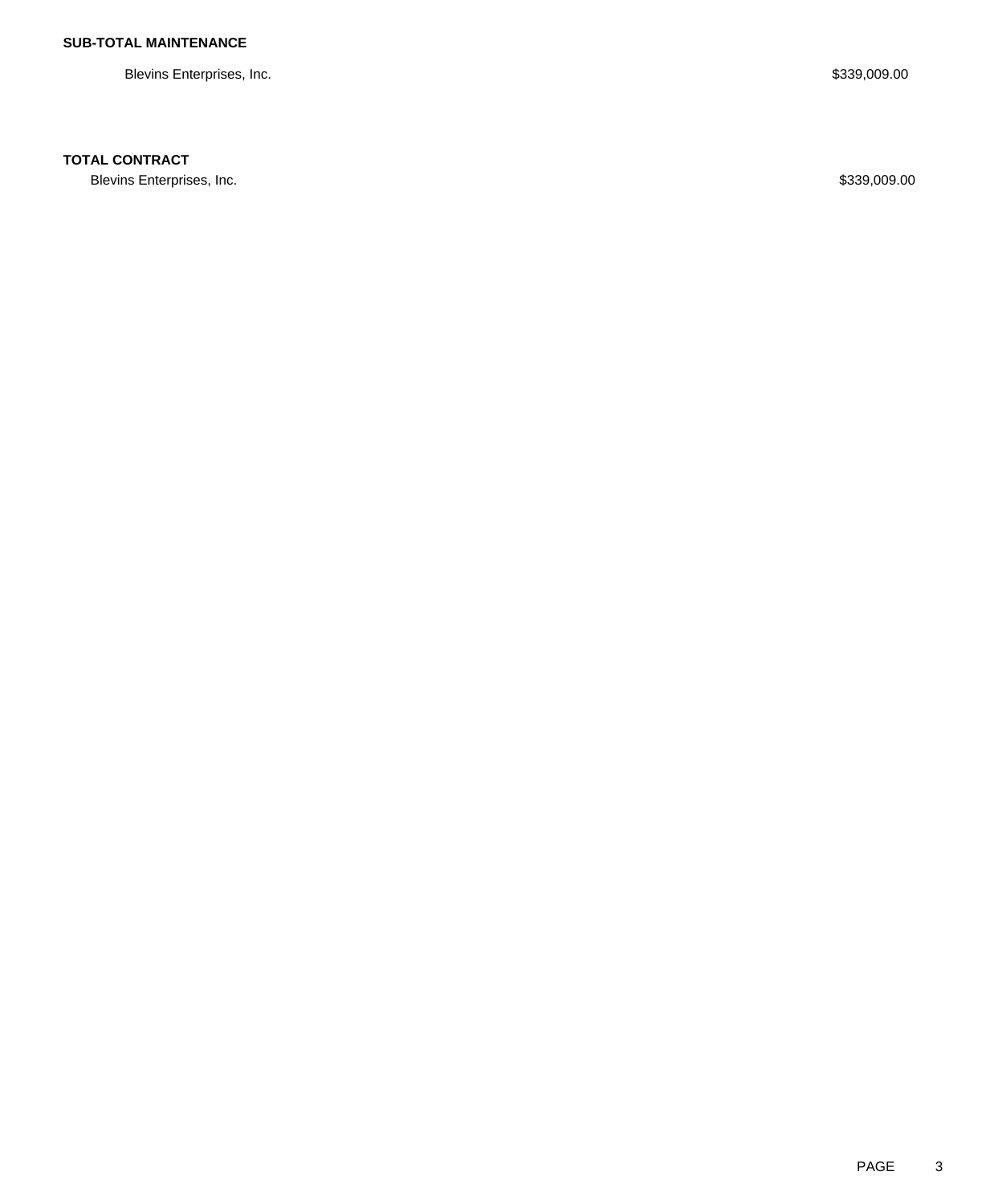COUNTIES CROCKETT, DECATUR, HAYWOOD, HENDERSON, AND MADISON (Contract No. CNT720 Call 020)

98400-4233-04,98400-4234-04

THE MOWING AND LITTER REMOVAL ON VARIOUS STATE ROUTES.

PROJECT LENGTH - 595.380 MILES

COMPLETION TIME - ON OR BEFORE MARCH 31, 2021

TOTAL CONTRACT

J. R. Farms \$667,245.87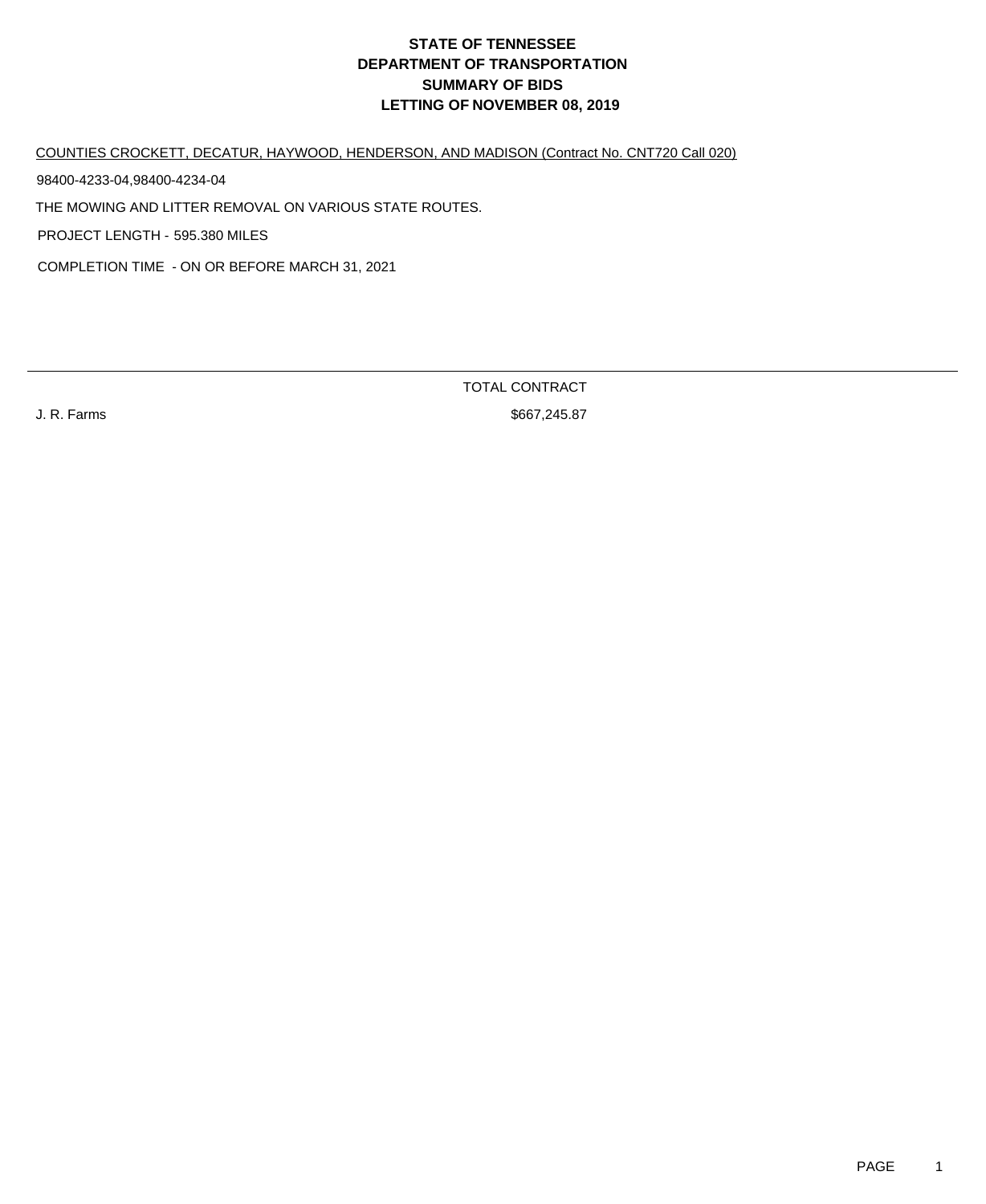|        |                                       |                 |                   | <b>CONTRACT CNT720</b> |
|--------|---------------------------------------|-----------------|-------------------|------------------------|
|        | <b>MAINTENANCE CATEGORY</b>           |                 | <b>UNIT PRICE</b> | <b>EXTENSION</b>       |
| 719-02 | <b>REMOVAL AND DISPOSAL OF LITTER</b> | 3,021.000 L.M.  |                   |                        |
|        | J. R. Farms                           |                 | \$99.9700         | \$302,009.37           |
| 806-01 | <b>MOWING</b>                         | 14,323.000 ACRE |                   |                        |
|        | J. R. Farms                           |                 | \$25.5000         | \$365,236.50           |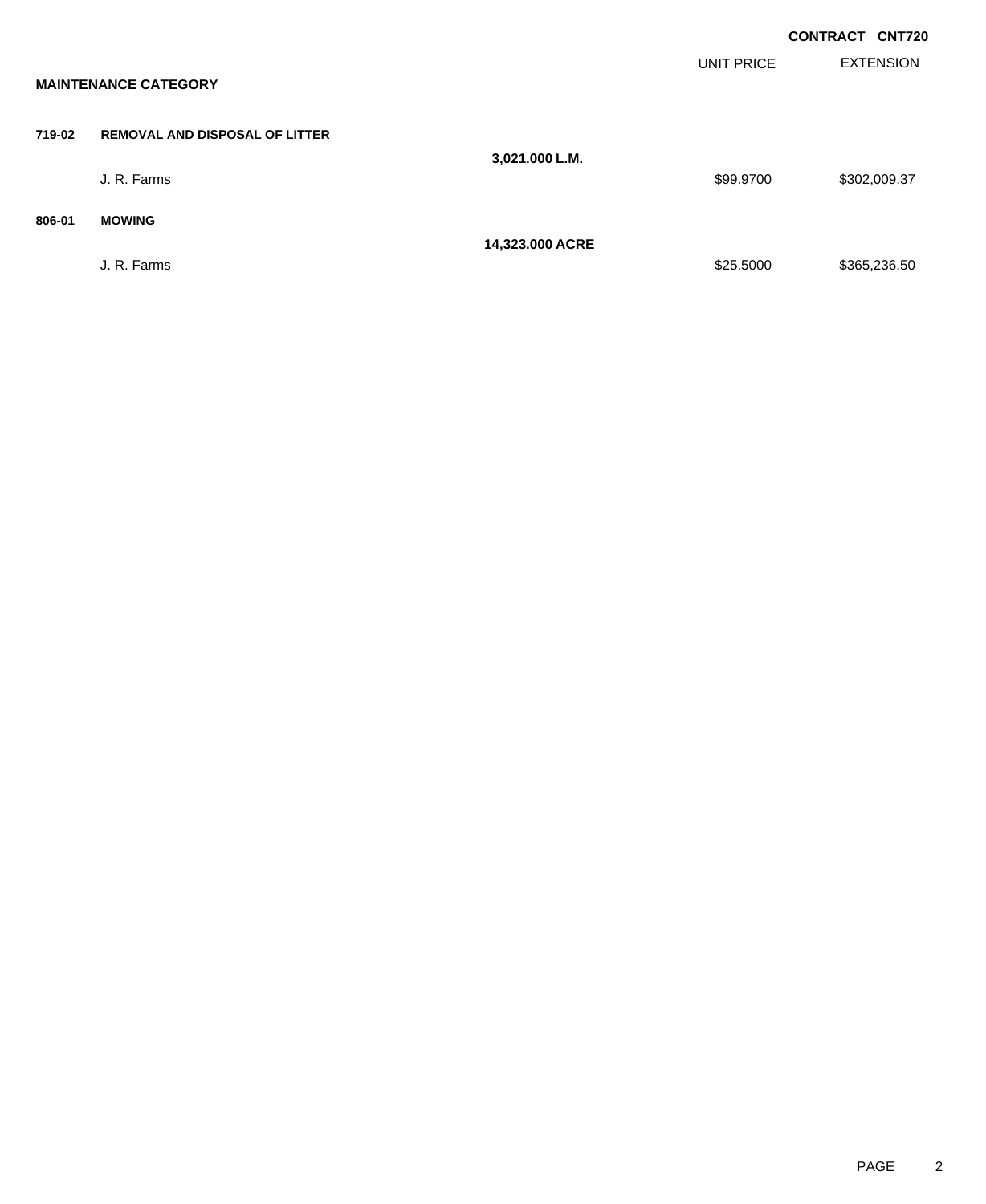### **TOTAL CONTRACT**

J. R. Farms \$667,245.87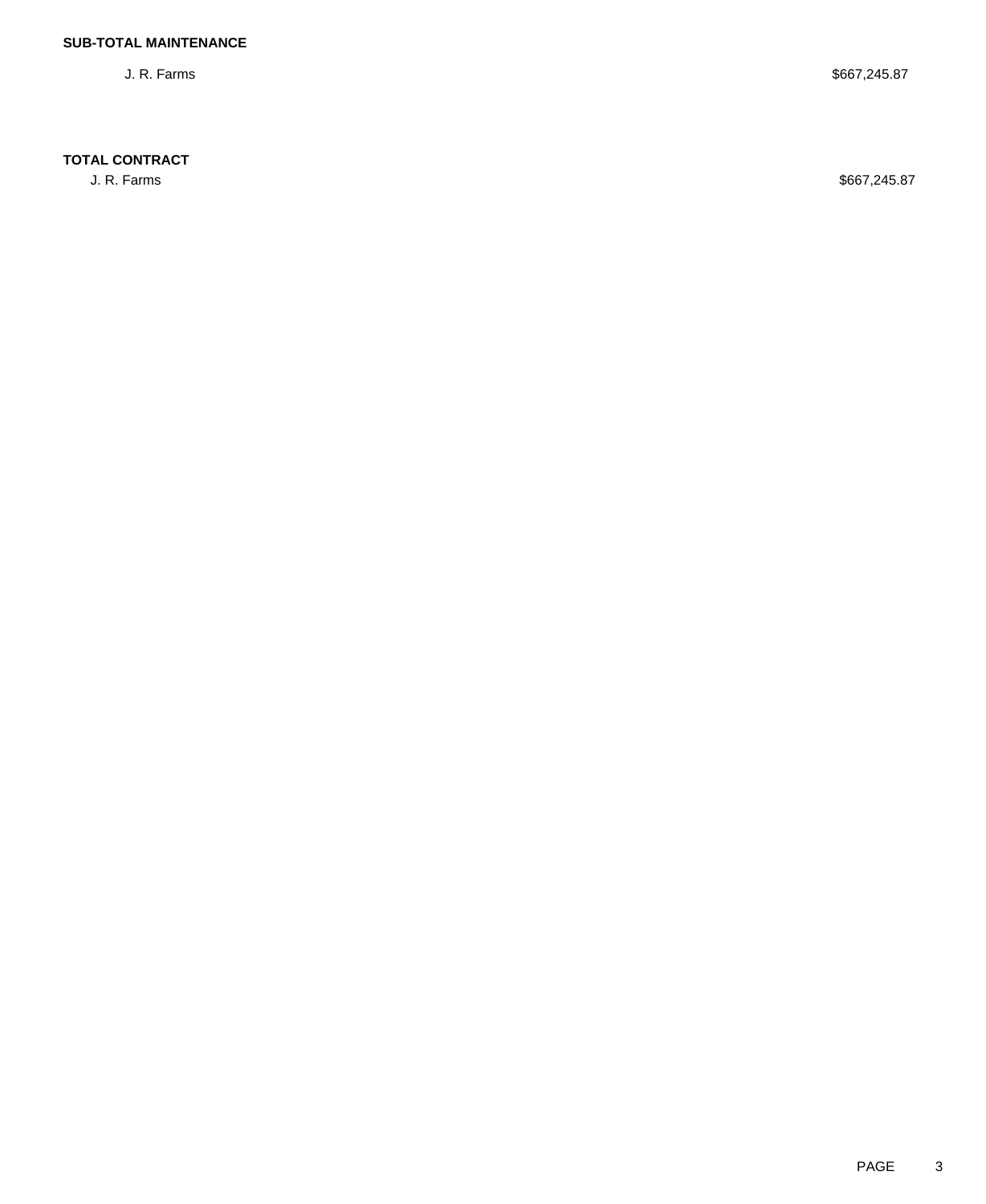#### COUNTIES DAVIDSON, RUTHERFORD, SUMNER, AND WILSON (Contract No. CNT721 Call 021)

98303-4258-04,98303-4259-04

THE MOWING AND LITTER REMOVAL ON VARIOUS STATE ROUTES.

PROJECT LENGTH - 574.530 MILES

COMPLETION TIME - ON OR BEFORE MARCH 31, 2021

|                          | <b>TOTAL CONTRACT</b> |
|--------------------------|-----------------------|
| Big Al Mowing, LLC       | \$656,466.00          |
| H Ray LLC                | \$904,428.42          |
| Bill Ledford & Son, Inc. | \$1,023,576.00        |
| Orr Contracting, Inc.    | \$1,454,894.00        |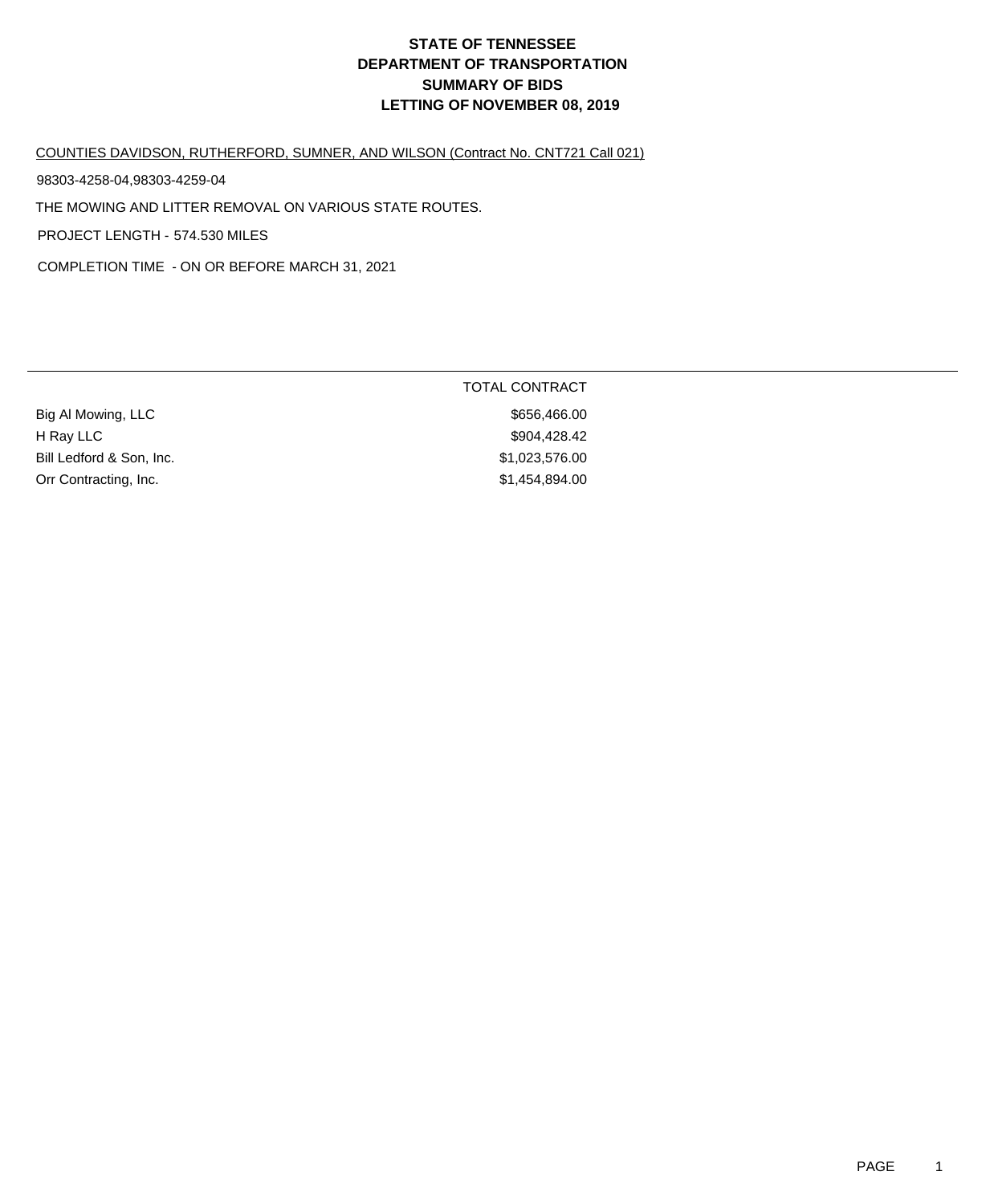|        |                                                    |                | UNIT PRICE   | <b>EXTENSION</b> |
|--------|----------------------------------------------------|----------------|--------------|------------------|
|        | <b>MAINTENANCE CATEGORY</b>                        |                |              |                  |
|        | 717-10.01 INVOLUNTARY WORK SUSPENSION (BY THE DAY) |                |              |                  |
|        |                                                    | 6.000 DAY      |              |                  |
|        | Big Al Mowing, LLC                                 |                | \$100.0000   | \$600.00         |
|        | H Ray LLC                                          |                | \$1.0000     | \$6.00           |
|        | Bill Ledford & Son, Inc.                           |                | \$1,200.0000 | \$7,200.00       |
|        | Orr Contracting, Inc.                              |                | \$1.0000     | \$6.00           |
| 719-02 | <b>REMOVAL AND DISPOSAL OF LITTER</b>              |                |              |                  |
|        |                                                    | 234.000 L.M.   |              |                  |
|        | Big Al Mowing, LLC                                 |                | \$250.0000   | \$58,500.00      |
|        | H Ray LLC                                          |                | \$550.0000   | \$128,700.00     |
|        | Bill Ledford & Son, Inc.                           |                | \$575.0000   | \$134,550.00     |
|        | Orr Contracting, Inc.                              |                | \$585.0000   | \$136,890.00     |
| 806-01 | <b>MOWING</b>                                      |                |              |                  |
|        |                                                    | 9,482.000 ACRE |              |                  |
|        |                                                    |                |              |                  |

| \$63,0000  | \$597,366.00   |
|------------|----------------|
| \$81,8100  | \$775.722.42   |
| \$93,0000  | \$881,826.00   |
| \$139,0000 | \$1,317,998.00 |
|            |                |

**CONTRACT CNT721**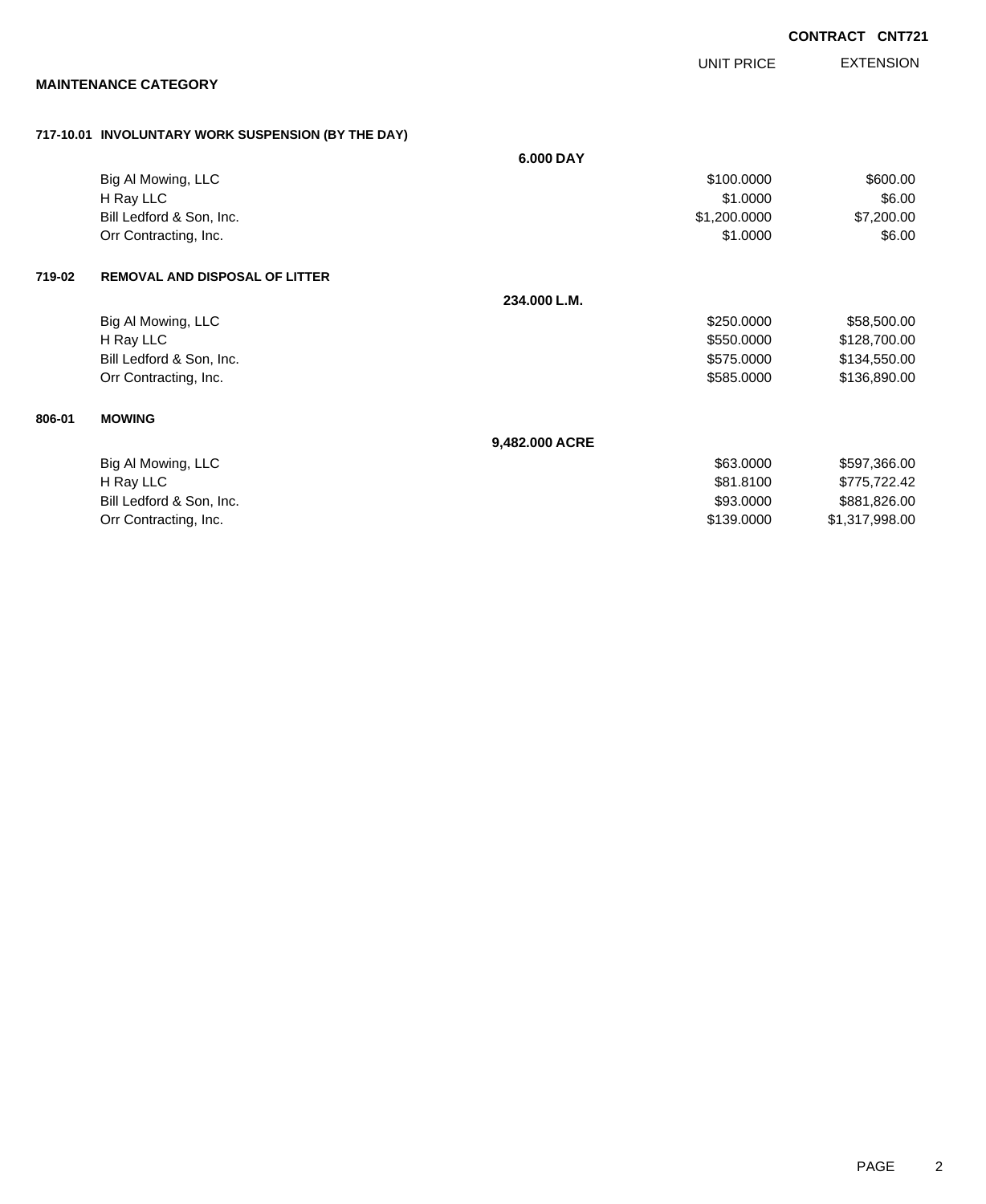## **SUB-TOTAL MAINTENANCE**

| Big Al Mowing, LLC       | \$656,466.00   |
|--------------------------|----------------|
| H Ray LLC                | \$904,428.42   |
| Bill Ledford & Son, Inc. | \$1,023,576.00 |
| Orr Contracting, Inc.    | \$1,454,894.00 |
|                          |                |

| Big Al Mowing, LLC       | \$656,466.00   |
|--------------------------|----------------|
| H Ray LLC                | \$904,428.42   |
| Bill Ledford & Son, Inc. | \$1,023,576.00 |
| Orr Contracting, Inc.    | \$1,454,894.00 |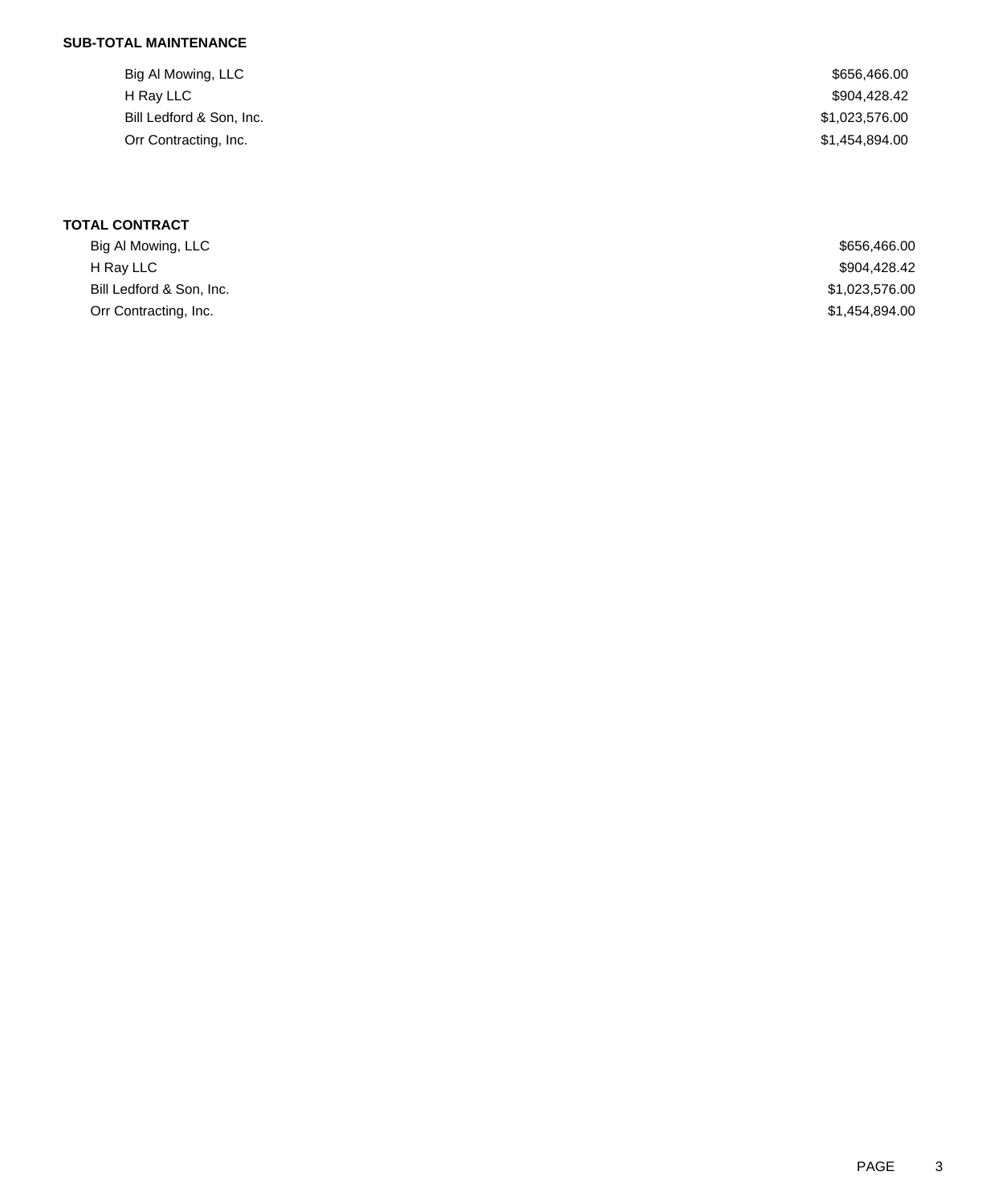DAVIDSON AND WILLIAMSON COUNTIES (Contract No. CNT722 Call 022)

98303-4160-04,98303-4161-04

THE MOWING AND LITTER REMOVAL ON VARIOUS INTERSTATE AND STATE ROUTES.

PROJECT LENGTH - 198.200 MILES

COMPLETION TIME - ON OR BEFORE MARCH 31, 2021

Lovin Contracting Company, Inc. 6. The set of the set of the set of the set of the set of the set of the set of the set of the set of the set of the set of the set of the set of the set of the set of the set of the set of Salazar Contracting, LLC \$2,021,111.40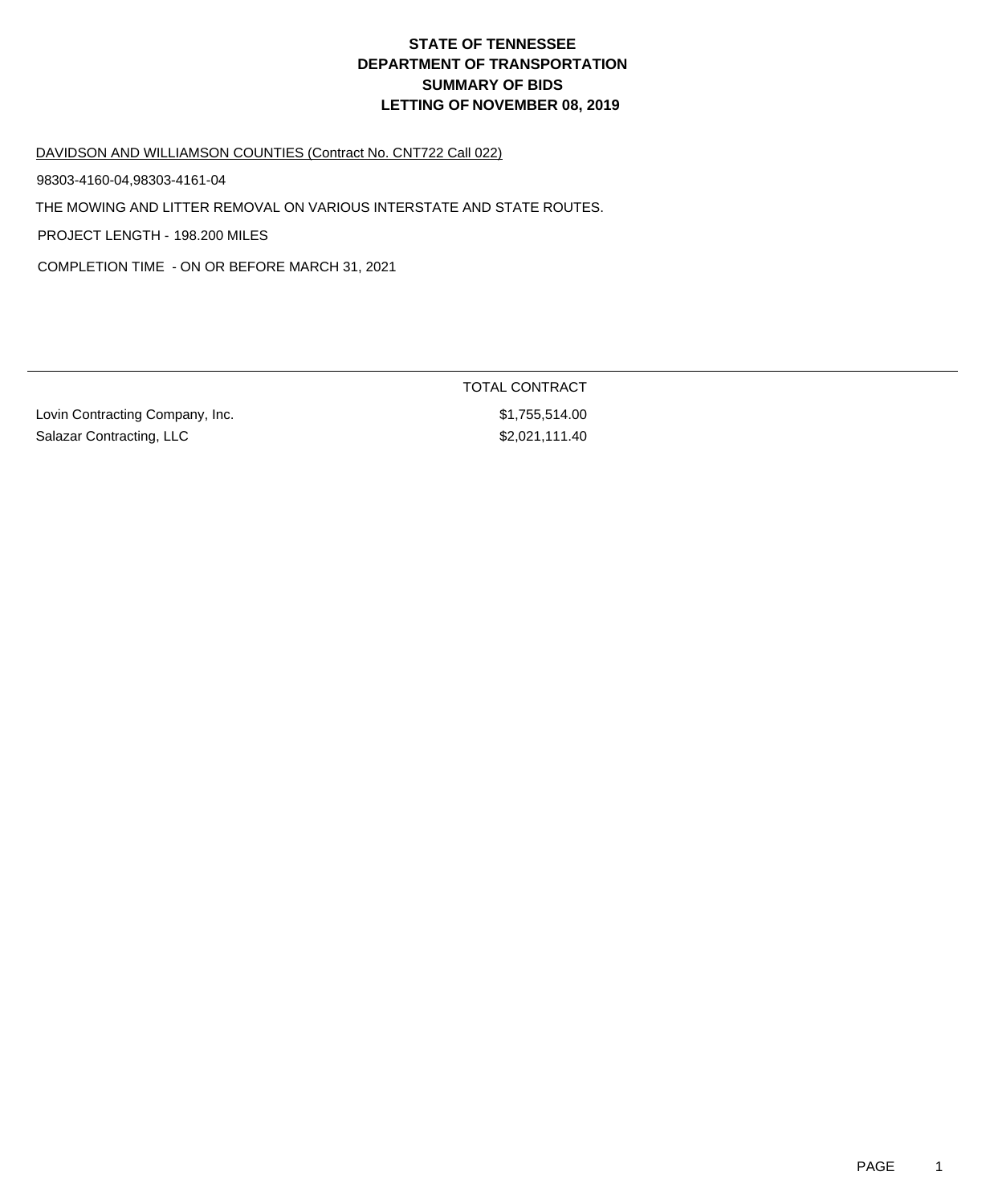|        |                                                    |                 |            | <b>CONTRACT</b><br><b>CNT722</b> |
|--------|----------------------------------------------------|-----------------|------------|----------------------------------|
|        |                                                    |                 | UNIT PRICE | <b>EXTENSION</b>                 |
|        | <b>MAINTENANCE CATEGORY</b>                        |                 |            |                                  |
|        | 717-10.01 INVOLUNTARY WORK SUSPENSION (BY THE DAY) |                 |            |                                  |
|        |                                                    | 5.000 DAY       |            |                                  |
|        | Lovin Contracting Company, Inc.                    |                 | \$10.0000  | \$50.00                          |
|        | Salazar Contracting, LLC                           |                 | \$1.0000   | \$5.00                           |
| 719-02 | <b>REMOVAL AND DISPOSAL OF LITTER</b>              |                 |            |                                  |
|        |                                                    | 3,997.000 L.M.  |            |                                  |
|        | Lovin Contracting Company, Inc.                    |                 | \$260.0000 | \$1,039,220.00                   |
|        | Salazar Contracting, LLC                           |                 | \$298.0000 | \$1,191,106.00                   |
| 806-01 | <b>MOWING</b>                                      |                 |            |                                  |
|        |                                                    | 10,533.000 ACRE |            |                                  |
|        | Lovin Contracting Company, Inc.                    |                 | \$68.0000  | \$716,244.00                     |
|        | Salazar Contracting, LLC                           |                 | \$78.8000  | \$830,000.40                     |
|        |                                                    |                 |            |                                  |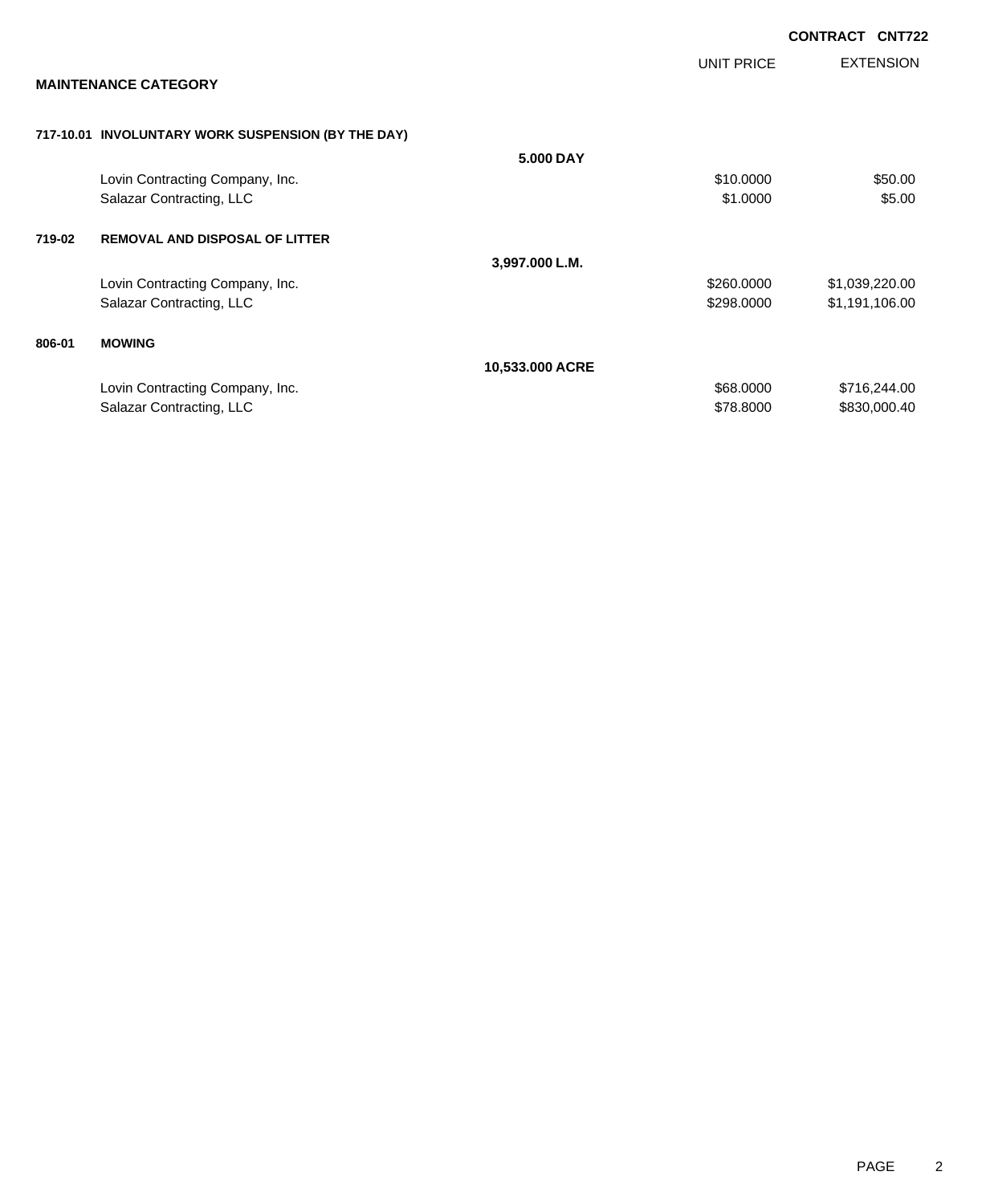## **SUB-TOTAL MAINTENANCE**

Lovin Contracting Company, Inc. **\$1,755,514.00** Salazar Contracting, LLC \$2,021,111.40

#### **TOTAL CONTRACT**

Lovin Contracting Company, Inc. 6. The Contraction of the Contraction of the S1,755,514.00 Salazar Contracting, LLC \$2,021,111.40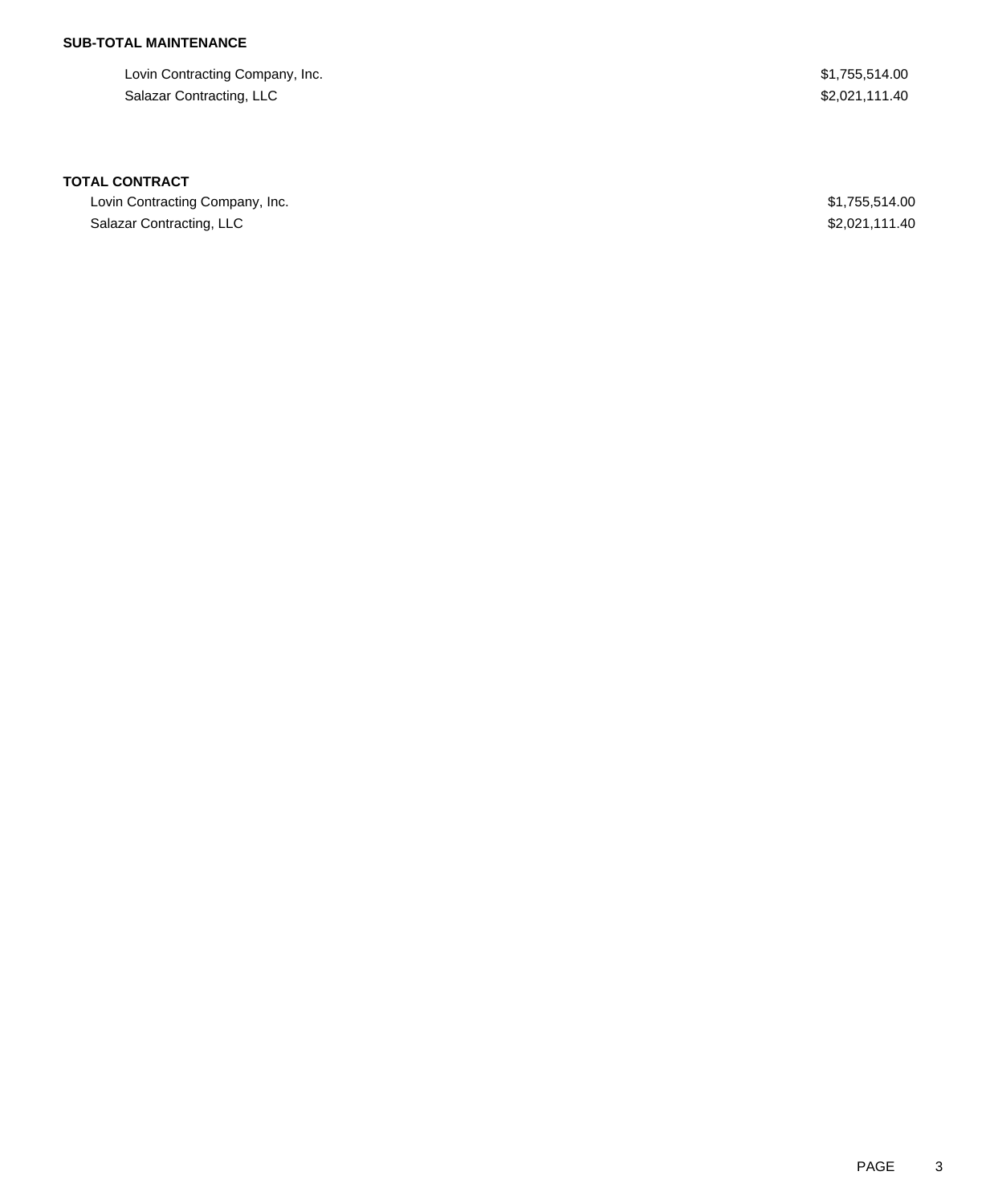COUNTIES DICKSON, HICKMAN, AND HUMPHREYS (Contract No. CNT723 Call 023)

98303-4262-04,98303-4263-04

THE MOWING AND LITTER REMOVAL ON VARIOUS STATE ROUTES.

PROJECT LENGTH - 377.660 MILES

COMPLETION TIME - ON OR BEFORE MARCH 31, 2021

Big Al Mowing, LLC 6. 2010 12:30 12:30 12:30 12:30 12:30 12:30 12:30 12:30 12:30 12:30 12:30 12:30 12:30 12:30 Orr Contracting, Inc. 6592,658.00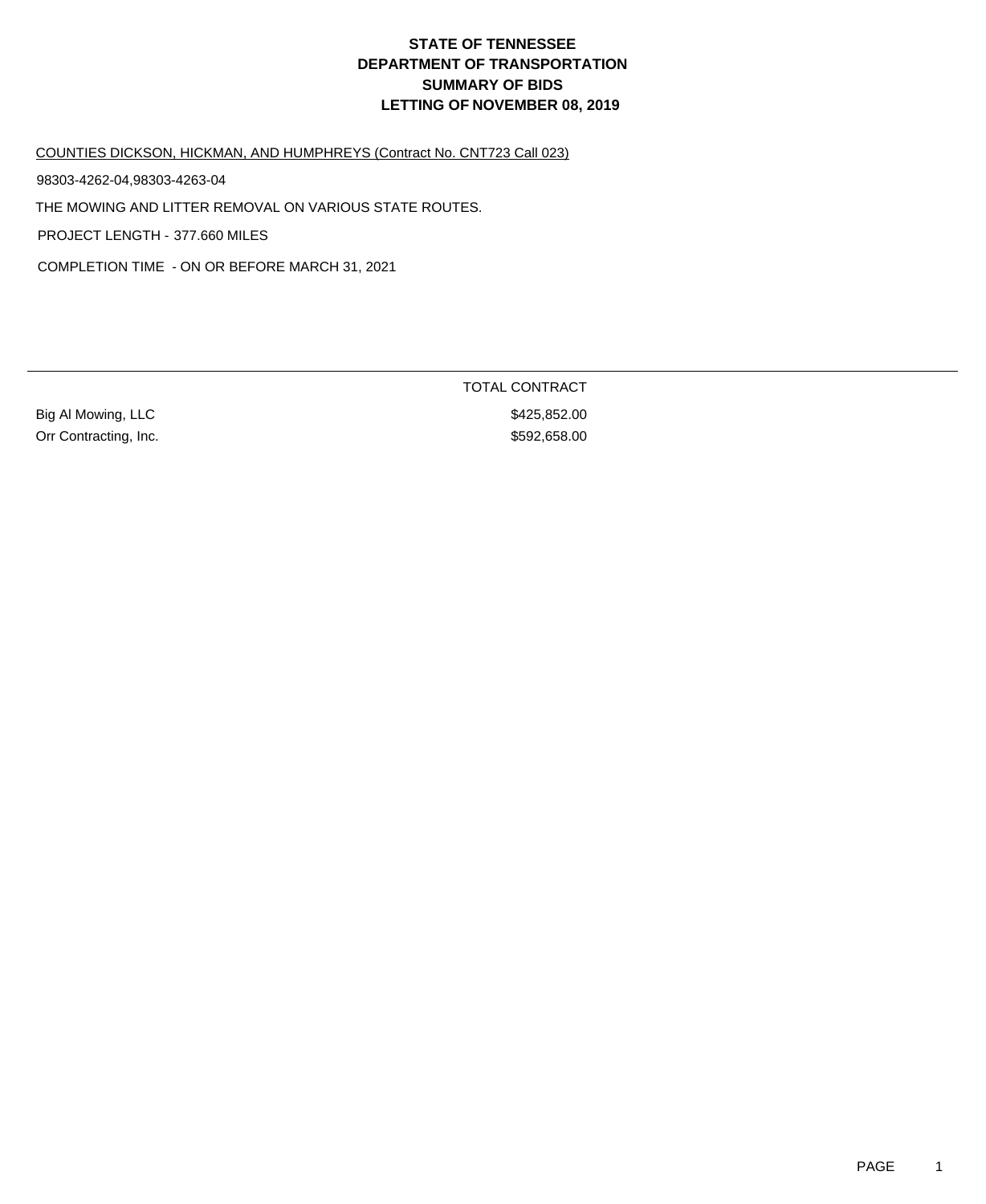|        |                                       |                |                   | <b>CONTRACT CNT723</b> |
|--------|---------------------------------------|----------------|-------------------|------------------------|
|        | <b>MAINTENANCE CATEGORY</b>           |                | <b>UNIT PRICE</b> | <b>EXTENSION</b>       |
|        |                                       |                |                   |                        |
| 719-02 | <b>REMOVAL AND DISPOSAL OF LITTER</b> |                |                   |                        |
|        |                                       | 877.000 L.M.   |                   |                        |
|        | Big Al Mowing, LLC                    |                | \$210.0000        | \$184,170.00           |
|        | Orr Contracting, Inc.                 |                | \$285.0000        | \$249,945.00           |
| 806-01 | <b>MOWING</b>                         |                |                   |                        |
|        |                                       | 3,962.000 ACRE |                   |                        |
|        | Big Al Mowing, LLC                    |                | \$61.0000         | \$241,682.00           |
|        | Orr Contracting, Inc.                 |                | \$86.5000         | \$342,713.00           |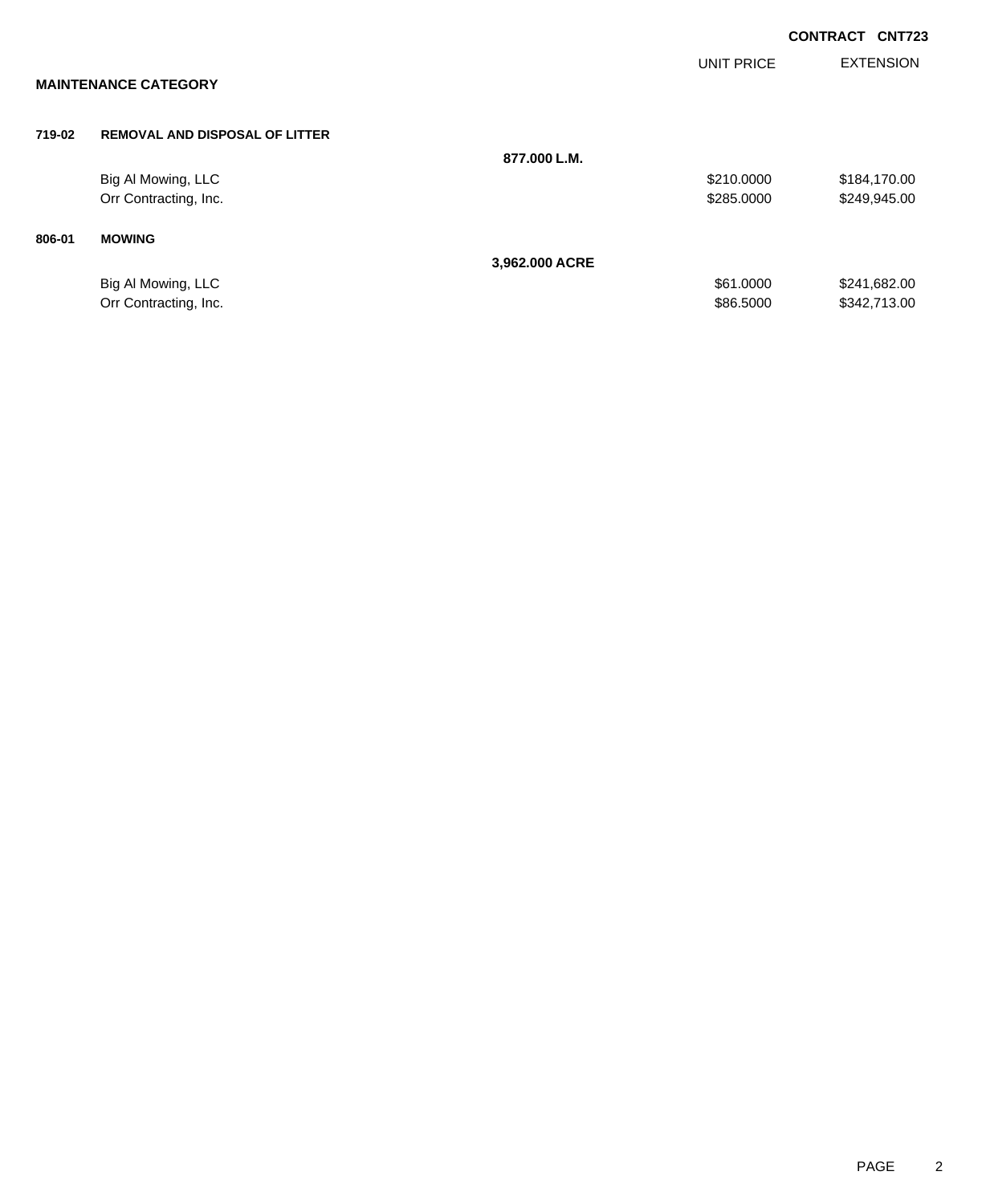### **SUB-TOTAL MAINTENANCE**

Big Al Mowing, LLC \$425,852.00 Orr Contracting, Inc. \$592,658.00

#### **TOTAL CONTRACT**

Big Al Mowing, LLC \$425,852.00 Orr Contracting, Inc. \$592,658.00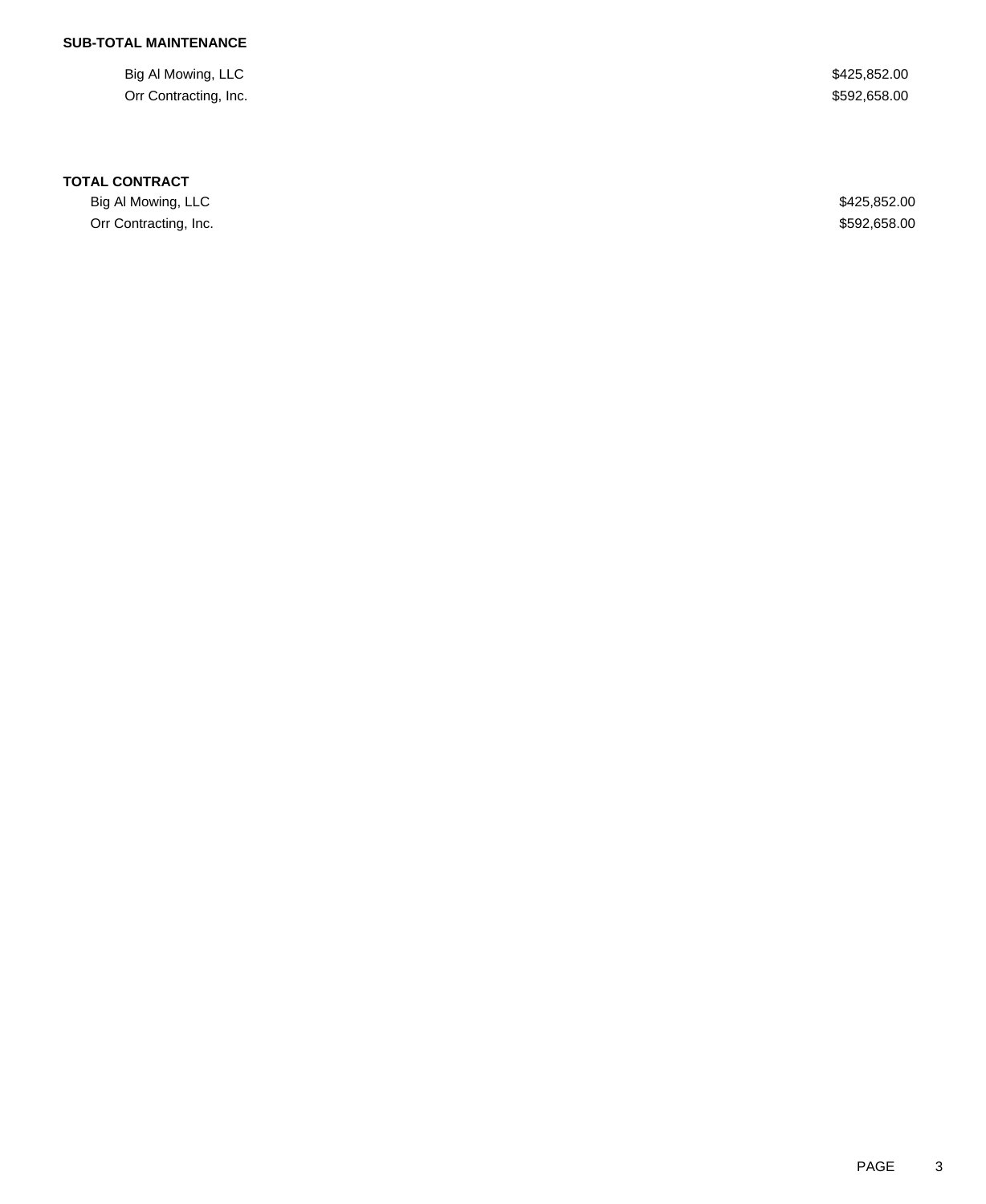COUNTIES DYER, GIBSON, LAKE, AND OBION (Contract No. CNT724 Call 024)

98400-4135-04,98400-4136-04

THE MOWING AND LITTER REMOVAL ON VARIOUS INTERSTATE AND STATE ROUTES.

PROJECT LENGTH - 599.310 MILES

COMPLETION TIME - ON OR BEFORE MARCH 31, 2021

TOTAL CONTRACT

J. R. Farms \$847,196.80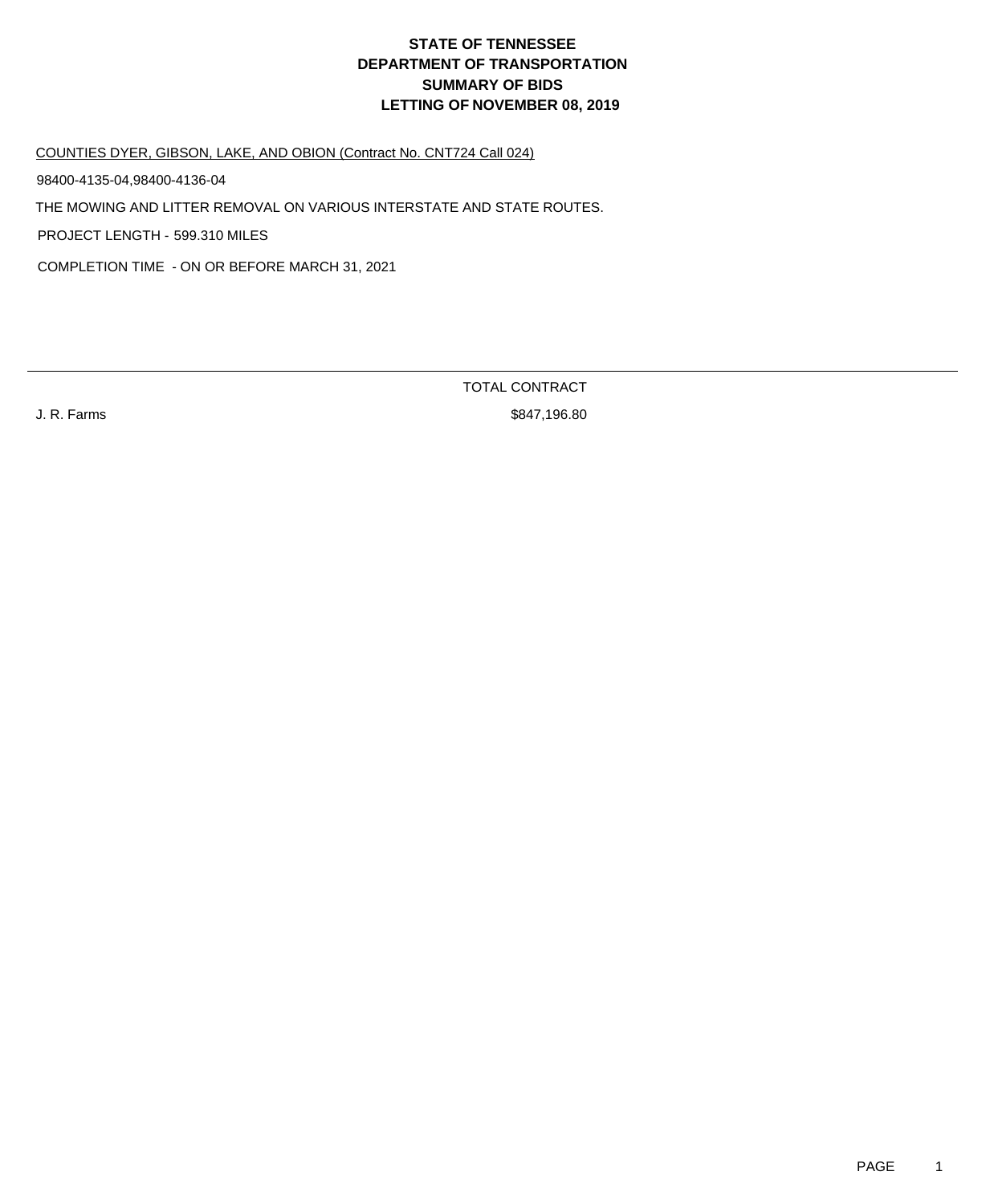|        | <b>MAINTENANCE CATEGORY</b>           |                 | UNIT PRICE | <b>CONTRACT CNT724</b><br><b>EXTENSION</b> |
|--------|---------------------------------------|-----------------|------------|--------------------------------------------|
| 719-02 | <b>REMOVAL AND DISPOSAL OF LITTER</b> |                 |            |                                            |
|        | J. R. Farms                           | 2,960.000 L.M.  | \$99.9800  | \$295,940.80                               |
| 806-01 | <b>MOWING</b>                         |                 |            |                                            |
|        | J. R. Farms                           | 22,969.000 ACRE | \$24.0000  | \$551,256.00                               |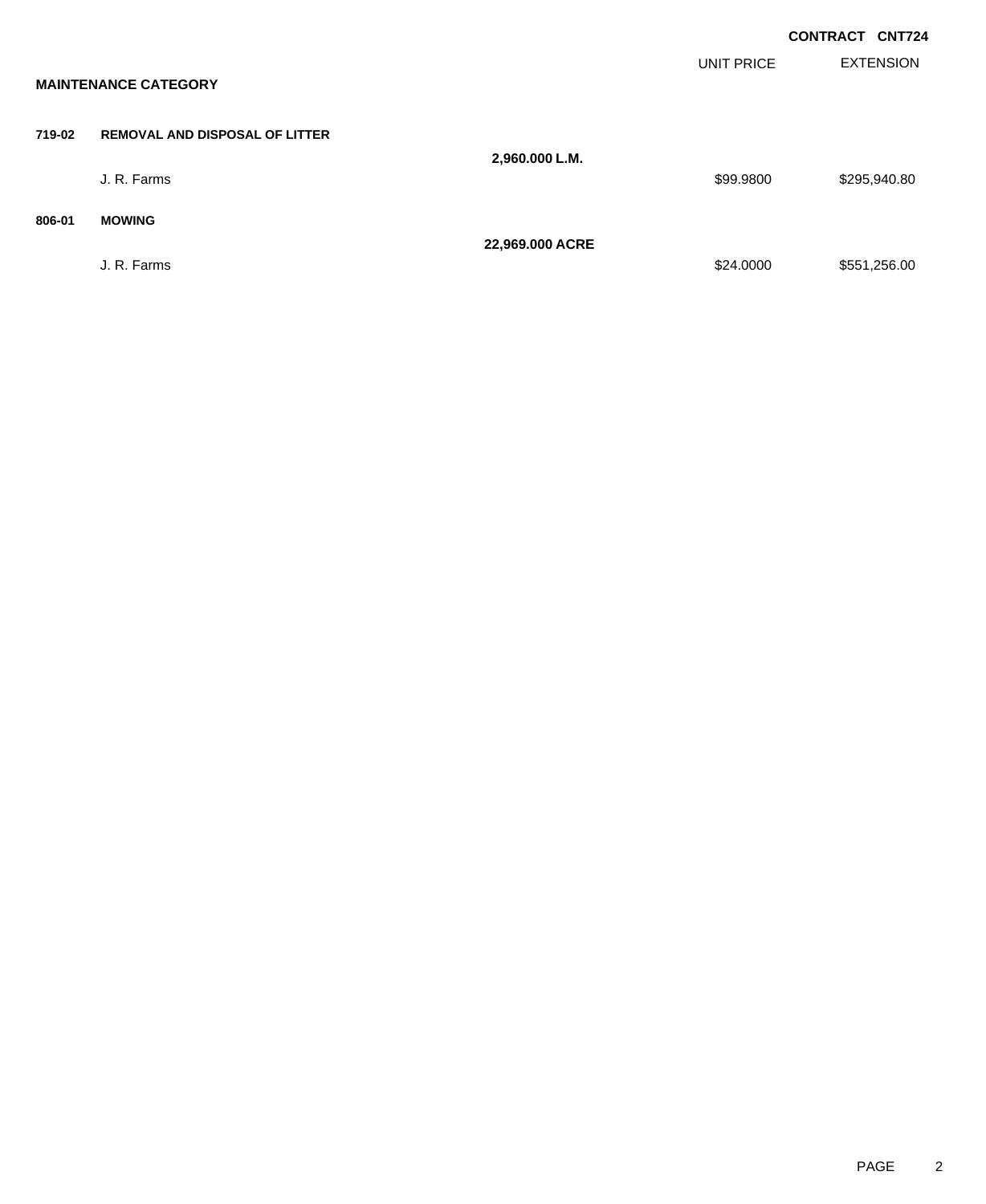### **TOTAL CONTRACT**

J. R. Farms \$847,196.80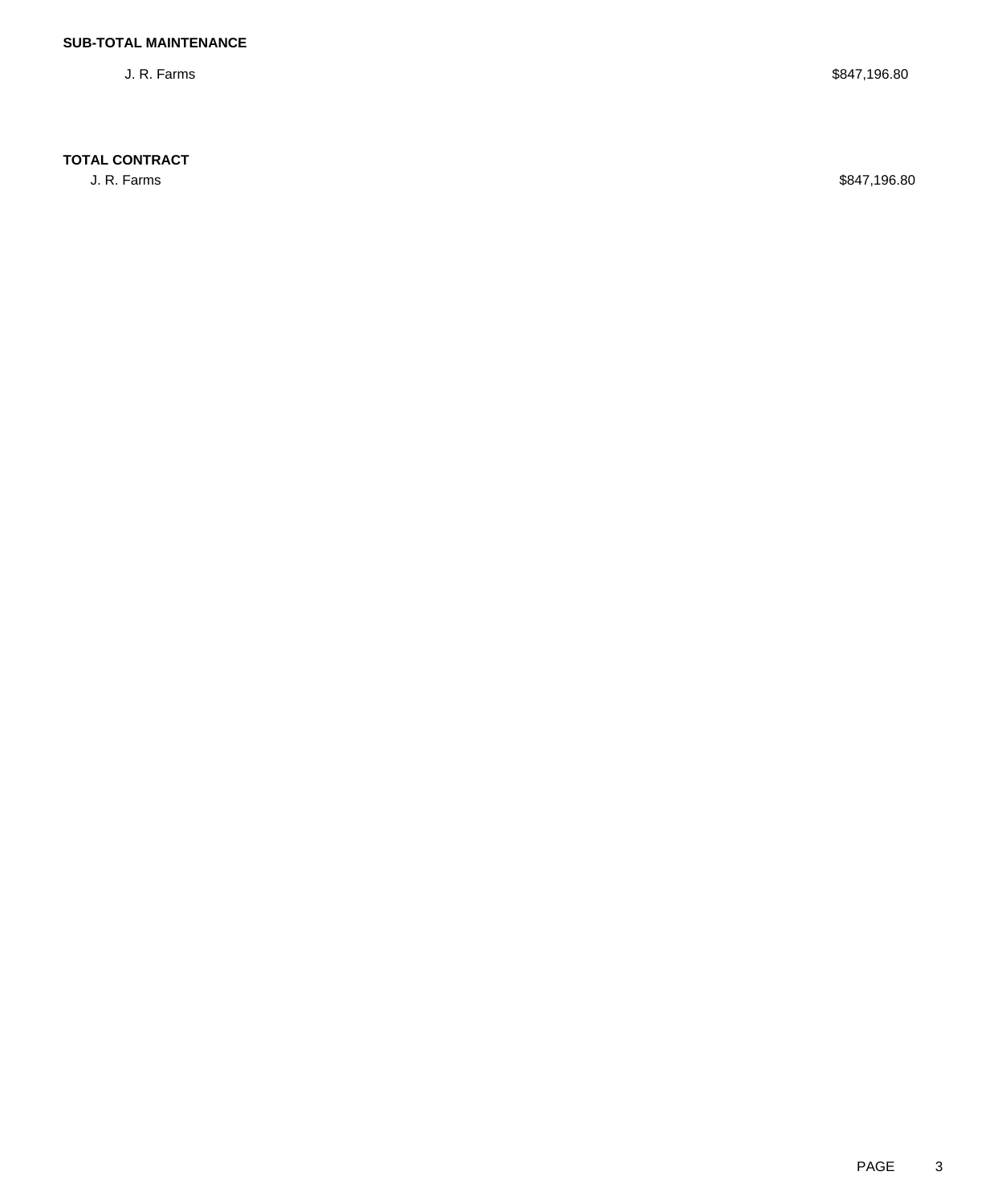COUNTIES FAYETTE, HAYWOOD, AND MADISON (Contract No. CNT725 Call 025)

98400-4137-04,98400-4138-04

THE SWATH MOWING AND LITTER REMOVAL ON I-40.

PROJECT LENGTH - 52.950 MILES

COMPLETION TIME - ON OR BEFORE MARCH 31, 2021

TOTAL CONTRACT

J. R. Farms \$204,650.00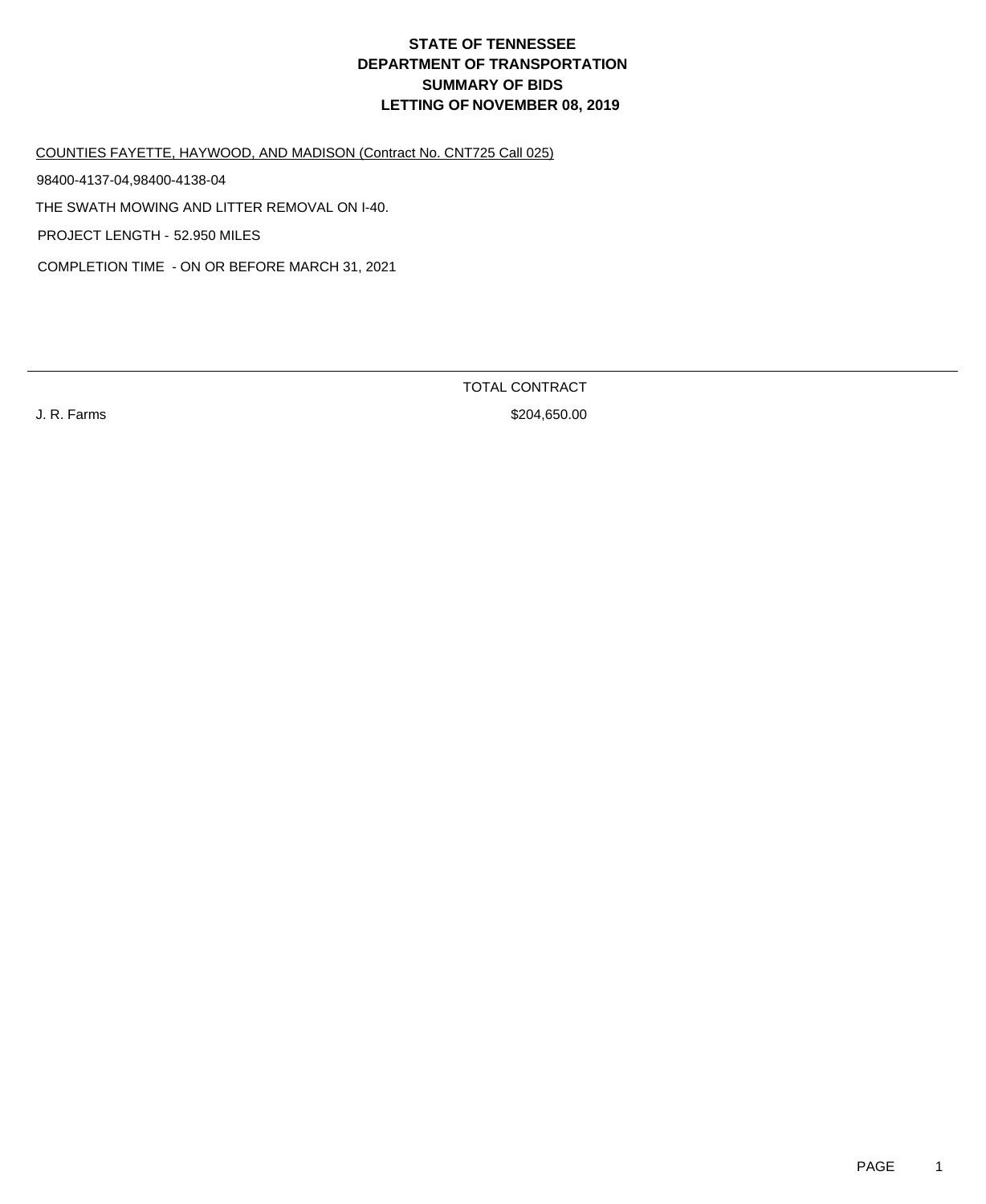|        |                                       |                |            | <b>CONTRACT CNT725</b> |                  |
|--------|---------------------------------------|----------------|------------|------------------------|------------------|
|        | <b>MAINTENANCE CATEGORY</b>           |                | UNIT PRICE |                        | <b>EXTENSION</b> |
| 719-02 | <b>REMOVAL AND DISPOSAL OF LITTER</b> |                |            |                        |                  |
|        | J. R. Farms                           | 318,000 L.M.   | \$195.0000 |                        | \$62,010.00      |
| 806-01 | <b>MOWING</b>                         |                |            |                        |                  |
|        | J. R. Farms                           | 933,000 ACRE   | \$40.0000  |                        | \$37,320.00      |
|        | 806-02.13 SWATH MOWING                |                |            |                        |                  |
|        | J. R. Farms                           | 2,633.000 ACRE | \$40.0000  |                        | \$105,320.00     |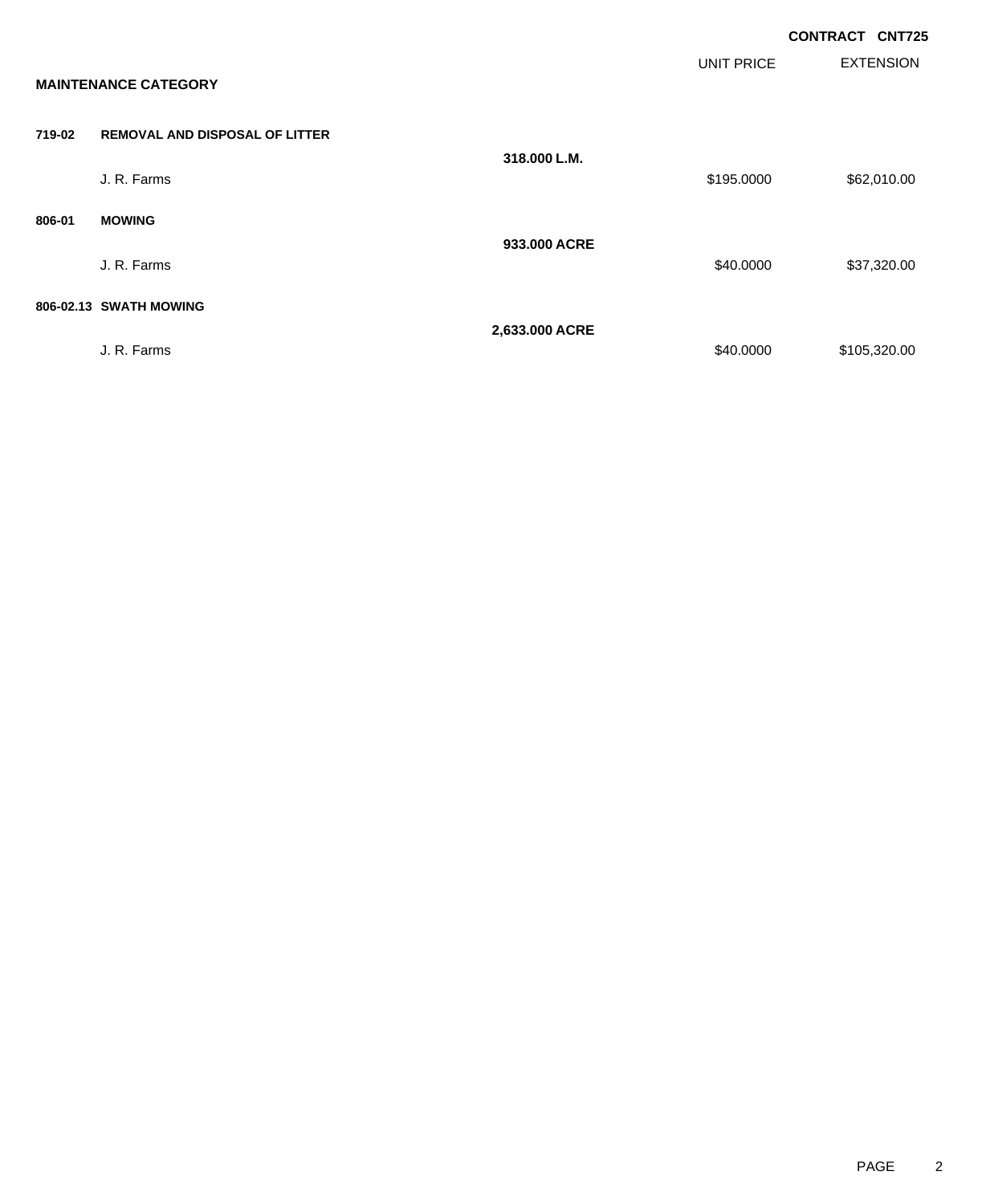### **TOTAL CONTRACT**

J. R. Farms \$204,650.00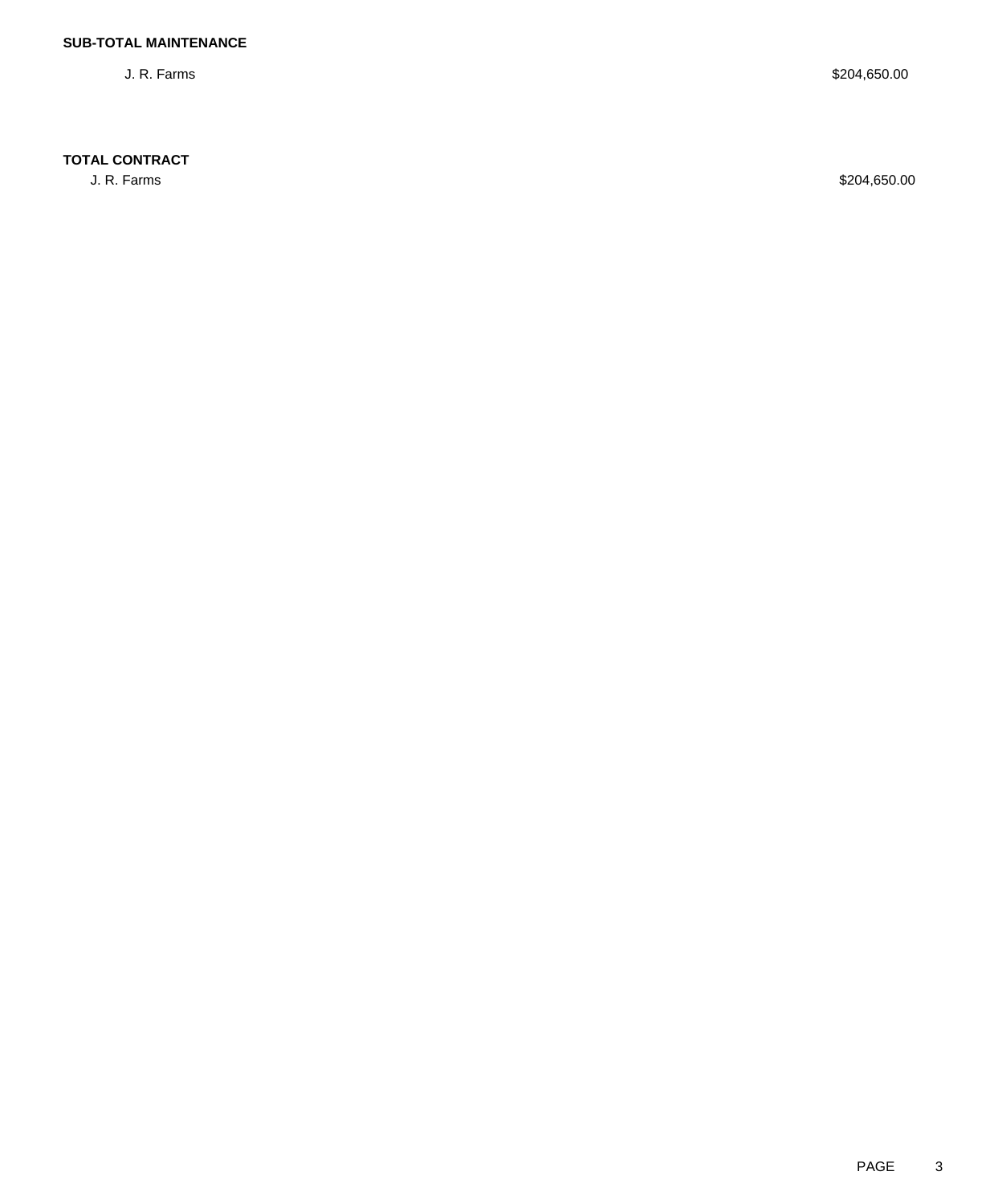COUNTIES FAYETTE, LAUDERDALE, SHELBY, AND TIPTON (Contract No. CNT726 Call 026)

98400-4139-04,98400-4140-04

THE MOWING AND LITTER REMOVAL ON VARIOUS INTERSTATE AND STATE ROUTES.

PROJECT LENGTH - 557.910 MILES

COMPLETION TIME - ON OR BEFORE MARCH 31, 2021

Vanderbilt Landscaping LLC \$1,068,216.00 Rotolo Consultants, Inc. 6. 2010 12:332.04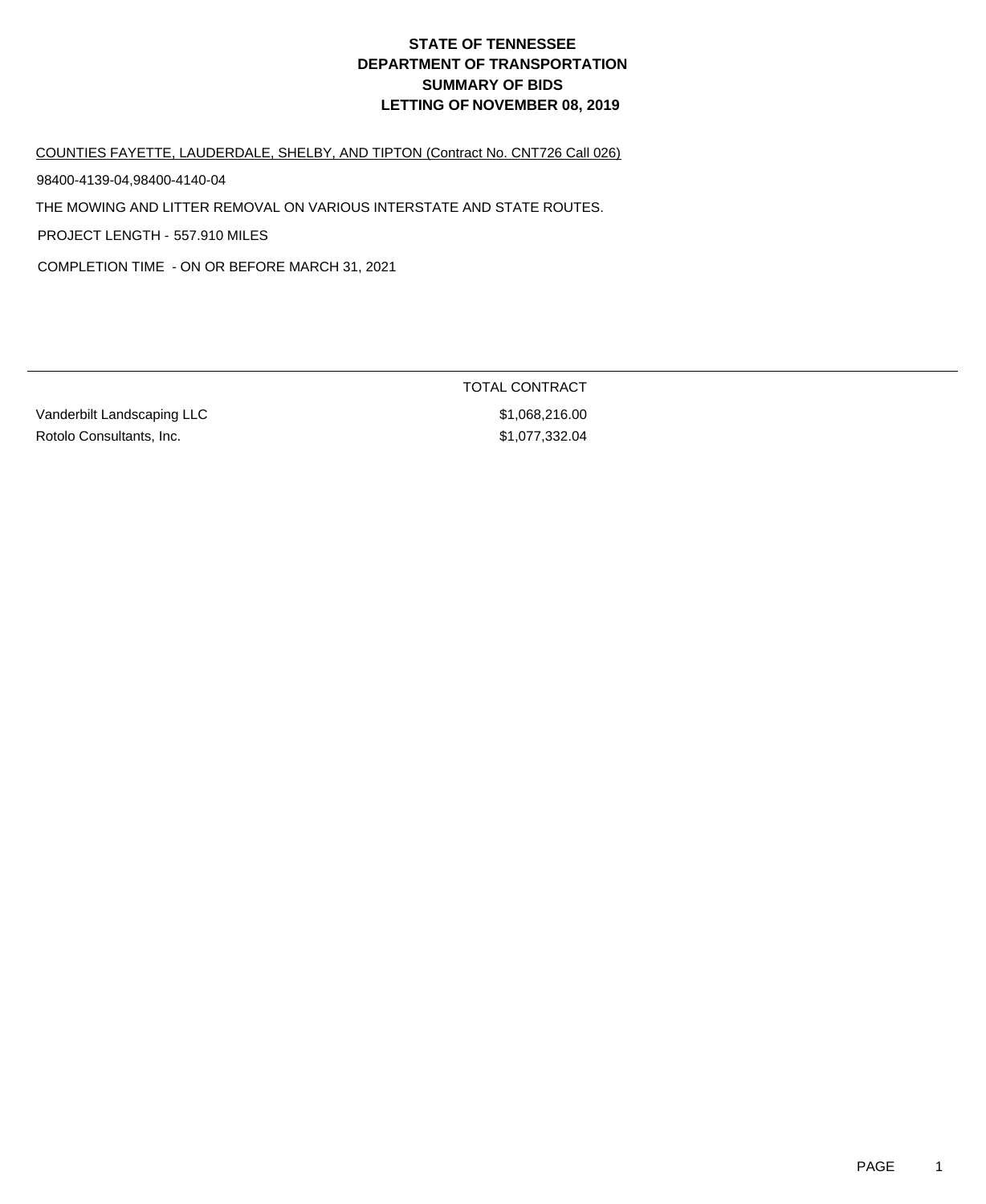|        |                                                    |                 |            | <b>CONTRACT CNT726</b> |                  |
|--------|----------------------------------------------------|-----------------|------------|------------------------|------------------|
|        |                                                    |                 | UNIT PRICE |                        | <b>EXTENSION</b> |
|        | <b>MAINTENANCE CATEGORY</b>                        |                 |            |                        |                  |
|        | 717-10.01 INVOLUNTARY WORK SUSPENSION (BY THE DAY) |                 |            |                        |                  |
|        |                                                    | 6.000 DAY       |            |                        |                  |
|        | Vanderbilt Landscaping LLC                         |                 | \$1.0000   |                        | \$6.00           |
|        | Rotolo Consultants, Inc.                           |                 | \$0.2500   |                        | \$1.50           |
| 719-02 | <b>REMOVAL AND DISPOSAL OF LITTER</b>              |                 |            |                        |                  |
|        |                                                    | 3,291.000 L.M.  |            |                        |                  |
|        | Vanderbilt Landscaping LLC                         |                 | \$135.0000 |                        | \$444,285.00     |
|        | Rotolo Consultants, Inc.                           |                 | \$123.4400 |                        | \$406,241.04     |
| 806-01 | <b>MOWING</b>                                      |                 |            |                        |                  |
|        |                                                    | 21,150.000 ACRE |            |                        |                  |
|        | Vanderbilt Landscaping LLC                         |                 | \$29.5000  |                        | \$623,925.00     |
|        | Rotolo Consultants, Inc.                           |                 | \$31.7300  |                        | \$671,089.50     |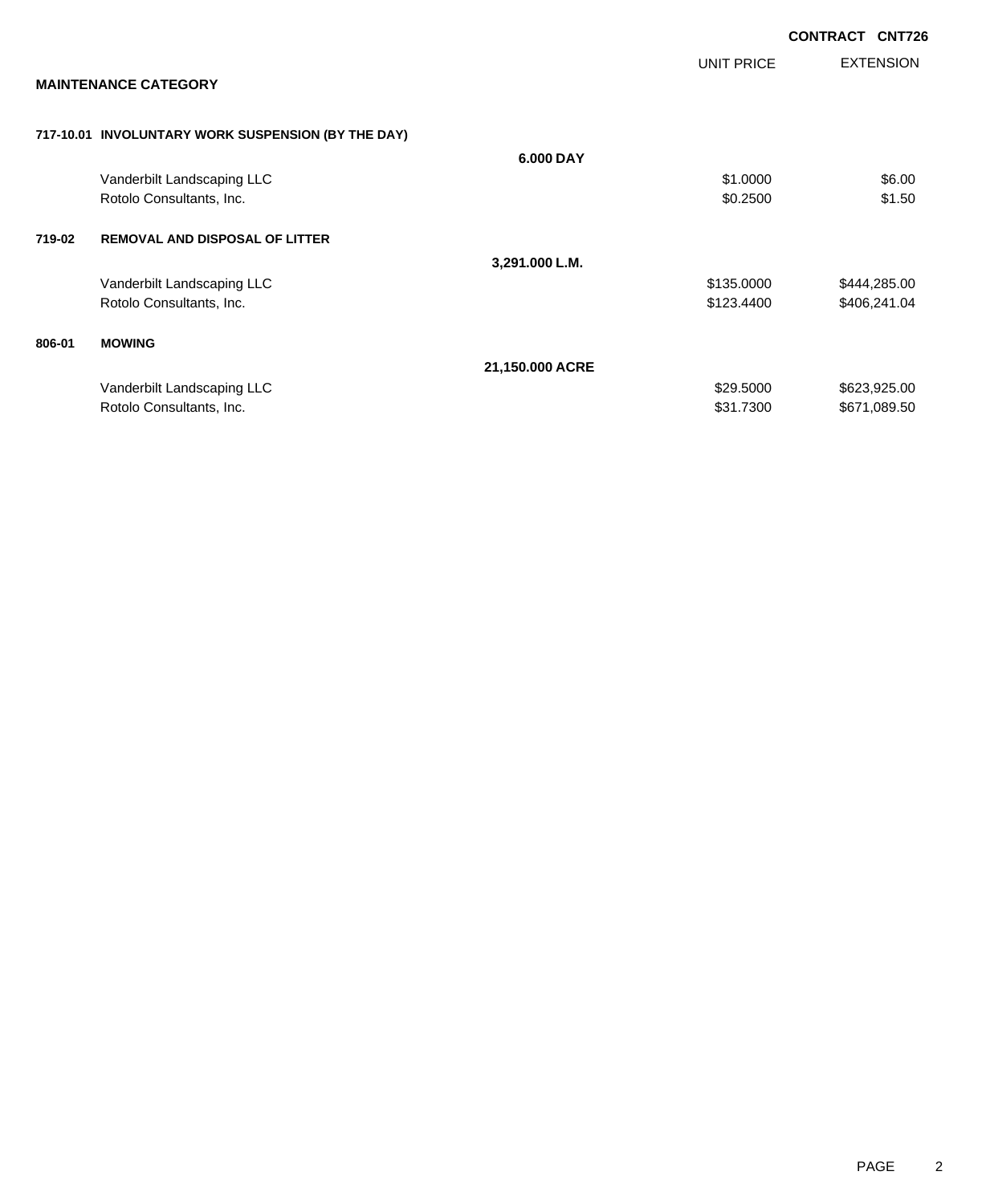## **SUB-TOTAL MAINTENANCE**

Vanderbilt Landscaping LLC  $$1,068,216.00$ Rotolo Consultants, Inc. \$1,077,332.04

#### **TOTAL CONTRACT**

Vanderbilt Landscaping LLC  $$1,068,216.00$ Rotolo Consultants, Inc. \$1,077,332.04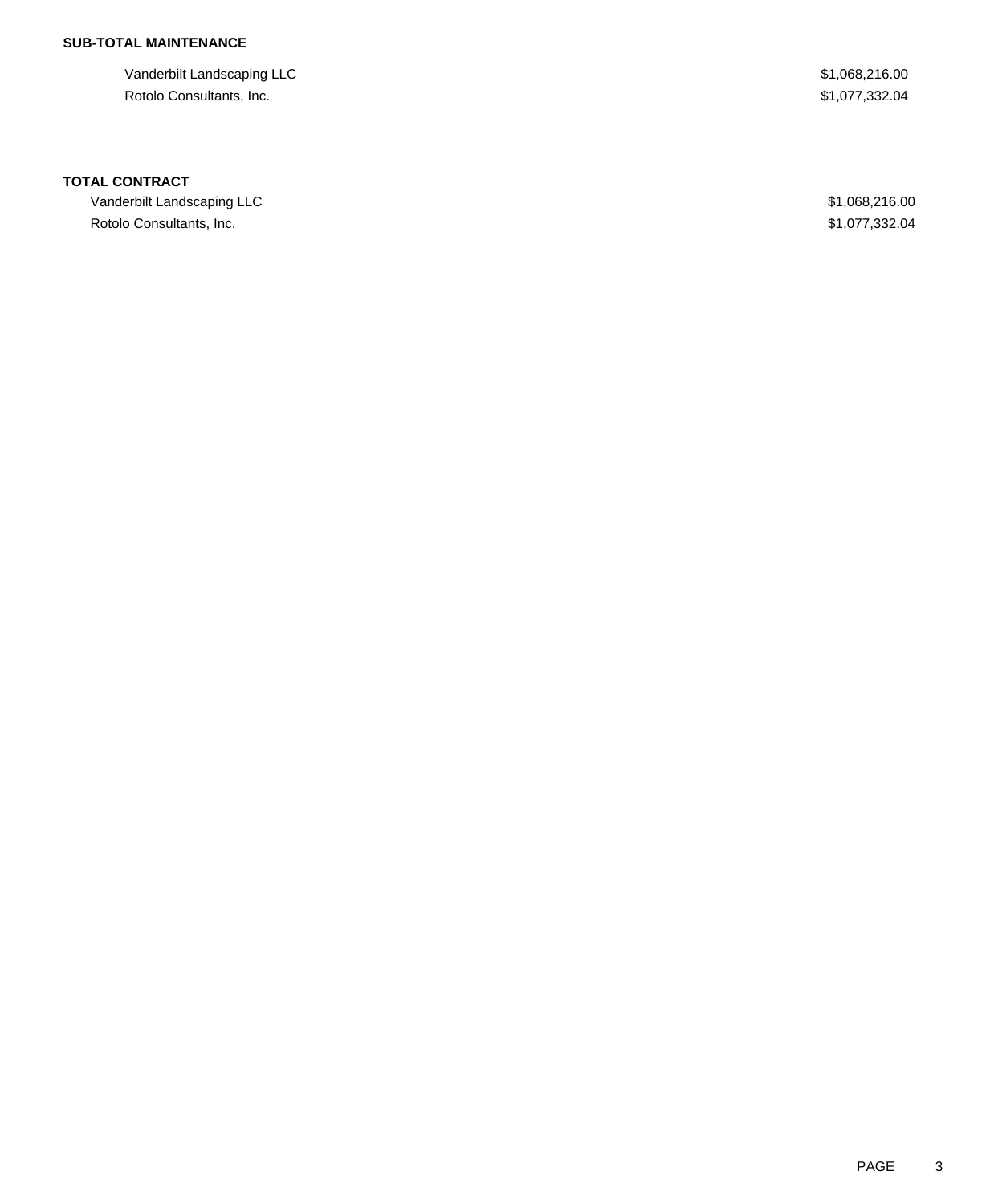GILES AND LAWRENCE COUNTIES (Contract No. CNT727 Call 027)

98303-4264-04,98303-4265-04

THE MOWING AND LITTER REMOVAL ON VARIOUS STATE ROUTES.

PROJECT LENGTH - 150.810 MILES

COMPLETION TIME - ON OR BEFORE MARCH 31, 2021

Bass Mowing, LLC **Bass Mowing, LLC Bass Mowing, LLC Bass Mowing, LLC Bass Mowing**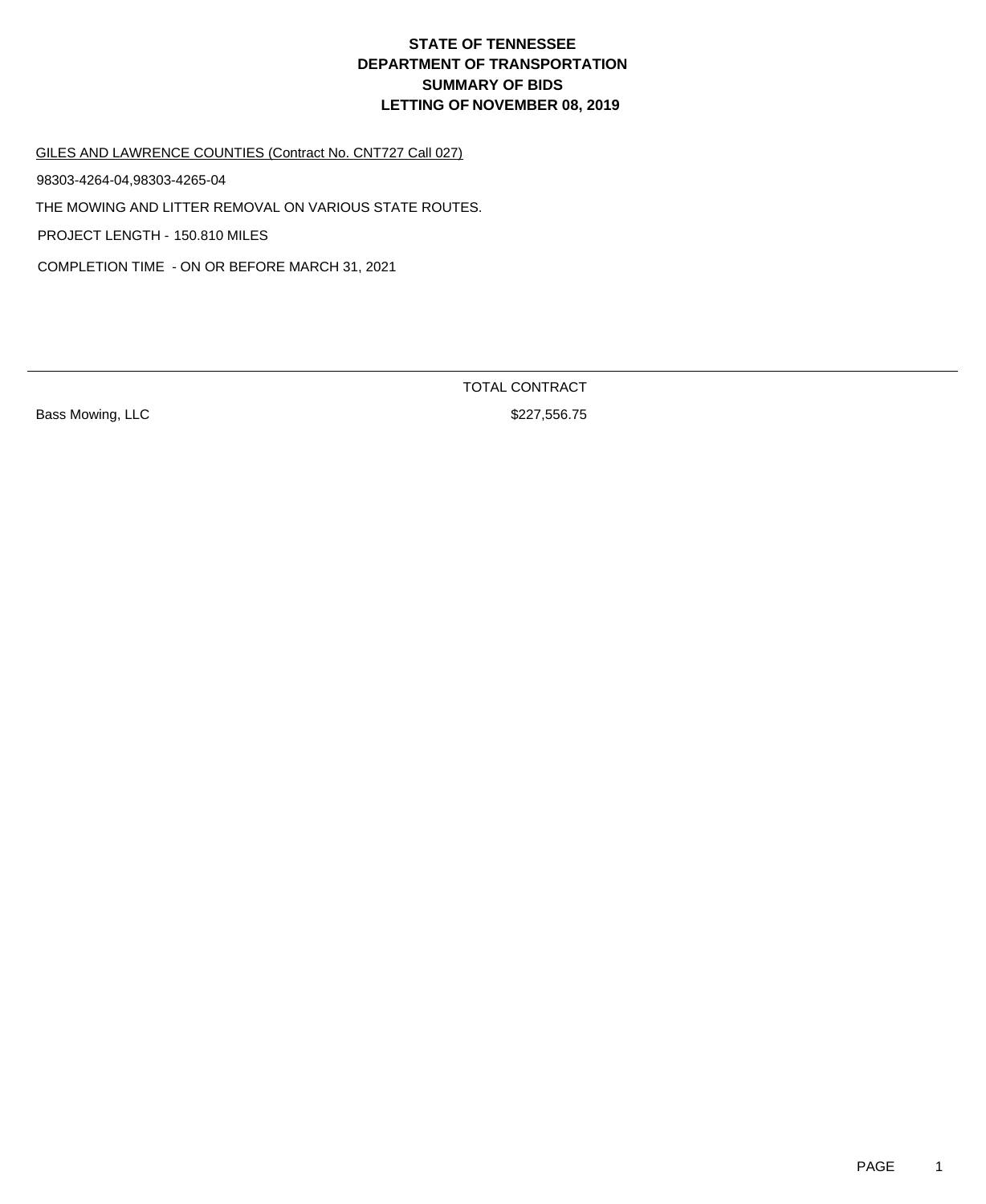|        |                                       |                |                   | <b>CONTRACT CNT727</b> |                  |
|--------|---------------------------------------|----------------|-------------------|------------------------|------------------|
|        | <b>MAINTENANCE CATEGORY</b>           |                | <b>UNIT PRICE</b> |                        | <b>EXTENSION</b> |
| 719-02 | <b>REMOVAL AND DISPOSAL OF LITTER</b> | 336,000 L.M.   |                   |                        |                  |
|        | Bass Mowing, LLC                      |                | \$175.0000        |                        | \$58,800.00      |
| 806-01 | <b>MOWING</b>                         | 3,261.000 ACRE |                   |                        |                  |
|        | Bass Mowing, LLC                      |                | \$51.7500         |                        | \$168,756.75     |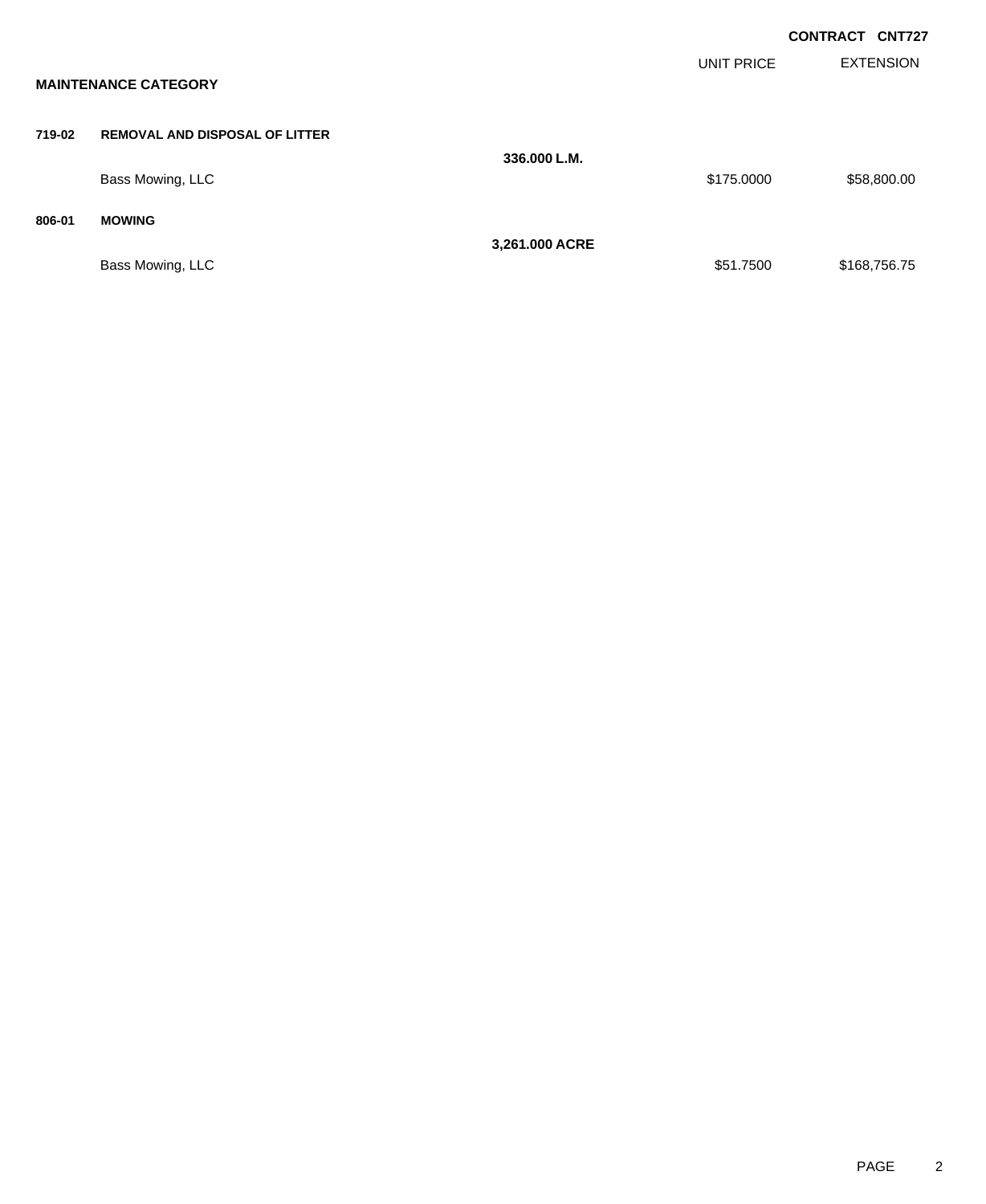Bass Mowing, LLC \$227,556.75

### **TOTAL CONTRACT**

Bass Mowing, LLC \$227,556.75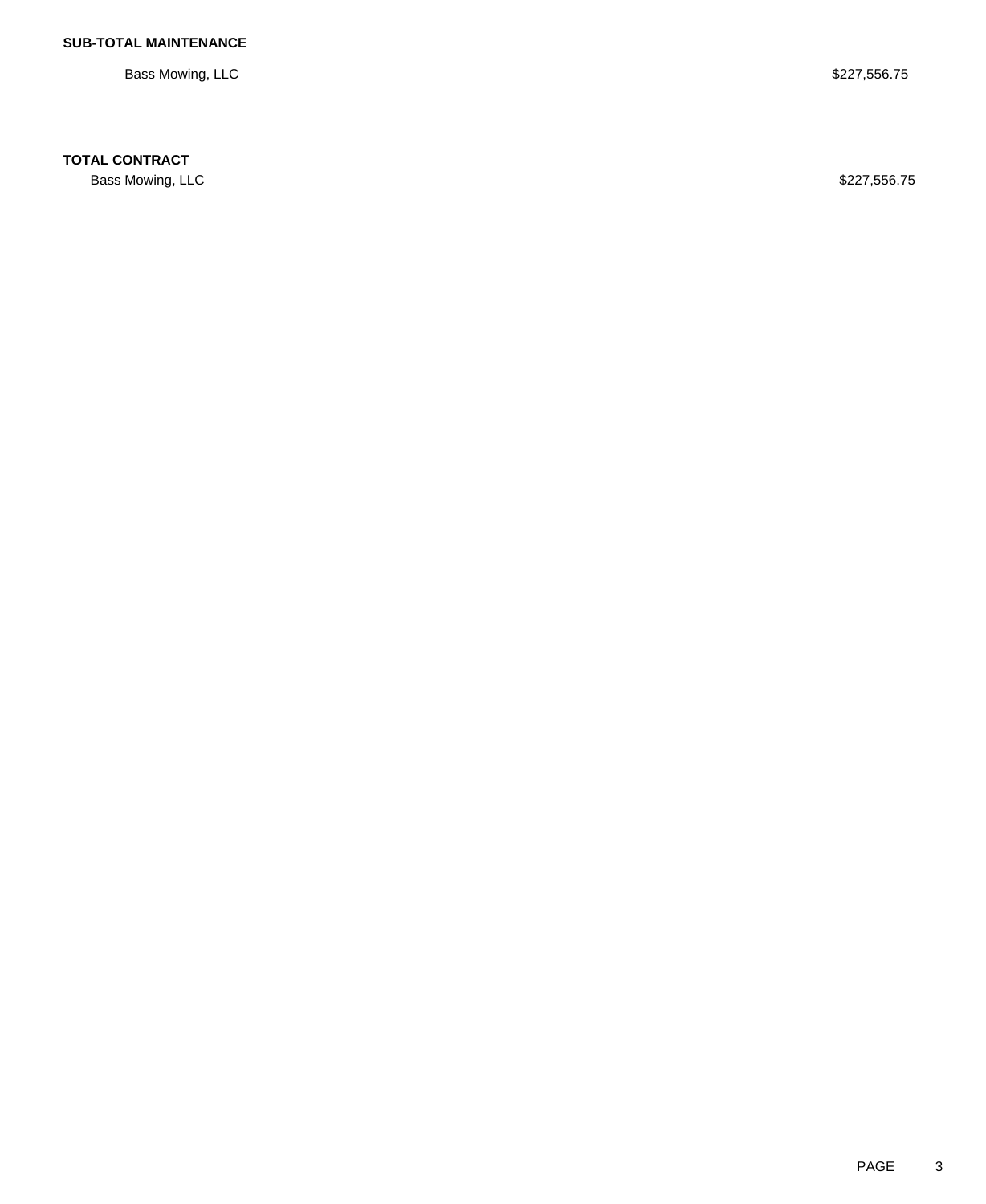COUNTIES GILES, MARSHALL, AND MAURY (Contract No. CNT728 Call 028)

98303-4166-04,98303-4167-04

THE SWATH MOWING AND LITTER REMOVAL ON VARIOUS INTERSTATE AND STATE ROUTES.

PROJECT LENGTH - 57.470 MILES

COMPLETION TIME - ON OR BEFORE MARCH 31, 2021

Bass Mowing, LLC **\$237,415.86**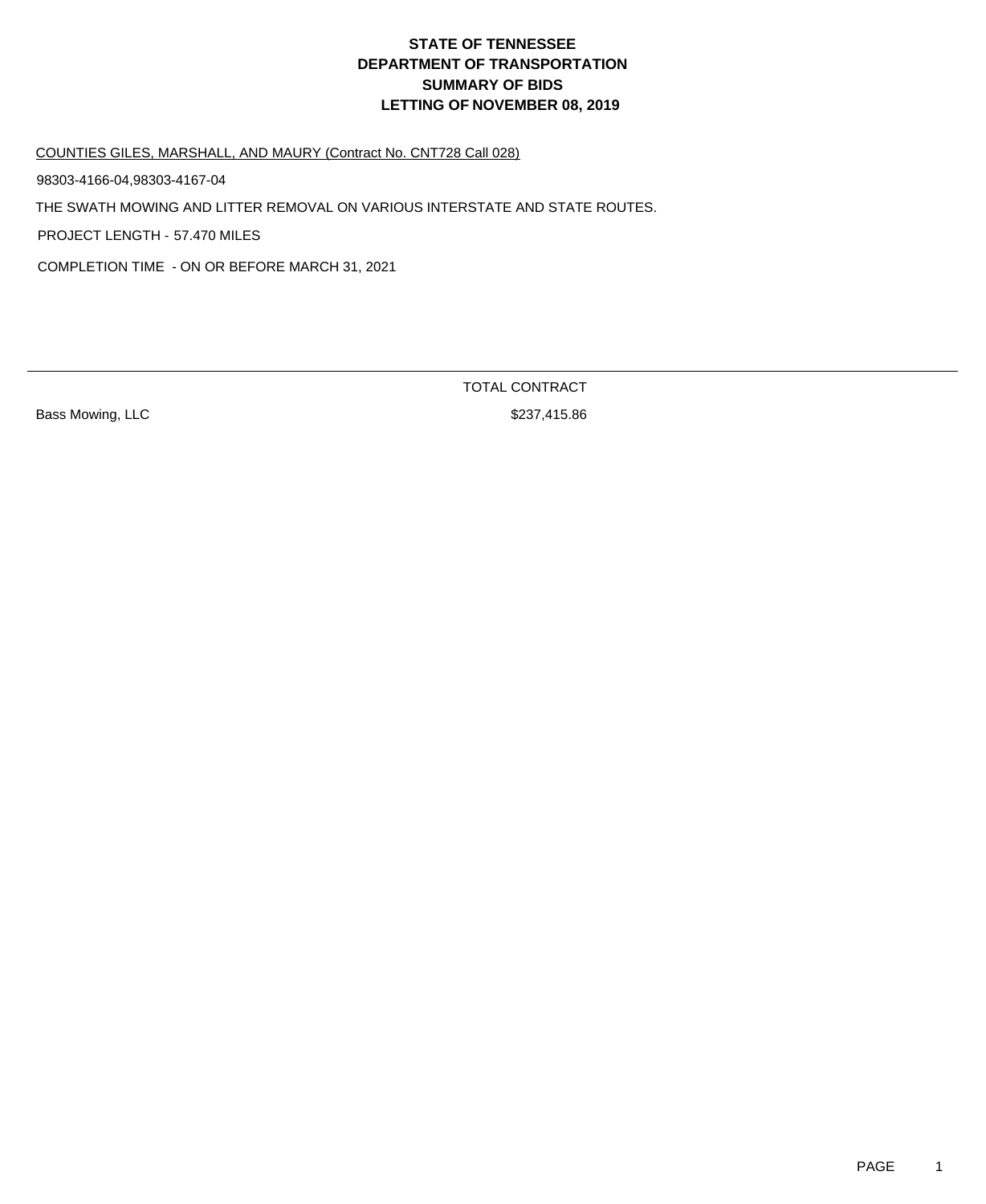|        |                                       |                |                   | <b>CONTRACT CNT728</b> |
|--------|---------------------------------------|----------------|-------------------|------------------------|
|        | <b>MAINTENANCE CATEGORY</b>           |                | <b>UNIT PRICE</b> | <b>EXTENSION</b>       |
| 719-02 | <b>REMOVAL AND DISPOSAL OF LITTER</b> |                |                   |                        |
|        | Bass Mowing, LLC                      | 345,000 L.M.   | \$270.0000        | \$93,150.00            |
| 806-01 | <b>MOWING</b>                         |                |                   |                        |
|        | Bass Mowing, LLC                      | 1,589.000 ACRE | \$39.9900         | \$63,544.11            |
|        | 806-02.13 SWATH MOWING                |                |                   |                        |
|        | Bass Mowing, LLC                      | 2,503.000 ACRE | \$32.2500         | \$80,721.75            |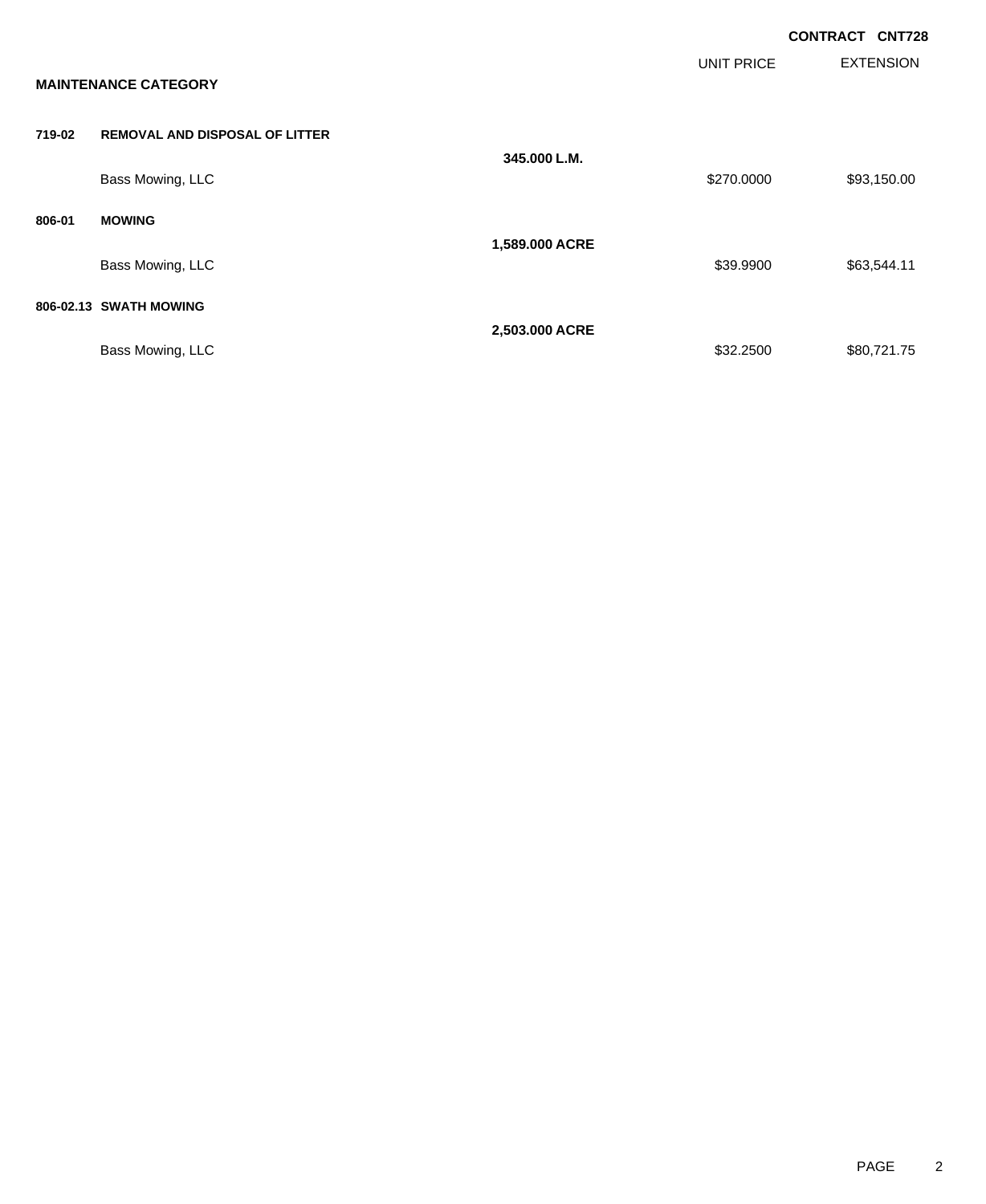Bass Mowing, LLC \$237,415.86

### **TOTAL CONTRACT**

Bass Mowing, LLC \$237,415.86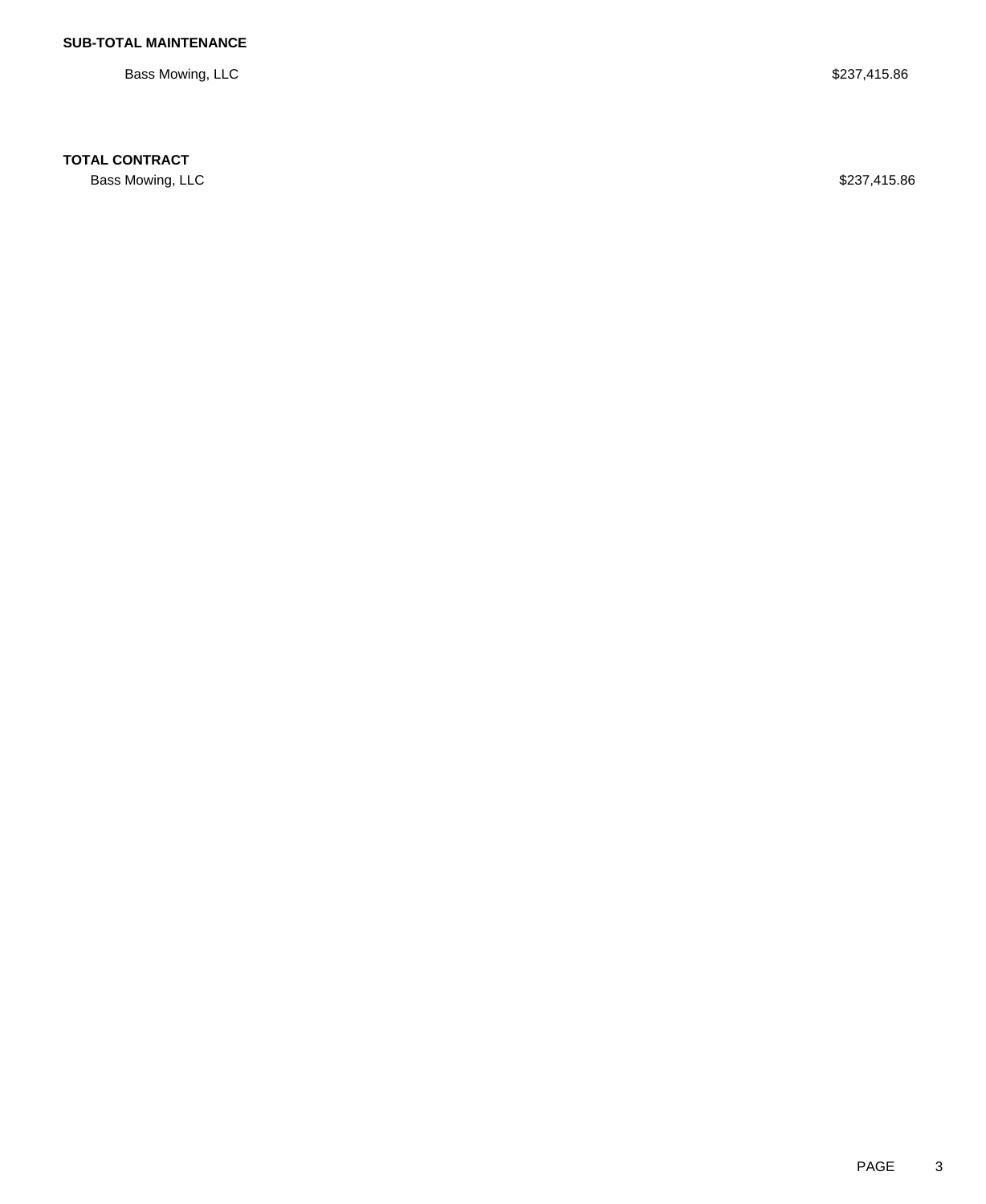COUNTIES GREENE, HAMBLEN, HANCOCK, AND HAWKINS (Contract No. CNT729 Call 029)

98100-4249-04,98100-4250-04

THE MOWING AND LITTER REMOVAL ON VARIOUS STATE ROUTES.

PROJECT LENGTH - 434.630 MILES

COMPLETION TIME - ON OR BEFORE MARCH 31, 2021

Orr Contracting, Inc. 6. The Contraction of the Superior of the Superior Section 1.226.50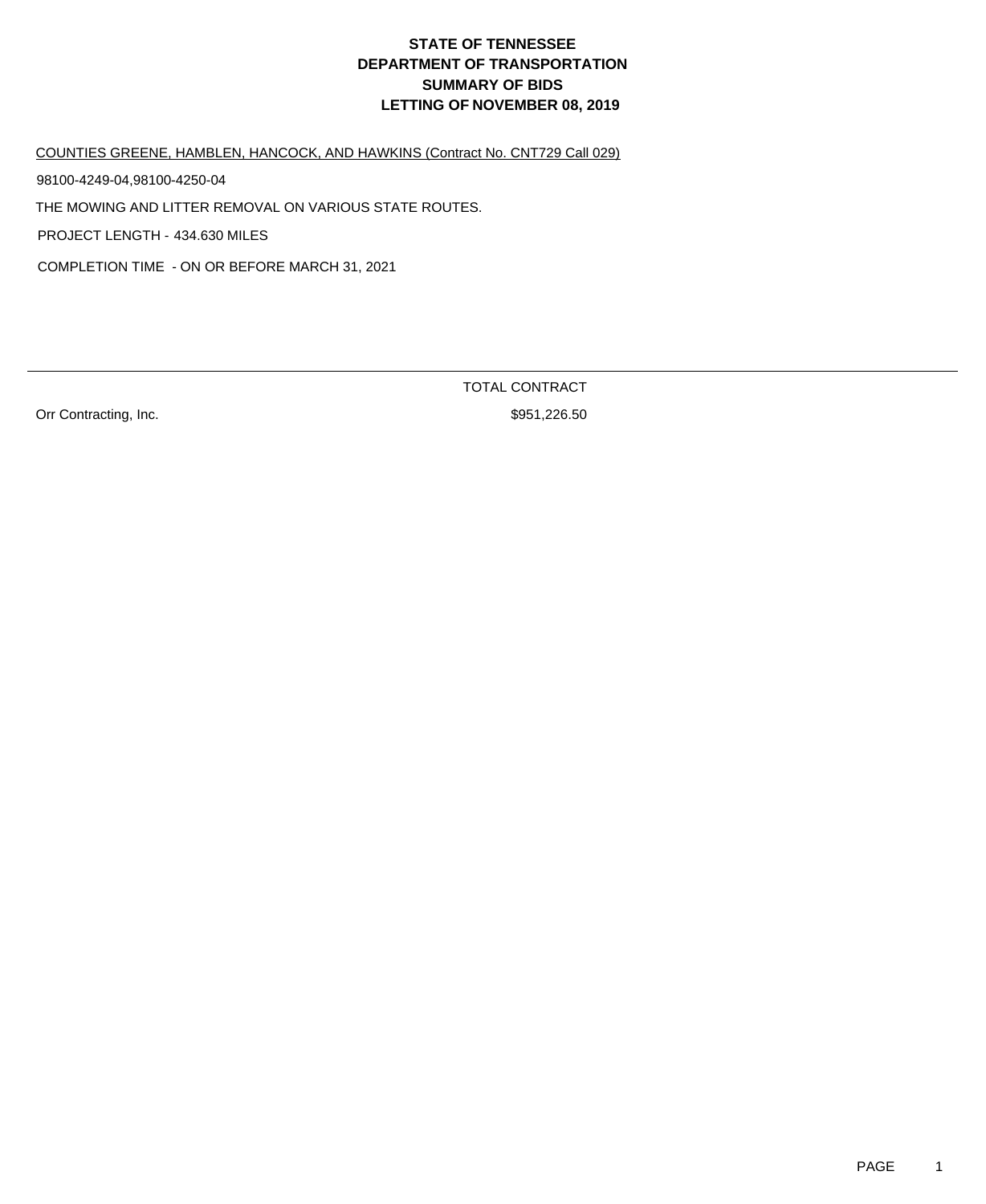|        |                                       |                |                   | <b>CONTRACT CNT729</b> |
|--------|---------------------------------------|----------------|-------------------|------------------------|
|        | <b>MAINTENANCE CATEGORY</b>           |                | <b>UNIT PRICE</b> | <b>EXTENSION</b>       |
| 719-02 | <b>REMOVAL AND DISPOSAL OF LITTER</b> |                |                   |                        |
|        | Orr Contracting, Inc.                 | 2,174.000 L.M. | \$195.0000        | \$423,930.00           |
| 806-01 | <b>MOWING</b>                         | 7,587.000 ACRE |                   |                        |
|        | Orr Contracting, Inc.                 |                | \$69.5000         | \$527,296.50           |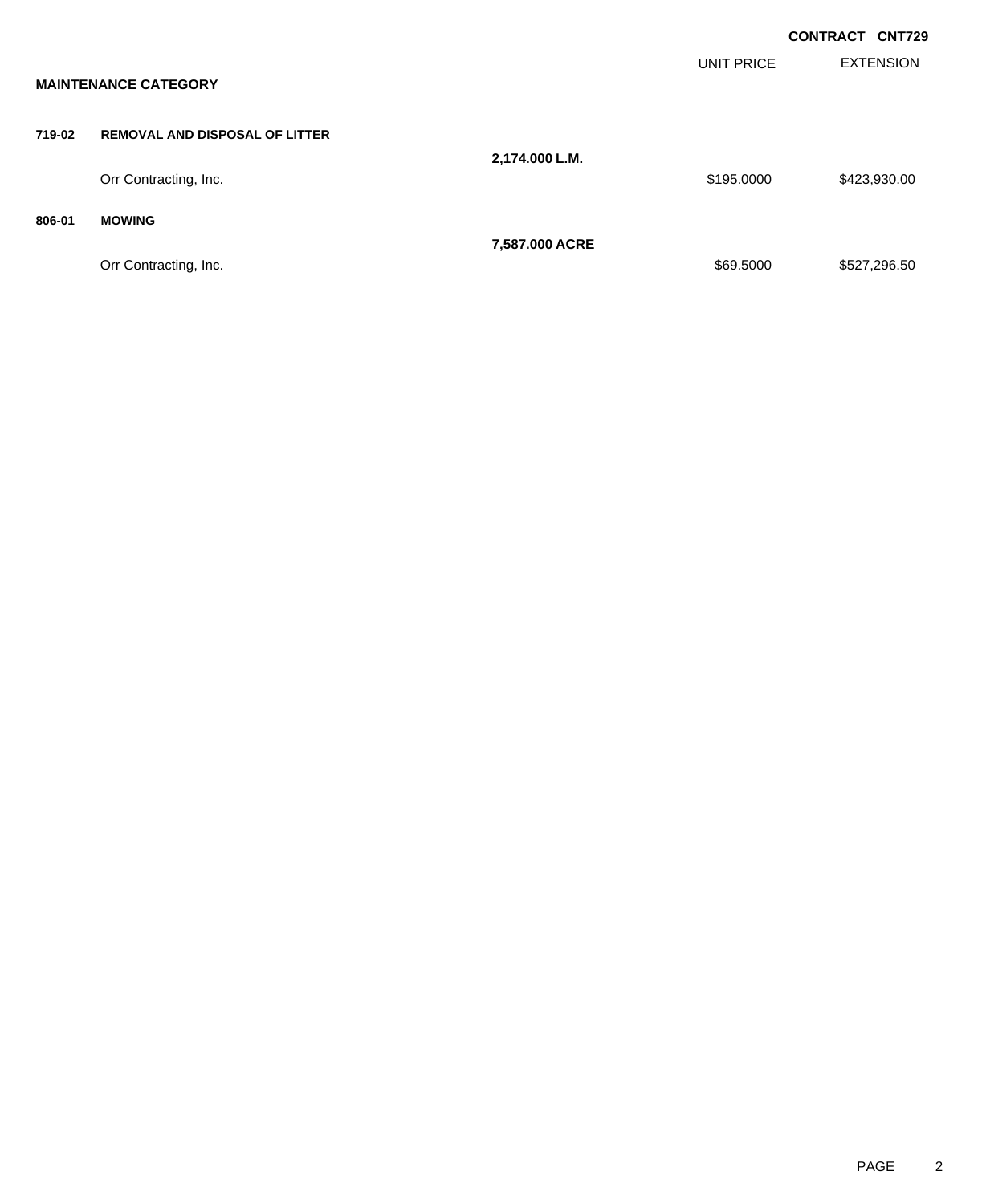Orr Contracting, Inc. \$951,226.50

## **TOTAL CONTRACT**

Orr Contracting, Inc. \$951,226.50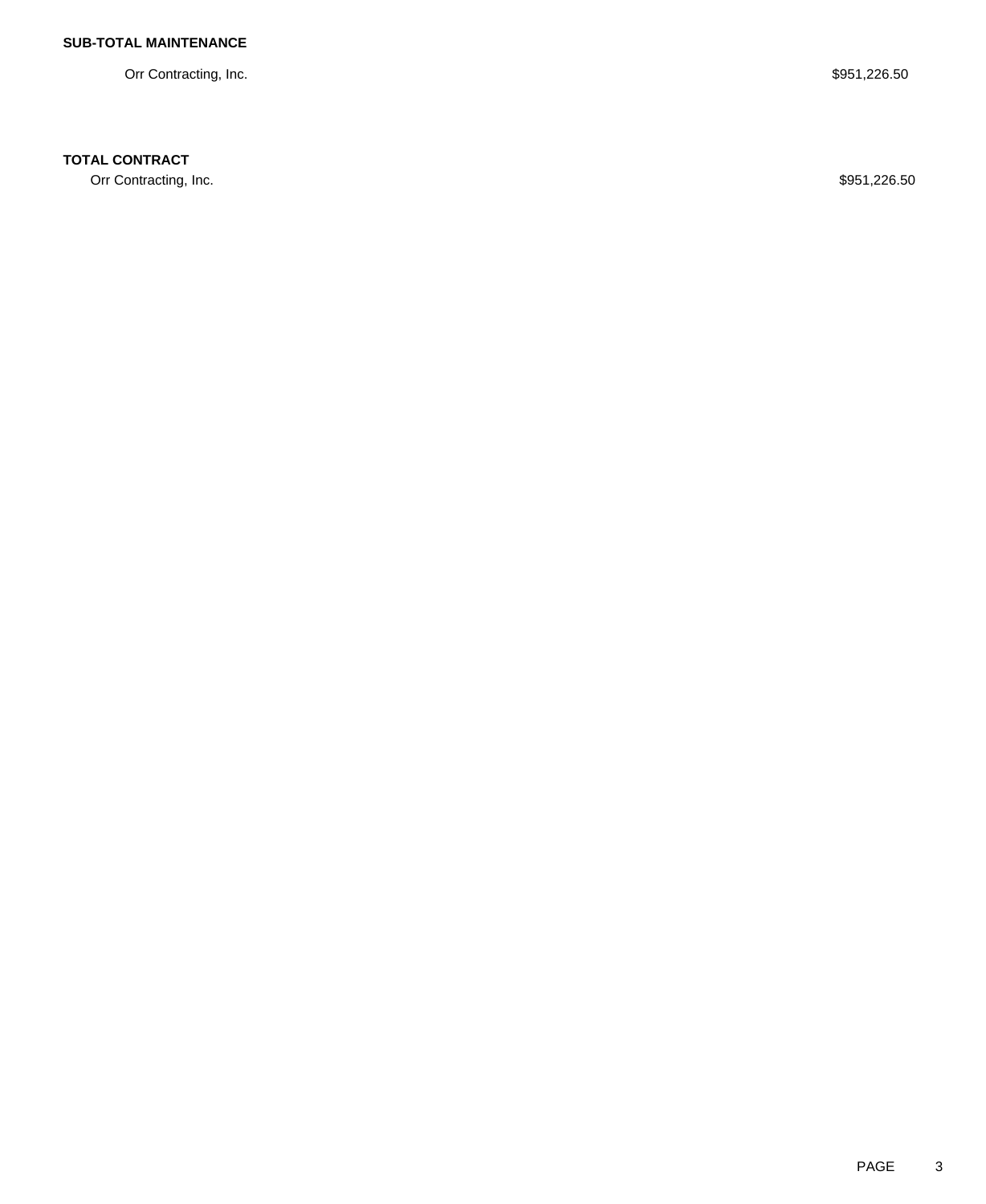#### HAMILTON COUNTY (Contract No. CNT731 Call 031)

33948-4164-04

THE MOWING ON VARIOUS INTERSTATE AND STATE ROUTES.

PROJECT LENGTH - 69.480 MILES

COMPLETION TIME - ON OR BEFORE DECEMBER 31, 2020

Salazar Contracting, LLC \$397,517.40 Bumbalough's Construction  $$441,145.05$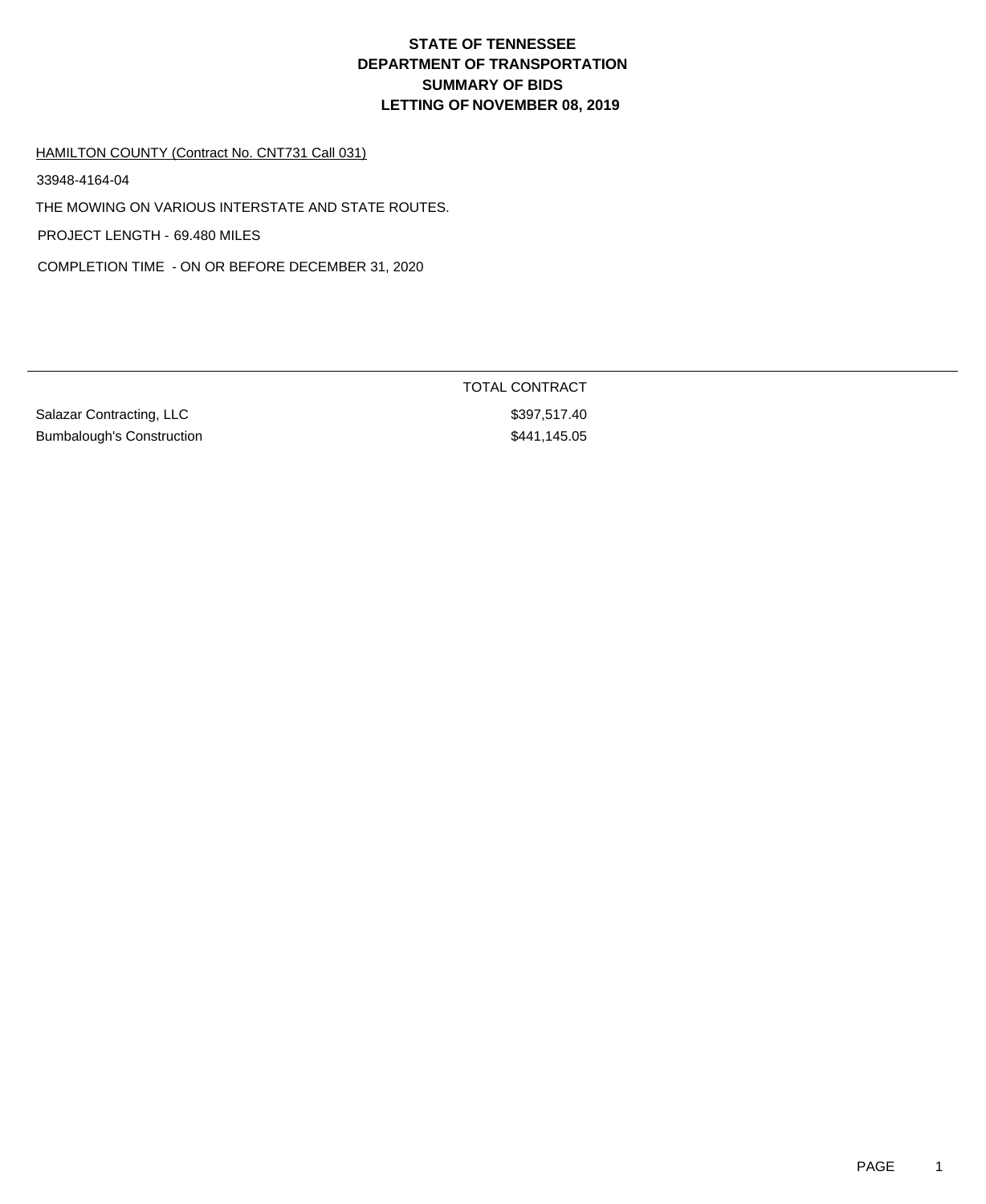|        |                                                    |                |                   | <b>CONTRACT</b>  | <b>CNT731</b> |
|--------|----------------------------------------------------|----------------|-------------------|------------------|---------------|
|        |                                                    |                | <b>UNIT PRICE</b> | <b>EXTENSION</b> |               |
|        | <b>MAINTENANCE CATEGORY</b>                        |                |                   |                  |               |
|        | 717-10.01 INVOLUNTARY WORK SUSPENSION (BY THE DAY) |                |                   |                  |               |
|        |                                                    | 6.000 DAY      |                   |                  |               |
|        | Salazar Contracting, LLC                           |                | \$1.0000          |                  | \$6.00        |
|        | <b>Bumbalough's Construction</b>                   |                | \$250.0000        |                  | \$1,500.00    |
| 806-01 | <b>MOWING</b>                                      |                |                   |                  |               |
|        |                                                    | 7,995.000 ACRE |                   |                  |               |
|        | Salazar Contracting, LLC                           |                | \$49.7200         | \$397,511.40     |               |
|        | <b>Bumbalough's Construction</b>                   |                | \$54,9900         | \$439,645.05     |               |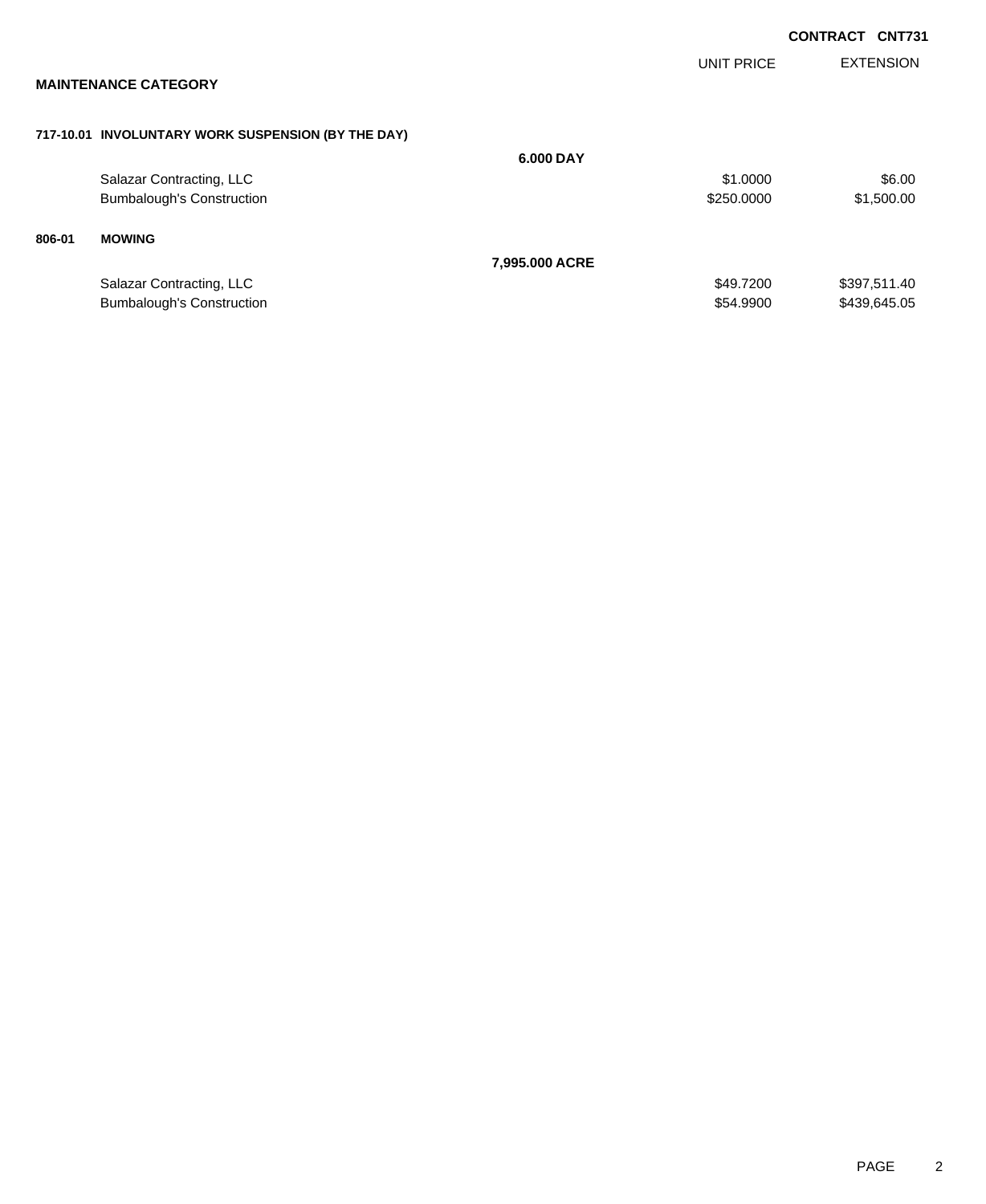Salazar Contracting, LLC \$397,517.40 Bumbalough's Construction  $$441,145.05$ 

#### **TOTAL CONTRACT**

Salazar Contracting, LLC \$397,517.40 Bumbalough's Construction  $$441,145.05$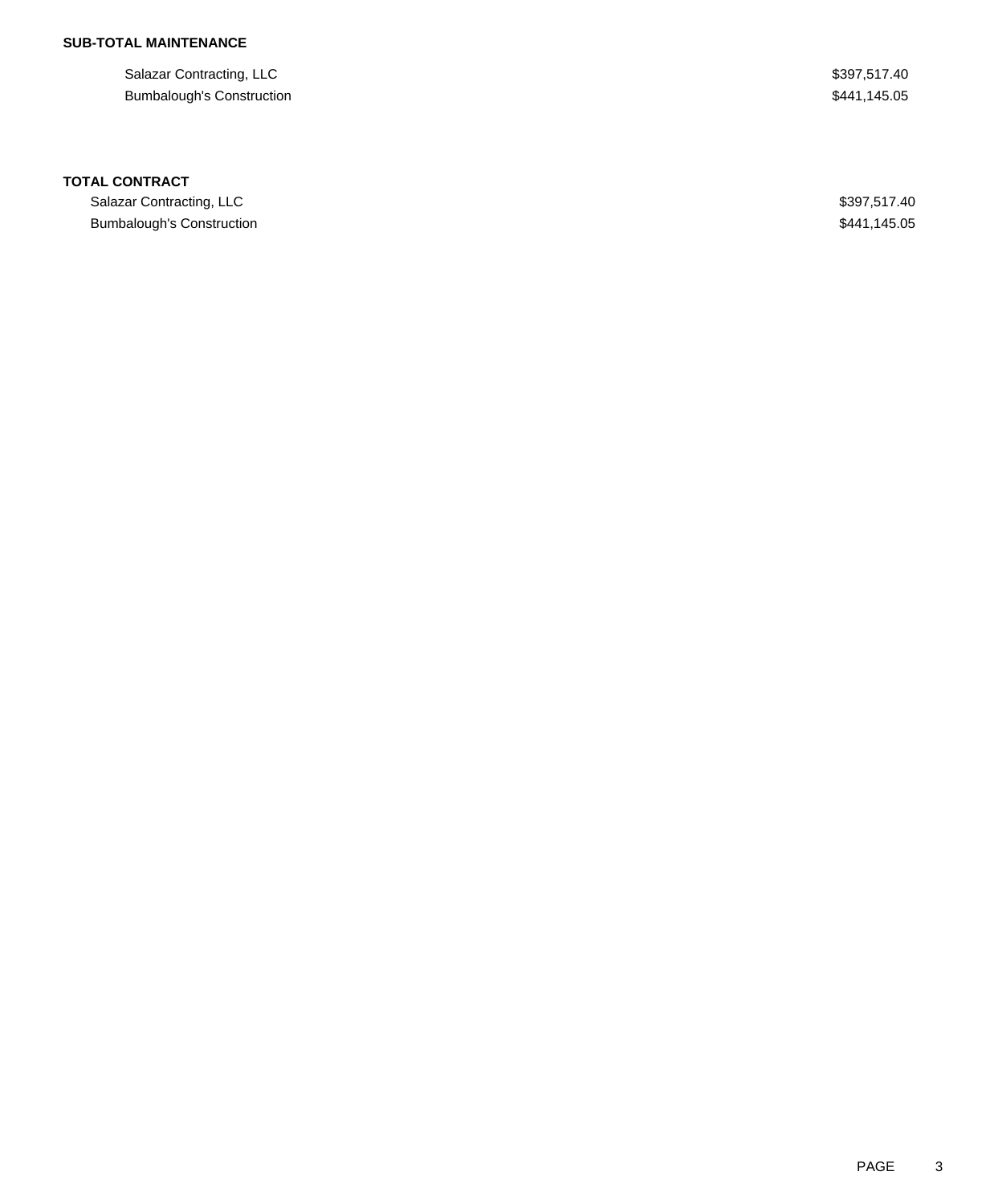COUNTIES HOUSTON, MONTGOMERY, AND STEWART (Contract No. CNT732 Call 032)

98303-4268-04

THE MOWING ON VARIOUS STATE ROUTES.

PROJECT LENGTH - 323.610 MILES

COMPLETION TIME - ON OR BEFORE DECEMBER 31, 2020

Salazar Contracting, LLC \$419,483.20 H Ray LLC \$540,730.00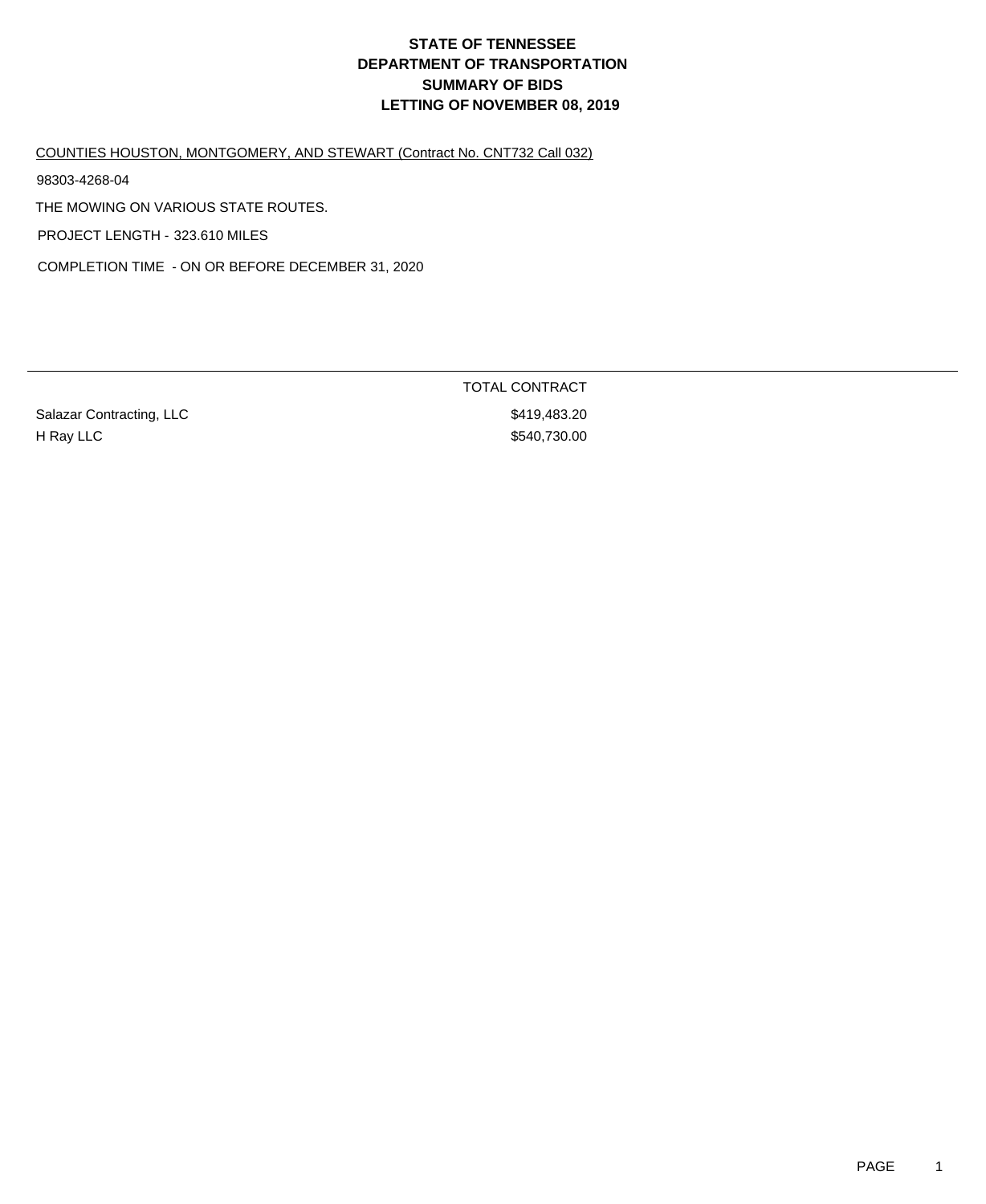|        | <b>MAINTENANCE CATEGORY</b>                        |                | UNIT PRICE   | <b>EXTENSION</b> |
|--------|----------------------------------------------------|----------------|--------------|------------------|
|        | 717-10.01 INVOLUNTARY WORK SUSPENSION (BY THE DAY) |                |              |                  |
|        |                                                    | 6.000 DAY      |              |                  |
|        | Salazar Contracting, LLC                           |                | \$1.0000     | \$6.00           |
|        | H Ray LLC                                          |                | \$2,500.0000 | \$15,000.00      |
| 806-01 | <b>MOWING</b>                                      |                |              |                  |
|        |                                                    | 5,534.000 ACRE |              |                  |
|        | Salazar Contracting, LLC                           |                | \$75.8000    | \$419,477.20     |
|        | H Ray LLC                                          |                | \$95.0000    | \$525,730.00     |
|        |                                                    |                |              |                  |

**CONTRACT CNT732**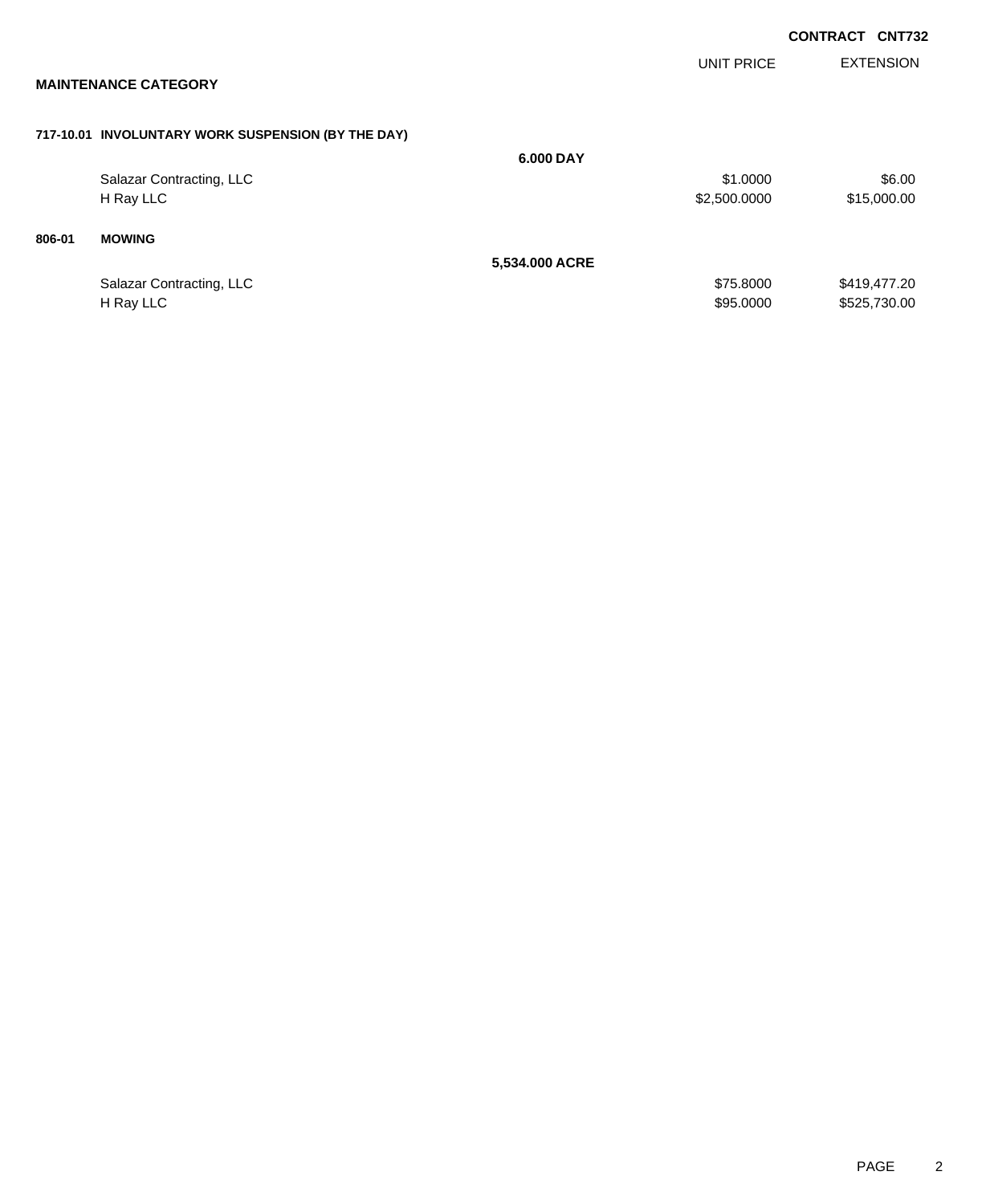Salazar Contracting, LLC \$419,483.20 H Ray LLC \$540,730.00

#### **TOTAL CONTRACT**

Salazar Contracting, LLC \$419,483.20 H Ray LLC \$540,730.00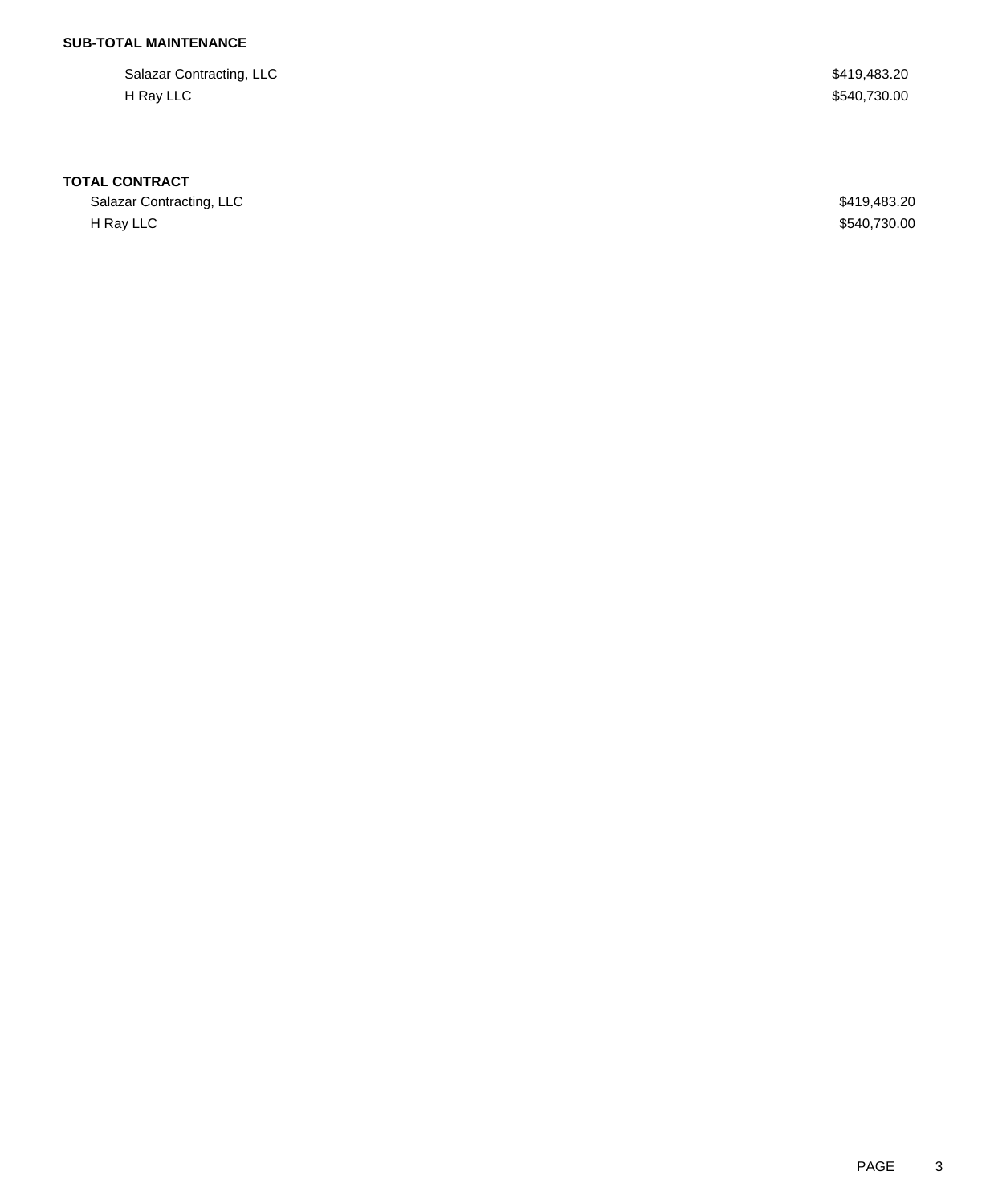COUNTIES LAWRENCE, LEWIS, AND WAYNE (Contract No. CNT733 Call 033)

98303-4269-04

THE MOWING ON VARIOUS STATE ROUTES.

PROJECT LENGTH - 152.090 MILES

COMPLETION TIME - ON OR BEFORE DECEMBER 31, 2020

Bass Mowing, LLC 6. 2008 199,439.06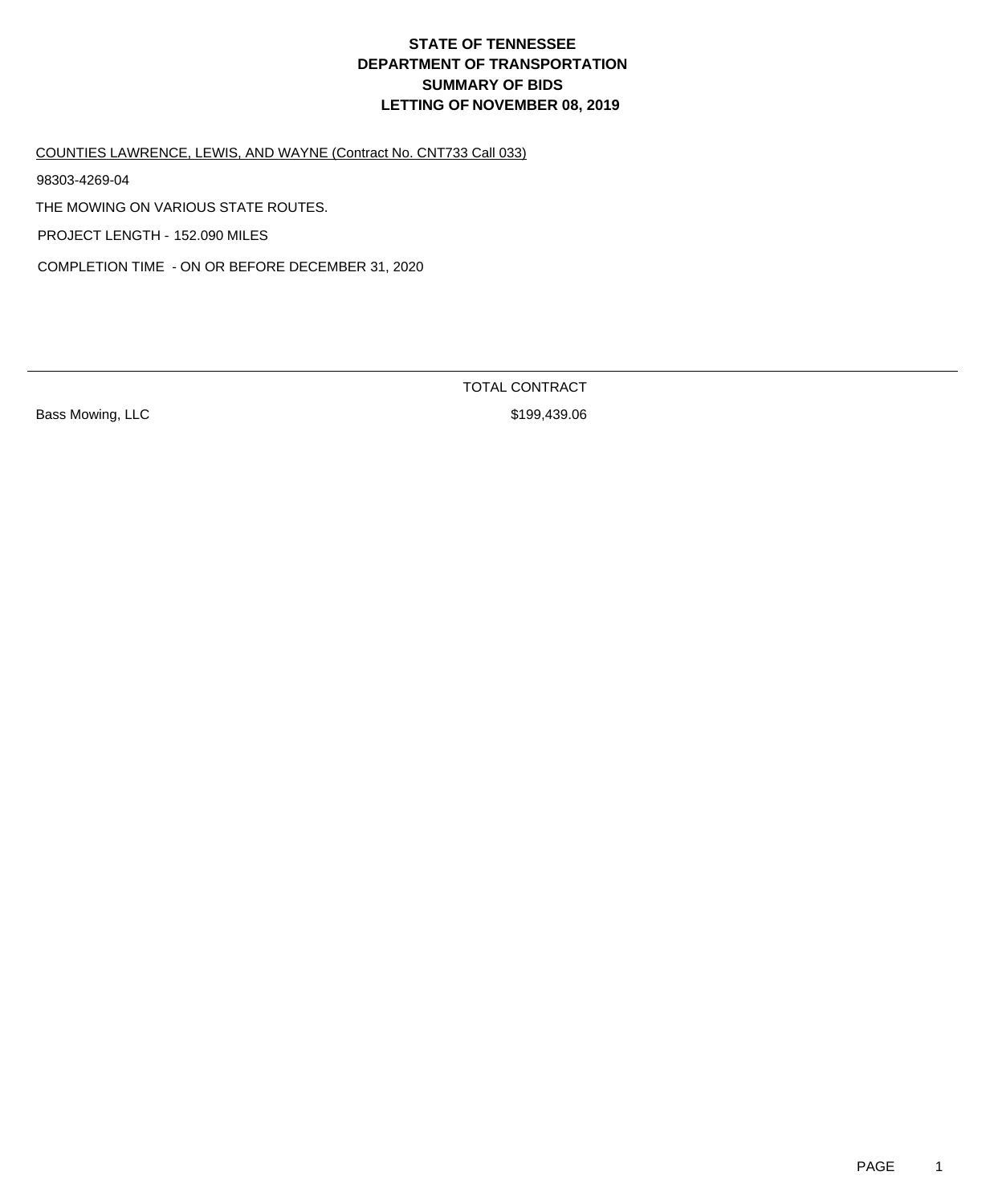|        |                             |                |            | <b>CONTRACT CNT733</b> |                  |
|--------|-----------------------------|----------------|------------|------------------------|------------------|
|        |                             |                | UNIT PRICE |                        | <b>EXTENSION</b> |
|        | <b>MAINTENANCE CATEGORY</b> |                |            |                        |                  |
|        |                             |                |            |                        |                  |
| 806-01 | <b>MOWING</b>               | 3,694.000 ACRE |            |                        |                  |
|        |                             |                |            |                        |                  |
|        | Bass Mowing, LLC            |                | \$53.9900  |                        | \$199,439.06     |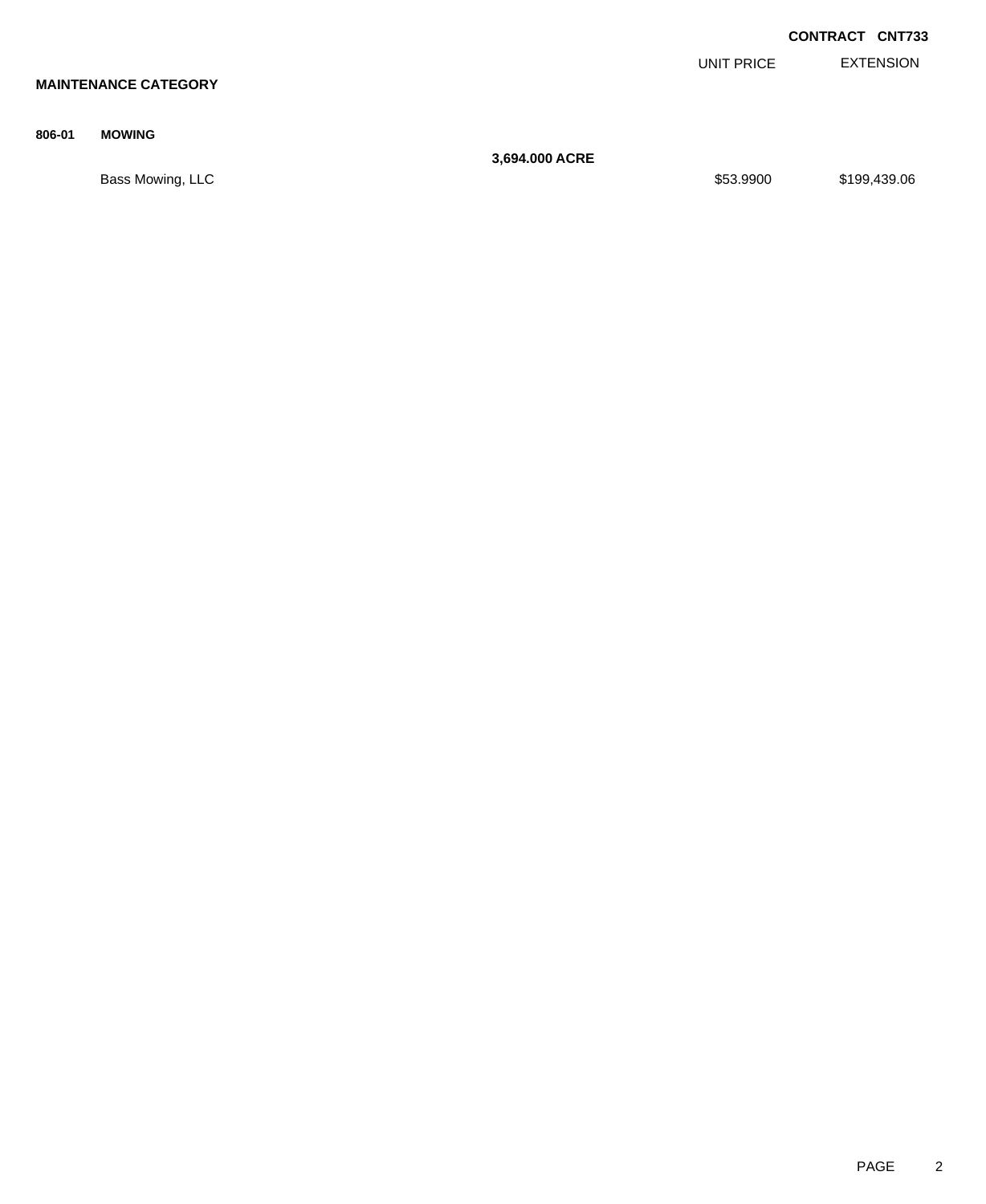Bass Mowing, LLC \$199,439.06

## **TOTAL CONTRACT**

Bass Mowing, LLC \$199,439.06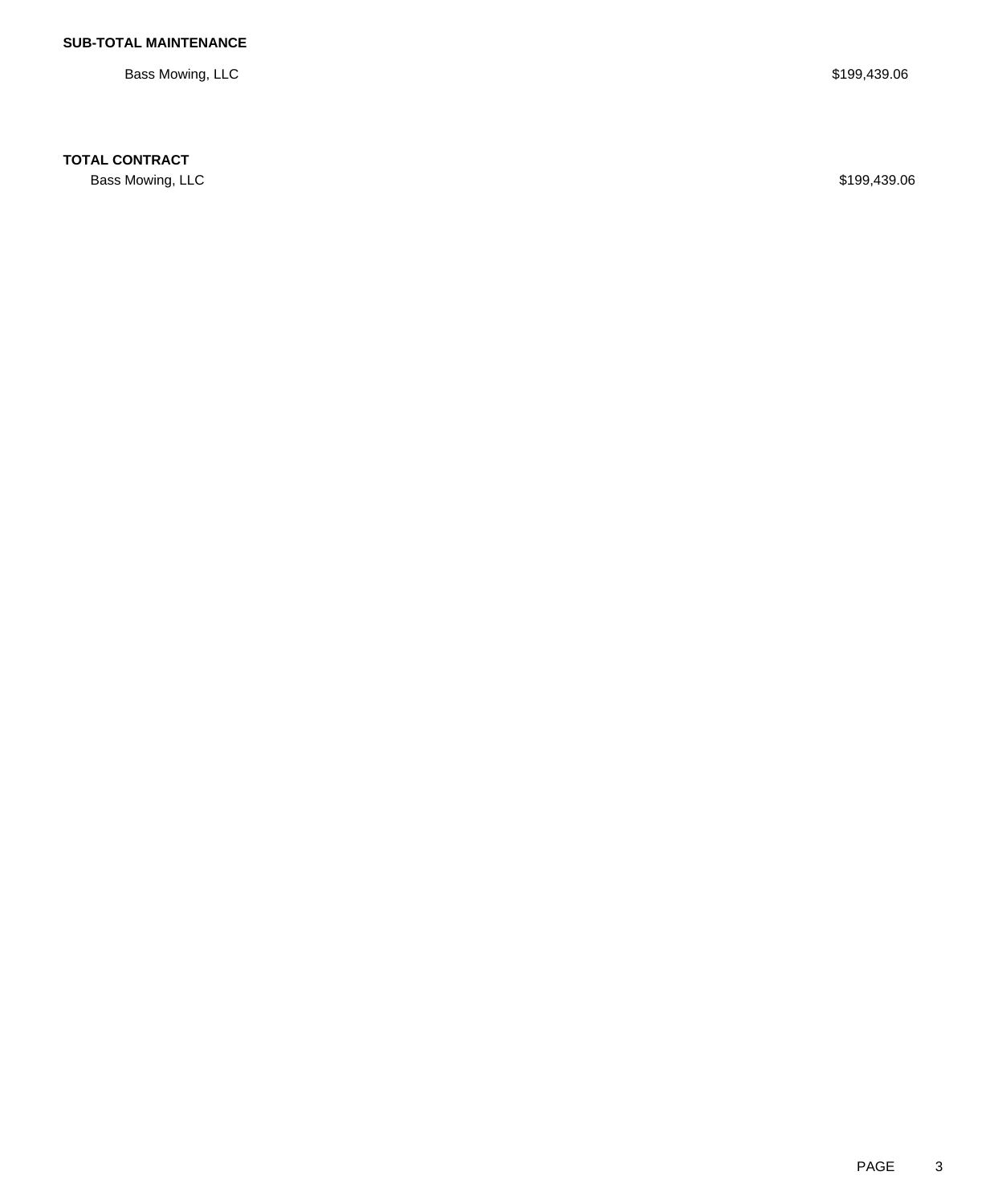COUNTIES LEWIS, PERRY, AND WAYNE (Contract No. CNT734 Call 034)

98303-4270-04,98303-4271-04

THE MOWING AND LITTER REMOVAL ON VARIOUS STATE ROUTES.

PROJECT LENGTH - 170.760 MILES

COMPLETION TIME - ON OR BEFORE MARCH 31, 2021

Caudill Mowing, Inc. **Example 20** S161,338.20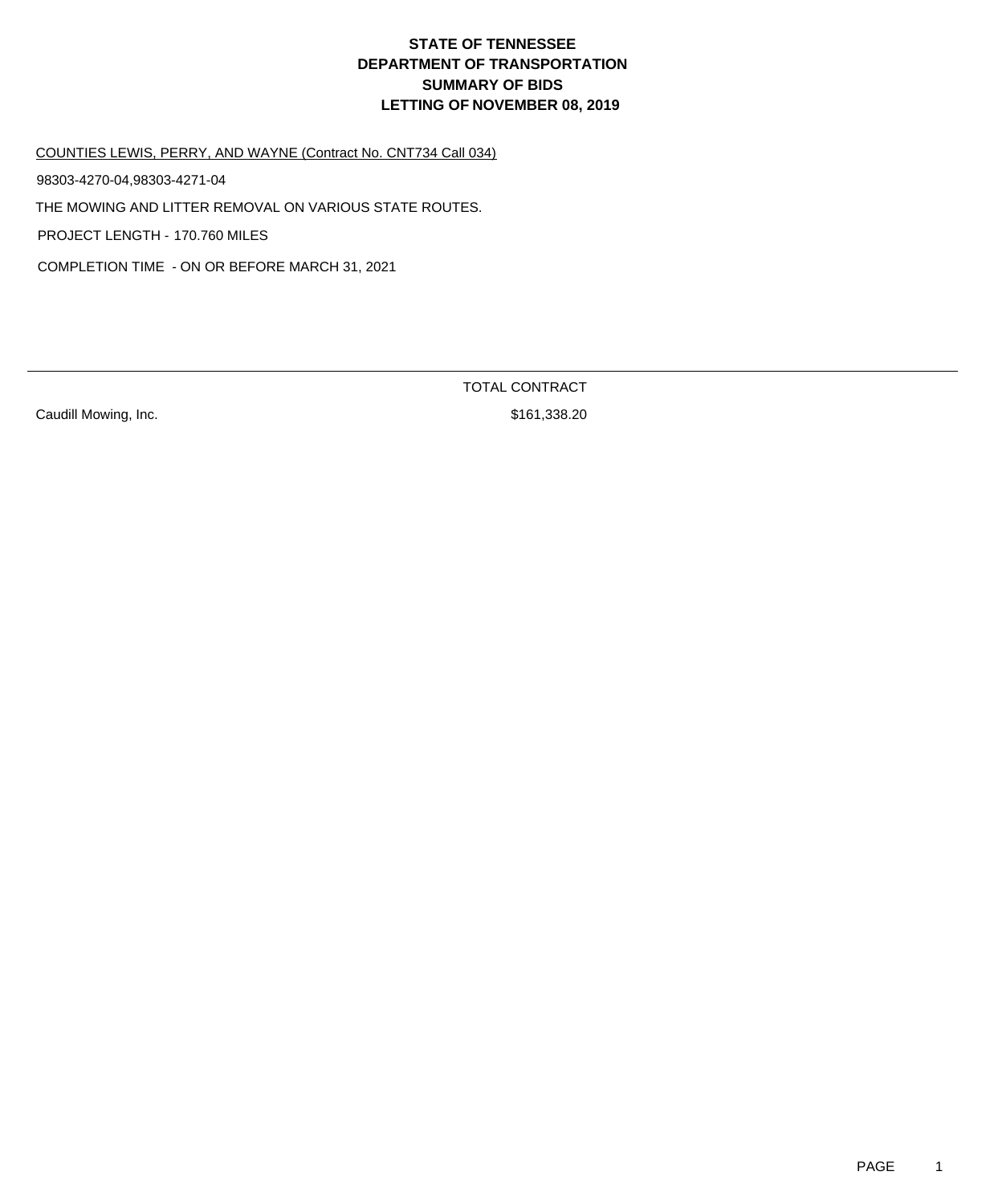|        |                                       |                |                   | <b>CONTRACT CNT734</b> |                  |
|--------|---------------------------------------|----------------|-------------------|------------------------|------------------|
|        | <b>MAINTENANCE CATEGORY</b>           |                | <b>UNIT PRICE</b> |                        | <b>EXTENSION</b> |
| 719-02 | <b>REMOVAL AND DISPOSAL OF LITTER</b> |                |                   |                        |                  |
|        | Caudill Mowing, Inc.                  | 153,000 L.M.   | \$200.0000        |                        | \$30,600.00      |
| 806-01 | <b>MOWING</b>                         | 2,258.000 ACRE |                   |                        |                  |
|        | Caudill Mowing, Inc.                  |                | \$57.9000         |                        | \$130,738.20     |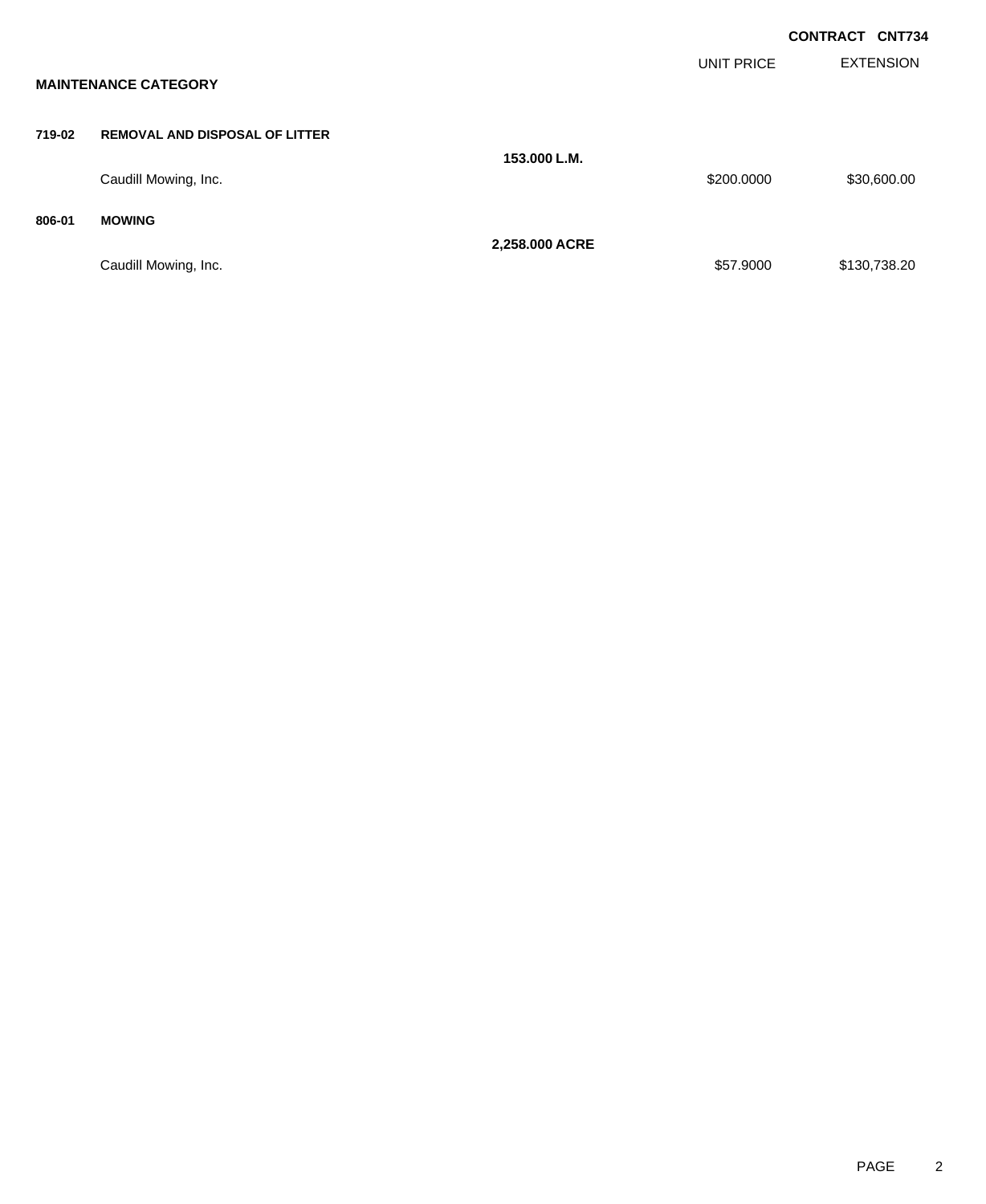Caudill Mowing, Inc. \$161,338.20

## **TOTAL CONTRACT**

Caudill Mowing, Inc. \$161,338.20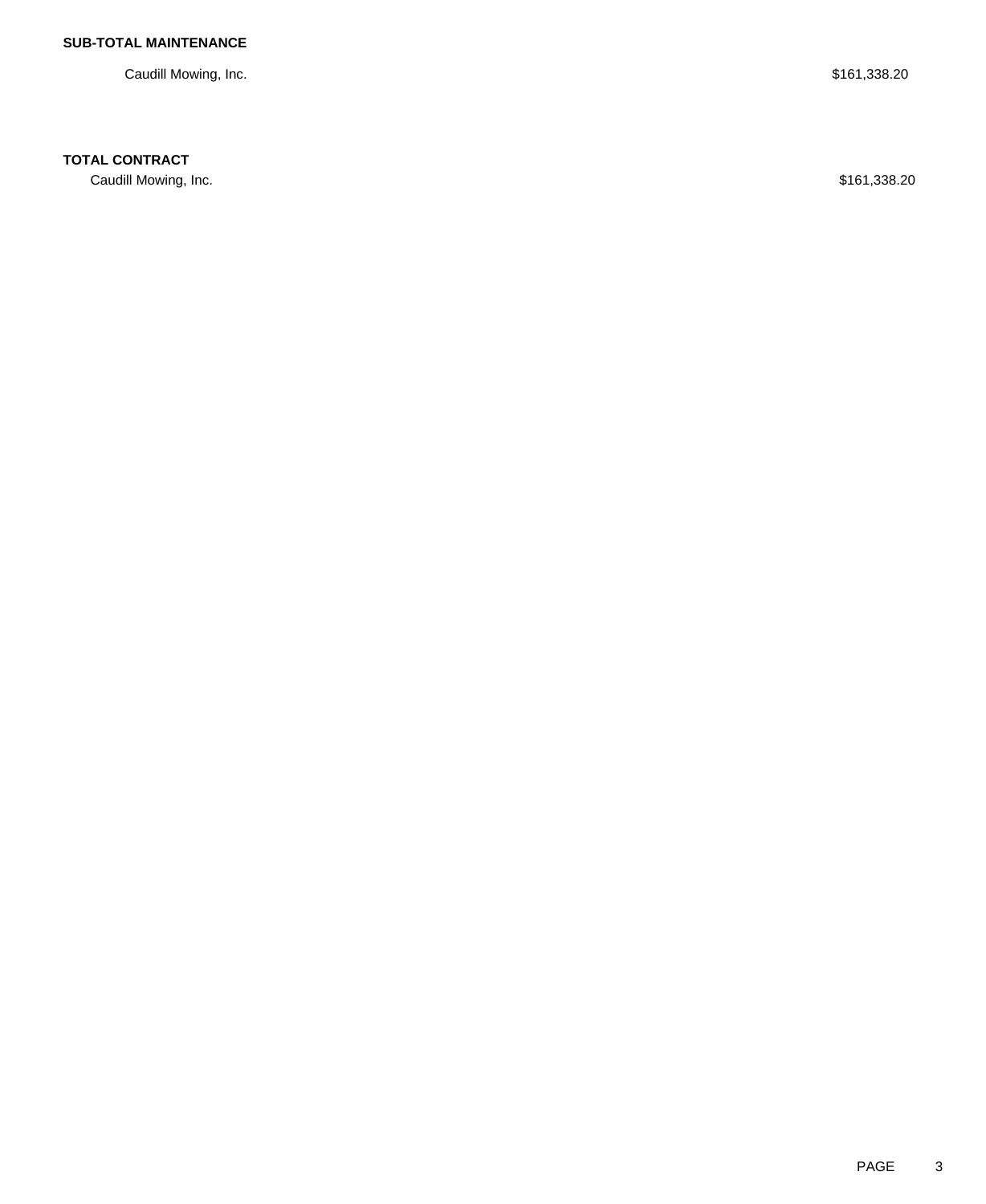TOTAL CONTRACT

#### COUNTIES MACON, SMITH, AND TROUSDALE (Contract No. CNT735 Call 035)

98303-4272-04

THE MOWING ON VARIOUS STATE ROUTES.

PROJECT LENGTH - 249.000 MILES

COMPLETION TIME - ON OR BEFORE DECEMBER 31, 2020

| Big Al Mowing, LLC       | \$243,480,00 |
|--------------------------|--------------|
| Salazar Contracting, LLC | \$332,756.00 |
| Bill Ledford & Son, Inc. | \$357,104.00 |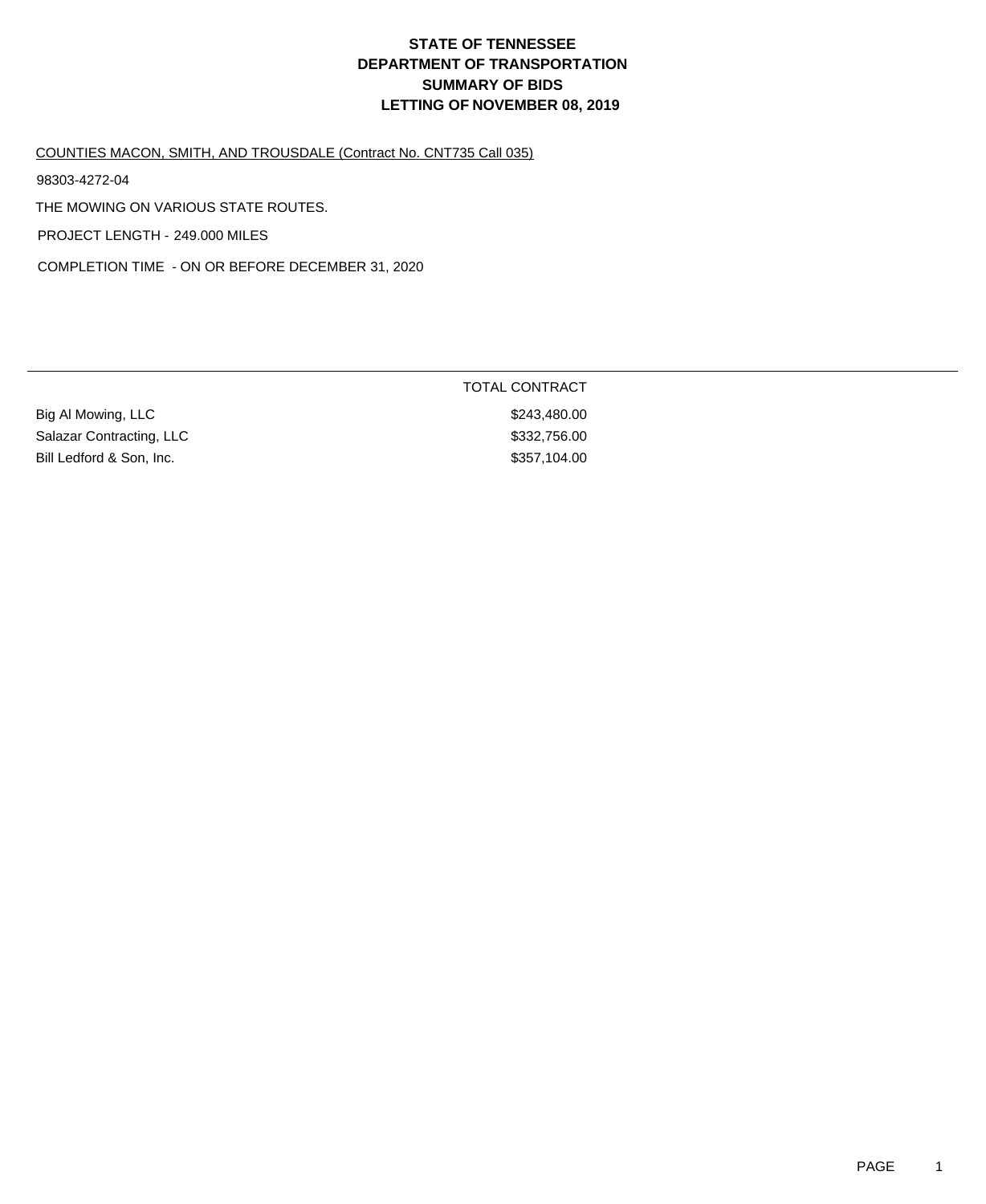| <b>CONTRACT CNT735</b> |  |
|------------------------|--|
|                        |  |

EXTENSION UNIT PRICE

# **MAINTENANCE CATEGORY**

### **806-01 MOWING**

#### **4,058.000 ACRE**

| Big Al Mowing, LLC       | \$60,0000 | \$243,480,00 |
|--------------------------|-----------|--------------|
| Salazar Contracting, LLC | \$82,0000 | \$332,756.00 |
| Bill Ledford & Son, Inc. | \$88,0000 | \$357,104.00 |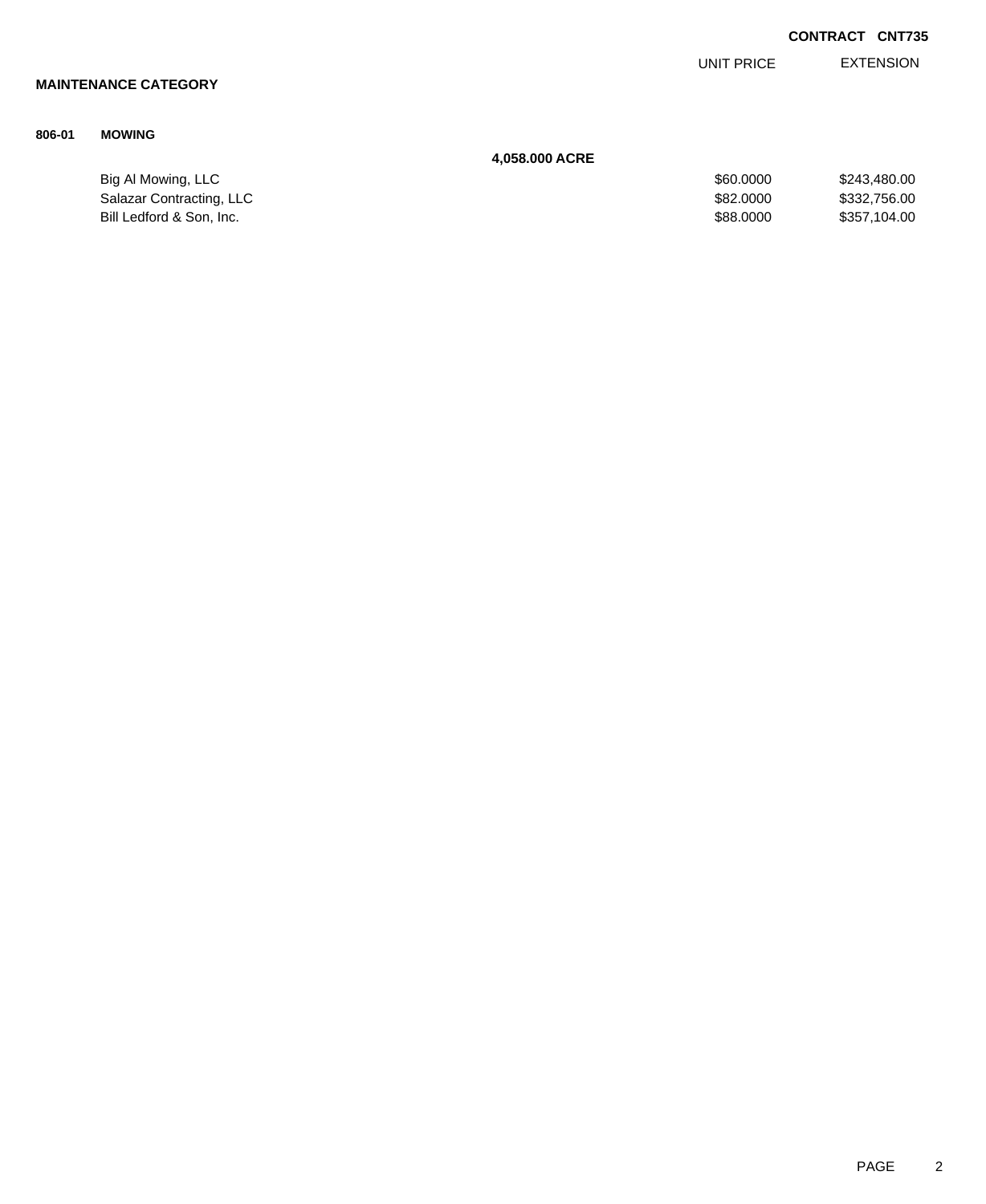| Big Al Mowing, LLC       | \$243,480.00 |
|--------------------------|--------------|
| Salazar Contracting, LLC | \$332,756.00 |
| Bill Ledford & Son, Inc. | \$357.104.00 |

| Big Al Mowing, LLC       | \$243,480,00 |
|--------------------------|--------------|
| Salazar Contracting, LLC | \$332,756.00 |
| Bill Ledford & Son, Inc. | \$357,104,00 |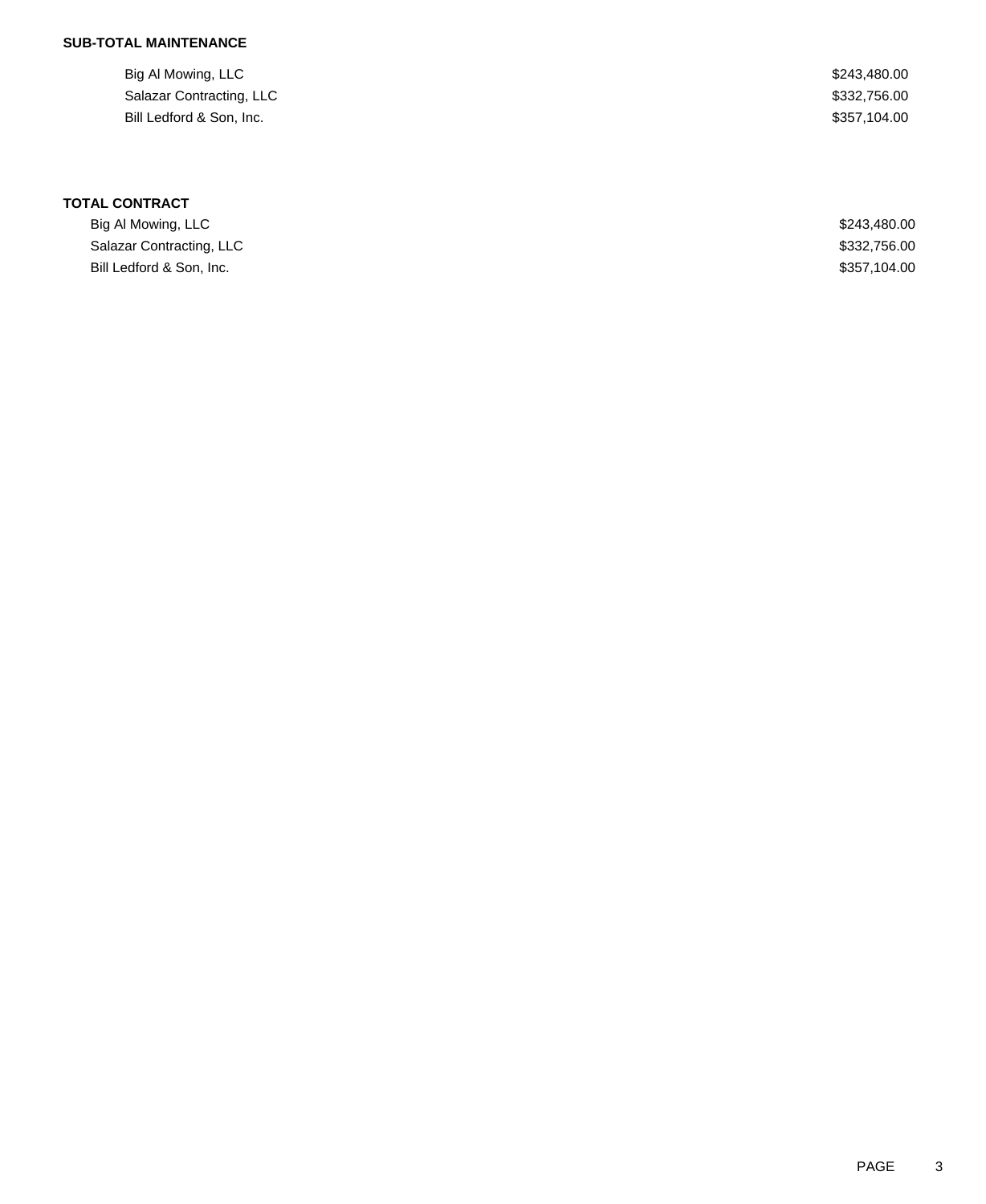#### MAURY COUNTY (Contract No. CNT736 Call 036)

60946-4251-04,60946-4252-04

THE MOWING AND LITTER REMOVAL ON VARIOUS STATE ROUTES.

PROJECT LENGTH - 208.880 MILES

COMPLETION TIME - ON OR BEFORE MARCH 31, 2021

Big Al Mowing, LLC 6. 2010 12:38:383,537.00 Vanderbilt Landscaping LLC \$447,989.00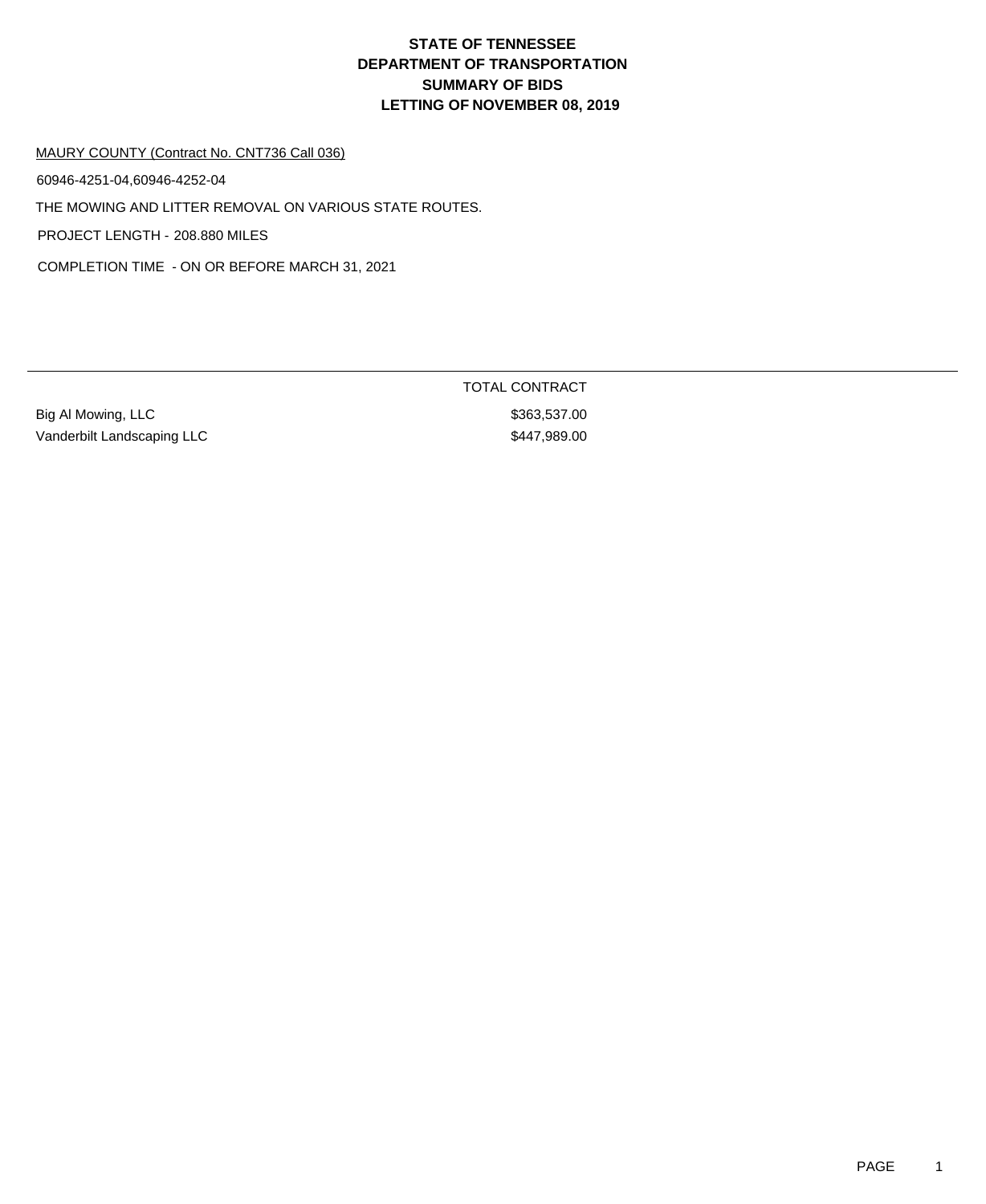|        |                                       |                |                   | <b>CONTRACT</b><br><b>CNT736</b> |
|--------|---------------------------------------|----------------|-------------------|----------------------------------|
|        | <b>MAINTENANCE CATEGORY</b>           |                | <b>UNIT PRICE</b> | <b>EXTENSION</b>                 |
| 719-02 | <b>REMOVAL AND DISPOSAL OF LITTER</b> |                |                   |                                  |
|        |                                       | 415,000 L.M.   |                   |                                  |
|        | Big Al Mowing, LLC                    |                | \$225.0000        | \$93,375.00                      |
|        | Vanderbilt Landscaping LLC            |                | \$320.0000        | \$132,800.00                     |
| 806-01 | <b>MOWING</b>                         |                |                   |                                  |
|        |                                       | 5,003.000 ACRE |                   |                                  |
|        | Big Al Mowing, LLC                    |                | \$54.0000         | \$270,162.00                     |
|        | Vanderbilt Landscaping LLC            |                | \$63,0000         | \$315,189.00                     |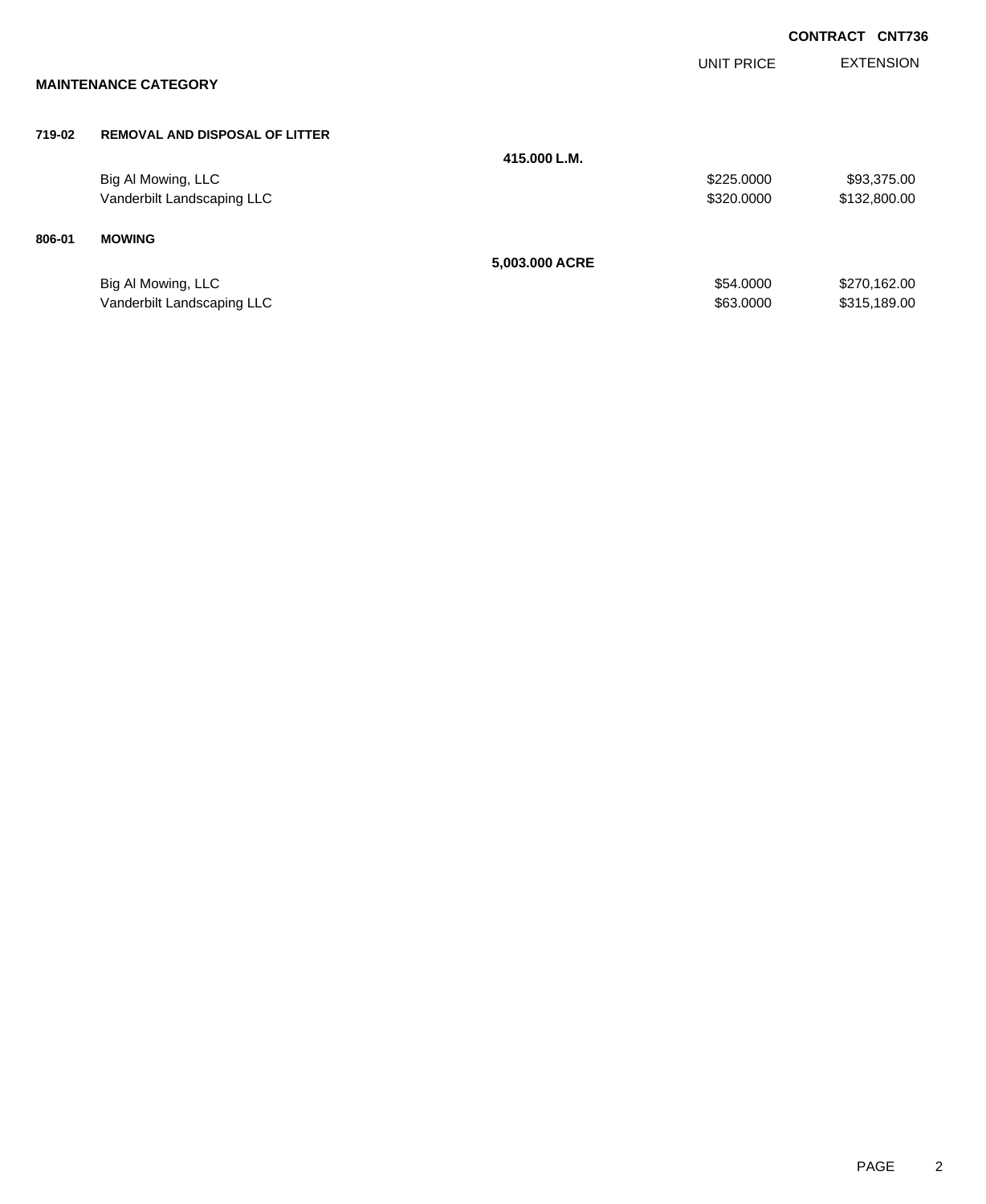Big Al Mowing, LLC \$363,537.00 Vanderbilt Landscaping LLC **\$447,989.00** \$447,989.00

#### **TOTAL CONTRACT**

Big Al Mowing, LLC \$363,537.00 Vanderbilt Landscaping LLC **\$447,989.00**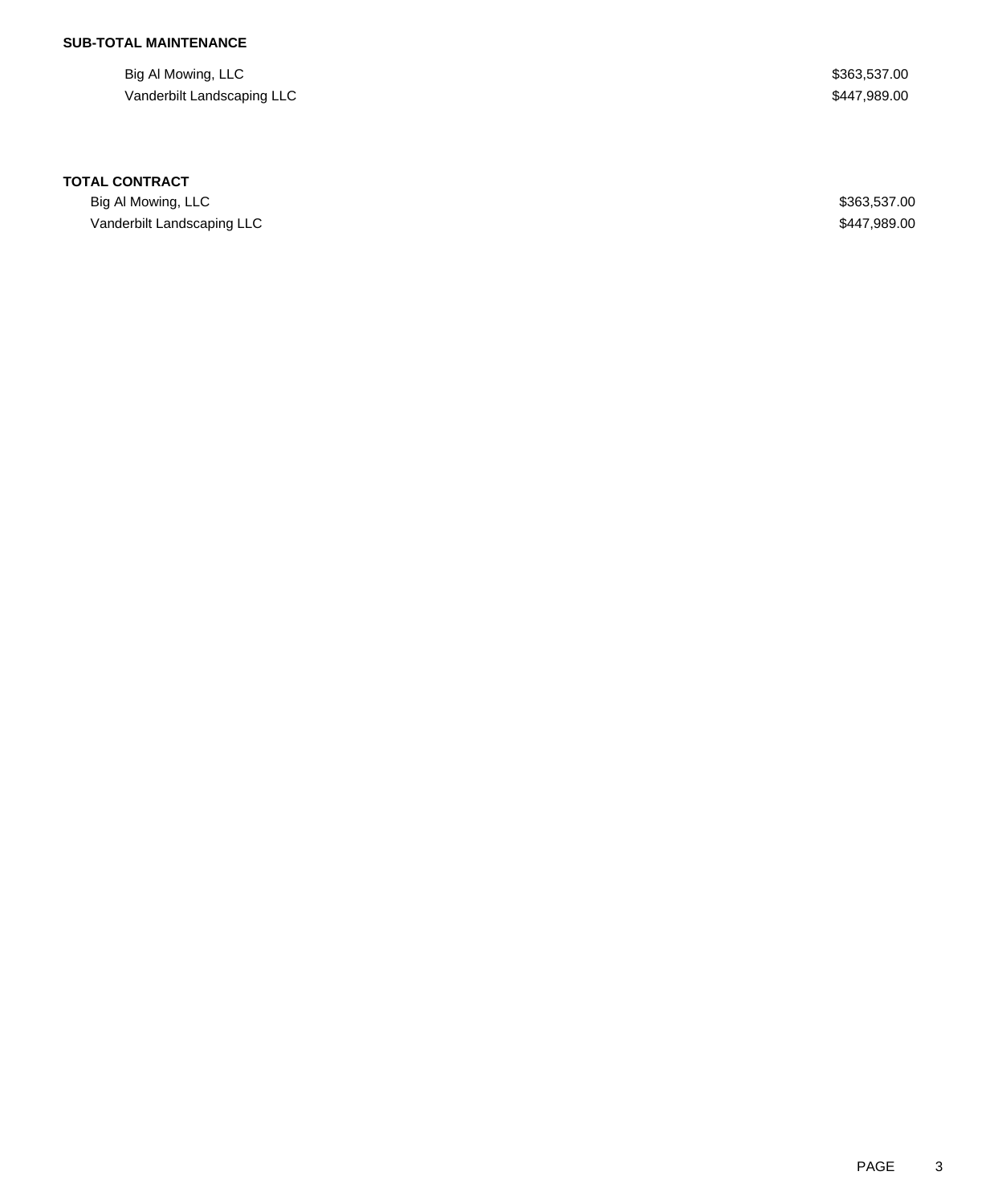#### RUTHERFORD AND WILLIAMSON COUNTIES (Contract No. CNT737 Call 037)

98303-4273-04

THE MOWING ON VARIOUS STATE ROUTES.

PROJECT LENGTH - 126.300 MILES

COMPLETION TIME - ON OR BEFORE DECEMBER 31, 2020

|                           | <b>TOTAL CONTRACT</b> |
|---------------------------|-----------------------|
| Caudill Mowing, Inc.      | \$172,611.60          |
| Big Al Mowing, LLC        | \$189,240.00          |
| Blevins Enterprises, Inc. | \$226,080.00          |
| H Ray LLC                 | \$297,960.00          |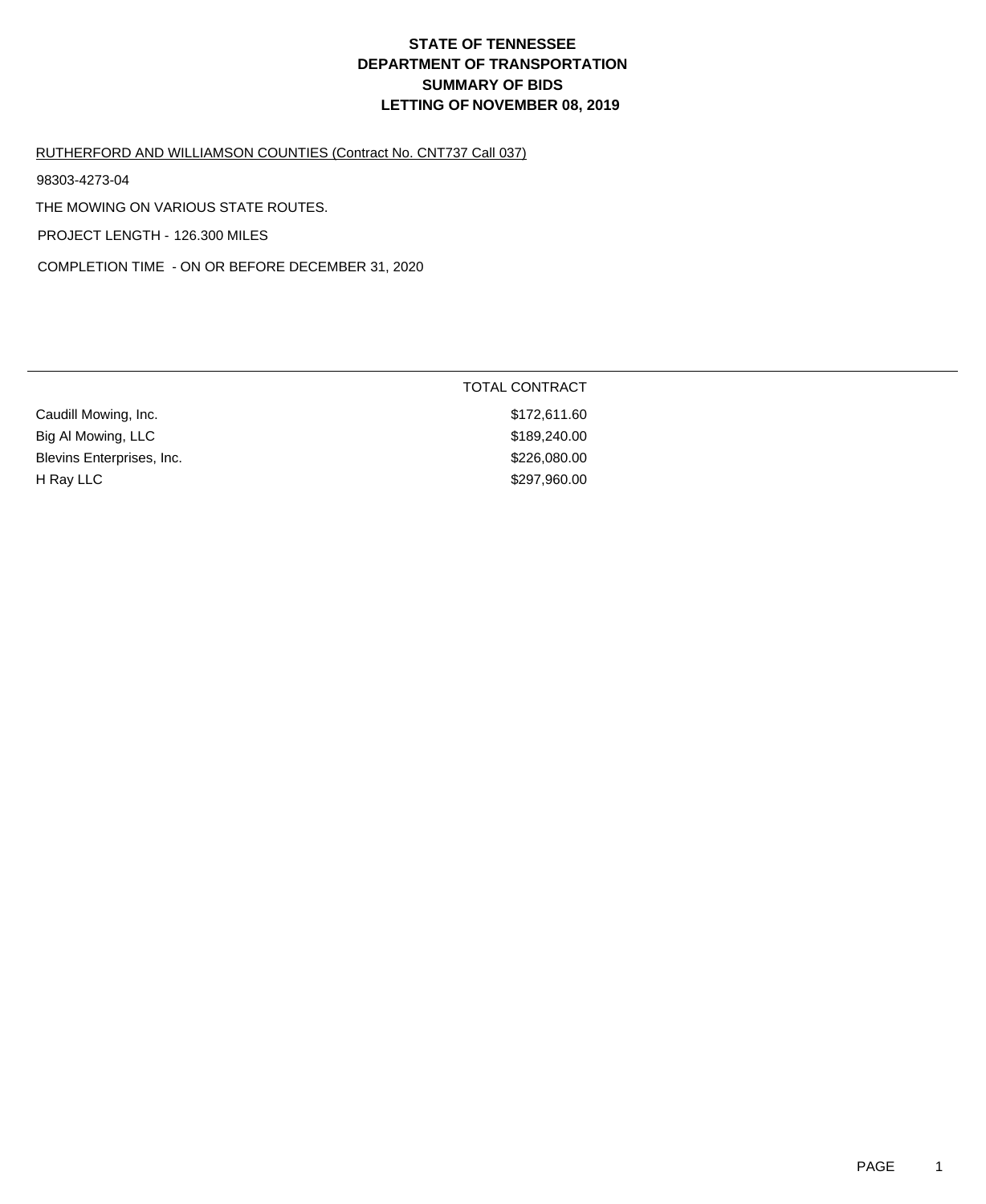**CONTRACT CNT737**

EXTENSION UNIT PRICE

# **MAINTENANCE CATEGORY**

## **717-10.01 INVOLUNTARY WORK SUSPENSION (BY THE DAY)**

|        |                           | 6.000 DAY      |              |              |
|--------|---------------------------|----------------|--------------|--------------|
|        | Caudill Mowing, Inc.      |                | \$1.0000     | \$6.00       |
|        | Big Al Mowing, LLC        |                | \$100.0000   | \$600.00     |
|        | Blevins Enterprises, Inc. |                | \$1,000.0000 | \$6,000.00   |
|        | H Ray LLC                 |                | \$2,500.0000 | \$15,000.00  |
| 806-01 | <b>MOWING</b>             |                |              |              |
|        |                           | 3,144.000 ACRE |              |              |
|        | Caudill Mowing, Inc.      |                | \$54.9000    | \$172,605.60 |
|        | Big Al Mowing, LLC        |                | \$60.0000    | \$188,640.00 |
|        | Blevins Enterprises, Inc. |                | \$70.0000    | \$220,080.00 |
|        | H Ray LLC                 |                | \$90.0000    | \$282,960.00 |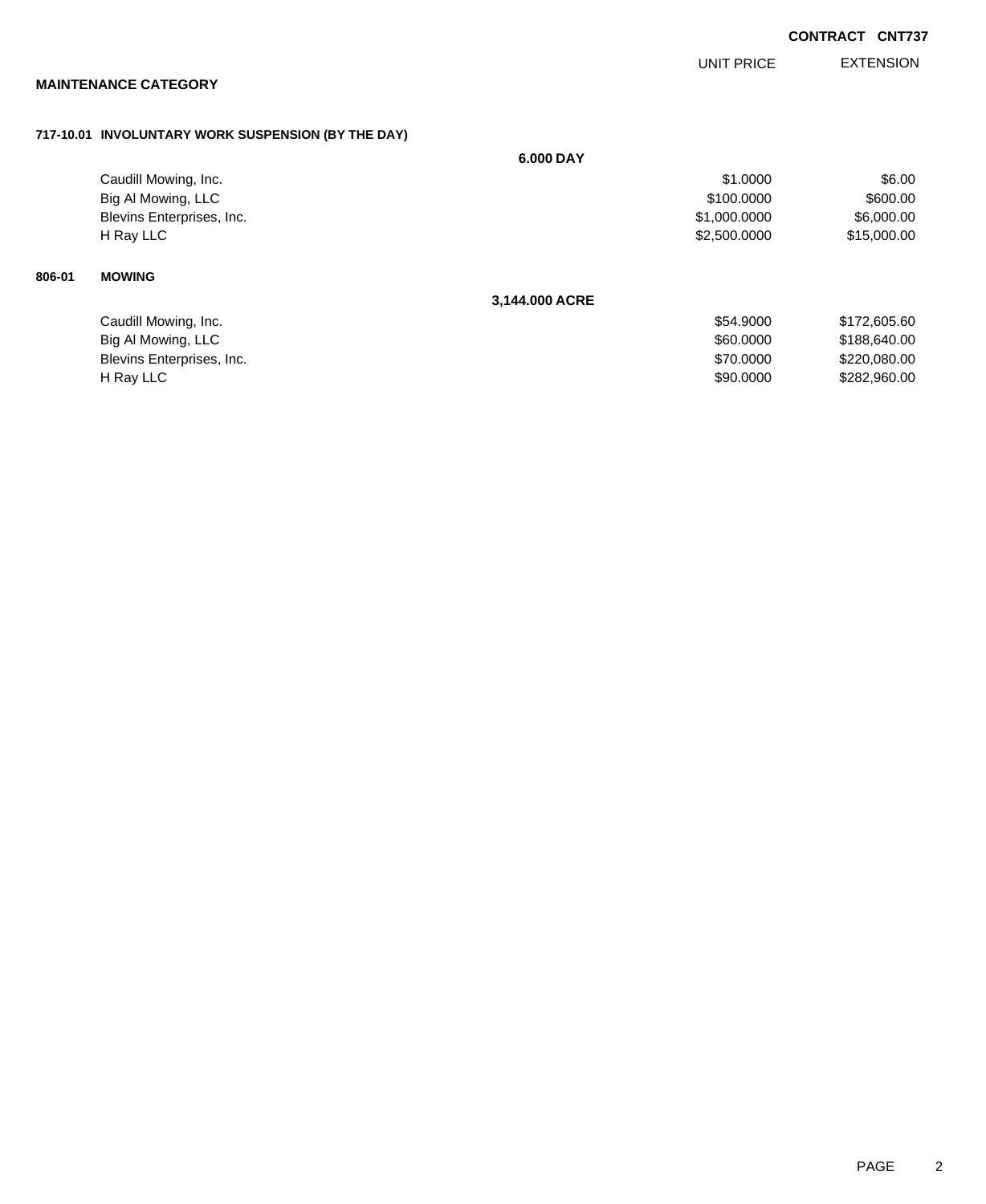| Caudill Mowing, Inc.      | \$172,611.60 |
|---------------------------|--------------|
| Big Al Mowing, LLC        | \$189,240.00 |
| Blevins Enterprises, Inc. | \$226,080.00 |
| H Ray LLC                 | \$297,960.00 |
|                           |              |

| Caudill Mowing, Inc.      | \$172,611.60 |
|---------------------------|--------------|
| Big Al Mowing, LLC        | \$189,240.00 |
| Blevins Enterprises, Inc. | \$226,080.00 |
| H Ray LLC                 | \$297,960.00 |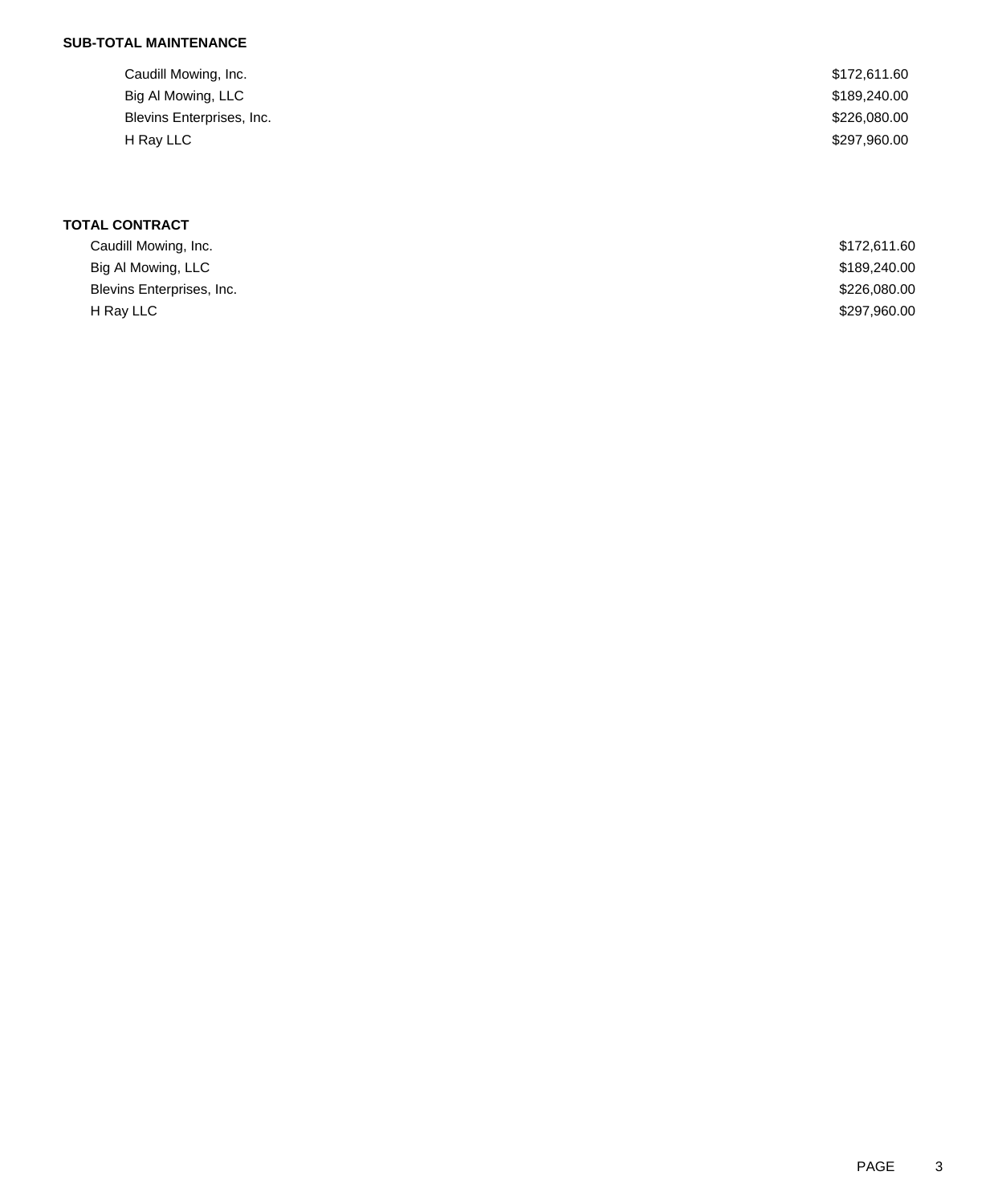TOTAL CONTRACT

#### SHELBY COUNTY (Contract No. CNT739 Call 039)

79947-4151-04,79947-4152-04

THE MOWING AND LITTER REMOVAL ON VARIOUS INTERSTATE AND STATE ROUTES.

PROJECT LENGTH - 112.310 MILES

COMPLETION TIME - ON OR BEFORE MARCH 21, 2021

| Michael Barham, LLC             | \$1.698.850.00 |
|---------------------------------|----------------|
| Rotolo Consultants, Inc.        | \$1,699,176,67 |
| Lovin Contracting Company, Inc. | \$2,012,578.00 |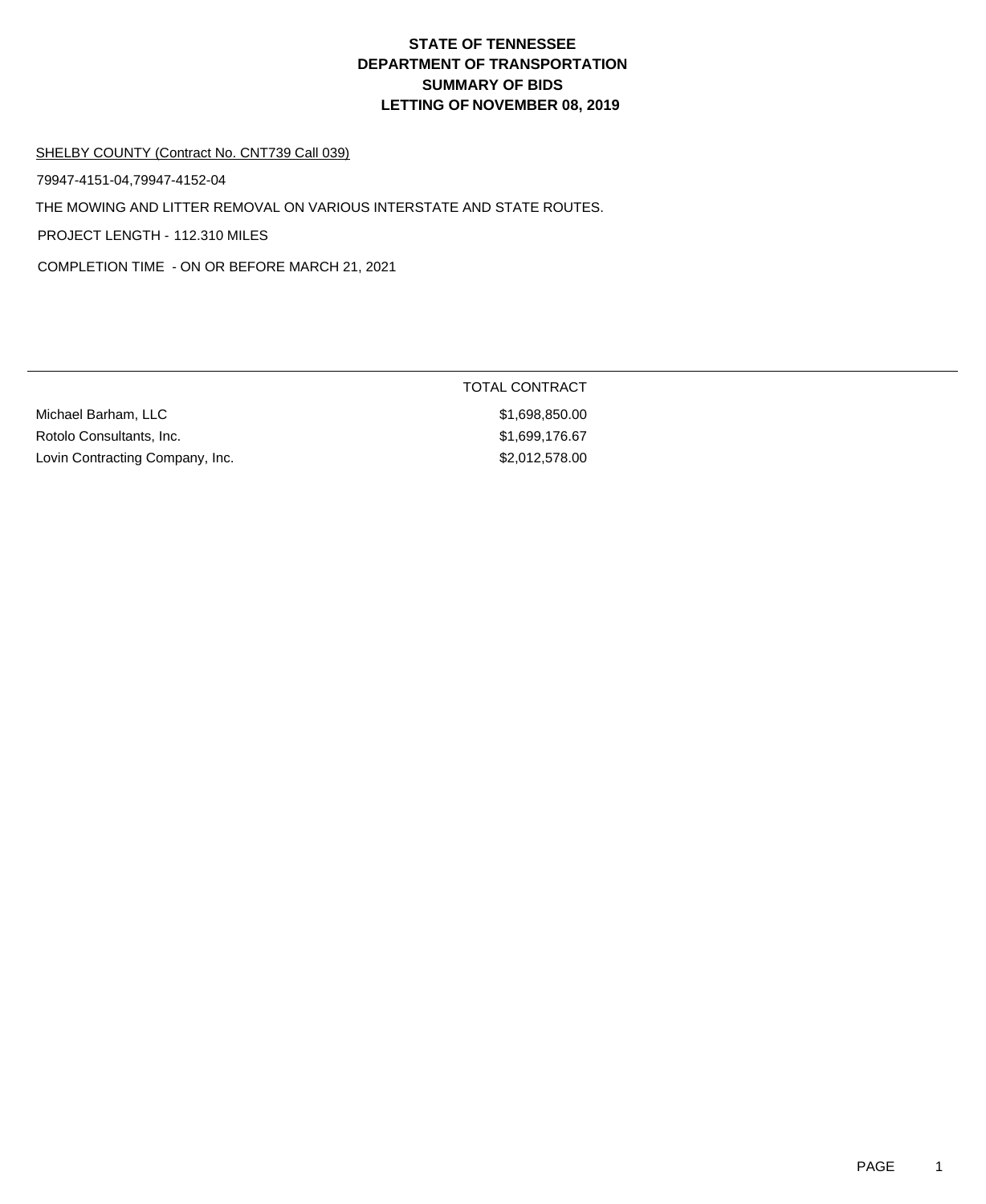| <b>EXTENSION</b> |
|------------------|
|                  |
|                  |
|                  |
|                  |
| \$6.00           |
| \$1.50           |
| \$60.00          |
|                  |
|                  |
| \$1,109,983.00   |
| \$1,160,040.21   |
| \$1,274,105.00   |
|                  |
|                  |
| \$588,861.00     |
| \$539,134.96     |
|                  |
|                  |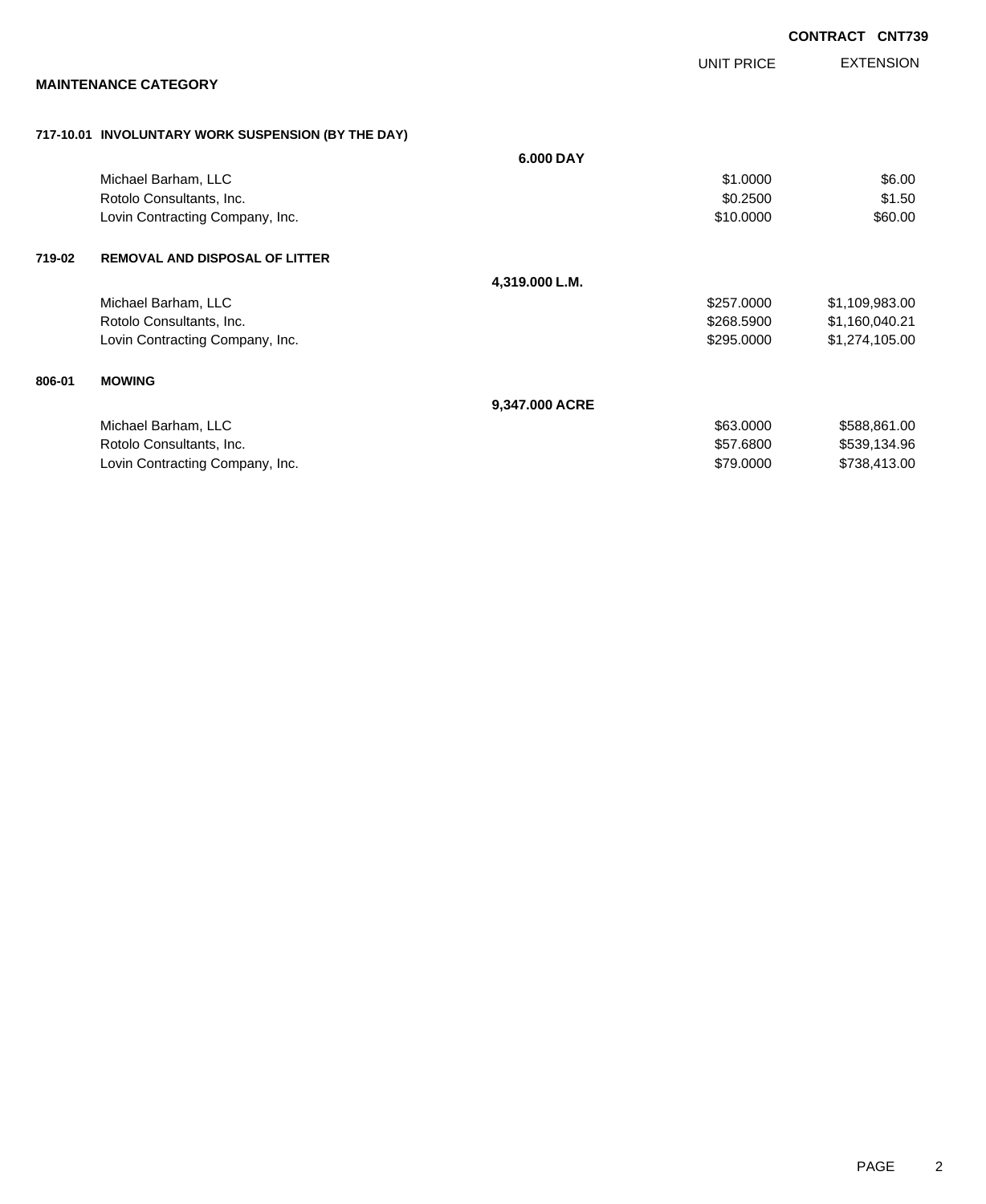| Michael Barham, LLC             |  |  |
|---------------------------------|--|--|
| Rotolo Consultants, Inc.        |  |  |
| Lovin Contracting Company, Inc. |  |  |

\$1,698,850.00  $$1,699,176.67$  $$2,012,578.00$ 

| Michael Barham, LLC             | \$1,698,850.00 |
|---------------------------------|----------------|
| Rotolo Consultants, Inc.        | \$1,699,176,67 |
| Lovin Contracting Company, Inc. | \$2,012,578,00 |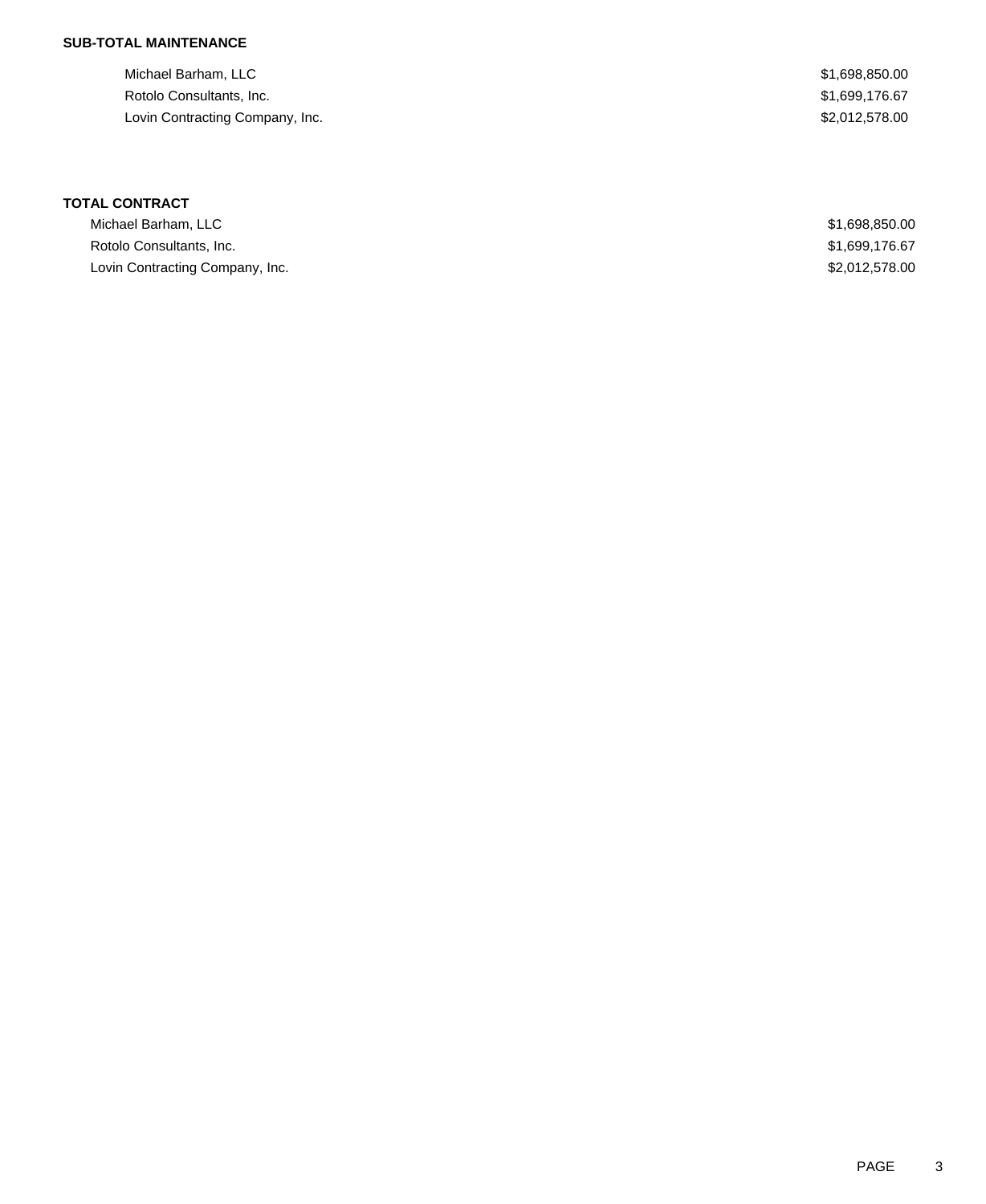WAYNE COUNTY (Contract No. CNT740 Call 040)

91946-4209-04

THE MOWING ON VARIOUS STATE ROUTES.

PROJECT LENGTH - 137.430 MILES

COMPLETION TIME - ON OR BEFORE DECEMBER 31, 2020

Caudill Mowing, Inc. **Example 20** Strategies 2018 156,272.10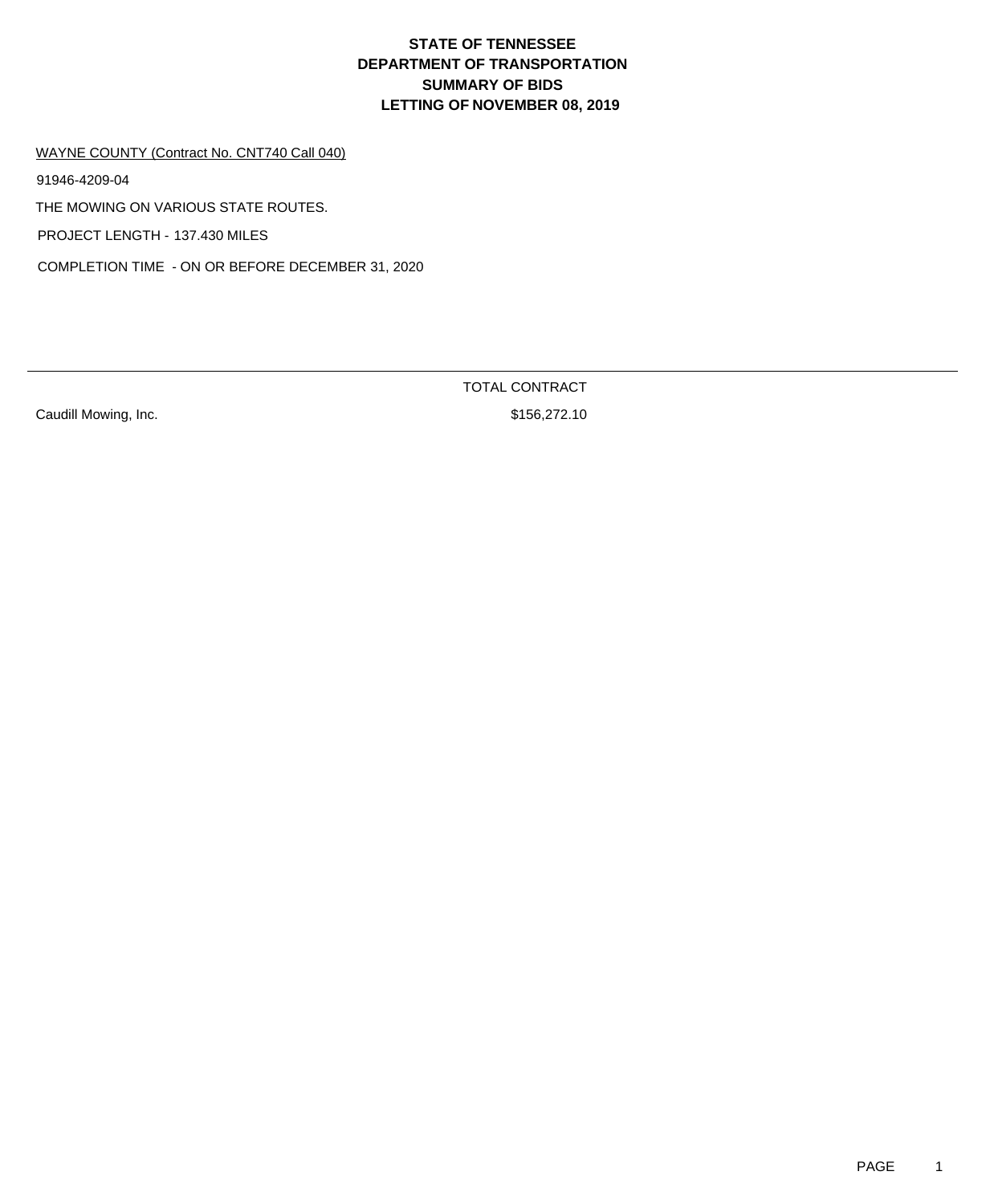|        |                             |                |            | <b>CONTRACT CNT740</b> |
|--------|-----------------------------|----------------|------------|------------------------|
|        |                             |                | UNIT PRICE | <b>EXTENSION</b>       |
|        | <b>MAINTENANCE CATEGORY</b> |                |            |                        |
| 806-01 | <b>MOWING</b>               |                |            |                        |
|        |                             | 2,699.000 ACRE |            |                        |
|        | Caudill Mowing, Inc.        |                | \$57.9000  | \$156,272.10           |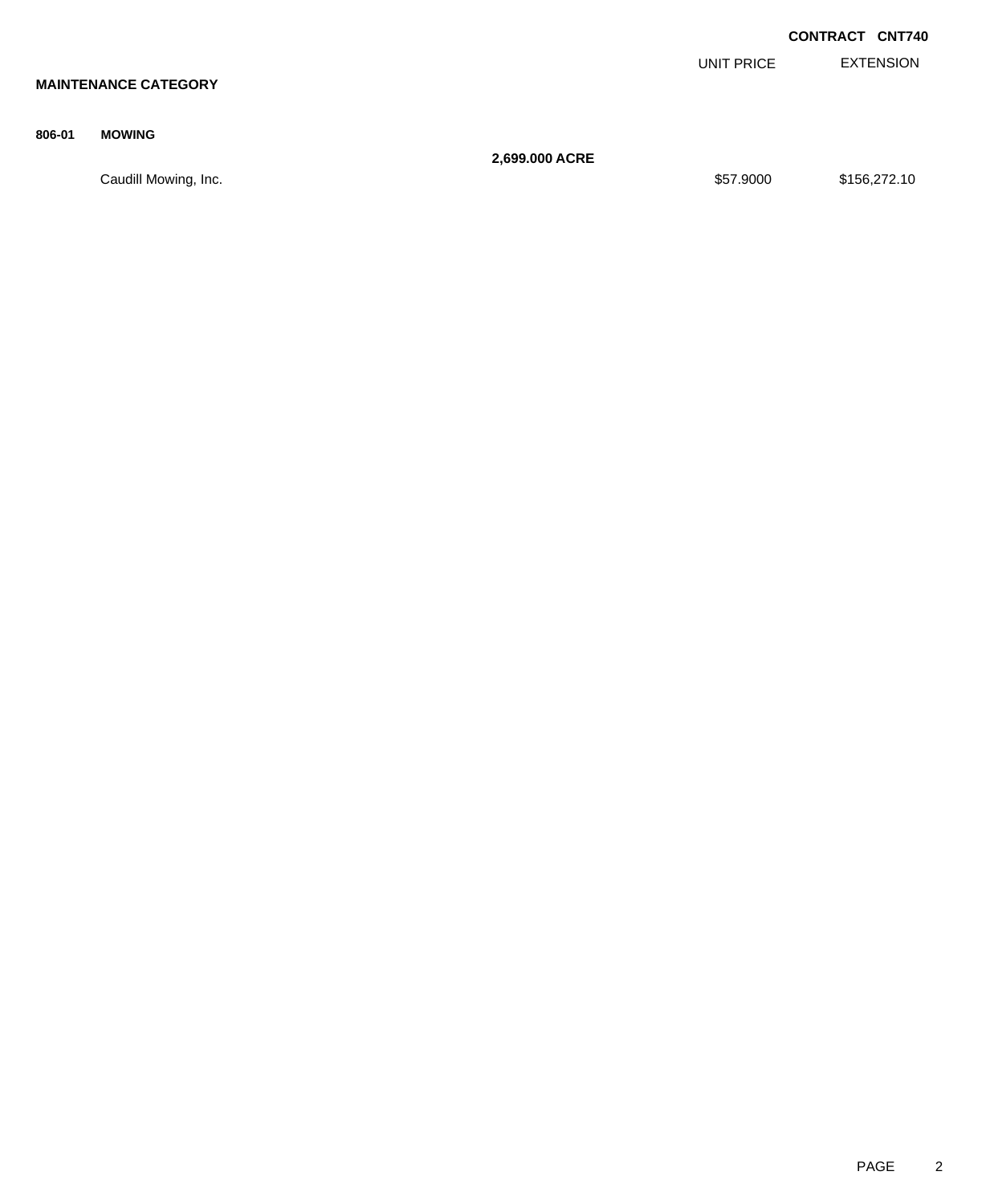Caudill Mowing, Inc. \$156,272.10

## **TOTAL CONTRACT**

Caudill Mowing, Inc. \$156,272.10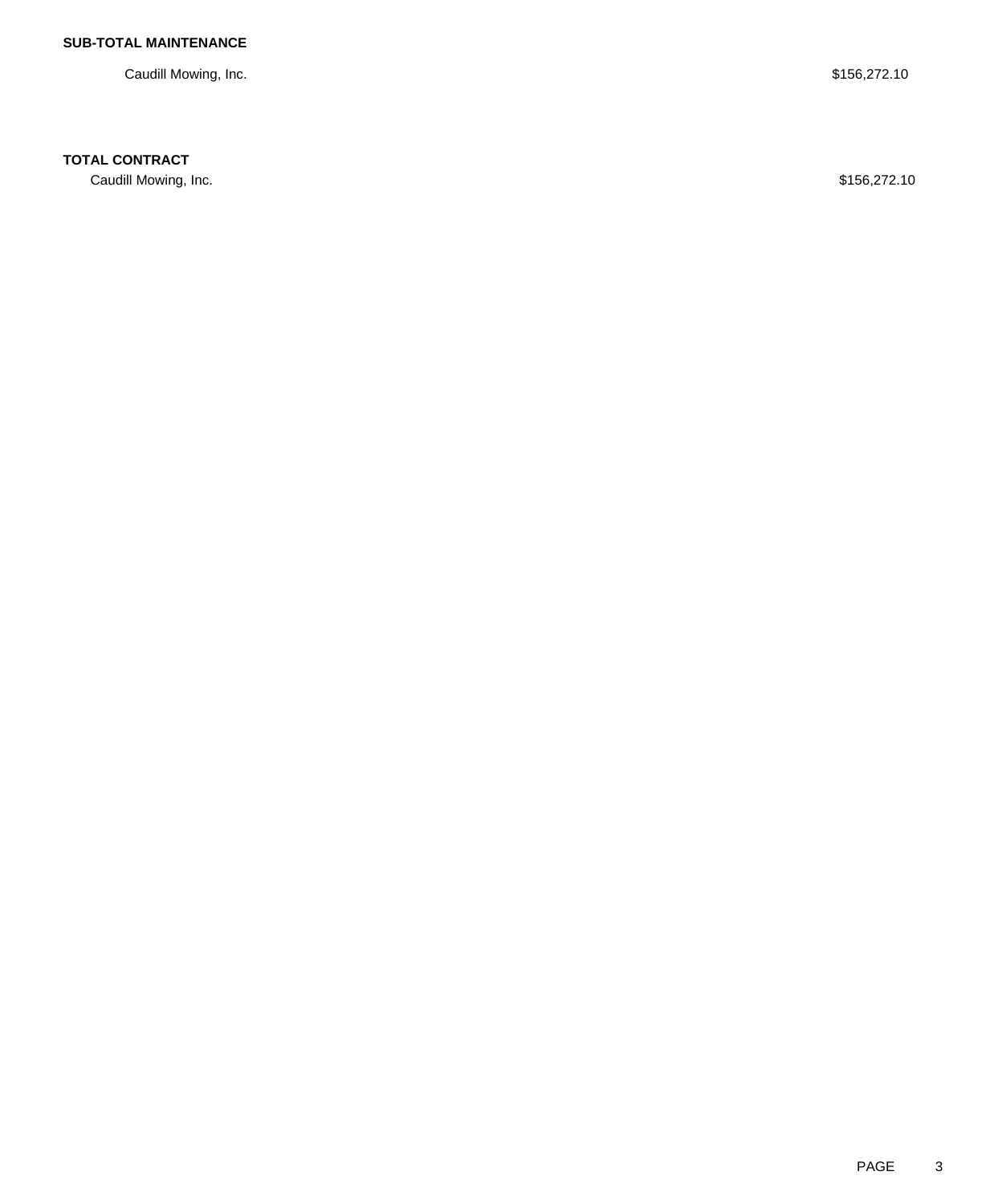#### WILLIAMSON COUNTY (Contract No. CNT741 Call 041)

94946-4240-04

THE MOWING ON VARIOUS STATE ROUTES.

PROJECT LENGTH - 168.870 MILES

COMPLETION TIME - ON OR BEFORE DECEMBER 31, 2020

|                      | <b>TOTAL CONTRACT</b> |  |
|----------------------|-----------------------|--|
| Big Al Mowing, LLC   | \$128,336.00          |  |
| Caudill Mowing, Inc. | \$173,633.00          |  |
| H Ray LLC            | \$201,392.00          |  |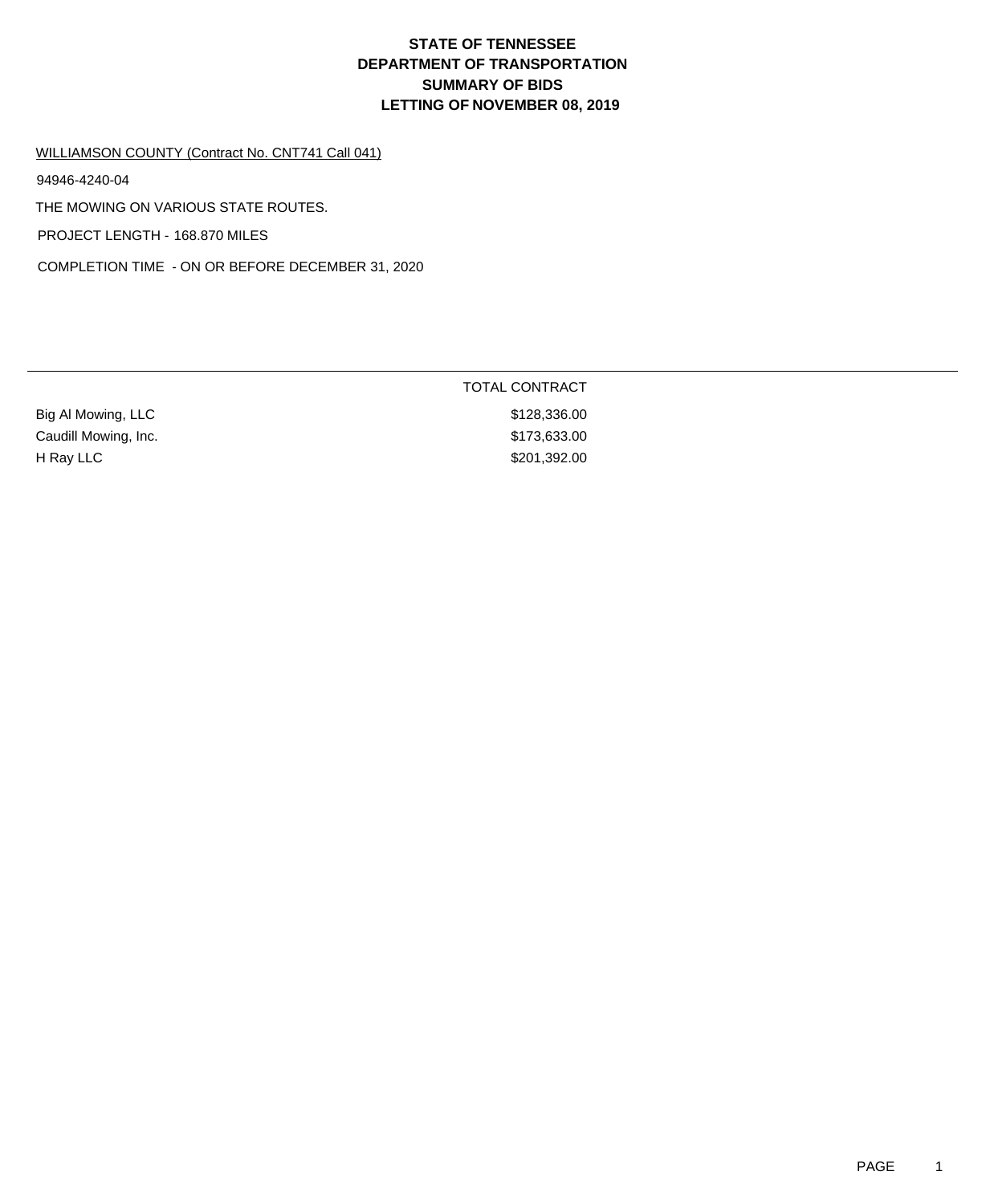|        |                                                    |                |                   | <b>CONTRACT CNT741</b> |                  |
|--------|----------------------------------------------------|----------------|-------------------|------------------------|------------------|
|        | <b>MAINTENANCE CATEGORY</b>                        |                | <b>UNIT PRICE</b> |                        | <b>EXTENSION</b> |
|        | 717-10.01 INVOLUNTARY WORK SUSPENSION (BY THE DAY) |                |                   |                        |                  |
|        |                                                    | 5.000 DAY      |                   |                        |                  |
|        | Big Al Mowing, LLC                                 |                | \$100.0000        |                        | \$500.00         |
|        | Caudill Mowing, Inc.                               |                | \$1.0000          |                        | \$5.00           |
|        | H Ray LLC                                          |                | \$2,500.0000      |                        | \$12,500.00      |
| 806-01 | <b>MOWING</b>                                      |                |                   |                        |                  |
|        |                                                    | 1,908.000 ACRE |                   |                        |                  |
|        | Big Al Mowing, LLC                                 |                | \$67.0000         |                        | \$127,836.00     |
|        | Caudill Mowing, Inc.                               |                | \$91.0000         |                        | \$173,628.00     |
|        | H Ray LLC                                          |                | \$99.0000         |                        | \$188,892.00     |
|        |                                                    |                |                   |                        |                  |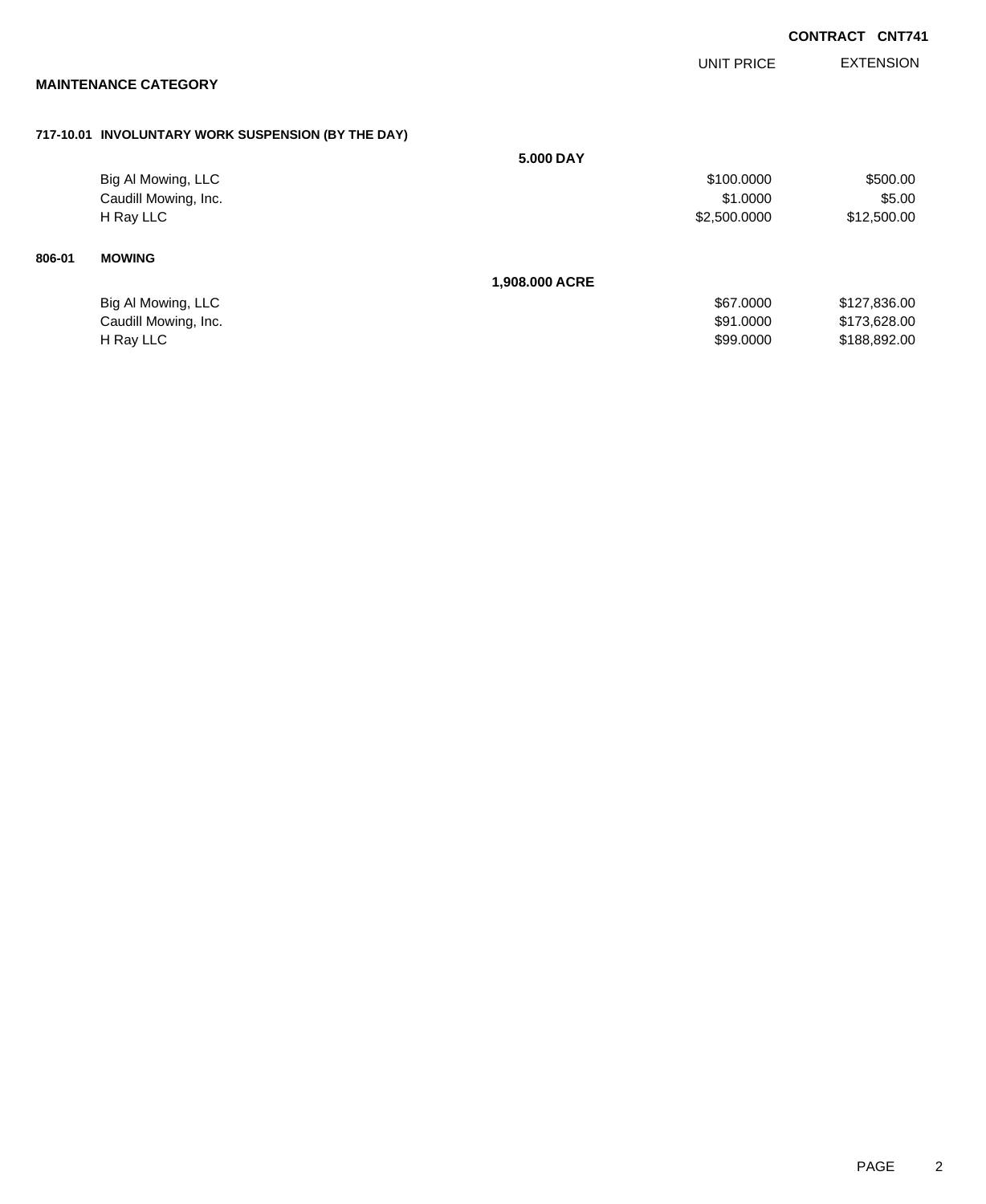| Big Al Mowing, LLC   | \$128,336.00 |
|----------------------|--------------|
| Caudill Mowing, Inc. | \$173,633.00 |
| H Ray LLC            | \$201,392.00 |

| Big Al Mowing, LLC   | \$128,336.00 |
|----------------------|--------------|
| Caudill Mowing, Inc. | \$173,633.00 |
| H Ray LLC            | \$201,392.00 |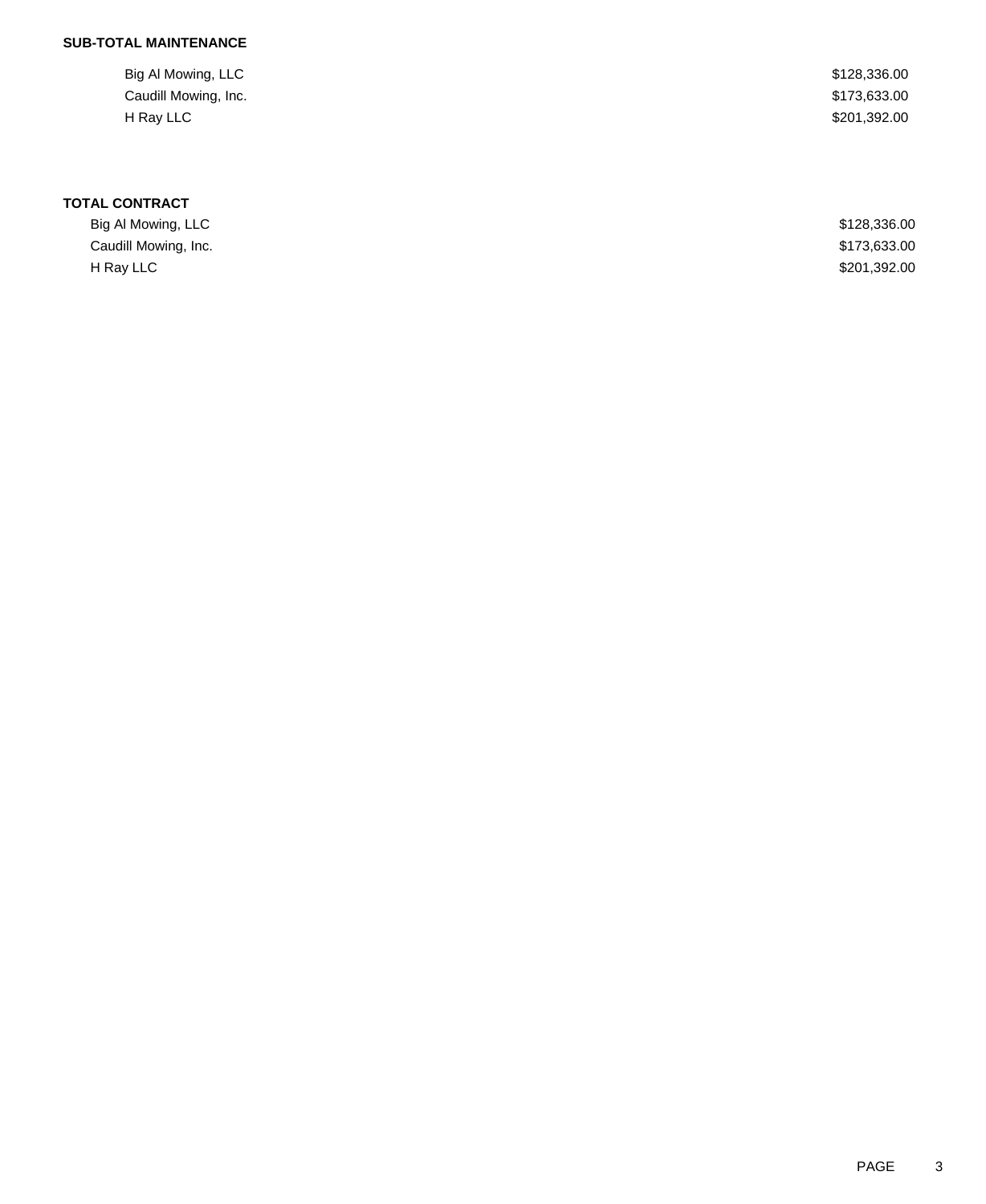#### COUNTIES BRADLEY, HAMILTON, AND MCMINN (Contract No. CNT354 Call 042)

NH-I-098-2(18),98200-3116-44

THE ANNUAL PREVENTATIVE AND UNSCHEDULED MAINTENANCE ON THE CHATTANOOGA SMARTWAY I.T.S. SYSTEM EQUIPMENT, INCLUDING THE TRANSPORTATION MANAGEMENT CENTER.

PROJECT LENGTH - 0.0 MILES

COMPLETION TIME - ON OR BEFORE JANUARY 31, 2023

TOTAL CONTRACT

NABCO Electric Company, Inc. 69,985,600.00 Stansell Electric Company, Inc. 6. The Stansell Electric Company, Inc. 6. The Stansell Electric Company, Inc. Kapsch TrafficCom USA, Inc. 6. The State of the State of State State State State State State State State State State State State State State State State State State State State State State State State State State State Sta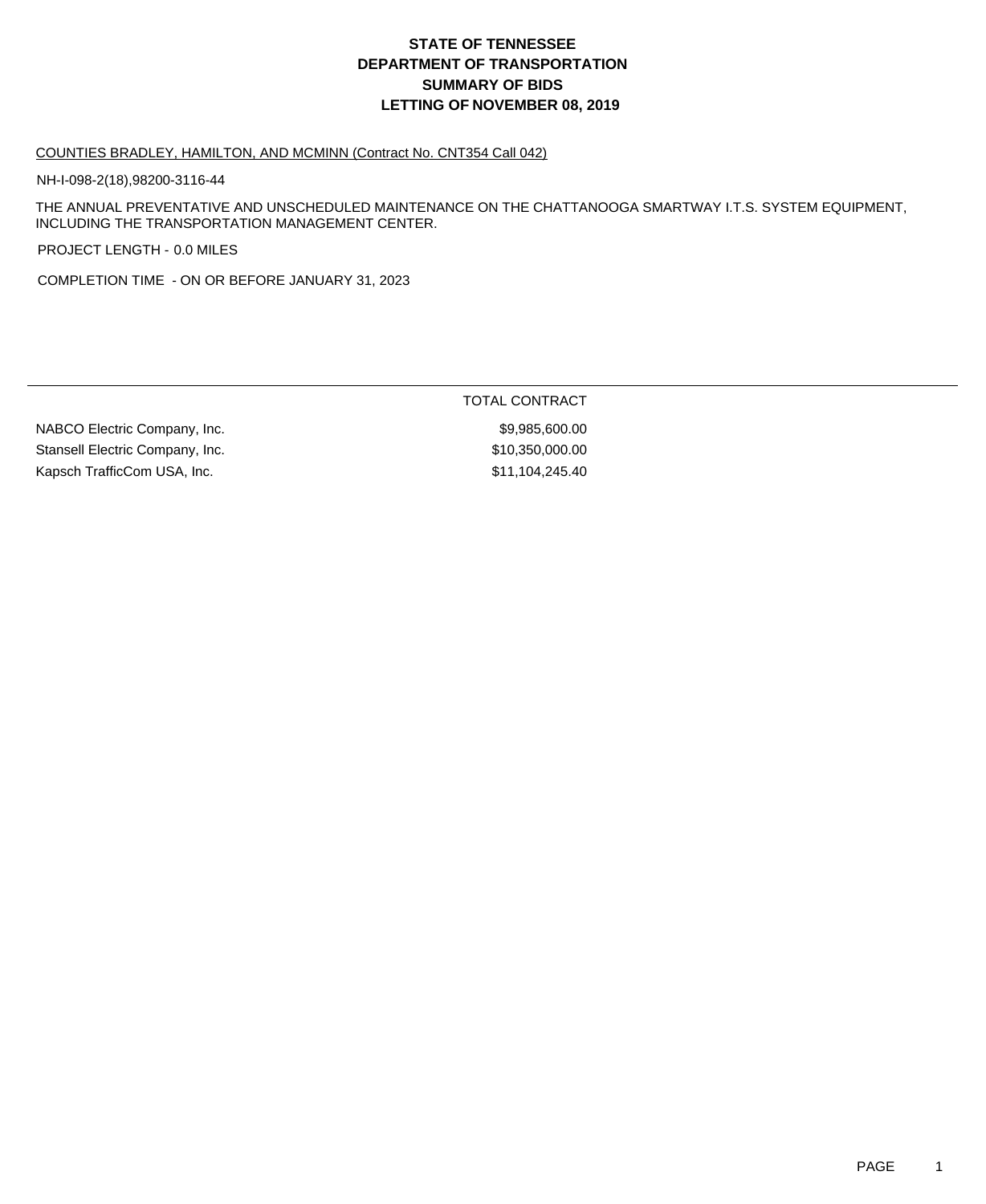|                                                                 |                        | <b>CONTRACT CNT354</b>           |
|-----------------------------------------------------------------|------------------------|----------------------------------|
|                                                                 | <b>UNIT PRICE</b>      | <b>EXTENSION</b>                 |
| <b>ROADWAY CATEGORY</b>                                         |                        |                                  |
|                                                                 |                        |                                  |
| 725-10.75 TDOT SMARTWAY ITS SYSTEM MAINTENANCE (3 YEARS)        |                        |                                  |
|                                                                 | 1.000 LS               |                                  |
| NABCO Electric Company, Inc.                                    | \$1,407,600.0000       | \$1,407,600.00                   |
| Stansell Electric Company, Inc.                                 | \$1,770,000.0000       | \$1,770,000.00                   |
| Kapsch TrafficCom USA, Inc.                                     | \$2,574,245.4000       | \$2,574,245.40                   |
| 725-10.76 REPAIR MAINTENANCE LABOR                              |                        |                                  |
|                                                                 | 2,000.000 HOUR         |                                  |
| NABCO Electric Company, Inc.                                    | \$90.0000              | \$180,000.00                     |
| Stansell Electric Company, Inc.                                 | \$90.0000              | \$180,000.00                     |
| Kapsch TrafficCom USA, Inc.                                     | \$70.0000              | \$140,000.00                     |
| 725-10.77 SPARE PARTS AND EQUIPMENT REPLACEMENT                 |                        |                                  |
|                                                                 | 2,000,000. DOLL        |                                  |
|                                                                 | 000                    |                                  |
| NABCO Electric Company, Inc.<br>Stansell Electric Company, Inc. | \$1.0000<br>\$1.0000   | \$2,000,000.00<br>\$2,000,000.00 |
| Kapsch TrafficCom USA, Inc.                                     | \$1.0000               | \$2,000,000.00                   |
|                                                                 |                        |                                  |
| 725-10.78 ONE CALL SERVICE                                      |                        |                                  |
|                                                                 | 2,000.000 HOUR         |                                  |
| NABCO Electric Company, Inc.                                    | \$49.0000              | \$98,000.00                      |
| Stansell Electric Company, Inc.                                 | \$50.0000              | \$100,000.00                     |
| Kapsch TrafficCom USA, Inc.                                     | \$45.0000              | \$90,000.00                      |
| 725-10.79 SOFTWARE AND NETWORK MAINTENANCE AND SUPPORT          |                        |                                  |
|                                                                 | 300,000.000 DOLL       |                                  |
| NABCO Electric Company, Inc.                                    | \$1.0000               | \$300,000.00                     |
| Stansell Electric Company, Inc.                                 | \$1.0000               | \$300,000.00                     |
| Kapsch TrafficCom USA, Inc.                                     | \$1.0000               | \$300,000.00                     |
| 725-10.80 SPECIAL MAINTENANCE REPAIR                            |                        |                                  |
|                                                                 | 6,000,000. DOLL<br>000 |                                  |
| NABCO Electric Company, Inc.                                    | \$1.0000               | \$6,000,000.00                   |
| Stansell Electric Company, Inc.                                 | \$1.0000               | \$6,000,000.00                   |
| Kapsch TrafficCom USA, Inc.                                     | \$1.0000               | \$6,000,000.00                   |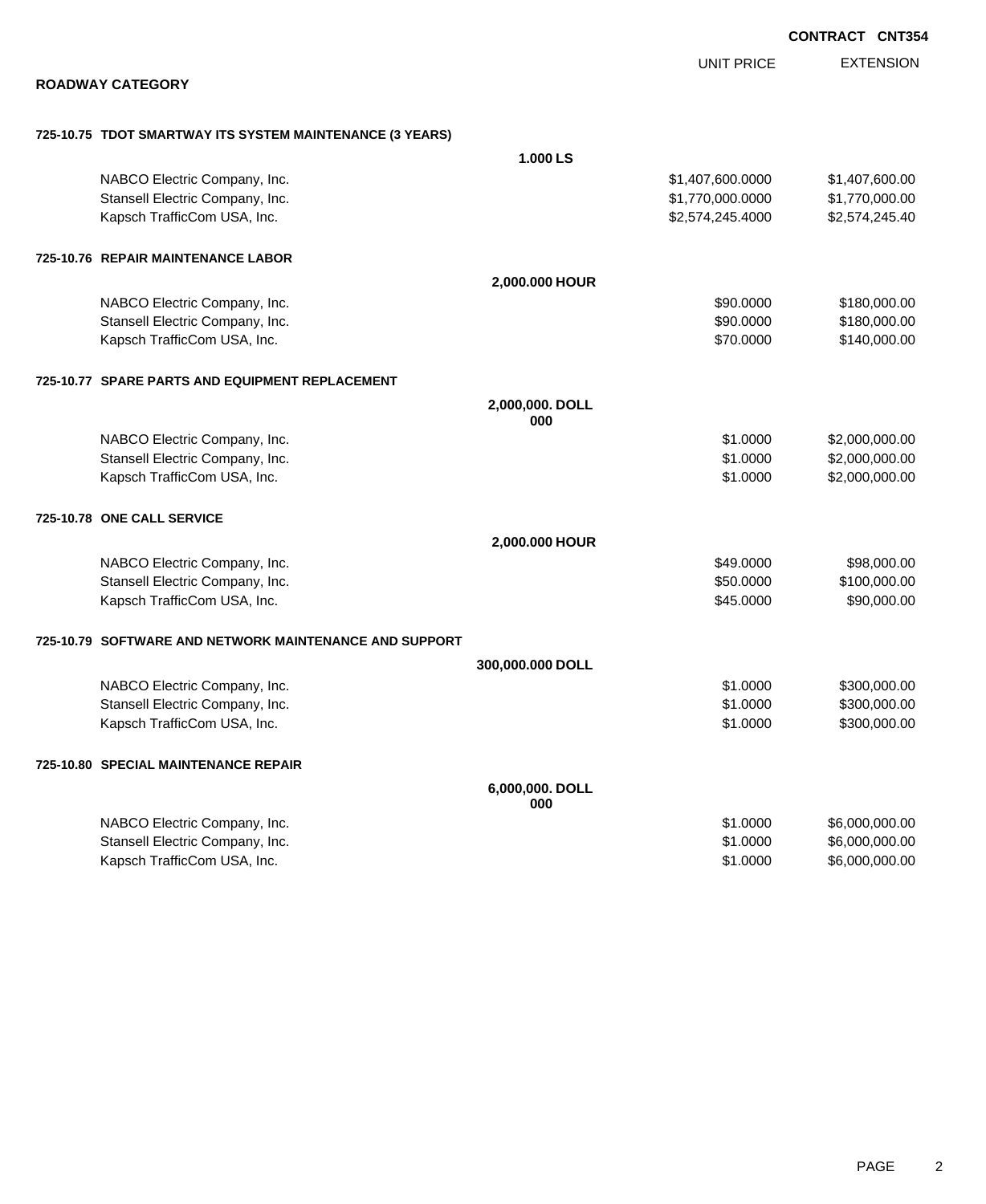## **SUB-TOTAL ROADWAY**

NABCO Electric Company, Inc. 69,985,600.00 Stansell Electric Company, Inc. 6. 2012 12:350,000.00 Kapsch TrafficCom USA, Inc.  $$11,104,245.40$ 

| NABCO Electric Company, Inc.    | \$9,985,600.00  |
|---------------------------------|-----------------|
| Stansell Electric Company, Inc. | \$10,350,000.00 |
| Kapsch TrafficCom USA, Inc.     | \$11,104,245.40 |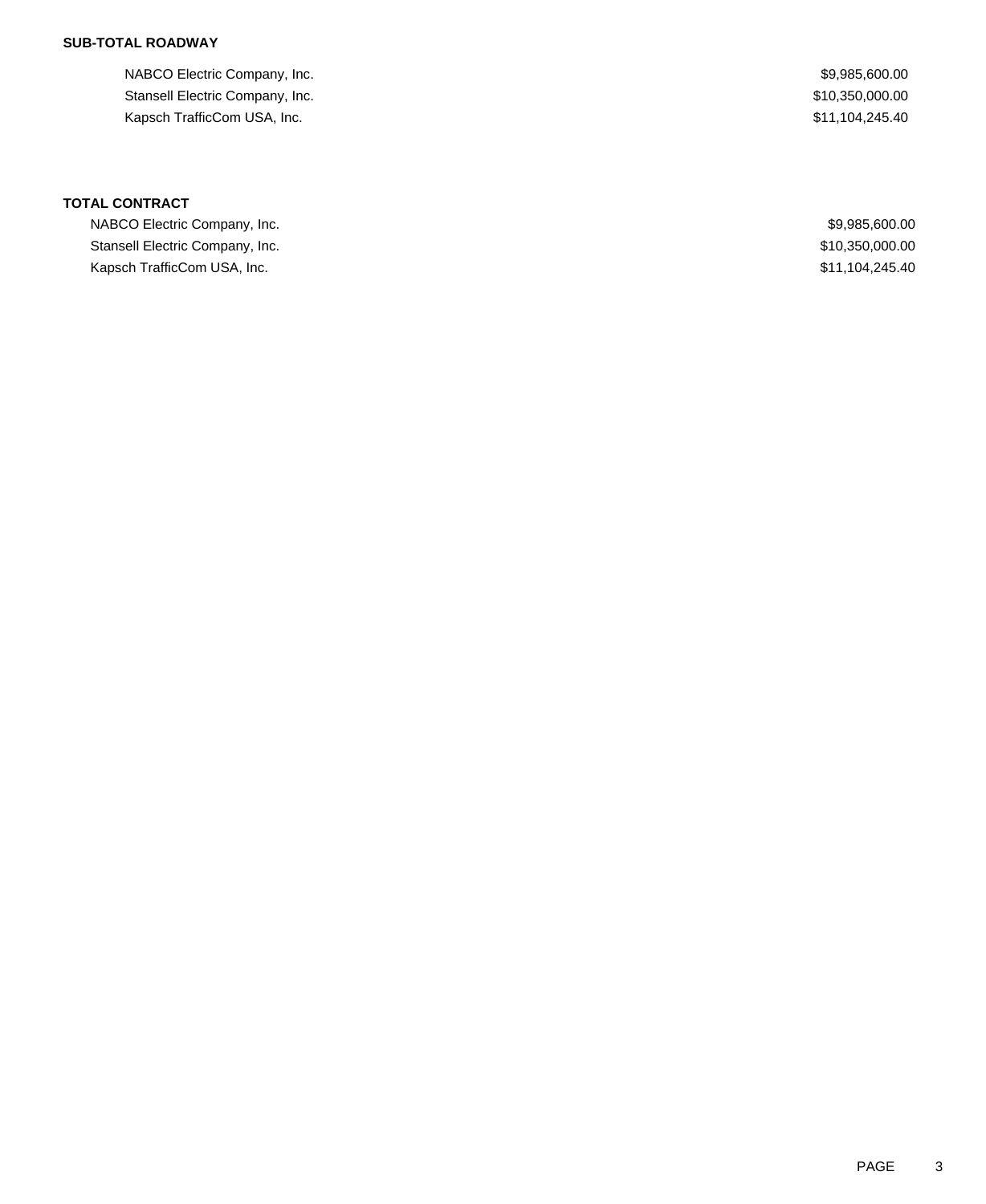#### COUNTIES DAVIDSON, ROBERTSON, RUTHERFORD, SUMNER, WILLIAMSON, AND WILSON (Contract No. CNT213 Call 043)

NH-I-098-3(29),19014-3176-44,98303-3138-44

THE ANNUAL PREVENTATIVE AND UNSCHEDULED MAINTENANCE ON THE NASHVILLE SMARTWAY I.T.S. SYSTEM EQUIPMENT, INCLUDING THE TRANSPORTATION MANAGEMENT CENTER.

PROJECT LENGTH - 0.0 MILES

COMPLETION TIME - ON OR BEFORE JANUARY 31, 2023

TOTAL CONTRACT

Stansell Electric Company, Inc. 6.170,000.000 \$8,170,000.00 Kapsch TrafficCom USA, Inc. 6. The Solution of the S8,586,876.00 Traffic Control Devices, Inc. 610,371,000.00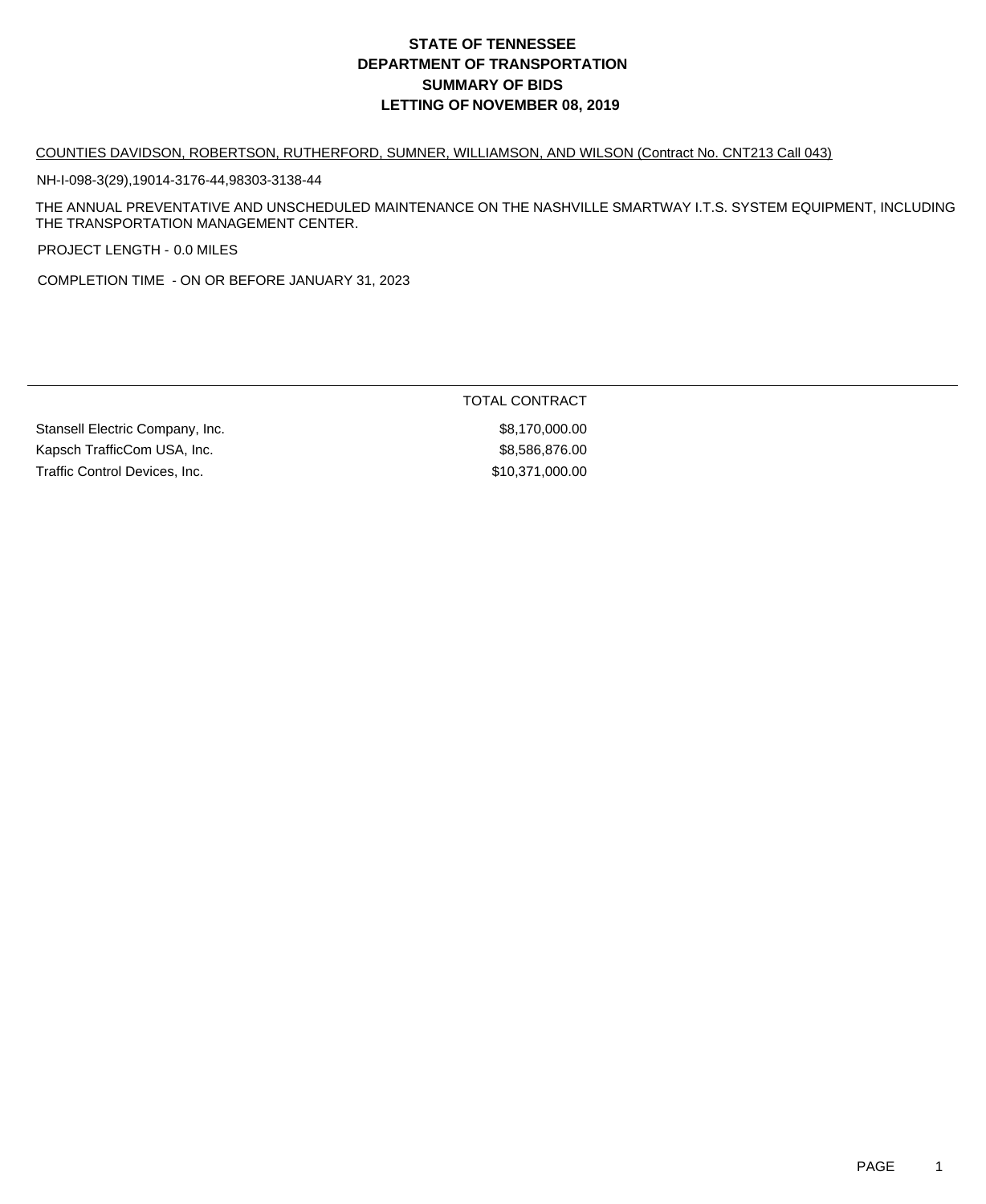|                                                          |                        |                   | <b>CONTRACT CNT213</b> |
|----------------------------------------------------------|------------------------|-------------------|------------------------|
|                                                          |                        | <b>UNIT PRICE</b> | <b>EXTENSION</b>       |
| <b>ROADWAY CATEGORY</b>                                  |                        |                   |                        |
| 725-10.75 TDOT SMARTWAY ITS SYSTEM MAINTENANCE (3 YEARS) |                        |                   |                        |
|                                                          | 1.000 LS               |                   |                        |
| Stansell Electric Company, Inc.                          |                        | \$1,740,000.0000  | \$1,740,000.00         |
| Kapsch TrafficCom USA, Inc.                              |                        | \$2,261,876.0000  | \$2,261,876.00         |
| Traffic Control Devices, Inc.                            |                        | \$3,866,000.0000  | \$3,866,000.00         |
| 725-10.76 REPAIR MAINTENANCE LABOR                       |                        |                   |                        |
|                                                          | 5,000.000 HOUR         |                   |                        |
| Stansell Electric Company, Inc.                          |                        | \$88.0000         | \$440,000.00           |
| Kapsch TrafficCom USA, Inc.                              |                        | \$70.0000         | \$350,000.00           |
| Traffic Control Devices, Inc.                            |                        | \$98.0000         | \$490,000.00           |
| 725-10.77 SPARE PARTS AND EQUIPMENT REPLACEMENT          |                        |                   |                        |
|                                                          | 1,000,000. DOLL<br>000 |                   |                        |
| Stansell Electric Company, Inc.                          |                        | \$1.0000          | \$1,000,000.00         |
| Kapsch TrafficCom USA, Inc.                              |                        | \$1.0000          | \$1,000,000.00         |
| Traffic Control Devices, Inc.                            |                        | \$1.0000          | \$1,000,000.00         |
| 725-10.78 ONE CALL SERVICE                               |                        |                   |                        |
|                                                          | 5,000.000 HOUR         |                   |                        |
| Stansell Electric Company, Inc.                          |                        | \$48.0000         | \$240,000.00           |
| Kapsch TrafficCom USA, Inc.                              |                        | \$45.0000         | \$225,000.00           |
| Traffic Control Devices, Inc.                            |                        | \$53.0000         | \$265,000.00           |
| 725-10.79 SOFTWARE AND NETWORK MAINTENANCE AND SUPPORT   |                        |                   |                        |
|                                                          | 750,000.000 DOLL       |                   |                        |
| Stansell Electric Company, Inc.                          |                        | \$1.0000          | \$750,000.00           |
| Kapsch TrafficCom USA, Inc.                              |                        | \$1.0000          | \$750,000.00           |
| Traffic Control Devices, Inc.                            |                        | \$1.0000          | \$750,000.00           |
| 725-10.80 SPECIAL MAINTENANCE REPAIR                     |                        |                   |                        |
|                                                          | 4,000,000. DOLL<br>000 |                   |                        |
| Stansell Electric Company, Inc.                          |                        | \$1.0000          | \$4,000,000.00         |
| Kapsch TrafficCom USA, Inc.                              |                        | \$1.0000          | \$4,000,000.00         |
| Traffic Control Devices, Inc.                            |                        | \$1.0000          | \$4,000,000.00         |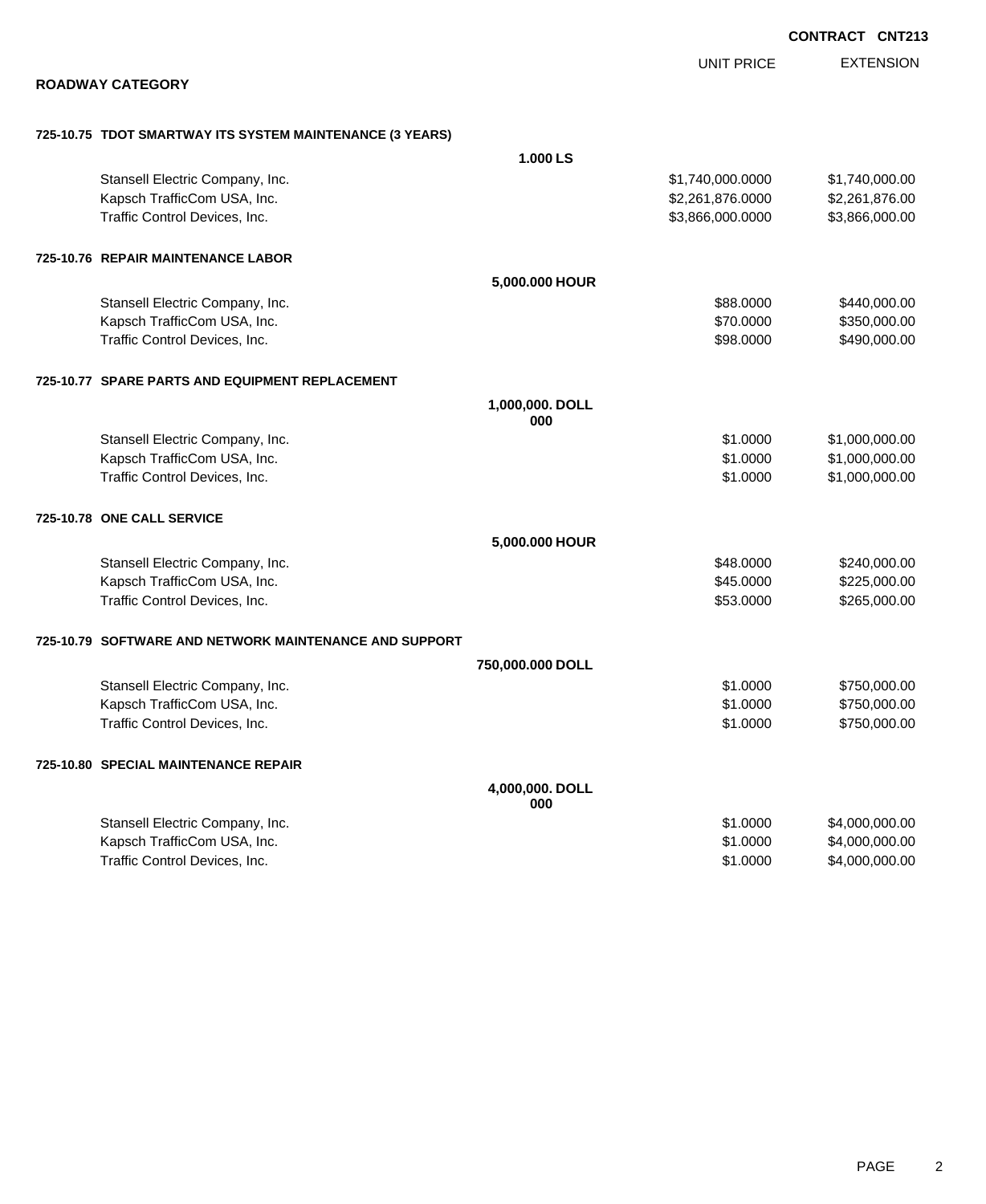## **SUB-TOTAL ROADWAY**

Stansell Electric Company, Inc. 68,170,000.00 Kapsch TrafficCom USA, Inc. 6. The Solution of the State of the State of the State of State of State of State of State of State of State of State of State of State of State of State of State of State of State of State of S Traffic Control Devices, Inc. 6. The State of the State of the State of State of State of State of State of State of State of State of State of State of State of State of State of State of State of State of State of State

**TOTAL CONTRACT**

Stansell Electric Company, Inc. **\$8,170,000.00** \$8,170,000.00 Kapsch TrafficCom USA, Inc. 6. The Second Second Second Second Second Second Second Second Second Second Second Second Second Second Second Second Second Second Second Second Second Second Second Second Second Second Secon Traffic Control Devices, Inc. \$10,371,000.00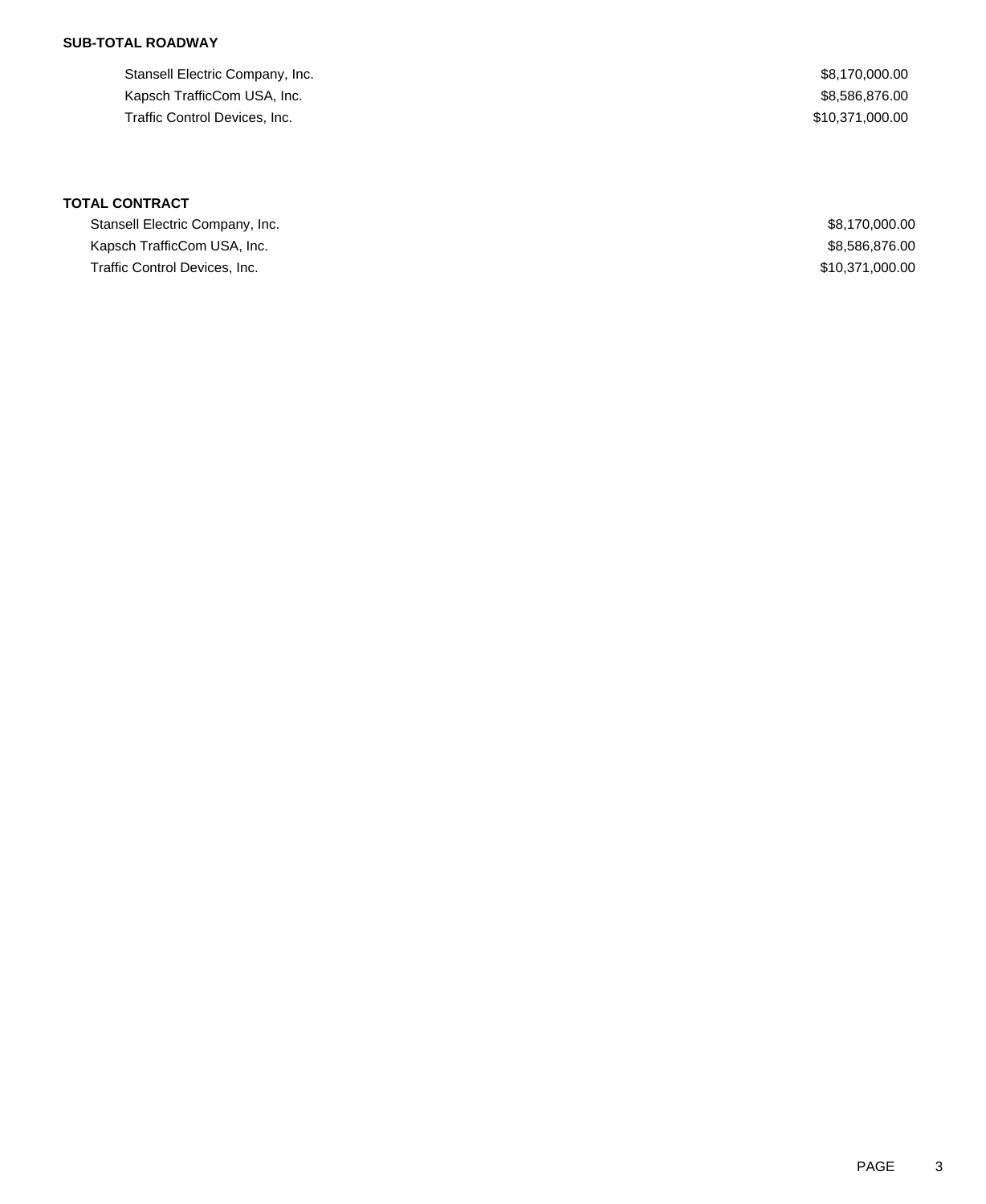## **DEPARTMENT OF TRANSPORTATION SUMMARY OF BIDS LETTING OF NOVEMBER 08, 2019 STATE OF TENNESSEE**

## WILLIAMSON COUNTY (Contract No. CNT931 Call 044)

STP-9400(60),94946-3634-14

THE STREAM MITIGATION FOR THE LITTLE HARPETH WEST BRANCH IN BRENTWOOD.

PROJECT LENGTH - 0.203 MILES

COMPLETION TIME - ON OR BEFORE NOVEMBER 15, 2020

|                                  | <b>TOTAL CONTRACT</b> |  |
|----------------------------------|-----------------------|--|
| Cleary Construction, Inc.        | \$599,153.50          |  |
| HGS, LLC                         | \$842,235.00          |  |
| Natural State Streams, LLC       | \$934,672.31          |  |
| Dement Construction Company, LLC | \$1,545,862.10        |  |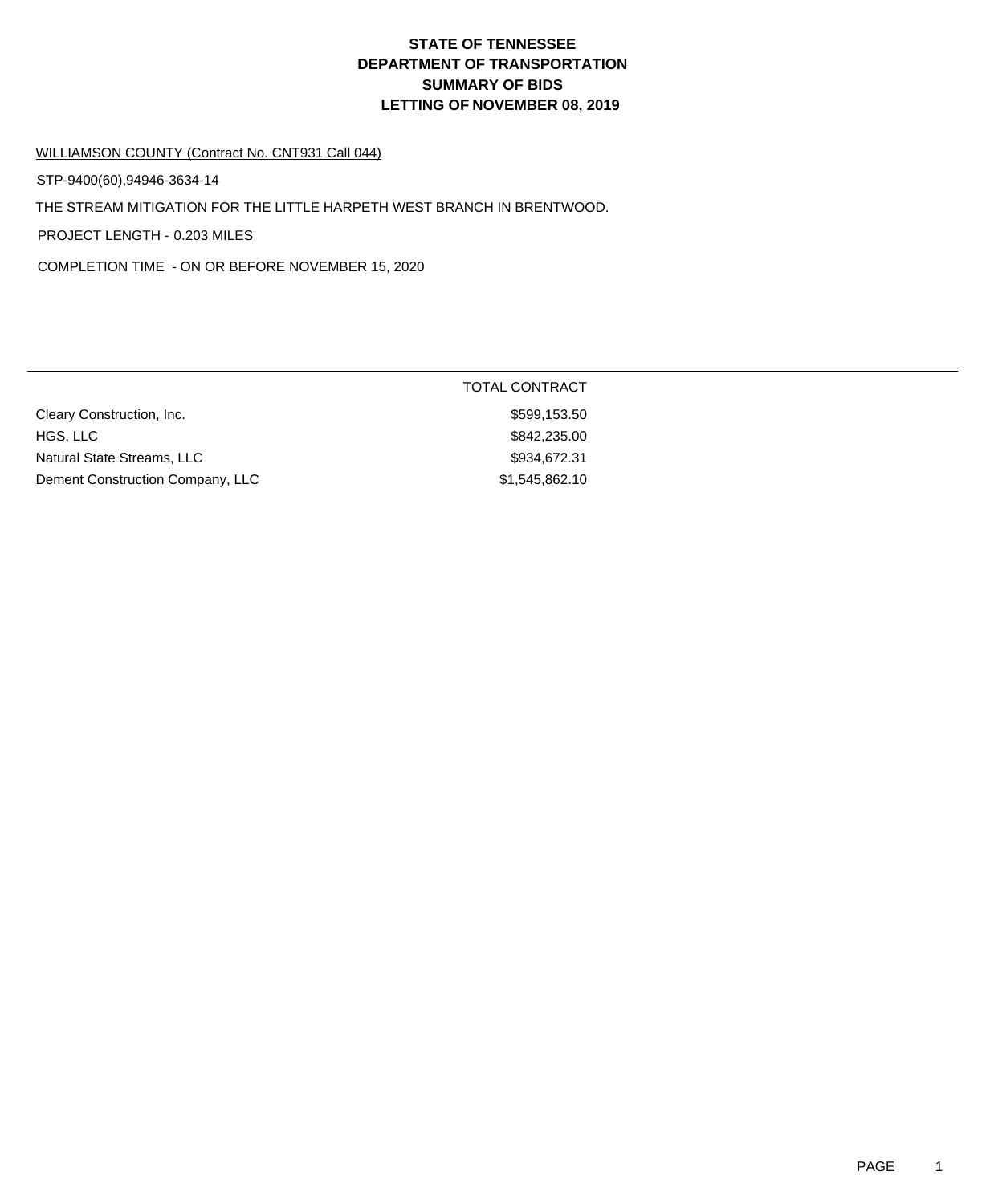|        |                                                                |                   |                                | <b>CONTRACT CNT931</b>     |
|--------|----------------------------------------------------------------|-------------------|--------------------------------|----------------------------|
|        |                                                                |                   | <b>UNIT PRICE</b>              | <b>EXTENSION</b>           |
|        | <b>ROADWAY CATEGORY</b>                                        |                   |                                |                            |
|        |                                                                |                   |                                |                            |
| 105-01 | <b>CONSTRUCTION STAKES, LINES AND GRADES</b>                   |                   |                                |                            |
|        |                                                                | 1.000 LS          |                                |                            |
|        | Cleary Construction, Inc.<br>HGS, LLC                          |                   | \$40,000.0000<br>\$24,397.0000 | \$40,000.00<br>\$24,397.00 |
|        | Natural State Streams, LLC                                     |                   | \$3,960.0000                   | \$3,960.00                 |
|        | Dement Construction Company, LLC                               |                   | \$100,000.0000                 | \$100,000.00               |
| 201-01 | <b>CLEARING AND GRUBBING</b>                                   |                   |                                |                            |
|        |                                                                | 1.000 LS          |                                |                            |
|        | Cleary Construction, Inc.                                      |                   | \$5,000.0000                   | \$5,000.00                 |
|        | HGS, LLC                                                       |                   | \$13,730.0000                  | \$13,730.00                |
|        | Natural State Streams, LLC                                     |                   | \$8,800.0000                   | \$8,800.00                 |
|        | Dement Construction Company, LLC                               |                   | \$382,815.1000                 | \$382,815.10               |
|        | 203-01.79 EXCAVATION/BACKFILL                                  |                   |                                |                            |
|        |                                                                | 808.000 C.Y.      |                                |                            |
|        | Cleary Construction, Inc.                                      |                   | \$28.0000                      | \$22,624.00                |
|        | HGS, LLC                                                       |                   | \$65.0000                      | \$52,520.00                |
|        | Natural State Streams, LLC                                     |                   | \$9.9000                       | \$7,999.20                 |
|        | Dement Construction Company, LLC                               |                   | \$100.0000                     | \$80,800.00                |
| 203-04 | <b>PLACING AND SPREADING TOPSOIL</b>                           |                   |                                |                            |
|        |                                                                | 520.000 C.Y.      |                                |                            |
|        | Cleary Construction, Inc.                                      |                   | \$44.0000                      | \$22,880.00                |
|        | HGS, LLC                                                       |                   | \$116.0000                     | \$60,320.00                |
|        | Natural State Streams, LLC                                     |                   | \$38.5000                      | \$20,020.00                |
|        | Dement Construction Company, LLC                               |                   | \$25.0000                      | \$13,000.00                |
|        | 209-02.05 12" TEMPORARY SLOPE DRAIN                            |                   |                                |                            |
|        |                                                                | 236.000 L.F.      |                                |                            |
|        | Cleary Construction, Inc.                                      |                   | \$15.0000                      | \$3,540.00                 |
|        | HGS, LLC                                                       |                   | \$75.0000                      | \$17,700.00                |
|        | Natural State Streams, LLC<br>Dement Construction Company, LLC |                   | \$20.3500<br>\$20.0000         | \$4,802.60<br>\$4,720.00   |
|        |                                                                |                   |                                |                            |
|        | 209-03.37 STREAM MITIGATION CROSS VANE STRUCTURE               |                   |                                |                            |
|        |                                                                | 3.000 EACH        |                                |                            |
|        | Cleary Construction, Inc.<br>HGS, LLC                          |                   | \$6,600.0000<br>\$11,727.0000  | \$19,800.00<br>\$35,181.00 |
|        | Natural State Streams, LLC                                     |                   | \$26,510.0000                  | \$79,530.00                |
|        | Dement Construction Company, LLC                               |                   | \$18,000.0000                  | \$54,000.00                |
|        | 209-03.55 STREAM MITIGATION (BOULDER JAM RIFFLE)               |                   |                                |                            |
|        |                                                                | <b>5.000 EACH</b> |                                |                            |
|        | Cleary Construction, Inc.                                      |                   | \$8,700.0000                   | \$43,500.00                |
|        | HGS, LLC                                                       |                   | \$5,222.0000                   | \$26,110.00                |
|        | Natural State Streams, LLC                                     |                   | \$18,920.0000                  | \$94,600.00                |
|        | Dement Construction Company, LLC                               |                   | \$9,000.0000                   | \$45,000.00                |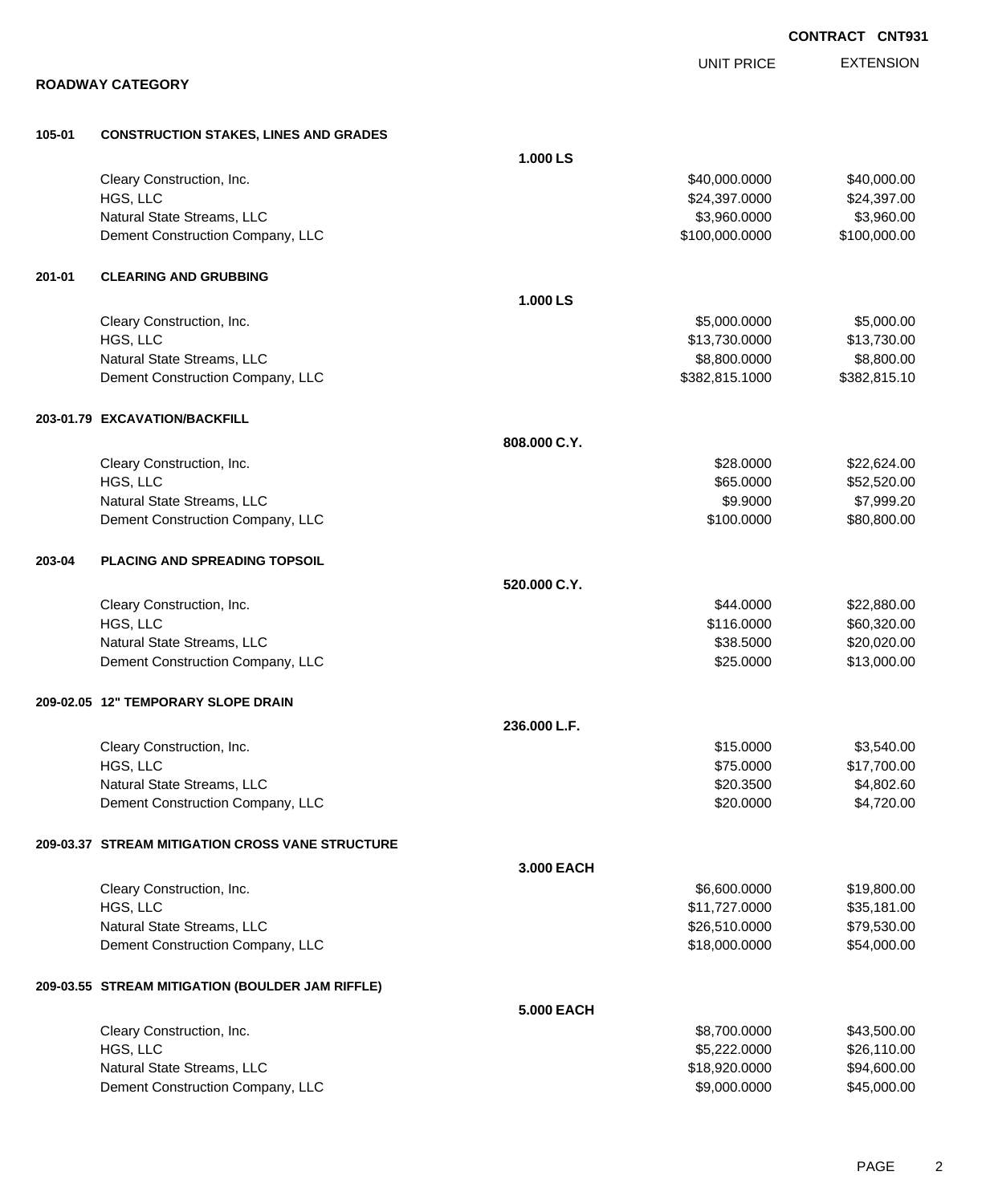|        |                                                                       |                   |                   | <b>CONTRACT CNT931</b> |
|--------|-----------------------------------------------------------------------|-------------------|-------------------|------------------------|
|        |                                                                       |                   | <b>UNIT PRICE</b> | <b>EXTENSION</b>       |
|        | 209-03.56 STREAM MITIGATION (BOULDER VANE RIFFLE)                     |                   |                   |                        |
|        |                                                                       | 11.000 EACH       |                   |                        |
|        | Cleary Construction, Inc.                                             |                   | \$5,800.0000      | \$63,800.00            |
|        | HGS, LLC                                                              |                   | \$13,251.0000     | \$145,761.00           |
|        | Natural State Streams, LLC                                            |                   | \$18,810.0000     | \$206,910.00           |
|        | Dement Construction Company, LLC                                      |                   | \$12,000.0000     | \$132,000.00           |
|        | 209-03.58 STREAM MITIGATION (WOODY DEBRIS TOE PROTECTION W/LIVE BRUSH |                   |                   |                        |
|        | <b>LAYERING)</b>                                                      | 50.000 L.F.       |                   |                        |
|        | Cleary Construction, Inc.                                             |                   | \$300.0000        | \$15,000.00            |
|        | HGS, LLC                                                              |                   | \$680.0000        | \$34,000.00            |
|        | Natural State Streams, LLC                                            |                   | \$374.0000        | \$18,700.00            |
|        | Dement Construction Company, LLC                                      |                   | \$500.0000        | \$25,000.00            |
|        | 209-03.69 STREAM MITIGATION (BOULDER STEPS)                           |                   |                   |                        |
|        |                                                                       | 13,000 EACH       |                   |                        |
|        | Cleary Construction, Inc.                                             |                   | \$4,500.0000      | \$58,500.00            |
|        | HGS, LLC                                                              |                   | \$5,497.0000      | \$71,461.00            |
|        | Natural State Streams, LLC                                            |                   | \$22,110.0000     | \$287,430.00           |
|        | Dement Construction Company, LLC                                      |                   | \$8,000.0000      | \$104,000.00           |
| 209-05 | <b>SEDIMENT REMOVAL</b>                                               |                   |                   |                        |
|        |                                                                       | 72.000 C.Y.       |                   |                        |
|        | Cleary Construction, Inc.                                             |                   | \$37.0000         | \$2,664.00             |
|        | HGS, LLC                                                              |                   | \$108.0000        | \$7,776.00             |
|        | Natural State Streams, LLC                                            |                   | \$11.0000         | \$792.00               |
|        | Dement Construction Company, LLC                                      |                   | \$10.0000         | \$720.00               |
|        | 209-08.02 TEMPORARY SILT FENCE (WITH BACKING)                         |                   |                   |                        |
|        |                                                                       | 391.000 L.F.      |                   |                        |
|        | Cleary Construction, Inc.                                             |                   | \$4.5000          | \$1,759.50             |
|        | HGS, LLC                                                              |                   | \$12.0000         | \$4,692.00             |
|        | Natural State Streams, LLC                                            |                   | \$7.8100          | \$3,053.71             |
|        | Dement Construction Company, LLC                                      |                   | \$7.5000          | \$2,932.50             |
|        | 209-08.08 ENHANCED ROCK CHECK DAM                                     |                   |                   |                        |
|        |                                                                       | <b>1.000 EACH</b> |                   |                        |
|        | Cleary Construction, Inc.                                             |                   | \$1,000.0000      | \$1,000.00             |
|        | HGS, LLC                                                              |                   | \$961.0000        | \$961.00               |
|        | Natural State Streams, LLC                                            |                   | \$2,750.0000      | \$2,750.00             |
|        | Dement Construction Company, LLC                                      |                   | \$3,500.0000      | \$3,500.00             |
|        | 209-65.01 TEMPORARY STREAM DIVERSION (PUMP AROUND)                    |                   |                   |                        |
|        |                                                                       | 1.000 LS          |                   |                        |
|        | Cleary Construction, Inc.                                             |                   | \$40,000.0000     | \$40,000.00            |
|        | HGS, LLC                                                              |                   | \$5,375.0000      | \$5,375.00             |
|        | Natural State Streams, LLC                                            |                   | \$22,000.0000     | \$22,000.00            |

Dement Construction Company, LLC \$100,000.0000 \$100,000.00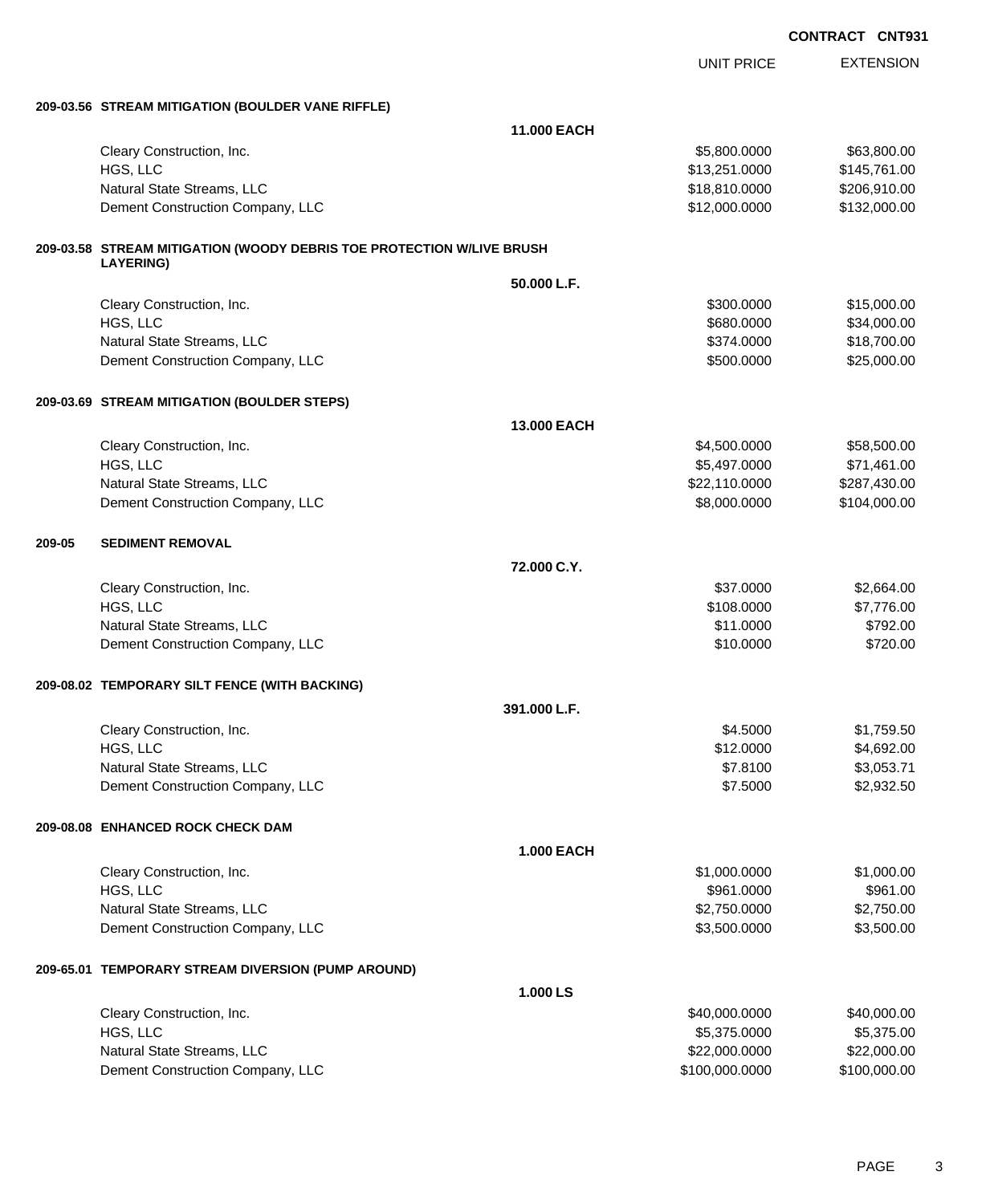**CONTRACT CNT931**

UNIT PRICE EXTENSION

|        | 303-10.01 MINERAL AGGREGATE (SIZE 57)        |                |               |             |
|--------|----------------------------------------------|----------------|---------------|-------------|
|        |                                              | 48.000 TON     |               |             |
|        | Cleary Construction, Inc.                    |                | \$60.0000     | \$2,880.00  |
|        | HGS, LLC                                     |                | \$74.0000     | \$3,552.00  |
|        | Natural State Streams, LLC                   |                | \$55.0000     | \$2,640.00  |
|        | Dement Construction Company, LLC             |                | \$100.0000    | \$4,800.00  |
|        | 707-08.11 HIGH-VISIBILITY CONSTRUCTION FENCE |                |               |             |
|        |                                              | 3,195.000 L.F. |               |             |
|        | Cleary Construction, Inc.                    |                | \$2.0000      | \$6,390.00  |
|        | HGS, LLC                                     |                | \$7.0000      | \$22,365.00 |
|        | Natural State Streams, LLC                   |                | \$3.3000      | \$10,543.50 |
|        | Dement Construction Company, LLC             |                | \$2.1000      | \$6,709.50  |
|        | 709-05.05 MACHINED RIP-RAP (CLASS A-3)       |                |               |             |
|        |                                              | 105.000 TON    |               |             |
|        | Cleary Construction, Inc.                    |                | \$65.0000     | \$6,825.00  |
|        | HGS, LLC                                     |                | \$176.0000    | \$18,480.00 |
|        | Natural State Streams, LLC                   |                | \$55.0000     | \$5,775.00  |
|        | Dement Construction Company, LLC             |                | \$100.0000    | \$10,500.00 |
|        | 709-05.06 MACHINED RIP-RAP (CLASS A-1)       |                |               |             |
|        |                                              | 88.000 TON     |               |             |
|        | Cleary Construction, Inc.                    |                | \$65.0000     | \$5,720.00  |
|        | HGS, LLC                                     |                | \$176.0000    | \$15,488.00 |
|        | Natural State Streams, LLC                   |                | \$55.0000     | \$4,840.00  |
|        | Dement Construction Company, LLC             |                | \$100.0000    | \$8,800.00  |
| 712-01 | <b>TRAFFIC CONTROL</b>                       |                |               |             |
|        |                                              | 1.000 LS       |               |             |
|        | Cleary Construction, Inc.                    |                | \$2,000.0000  | \$2,000.00  |
|        | HGS, LLC                                     |                | \$1,952.0000  | \$1,952.00  |
|        | Natural State Streams, LLC                   |                | \$5,500.0000  | \$5,500.00  |
|        | Dement Construction Company, LLC             |                | \$25,000.0000 | \$25,000.00 |
|        | 712-04.01 FLEXIBLE DRUMS (CHANNELIZING)      |                |               |             |
|        |                                              | 11.000 EACH    |               |             |
|        | Cleary Construction, Inc.                    |                | \$75.0000     | \$825.00    |
|        | HGS, LLC                                     |                | \$127.0000    | \$1,397.00  |
|        | Natural State Streams, LLC                   |                | \$165.0000    | \$1,815.00  |
|        | Dement Construction Company, LLC             |                | \$50.0000     | \$550.00    |
| 712-06 | <b>SIGNS (CONSTRUCTION)</b>                  |                |               |             |
|        |                                              | 25.000 S.F.    |               |             |
|        | Cleary Construction, Inc.                    |                | \$14.0000     | \$350.00    |
|        | HGS, LLC                                     |                | \$19.0000     | \$475.00    |
|        | Natural State Streams, LLC                   |                | \$110.0000    | \$2,750.00  |
|        | Dement Construction Company, LLC             |                | \$20.0000     | \$500.00    |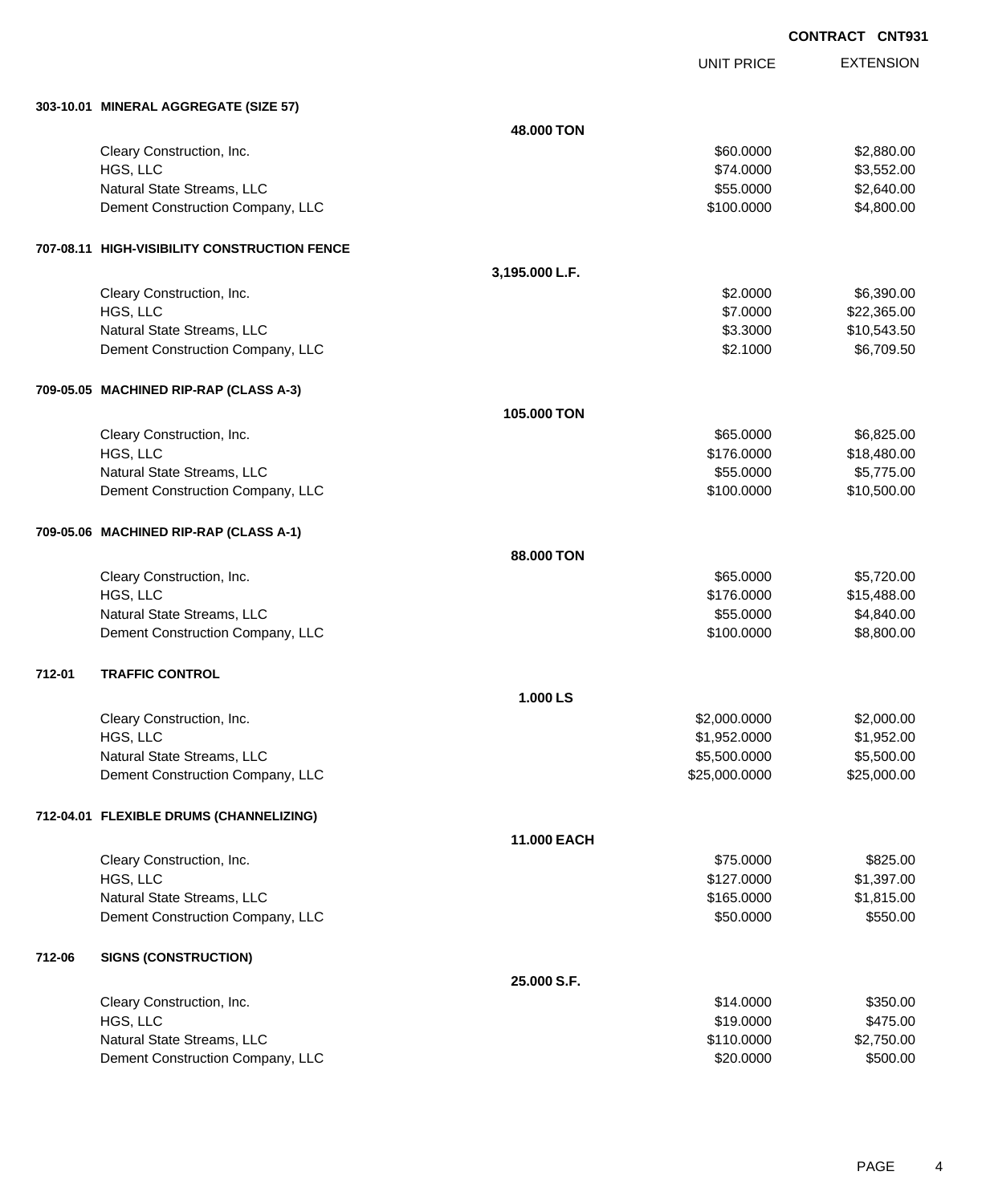**CONTRACT CNT931**

|        |                                                    |                  | <b>UNIT PRICE</b> | <b>EXTENSION</b> |
|--------|----------------------------------------------------|------------------|-------------------|------------------|
| 717-01 | <b>MOBILIZATION</b>                                |                  |                   |                  |
|        |                                                    | 1.000 LS         |                   |                  |
|        | Cleary Construction, Inc.                          |                  | \$75,000.0000     | \$75,000.00      |
|        | HGS, LLC                                           |                  | \$94,693.0000     | \$94,693.00      |
|        | Natural State Streams, LLC                         |                  | \$26,702.0000     | \$26,702.00      |
|        | Dement Construction Company, LLC                   |                  | \$82,000.0000     | \$82,000.00      |
|        | 740-10.03 GEOTEXTILE (TYPE III)(EROSION CONTROL)   |                  |                   |                  |
|        |                                                    | 210.000 S.Y.     |                   |                  |
|        | Cleary Construction, Inc.                          |                  | \$4.0000          | \$840.00         |
|        | HGS, LLC                                           |                  | \$3.0000          | \$630.00         |
|        | Natural State Streams, LLC                         |                  | \$3.8000          | \$798.00         |
|        | Dement Construction Company, LLC                   |                  | \$20.0000         | \$4,200.00       |
|        | 740-11.05 TEMPORARY SEDIMENT TUBE 24IN             |                  |                   |                  |
|        |                                                    | 2,118.000 L.F.   |                   |                  |
|        | Cleary Construction, Inc.                          |                  | \$8.0000          | \$16,944.00      |
|        | HGS, LLC                                           |                  | \$29.0000         | \$61,422.00      |
|        | Natural State Streams, LLC                         |                  | \$16.5000         | \$34,947.00      |
|        | Dement Construction Company, LLC                   |                  | \$10.0000         | \$21,180.00      |
|        | 801-01.08 SEEDING (SPECIAL MIXTURE) WITH MULCH     |                  |                   |                  |
|        |                                                    | 68.000 UNIT      |                   |                  |
|        | Cleary Construction, Inc.                          |                  | \$190.0000        | \$12,920.00      |
|        | HGS, LLC                                           |                  | \$97.0000         | \$6,596.00       |
|        | Natural State Streams, LLC                         |                  | \$77.0000         | \$5,236.00       |
|        | Dement Construction Company, LLC                   |                  | \$200.0000        | \$13,600.00      |
|        | 801-01.30 COVER CROP SEED MIX (RIPZN/FLPL) W/MULCH |                  |                   |                  |
|        |                                                    | 59.000 UNIT      |                   |                  |
|        | Cleary Construction, Inc.                          |                  | \$150.0000        | \$8,850.00       |
|        | HGS, LLC                                           |                  | \$97.0000         | \$5,723.00       |
|        | Natural State Streams, LLC                         |                  | \$11.0000         | \$649.00         |
|        | Dement Construction Company, LLC                   |                  | \$100.0000        | \$5,900.00       |
|        | 801-02.15 FERTILIZER                               |                  |                   |                  |
|        |                                                    | <b>1.000 TON</b> |                   |                  |
|        | Cleary Construction, Inc.                          |                  | \$1,000.0000      | \$1,000.00       |
|        | HGS, LLC                                           |                  | \$2,500.0000      | \$2,500.00       |
|        | Natural State Streams, LLC                         |                  | \$1,650.0000      | \$1,650.00       |
|        | Dement Construction Company, LLC                   |                  | \$1,000.0000      | \$1,000.00       |
| 801-03 | <b>WATER (SEEDING &amp; SODDING)</b>               |                  |                   |                  |
|        |                                                    | 10.000 M.G.      |                   |                  |
|        | Cleary Construction, Inc.                          |                  | \$175.0000        | \$1,750.00       |
|        | HGS, LLC                                           |                  | \$903.0000        | \$9,030.00       |
|        | Natural State Streams, LLC                         |                  | \$275.0000        | \$2,750.00       |
|        | Dement Construction Company, LLC                   |                  | \$110.0000        | \$1,100.00       |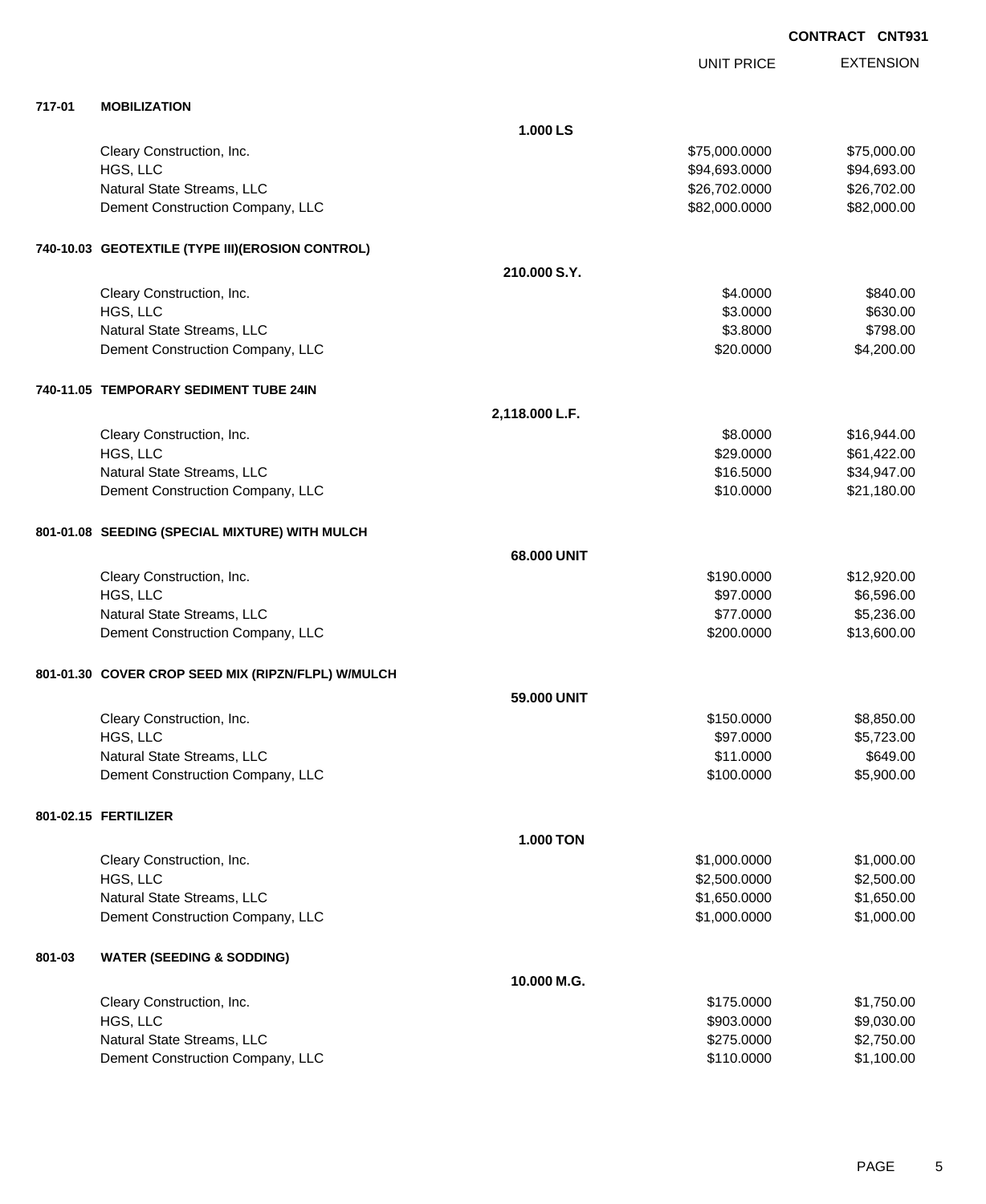|                                                                   | <b>CONTRACT CNT931</b> |                   |                  |
|-------------------------------------------------------------------|------------------------|-------------------|------------------|
|                                                                   |                        | <b>UNIT PRICE</b> | <b>EXTENSION</b> |
| 802-02.01 SEEDLINGS (CELTIS LAEVIGATA - SUGARBERRY SEEDLING B.R.) |                        |                   |                  |
|                                                                   | 120,000 EACH           |                   |                  |
| Cleary Construction, Inc.                                         |                        | \$16.0000         | \$1,920.00       |
| HGS, LLC                                                          |                        | \$7.0000          | \$840.00         |
| Natural State Streams, LLC                                        |                        | \$11.0000         | \$1,320.00       |
| Dement Construction Company, LLC                                  |                        | \$27.5000         | \$3,300.00       |
| 802-02.30 CUTTINGS: SALIX NIGRA (18IN-24IN LENGTH)                |                        |                   |                  |
|                                                                   | 210,000 EACH           |                   |                  |
| Cleary Construction, Inc.                                         |                        | \$20.0000         | \$4,200.00       |
| HGS, LLC                                                          |                        | \$7.0000          | \$1,470.00       |
| Natural State Streams, LLC                                        |                        | \$1.9800          | \$415.80         |
| Dement Construction Company, LLC                                  |                        | \$20.0000         | \$4,200.00       |
| 802-02.32 CUTTINGS: CORNUS AMOMUM (18IN-24IN)                     |                        |                   |                  |
|                                                                   | 210,000 EACH           |                   |                  |
| Cleary Construction, Inc.                                         |                        | \$20.0000         | \$4,200.00       |
| HGS, LLC                                                          |                        | \$7.0000          | \$1,470.00       |
| Natural State Streams, LLC                                        |                        | \$1.9800          | \$415.80         |
| Dement Construction Company, LLC                                  |                        | \$20.0000         | \$4,200.00       |
| 802-02.33 CUTTINGS: SAMBUCUS CANADENSIS (18IN-24IN)               |                        |                   |                  |
|                                                                   | 210.000 EACH           |                   |                  |
| Cleary Construction, Inc.                                         |                        | \$20.0000         | \$4,200.00       |
| HGS, LLC                                                          |                        | \$7.0000          | \$1,470.00       |
| Natural State Streams, LLC                                        |                        | \$1.9800          | \$415.80         |
| Dement Construction Company, LLC                                  |                        | \$20.0000         | \$4,200.00       |
| 802-03.02 SHRUBS (CAROLINA BUCKTHORN SEEDLING B.R.)               |                        |                   |                  |
|                                                                   | 134.000 EACH           |                   |                  |
| Cleary Construction, Inc.                                         |                        | \$24.0000         | \$3,216.00       |
| HGS, LLC                                                          |                        | \$7.0000          | \$938.00         |
| Natural State Streams, LLC                                        |                        | \$11.0000         | \$1,474.00       |
| Dement Construction Company, LLC                                  |                        | \$50.0000         | \$6,700.00       |
| 802-12.02 ACER RUBRUM (RED MAPLE SEEDLNG B.R.)                    |                        |                   |                  |
|                                                                   | 267.000 EACH           |                   |                  |
| Cleary Construction, Inc.                                         |                        | \$20.0000         | \$5,340.00       |
| HGS, LLC                                                          |                        | \$7.0000          | \$1,869.00       |
| Natural State Streams, LLC                                        |                        | \$11.0000         | \$2,937.00       |
| Dement Construction Company, LLC                                  |                        | \$40.0000         | \$10,680.00      |
| 802-12.04 ACER SACCHARUM (SUGAR MAPLE SEEDLNG B.R.)               |                        |                   |                  |
|                                                                   | 160.000 EACH           |                   |                  |
| Cleary Construction, Inc.                                         |                        | \$20.0000         | \$3,200.00       |
| HGS, LLC                                                          |                        | \$7.0000          | \$1,120.00       |
| Natural State Streams, LLC                                        |                        | \$11.0000         | \$1,760.00       |
| Dement Construction Company, LLC                                  |                        | \$40.0000         | \$6,400.00       |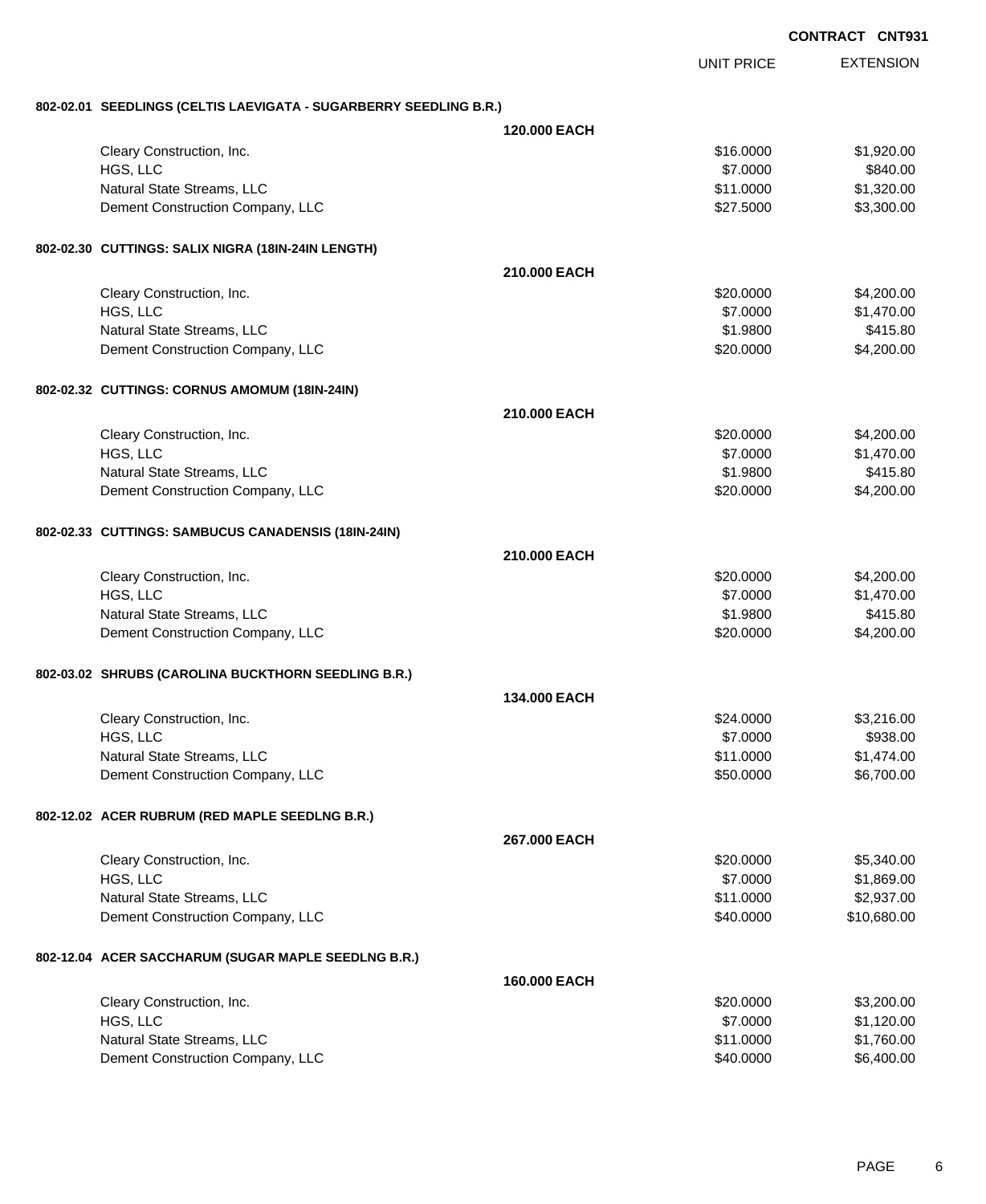|                                                                 |                     |                   | <b>CONTRACT CNT931</b> |
|-----------------------------------------------------------------|---------------------|-------------------|------------------------|
|                                                                 |                     | <b>UNIT PRICE</b> | <b>EXTENSION</b>       |
| 802-12.18 LIQUIDAMBER STYRACIFLUA (SWEETGUM SEEDLNG B.R.)       |                     |                   |                        |
|                                                                 | 120,000 EACH        |                   |                        |
| Cleary Construction, Inc.                                       |                     | \$20.0000         | \$2,400.00             |
| HGS, LLC                                                        |                     | \$7.0000          | \$840.00               |
| Natural State Streams, LLC                                      |                     | \$11.0000         | \$1,320.00             |
| Dement Construction Company, LLC                                |                     | \$40.0000         | \$4,800.00             |
| 802-12.26 PLATANUS OCCIDENTALIS (SYCAMORE SEEDLNG B.R.)         |                     |                   |                        |
|                                                                 | 80.000 EACH         |                   |                        |
| Cleary Construction, Inc.                                       |                     | \$20.0000         | \$1,600.00             |
| HGS, LLC                                                        |                     | \$7.0000          | \$560.00               |
| Natural State Streams, LLC                                      |                     | \$11.0000         | \$880.00               |
| Dement Construction Company, LLC                                |                     | \$40.0000         | \$3,200.00             |
| 802-12.37 QUERCUS PALUSTRIS (PIN OAK SEEDLNG B.R.)              |                     |                   |                        |
|                                                                 | 160.000 EACH        |                   |                        |
| Cleary Construction, Inc.                                       |                     | \$20.0000         | \$3,200.00             |
| HGS, LLC                                                        |                     | \$7.0000          | \$1,120.00             |
| Natural State Streams, LLC                                      |                     | \$11.0000         | \$1,760.00             |
| Dement Construction Company, LLC                                |                     | \$40.0000         | \$6,400.00             |
| 802-12.38 QUERCUS PHELLOS (WILLOW OAK SEEDLNG B.R.)             |                     |                   |                        |
|                                                                 | 160,000 EACH        |                   |                        |
| Cleary Construction, Inc.                                       |                     | \$20.0000         | \$3,200.00             |
| HGS, LLC                                                        |                     | \$7.0000          | \$1,120.00             |
| Natural State Streams, LLC                                      |                     | \$11.0000         | \$1,760.00             |
| Dement Construction Company, LLC                                |                     | \$40.0000         | \$6,400.00             |
| 802-13.66 CORNUS DRUMMONDII (ROUGH LEAF DOGWOOD SDLING B.R.)    |                     |                   |                        |
|                                                                 | <b>134.000 EACH</b> |                   |                        |
| Cleary Construction, Inc.                                       |                     | \$20.0000         | \$2,680.00             |
| HGS, LLC                                                        |                     | \$7.0000          | \$938.00               |
| Natural State Streams, LLC                                      |                     | \$11.0000         | \$1,474.00             |
| Dement Construction Company, LLC                                |                     | \$40.0000         | \$5,360.00             |
| 805-12.08 700 GRAM COIR FIBER EROSION BLANKET                   |                     |                   |                        |
|                                                                 | 3,113.000 S.Y.      |                   |                        |
| Cleary Construction, Inc.                                       |                     | \$12.0000         | \$37,356.00            |
| HGS, LLC                                                        |                     | \$6.0000          | \$18,678.00            |
| Natural State Streams, LLC                                      |                     | \$8.8000          | \$27,394.40            |
| Dement Construction Company, LLC                                |                     | \$40.0000         | \$124,520.00           |
| 806-02.05 HERBICIDE APPLICATION (SITE PREPARATION FOR PLANTING) |                     |                   |                        |
|                                                                 | <b>2.700 ACRE</b>   |                   |                        |
| Cleary Construction, Inc.                                       |                     | \$1,900.0000      | \$5,130.00             |
| HGS, LLC                                                        |                     | \$4,500.0000      | \$12,150.00            |
| Natural State Streams, LLC                                      |                     | \$385.0000        | \$1,039.50             |

Dement Construction Company, LLC 6.750.000 \$6,750.000 \$6,750.000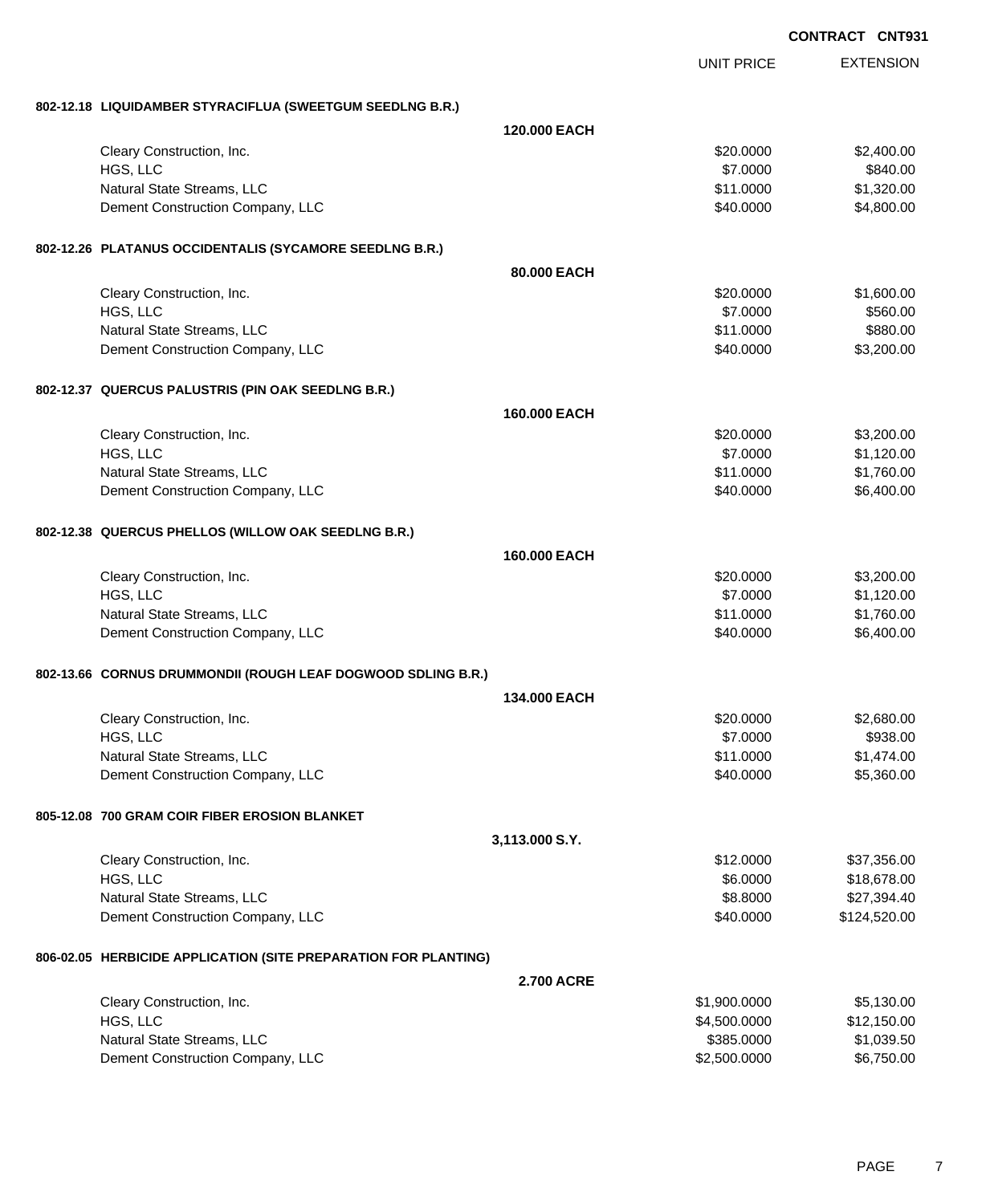|                                              |                   |                   | <b>CONTRACT CNT931</b> |
|----------------------------------------------|-------------------|-------------------|------------------------|
| <b>UTILITY CATEGORY</b>                      |                   | <b>UNIT PRICE</b> | <b>EXTENSION</b>       |
|                                              |                   |                   |                        |
| 795-05.28 HDD __ IN HDPE CASING PIPE-ROCK    |                   |                   |                        |
|                                              | 80.000 L.F.       |                   |                        |
| Cleary Construction, Inc.                    |                   | \$170.0000        | \$13,600.00            |
| HGS, LLC                                     |                   | \$500.0000        | \$40,000.00            |
| Natural State Streams, LLC                   |                   | \$39.6000         | \$3,168.00             |
| Dement Construction Company, LLC             |                   | \$1,000.0000      | \$80,000.00            |
| 795-09.01 3/4IN WATER SERVICE METER ASSEMBLY |                   |                   |                        |
|                                              | <b>1.000 EACH</b> |                   |                        |
| Cleary Construction, Inc.                    |                   | \$1,500.0000      | \$1,500.00             |
| HGS, LLC                                     |                   | \$535.0000        | \$535.00               |
| Natural State Streams, LLC                   |                   | \$2,750.0000      | \$2,750.00             |
| Dement Construction Company, LLC             |                   | \$1,850.0000      | \$1,850.00             |
| 795-09.51 RECONNECT SERVICE ASSEMBLY         |                   |                   |                        |
|                                              | <b>2.000 EACH</b> |                   |                        |
| Cleary Construction, Inc.                    |                   | \$900.0000        | \$1,800.00             |
| HGS, LLC                                     |                   | \$2,083.0000      | \$4,166.00             |
| Natural State Streams, LLC                   |                   | \$1,100.0000      | \$2,200.00             |
| Dement Construction Company, LLC             |                   | \$1,000.0000      | \$2,000.00             |
| 795-09.60 3/4IN PEXa SERVICE PIPE            |                   |                   |                        |
|                                              | 200.000 L.F.      |                   |                        |
| Cleary Construction, Inc.                    |                   | \$20.0000         | \$4,000.00             |
| HGS, LLC                                     |                   | \$7.0000          | \$1,400.00             |
| Natural State Streams, LLC                   |                   | \$17.6000         | \$3,520.00             |
| Dement Construction Company, LLC             |                   | \$45.0000         | \$9,000.00             |
| 795-09.62 1IN PEX SERVICE PIPE               |                   |                   |                        |
|                                              | 400.000 L.F.      |                   |                        |
| Cleary Construction, Inc.                    |                   | \$30.0000         | \$12,000.00            |
| HGS, LLC                                     |                   | \$10.0000         | \$4,000.00             |
| Natural State Streams, LLC                   |                   | \$19.8000         | \$7,920.00             |
| Dement Construction Company, LLC             |                   | \$50.0000         | \$20,000.00            |
| 795-10.25 3/4IN PRV ASSEMBLY                 |                   |                   |                        |
|                                              | <b>1.000 EACH</b> |                   |                        |
| Cleary Construction, Inc.                    |                   | \$1,200.0000      | \$1,200.00             |
| HGS, LLC                                     |                   | \$1,181.0000      | \$1,181.00             |
| Natural State Streams, LLC                   |                   | \$1,925.0000      | \$1,925.00             |
| Dement Construction Company, LLC             |                   | \$1,000.0000      | \$1,000.00             |
| 795-12.08 REMOVE WATER METER                 |                   |                   |                        |
|                                              | <b>1.000 EACH</b> |                   |                        |
| Cleary Construction, Inc.                    |                   | \$850.0000        | \$850.00               |
| HGS, LLC                                     |                   | \$2,083.0000      | \$2,083.00             |
| Natural State Streams, LLC                   |                   | \$880.0000        | \$880.00               |
| Dement Construction Company, LLC             |                   | \$575.0000        | \$575.00               |